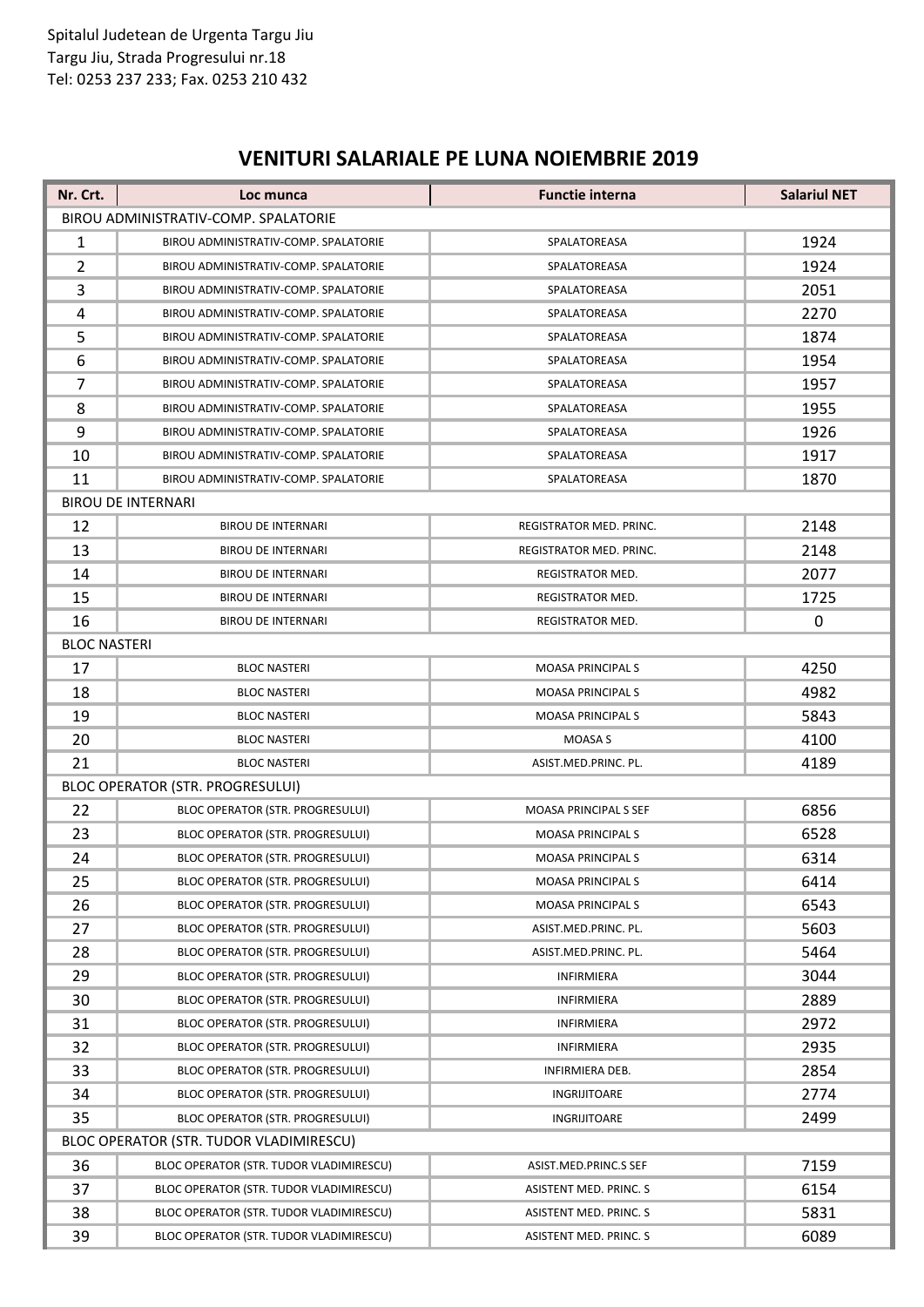| Nr. Crt. | Loc munca                                 | <b>Functie interna</b>        | <b>Salariul NET</b> |  |
|----------|-------------------------------------------|-------------------------------|---------------------|--|
| 40       | BLOC OPERATOR (STR. TUDOR VLADIMIRESCU)   | ASISTENT MED. PRINC. S        | 6063                |  |
| 41       | BLOC OPERATOR (STR. TUDOR VLADIMIRESCU)   | <b>ASISTENT MED. PRINC. S</b> | 6151                |  |
| 42       | BLOC OPERATOR (STR. TUDOR VLADIMIRESCU)   | ASISTENT MED. PRINC. S        | 5836                |  |
| 43       | BLOC OPERATOR (STR. TUDOR VLADIMIRESCU)   | ASISTENT MED. PRINC. S        | 6399                |  |
| 44       | BLOC OPERATOR (STR. TUDOR VLADIMIRESCU)   | ASISTENT MED. PRINC. S        | 6145                |  |
| 45       | BLOC OPERATOR (STR. TUDOR VLADIMIRESCU)   | ASISTENT MED. PRINC. S        | 6172                |  |
| 46       | BLOC OPERATOR (STR. TUDOR VLADIMIRESCU)   | ASISTENT MED. PRINC. S        | 6278                |  |
| 47       | BLOC OPERATOR (STR. TUDOR VLADIMIRESCU)   | ASIST.MED.PRINC. PL.          | 5375                |  |
| 48       | BLOC OPERATOR (STR. TUDOR VLADIMIRESCU)   | ASIST.MED.PRINC. PL.          | 5628                |  |
| 49       | BLOC OPERATOR (STR. TUDOR VLADIMIRESCU)   | ASIST.MED.PRINC. PL.          | 5449                |  |
| 50       | BLOC OPERATOR (STR. TUDOR VLADIMIRESCU)   | ASIST.MED.PRINC. PL.          | 5439                |  |
| 51       | BLOC OPERATOR (STR. TUDOR VLADIMIRESCU)   | ASIST.MED.PRINC. PL.          | 5332                |  |
| 52       | BLOC OPERATOR (STR. TUDOR VLADIMIRESCU)   | ASIST.MED.PRINC. PL.          | 5436                |  |
| 53       | BLOC OPERATOR (STR. TUDOR VLADIMIRESCU)   | ASIST.MED.PRINC. PL.          | 5515                |  |
| 54       | BLOC OPERATOR (STR. TUDOR VLADIMIRESCU)   | ASIST.MED.PRINC. PL.          | 5525                |  |
| 55       | BLOC OPERATOR (STR. TUDOR VLADIMIRESCU)   | ASIST.MED.PRINC. PL.          | 5369                |  |
| 56       | BLOC OPERATOR (STR. TUDOR VLADIMIRESCU)   | ASIST.MED.PRINC. PL.          | 5275                |  |
| 57       | BLOC OPERATOR (STR. TUDOR VLADIMIRESCU)   | ASIST.MED.PRINC. PL.          | 5523                |  |
| 58       | BLOC OPERATOR (STR. TUDOR VLADIMIRESCU)   | ASIST.MED.PRINC. PL.          | 5533                |  |
| 59       | BLOC OPERATOR (STR. TUDOR VLADIMIRESCU)   | ASIST.MED.PRINC. PL.          | 5399                |  |
| 60       | BLOC OPERATOR (STR. TUDOR VLADIMIRESCU)   | ASIST.MED.PRINC. PL.          | 5523                |  |
| 61       | BLOC OPERATOR (STR. TUDOR VLADIMIRESCU)   | ASIST.MED.PRINC. PL.          | 5405                |  |
| 62       | BLOC OPERATOR (STR. TUDOR VLADIMIRESCU)   | ASIST.MED.PRINC. PL.          | 5277                |  |
| 63       | BLOC OPERATOR (STR. TUDOR VLADIMIRESCU)   | ASIST.MED.PRINC. PL.          | 5395                |  |
| 64       | BLOC OPERATOR (STR. TUDOR VLADIMIRESCU)   | ASIST.MED.PRINC. PL.          | 5347                |  |
| 65       | BLOC OPERATOR (STR. TUDOR VLADIMIRESCU)   | ASIST.MED.PRINC. PL.          | 5395                |  |
| 66       | BLOC OPERATOR (STR. TUDOR VLADIMIRESCU)   | ASIST.MED.PRINC. PL.          | 5024                |  |
| 67       | BLOC OPERATOR (STR. TUDOR VLADIMIRESCU)   | ASIST.MED.PRINC. PL.          | 5272                |  |
| 68       | BLOC OPERATOR (STR. TUDOR VLADIMIRESCU)   | ASIST.MED.PRINC. PL.          | 5523                |  |
| 69       | BLOC OPERATOR (STR. TUDOR VLADIMIRESCU)   | ASIST.MED.PRINC. PL.          | 5497                |  |
| 70       | BLOC OPERATOR (STR. TUDOR VLADIMIRESCU)   | <b>INFIRMIERA</b>             | 0                   |  |
| 71       | BLOC OPERATOR (STR. TUDOR VLADIMIRESCU)   | <b>INFIRMIERA</b>             | 2888                |  |
| 72       | BLOC OPERATOR (STR. TUDOR VLADIMIRESCU)   | <b>INFIRMIERA</b>             | 2987                |  |
| 73       | BLOC OPERATOR (STR. TUDOR VLADIMIRESCU)   | INFIRMIERA                    | 2943                |  |
| 74       | BLOC OPERATOR (STR. TUDOR VLADIMIRESCU)   | <b>INFIRMIERA</b>             | 3102                |  |
| 75       | BLOC OPERATOR (STR. TUDOR VLADIMIRESCU)   | <b>INFIRMIERA</b>             | 2914                |  |
| 76       | BLOC OPERATOR (STR. TUDOR VLADIMIRESCU)   | <b>INFIRMIERA</b>             | 3032                |  |
| 77       | BLOC OPERATOR (STR. TUDOR VLADIMIRESCU)   | <b>INFIRMIERA</b>             | 3278                |  |
| 78       | BLOC OPERATOR (STR. TUDOR VLADIMIRESCU)   | INFIRMIERA                    | 2340                |  |
| 79       | BLOC OPERATOR (STR. TUDOR VLADIMIRESCU)   | INFIRMIERA DEB.               | 2728                |  |
| 80       | BLOC OPERATOR (STR. TUDOR VLADIMIRESCU)   | <b>BRANCARDIER</b>            | 2184                |  |
| 81       | BLOC OPERATOR (STR. TUDOR VLADIMIRESCU)   | <b>BRANCARDIER</b>            | 2340                |  |
| 82       | BLOC OPERATOR (STR. TUDOR VLADIMIRESCU)   | INGRIJITOARE                  | 2407                |  |
|          | <b>CABINET ALERGOLOGIE</b>                |                               |                     |  |
| 83       | <b>CABINET ALERGOLOGIE</b>                | <b>MEDIC SPECIALIST</b>       | 7149                |  |
| 84       | CABINET ALERGOLOGIE                       | MEDIC SPECIALIST              | 7548                |  |
| 85       | <b>CABINET ALERGOLOGIE</b>                | <b>ASISTENT MEDICAL S</b>     | 3284                |  |
|          | <b>CABINET BOLI INFECTIOASE</b>           |                               |                     |  |
| 86       | <b>CABINET BOLI INFECTIOASE</b>           | MEDIC PRIMAR SEF SECTIE       | 11844               |  |
| 87       | CABINET BOLI INFECTIOASE                  | ASISTENT MED. PRINC. S        | 3892                |  |
|          | CABINET CHIRURGIE SI ORTOPEDIE PEDIATRICA |                               |                     |  |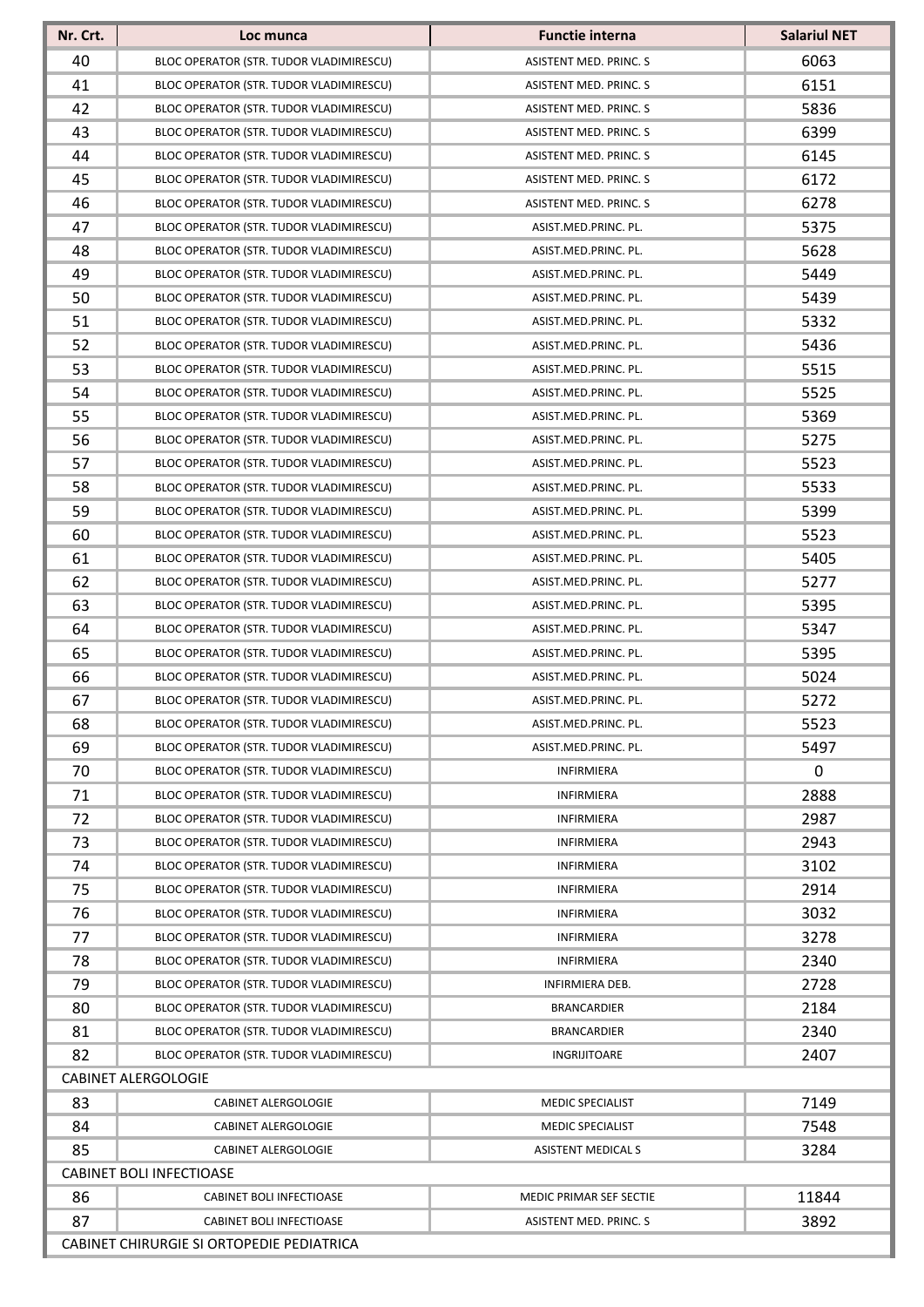| 2766<br>88<br>CABINET CHIRURGIE SI ORTOPEDIE PEDIATRICA<br>ASIST.MED. PL<br>CABINET DE ASISTENTA SOCIALA<br>89<br>4361<br>CABINET DE ASISTENTA SOCIALA<br><b>ASISTENT SOCIAL PRINC. S</b><br>CABINET DIABET ZAHARAT, NUTRITIE SI BOLI METABOLICE<br>90<br>455<br>CABINET DIABET ZAHARAT, NUTRITIE SI BOLI METABOLICE<br><b>MEDIC PRIMAR</b><br>91<br>7187<br>CABINET DIABET ZAHARAT, NUTRITIE SI BOLI METABOLICE<br><b>MEDIC SPECIALIST</b><br>92<br>3470<br>CABINET DIABET ZAHARAT, NUTRITIE SI BOLI METABOLICE<br><b>ASISTENT MED. PRINC. S</b><br>CABINET IN SPECIALITATEA CARDIOLOGIE<br>93<br>3256<br>CABINET IN SPECIALITATEA CARDIOLOGIE<br>ASIST.MED.PRINC. PL.<br>94<br>3246<br>CABINET IN SPECIALITATEA CARDIOLOGIE<br>ASIST.MED.PRINC. PL.<br>CABINET IN SPECIALITATEA CHIRURGIE GENERALA<br>3237<br>95<br>ASIST.MED.PRINC. PL.<br>CABINET IN SPECIALITATEA CHIRURGIE GENERALA<br>CABINET IN SPECIALITATEA DERMATO-VENEROLOGIE<br>96<br>3465<br>CABINET IN SPECIALITATEA DERMATO-VENEROLOGIE<br>ASIST.MED.PRINC. PL.<br>CABINET IN SPECIALITATEA ENDOCRINOLOGIE<br>97<br>3246<br>CABINET IN SPECIALITATEA ENDOCRINOLOGIE<br>ASIST.MED.PRINC. PL.<br>CABINET IN SPECIALITATEA GASTROENTEROLOGIE<br>98<br>1524<br><b>MEDIC SPECIALIST</b><br>CABINET IN SPECIALITATEA GASTROENTEROLOGIE<br>99<br>3218<br>CABINET IN SPECIALITATEA GASTROENTEROLOGIE<br>ASIST.MED.PRINC. PL. | Nr. Crt. | Loc munca | <b>Functie interna</b> | <b>Salariul NET</b> |
|--------------------------------------------------------------------------------------------------------------------------------------------------------------------------------------------------------------------------------------------------------------------------------------------------------------------------------------------------------------------------------------------------------------------------------------------------------------------------------------------------------------------------------------------------------------------------------------------------------------------------------------------------------------------------------------------------------------------------------------------------------------------------------------------------------------------------------------------------------------------------------------------------------------------------------------------------------------------------------------------------------------------------------------------------------------------------------------------------------------------------------------------------------------------------------------------------------------------------------------------------------------------------------------------------------------------------------------------------------------------------------------|----------|-----------|------------------------|---------------------|
|                                                                                                                                                                                                                                                                                                                                                                                                                                                                                                                                                                                                                                                                                                                                                                                                                                                                                                                                                                                                                                                                                                                                                                                                                                                                                                                                                                                      |          |           |                        |                     |
|                                                                                                                                                                                                                                                                                                                                                                                                                                                                                                                                                                                                                                                                                                                                                                                                                                                                                                                                                                                                                                                                                                                                                                                                                                                                                                                                                                                      |          |           |                        |                     |
|                                                                                                                                                                                                                                                                                                                                                                                                                                                                                                                                                                                                                                                                                                                                                                                                                                                                                                                                                                                                                                                                                                                                                                                                                                                                                                                                                                                      |          |           |                        |                     |
|                                                                                                                                                                                                                                                                                                                                                                                                                                                                                                                                                                                                                                                                                                                                                                                                                                                                                                                                                                                                                                                                                                                                                                                                                                                                                                                                                                                      |          |           |                        |                     |
|                                                                                                                                                                                                                                                                                                                                                                                                                                                                                                                                                                                                                                                                                                                                                                                                                                                                                                                                                                                                                                                                                                                                                                                                                                                                                                                                                                                      |          |           |                        |                     |
|                                                                                                                                                                                                                                                                                                                                                                                                                                                                                                                                                                                                                                                                                                                                                                                                                                                                                                                                                                                                                                                                                                                                                                                                                                                                                                                                                                                      |          |           |                        |                     |
|                                                                                                                                                                                                                                                                                                                                                                                                                                                                                                                                                                                                                                                                                                                                                                                                                                                                                                                                                                                                                                                                                                                                                                                                                                                                                                                                                                                      |          |           |                        |                     |
|                                                                                                                                                                                                                                                                                                                                                                                                                                                                                                                                                                                                                                                                                                                                                                                                                                                                                                                                                                                                                                                                                                                                                                                                                                                                                                                                                                                      |          |           |                        |                     |
|                                                                                                                                                                                                                                                                                                                                                                                                                                                                                                                                                                                                                                                                                                                                                                                                                                                                                                                                                                                                                                                                                                                                                                                                                                                                                                                                                                                      |          |           |                        |                     |
|                                                                                                                                                                                                                                                                                                                                                                                                                                                                                                                                                                                                                                                                                                                                                                                                                                                                                                                                                                                                                                                                                                                                                                                                                                                                                                                                                                                      |          |           |                        |                     |
|                                                                                                                                                                                                                                                                                                                                                                                                                                                                                                                                                                                                                                                                                                                                                                                                                                                                                                                                                                                                                                                                                                                                                                                                                                                                                                                                                                                      |          |           |                        |                     |
|                                                                                                                                                                                                                                                                                                                                                                                                                                                                                                                                                                                                                                                                                                                                                                                                                                                                                                                                                                                                                                                                                                                                                                                                                                                                                                                                                                                      |          |           |                        |                     |
|                                                                                                                                                                                                                                                                                                                                                                                                                                                                                                                                                                                                                                                                                                                                                                                                                                                                                                                                                                                                                                                                                                                                                                                                                                                                                                                                                                                      |          |           |                        |                     |
|                                                                                                                                                                                                                                                                                                                                                                                                                                                                                                                                                                                                                                                                                                                                                                                                                                                                                                                                                                                                                                                                                                                                                                                                                                                                                                                                                                                      |          |           |                        |                     |
|                                                                                                                                                                                                                                                                                                                                                                                                                                                                                                                                                                                                                                                                                                                                                                                                                                                                                                                                                                                                                                                                                                                                                                                                                                                                                                                                                                                      |          |           |                        |                     |
|                                                                                                                                                                                                                                                                                                                                                                                                                                                                                                                                                                                                                                                                                                                                                                                                                                                                                                                                                                                                                                                                                                                                                                                                                                                                                                                                                                                      |          |           |                        |                     |
|                                                                                                                                                                                                                                                                                                                                                                                                                                                                                                                                                                                                                                                                                                                                                                                                                                                                                                                                                                                                                                                                                                                                                                                                                                                                                                                                                                                      |          |           |                        |                     |
|                                                                                                                                                                                                                                                                                                                                                                                                                                                                                                                                                                                                                                                                                                                                                                                                                                                                                                                                                                                                                                                                                                                                                                                                                                                                                                                                                                                      |          |           |                        |                     |
|                                                                                                                                                                                                                                                                                                                                                                                                                                                                                                                                                                                                                                                                                                                                                                                                                                                                                                                                                                                                                                                                                                                                                                                                                                                                                                                                                                                      |          |           |                        |                     |
| CABINET IN SPECIALITATEA MEDICINA INTERNA                                                                                                                                                                                                                                                                                                                                                                                                                                                                                                                                                                                                                                                                                                                                                                                                                                                                                                                                                                                                                                                                                                                                                                                                                                                                                                                                            |          |           |                        |                     |
| 100<br>3171<br>CABINET IN SPECIALITATEA MEDICINA INTERNA<br>ASIST.MED.PRINC. PL.                                                                                                                                                                                                                                                                                                                                                                                                                                                                                                                                                                                                                                                                                                                                                                                                                                                                                                                                                                                                                                                                                                                                                                                                                                                                                                     |          |           |                        |                     |
| CABINET IN SPECIALITATEA NEUROLOGIE                                                                                                                                                                                                                                                                                                                                                                                                                                                                                                                                                                                                                                                                                                                                                                                                                                                                                                                                                                                                                                                                                                                                                                                                                                                                                                                                                  |          |           |                        |                     |
| 3256<br>101<br>ASIST.MED.PRINC. PL.<br>CABINET IN SPECIALITATEA NEUROLOGIE                                                                                                                                                                                                                                                                                                                                                                                                                                                                                                                                                                                                                                                                                                                                                                                                                                                                                                                                                                                                                                                                                                                                                                                                                                                                                                           |          |           |                        |                     |
| 102<br>2926<br>CABINET IN SPECIALITATEA NEUROLOGIE<br>ASIST.MED. PL                                                                                                                                                                                                                                                                                                                                                                                                                                                                                                                                                                                                                                                                                                                                                                                                                                                                                                                                                                                                                                                                                                                                                                                                                                                                                                                  |          |           |                        |                     |
| CABINET IN SPECIALITATEA O.R.L                                                                                                                                                                                                                                                                                                                                                                                                                                                                                                                                                                                                                                                                                                                                                                                                                                                                                                                                                                                                                                                                                                                                                                                                                                                                                                                                                       |          |           |                        |                     |
| 3605<br>103<br>CABINET IN SPECIALITATEA O.R.L<br><b>ASISTENT MED. PRINC. S</b>                                                                                                                                                                                                                                                                                                                                                                                                                                                                                                                                                                                                                                                                                                                                                                                                                                                                                                                                                                                                                                                                                                                                                                                                                                                                                                       |          |           |                        |                     |
| CABINET IN SPECIALITATEA OBSTETRICA-GINECOLOGIE                                                                                                                                                                                                                                                                                                                                                                                                                                                                                                                                                                                                                                                                                                                                                                                                                                                                                                                                                                                                                                                                                                                                                                                                                                                                                                                                      |          |           |                        |                     |
| 104<br>3218<br>CABINET IN SPECIALITATEA OBSTETRICA-GINECOLOGIE<br>ASIST.MED.PRINC. PL.                                                                                                                                                                                                                                                                                                                                                                                                                                                                                                                                                                                                                                                                                                                                                                                                                                                                                                                                                                                                                                                                                                                                                                                                                                                                                               |          |           |                        |                     |
| 3236<br>105<br>CABINET IN SPECIALITATEA OBSTETRICA-GINECOLOGIE<br>ASIST.MED.PRINC. PL.                                                                                                                                                                                                                                                                                                                                                                                                                                                                                                                                                                                                                                                                                                                                                                                                                                                                                                                                                                                                                                                                                                                                                                                                                                                                                               |          |           |                        |                     |
| CABINET IN SPECIALITATEA OFTALMOLOGIE                                                                                                                                                                                                                                                                                                                                                                                                                                                                                                                                                                                                                                                                                                                                                                                                                                                                                                                                                                                                                                                                                                                                                                                                                                                                                                                                                |          |           |                        |                     |
| 3256<br>106<br>CABINET IN SPECIALITATEA OFTALMOLOGIE<br>ASIST.MED.PRINC. PL.                                                                                                                                                                                                                                                                                                                                                                                                                                                                                                                                                                                                                                                                                                                                                                                                                                                                                                                                                                                                                                                                                                                                                                                                                                                                                                         |          |           |                        |                     |
| 107<br>3207<br>CABINET IN SPECIALITATEA OFTALMOLOGIE<br>ASIST.MED.PRINC. PL.                                                                                                                                                                                                                                                                                                                                                                                                                                                                                                                                                                                                                                                                                                                                                                                                                                                                                                                                                                                                                                                                                                                                                                                                                                                                                                         |          |           |                        |                     |
| CABINET IN SPECIALITATEA ORTOPEDIE SI TRAUMATOLOGIE                                                                                                                                                                                                                                                                                                                                                                                                                                                                                                                                                                                                                                                                                                                                                                                                                                                                                                                                                                                                                                                                                                                                                                                                                                                                                                                                  |          |           |                        |                     |
| 108<br>3672<br>CABINET IN SPECIALITATEA ORTOPEDIE SI TRAUMATOLOGIE<br>ASISTENT MED. PRINC. S                                                                                                                                                                                                                                                                                                                                                                                                                                                                                                                                                                                                                                                                                                                                                                                                                                                                                                                                                                                                                                                                                                                                                                                                                                                                                         |          |           |                        |                     |
| CABINET IN SPECIALITATEA PEDIATRIE                                                                                                                                                                                                                                                                                                                                                                                                                                                                                                                                                                                                                                                                                                                                                                                                                                                                                                                                                                                                                                                                                                                                                                                                                                                                                                                                                   |          |           |                        |                     |
| 109<br>3600<br>CABINET IN SPECIALITATEA PEDIATRIE<br>ASISTENT MED. PRINC. S                                                                                                                                                                                                                                                                                                                                                                                                                                                                                                                                                                                                                                                                                                                                                                                                                                                                                                                                                                                                                                                                                                                                                                                                                                                                                                          |          |           |                        |                     |
| 3227<br>110<br>ASIST.MED.PRINC. PL.<br>CABINET IN SPECIALITATEA PEDIATRIE                                                                                                                                                                                                                                                                                                                                                                                                                                                                                                                                                                                                                                                                                                                                                                                                                                                                                                                                                                                                                                                                                                                                                                                                                                                                                                            |          |           |                        |                     |
| CABINET IN SPECIALITATEA PSIHIATRIE                                                                                                                                                                                                                                                                                                                                                                                                                                                                                                                                                                                                                                                                                                                                                                                                                                                                                                                                                                                                                                                                                                                                                                                                                                                                                                                                                  |          |           |                        |                     |
| 5079<br>111<br>CABINET IN SPECIALITATEA PSIHIATRIE<br>ASIST.MED.PRINC. PL.                                                                                                                                                                                                                                                                                                                                                                                                                                                                                                                                                                                                                                                                                                                                                                                                                                                                                                                                                                                                                                                                                                                                                                                                                                                                                                           |          |           |                        |                     |
| 112<br>4197<br>CABINET IN SPECIALITATEA PSIHIATRIE<br>ASIST.MED.PRINC. PL.                                                                                                                                                                                                                                                                                                                                                                                                                                                                                                                                                                                                                                                                                                                                                                                                                                                                                                                                                                                                                                                                                                                                                                                                                                                                                                           |          |           |                        |                     |
| CABINET IN SPECIALITATEA RECUPERARE, MEDICINA FIZICA SI BALNEOLOGIE                                                                                                                                                                                                                                                                                                                                                                                                                                                                                                                                                                                                                                                                                                                                                                                                                                                                                                                                                                                                                                                                                                                                                                                                                                                                                                                  |          |           |                        |                     |
| CABINET IN SPECIALITATEA RECUPERARE, MEDICINA FIZICA<br>113<br>5162<br>ASIST.MED.PRINC. PL.<br>SI BALNEOLOGIE                                                                                                                                                                                                                                                                                                                                                                                                                                                                                                                                                                                                                                                                                                                                                                                                                                                                                                                                                                                                                                                                                                                                                                                                                                                                        |          |           |                        |                     |
| CABINET IN SPECIALITATEA UROLOGIE                                                                                                                                                                                                                                                                                                                                                                                                                                                                                                                                                                                                                                                                                                                                                                                                                                                                                                                                                                                                                                                                                                                                                                                                                                                                                                                                                    |          |           |                        |                     |
| 114<br>3246<br>CABINET IN SPECIALITATEA UROLOGIE<br>ASIST.MED.PRINC. PL.                                                                                                                                                                                                                                                                                                                                                                                                                                                                                                                                                                                                                                                                                                                                                                                                                                                                                                                                                                                                                                                                                                                                                                                                                                                                                                             |          |           |                        |                     |
| CABINET IN SPECIALITATEA PNEUMOLOGIE                                                                                                                                                                                                                                                                                                                                                                                                                                                                                                                                                                                                                                                                                                                                                                                                                                                                                                                                                                                                                                                                                                                                                                                                                                                                                                                                                 |          |           |                        |                     |
| 115<br>3198<br>CABINET IN SPECIALITATEA PNEUMOLOGIE<br>ASIST.MED.PRINC. PL.                                                                                                                                                                                                                                                                                                                                                                                                                                                                                                                                                                                                                                                                                                                                                                                                                                                                                                                                                                                                                                                                                                                                                                                                                                                                                                          |          |           |                        |                     |
| CABINET IN SPECIALITATEA PSIHOLOGIE                                                                                                                                                                                                                                                                                                                                                                                                                                                                                                                                                                                                                                                                                                                                                                                                                                                                                                                                                                                                                                                                                                                                                                                                                                                                                                                                                  |          |           |                        |                     |
| 116<br>2464<br>PSIHOLOG STAGIAR<br>CABINET IN SPECIALITATEA PSIHOLOGIE                                                                                                                                                                                                                                                                                                                                                                                                                                                                                                                                                                                                                                                                                                                                                                                                                                                                                                                                                                                                                                                                                                                                                                                                                                                                                                               |          |           |                        |                     |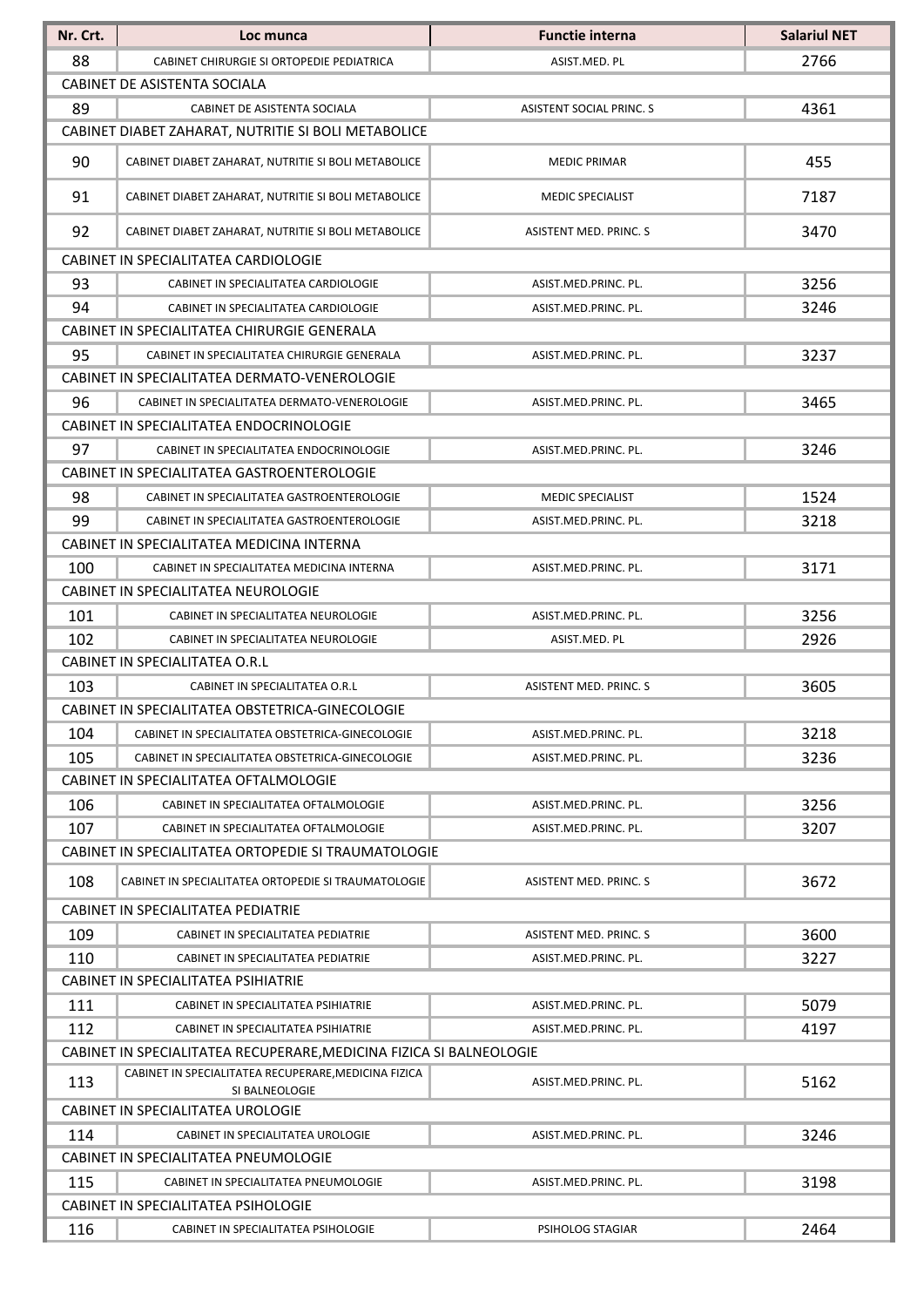| 117<br>3595<br>CABINET IN SPECIALITATEA PSIHOLOGIE<br>ASISTENT MED. PRINC. S<br>CABINET MEDICINA DENTARA DE URGENTA<br>118<br>12394<br>MEDIC SPECIALIST-UPU+ATI (upu/smurd)<br>CABINET MEDICINA DENTARA DE URGENTA<br>119<br>8081<br>MEDIC-UPU+ATI (upu/smurd)<br>CABINET MEDICINA DENTARA DE URGENTA<br>120<br>6124<br>ASIST.MED. PRINC. S-UPU+ATI (upu/smurd)<br>CABINET MEDICINA DENTARA DE URGENTA<br>121<br>5138<br>ASIST.MED. PRINC.PL-UPU+ATI (upu/smurd)<br>CABINET MEDICINA DENTARA DE URGENTA<br><b>CABINET MEDICINA MUNCII</b><br>122<br>9545<br><b>MEDIC PRIMAR</b><br>CABINET MEDICINA MUNCII<br>123<br>3199<br>ASIST.MED.PRINC. PL.<br>CABINET MEDICINA MUNCII<br>CABINET MEDICINA SPORTIVA<br>7422<br>124<br>CABINET MEDICINA SPORTIVA<br><b>MEDIC SPECIALIST</b><br>125<br>3151<br>CABINET MEDICINA SPORTIVA<br>ASIST.MED.PRINC. PL.<br>CABINET NEURO-PSIHIATRIE INFANTILA<br>126<br>6472<br>CABINET NEURO-PSIHIATRIE INFANTILA<br><b>MEDIC PRIMAR</b><br>127<br>4188<br>CABINET NEURO-PSIHIATRIE INFANTILA<br>ASIST.MED.PRINC. PL.<br>CABINET ONCOLOGIE MEDICALA<br>128<br>12185<br>CABINET ONCOLOGIE MEDICALA<br><b>MEDIC PRIMAR</b><br>129<br>3524<br>CABINET ONCOLOGIE MEDICALA<br>ASISTENT MED. PRINC. S<br>CABINET PLANIFICARE FAMILIALA<br>130<br><b>MEDIC PRIMAR</b><br>9778<br>CABINET PLANIFICARE FAMILIALA<br>131<br>3189<br>CABINET PLANIFICARE FAMILIALA<br>ASIST.MED.PRINC. PL.<br>132<br>3189<br>CABINET PLANIFICARE FAMILIALA<br>ASIST.MED.PRINC. PL.<br><b>CAMERA DE GARDA</b><br>133<br>4950<br>CAMERA DE GARDA<br>ASISTENT MED. PRINC. S<br>134<br>4763<br>CAMERA DE GARDA<br>ASISTENT MED. PRINC. S<br>135<br>4836<br>CAMERA DE GARDA<br><b>ASISTENT MED. PRINC. S</b><br>136<br>4889<br>CAMERA DE GARDA<br><b>ASISTENT MED. PRINC. S</b><br>137<br>4677<br>CAMERA DE GARDA<br>ASISTENT MED. PRINC. S<br>138<br>5716<br>CAMERA DE GARDA<br>ASISTENT MED. PRINC. S<br>139<br>CAMERA DE GARDA<br>4358<br>ASIST.MED.PRINC. PL.<br>140<br>4109<br><b>CAMERA DE GARDA</b><br>ASIST.MED.PRINC. PL.<br>4122<br>141<br>CAMERA DE GARDA<br>ASIST.MED.PRINC. PL.<br>142<br>4097<br>CAMERA DE GARDA<br>ASIST.MED.PRINC. PL.<br>3990<br>143<br>ASIST.MED.PRINC. PL.<br>CAMERA DE GARDA<br>4000<br>144<br>CAMERA DE GARDA<br>ASIST.MED.PRINC. PL.<br>4420<br>145<br>CAMERA DE GARDA<br>ASIST.MED.PRINC. PL.<br>146<br>4989<br>CAMERA DE GARDA<br>ASIST.MED.PRINC. PL.<br>147<br>3881<br>CAMERA DE GARDA<br>ASIST.MED.PRINC. PL.<br>4166<br>148<br>CAMERA DE GARDA<br>ASIST.MED.PRINC. PL.<br>3710<br>149<br>ASIST.MED. PL<br>CAMERA DE GARDA<br>150<br>2112<br>CAMERA DE GARDA<br><b>BRANCARDIER</b><br>151<br>2415<br>CAMERA DE GARDA<br><b>BRANCARDIER</b><br>152<br>2217<br>CAMERA DE GARDA<br>BRANCARDIER<br>2293<br>153<br>CAMERA DE GARDA<br><b>BRANCARDIER</b><br>154<br>2123<br>CAMERA DE GARDA<br>BRANCARDIER<br>0<br>155<br>CAMERA DE GARDA<br><b>BRANCARDIER</b><br>156<br>2363<br>CAMERA DE GARDA<br><b>BRANCARDIER</b><br>CAMERA DE GARDA - PEDIATRIE<br>157<br>3776<br>CAMERA DE GARDA - PEDIATRIE<br>ASIST.MED. PL<br>158<br>3718<br>CAMERA DE GARDA - PEDIATRIE<br>ASIST.MED. PL<br>CAMERA DE GARDA OBST.-GINECOLOGIE | Nr. Crt. | Loc munca | <b>Functie interna</b> | <b>Salariul NET</b> |  |  |
|--------------------------------------------------------------------------------------------------------------------------------------------------------------------------------------------------------------------------------------------------------------------------------------------------------------------------------------------------------------------------------------------------------------------------------------------------------------------------------------------------------------------------------------------------------------------------------------------------------------------------------------------------------------------------------------------------------------------------------------------------------------------------------------------------------------------------------------------------------------------------------------------------------------------------------------------------------------------------------------------------------------------------------------------------------------------------------------------------------------------------------------------------------------------------------------------------------------------------------------------------------------------------------------------------------------------------------------------------------------------------------------------------------------------------------------------------------------------------------------------------------------------------------------------------------------------------------------------------------------------------------------------------------------------------------------------------------------------------------------------------------------------------------------------------------------------------------------------------------------------------------------------------------------------------------------------------------------------------------------------------------------------------------------------------------------------------------------------------------------------------------------------------------------------------------------------------------------------------------------------------------------------------------------------------------------------------------------------------------------------------------------------------------------------------------------------------------------------------------------------------------------------------------------------------------------------------------------------------------------------------------------------------------------------------------------------------------------------------------------------------------------------------------------------------------------------------------------------------------------------------------------------------------------------------------------------------------------------------------------------------------------------------------------------------------------------------------------------------------------------------------------------------------------|----------|-----------|------------------------|---------------------|--|--|
|                                                                                                                                                                                                                                                                                                                                                                                                                                                                                                                                                                                                                                                                                                                                                                                                                                                                                                                                                                                                                                                                                                                                                                                                                                                                                                                                                                                                                                                                                                                                                                                                                                                                                                                                                                                                                                                                                                                                                                                                                                                                                                                                                                                                                                                                                                                                                                                                                                                                                                                                                                                                                                                                                                                                                                                                                                                                                                                                                                                                                                                                                                                                                              |          |           |                        |                     |  |  |
|                                                                                                                                                                                                                                                                                                                                                                                                                                                                                                                                                                                                                                                                                                                                                                                                                                                                                                                                                                                                                                                                                                                                                                                                                                                                                                                                                                                                                                                                                                                                                                                                                                                                                                                                                                                                                                                                                                                                                                                                                                                                                                                                                                                                                                                                                                                                                                                                                                                                                                                                                                                                                                                                                                                                                                                                                                                                                                                                                                                                                                                                                                                                                              |          |           |                        |                     |  |  |
|                                                                                                                                                                                                                                                                                                                                                                                                                                                                                                                                                                                                                                                                                                                                                                                                                                                                                                                                                                                                                                                                                                                                                                                                                                                                                                                                                                                                                                                                                                                                                                                                                                                                                                                                                                                                                                                                                                                                                                                                                                                                                                                                                                                                                                                                                                                                                                                                                                                                                                                                                                                                                                                                                                                                                                                                                                                                                                                                                                                                                                                                                                                                                              |          |           |                        |                     |  |  |
|                                                                                                                                                                                                                                                                                                                                                                                                                                                                                                                                                                                                                                                                                                                                                                                                                                                                                                                                                                                                                                                                                                                                                                                                                                                                                                                                                                                                                                                                                                                                                                                                                                                                                                                                                                                                                                                                                                                                                                                                                                                                                                                                                                                                                                                                                                                                                                                                                                                                                                                                                                                                                                                                                                                                                                                                                                                                                                                                                                                                                                                                                                                                                              |          |           |                        |                     |  |  |
|                                                                                                                                                                                                                                                                                                                                                                                                                                                                                                                                                                                                                                                                                                                                                                                                                                                                                                                                                                                                                                                                                                                                                                                                                                                                                                                                                                                                                                                                                                                                                                                                                                                                                                                                                                                                                                                                                                                                                                                                                                                                                                                                                                                                                                                                                                                                                                                                                                                                                                                                                                                                                                                                                                                                                                                                                                                                                                                                                                                                                                                                                                                                                              |          |           |                        |                     |  |  |
|                                                                                                                                                                                                                                                                                                                                                                                                                                                                                                                                                                                                                                                                                                                                                                                                                                                                                                                                                                                                                                                                                                                                                                                                                                                                                                                                                                                                                                                                                                                                                                                                                                                                                                                                                                                                                                                                                                                                                                                                                                                                                                                                                                                                                                                                                                                                                                                                                                                                                                                                                                                                                                                                                                                                                                                                                                                                                                                                                                                                                                                                                                                                                              |          |           |                        |                     |  |  |
|                                                                                                                                                                                                                                                                                                                                                                                                                                                                                                                                                                                                                                                                                                                                                                                                                                                                                                                                                                                                                                                                                                                                                                                                                                                                                                                                                                                                                                                                                                                                                                                                                                                                                                                                                                                                                                                                                                                                                                                                                                                                                                                                                                                                                                                                                                                                                                                                                                                                                                                                                                                                                                                                                                                                                                                                                                                                                                                                                                                                                                                                                                                                                              |          |           |                        |                     |  |  |
|                                                                                                                                                                                                                                                                                                                                                                                                                                                                                                                                                                                                                                                                                                                                                                                                                                                                                                                                                                                                                                                                                                                                                                                                                                                                                                                                                                                                                                                                                                                                                                                                                                                                                                                                                                                                                                                                                                                                                                                                                                                                                                                                                                                                                                                                                                                                                                                                                                                                                                                                                                                                                                                                                                                                                                                                                                                                                                                                                                                                                                                                                                                                                              |          |           |                        |                     |  |  |
|                                                                                                                                                                                                                                                                                                                                                                                                                                                                                                                                                                                                                                                                                                                                                                                                                                                                                                                                                                                                                                                                                                                                                                                                                                                                                                                                                                                                                                                                                                                                                                                                                                                                                                                                                                                                                                                                                                                                                                                                                                                                                                                                                                                                                                                                                                                                                                                                                                                                                                                                                                                                                                                                                                                                                                                                                                                                                                                                                                                                                                                                                                                                                              |          |           |                        |                     |  |  |
|                                                                                                                                                                                                                                                                                                                                                                                                                                                                                                                                                                                                                                                                                                                                                                                                                                                                                                                                                                                                                                                                                                                                                                                                                                                                                                                                                                                                                                                                                                                                                                                                                                                                                                                                                                                                                                                                                                                                                                                                                                                                                                                                                                                                                                                                                                                                                                                                                                                                                                                                                                                                                                                                                                                                                                                                                                                                                                                                                                                                                                                                                                                                                              |          |           |                        |                     |  |  |
|                                                                                                                                                                                                                                                                                                                                                                                                                                                                                                                                                                                                                                                                                                                                                                                                                                                                                                                                                                                                                                                                                                                                                                                                                                                                                                                                                                                                                                                                                                                                                                                                                                                                                                                                                                                                                                                                                                                                                                                                                                                                                                                                                                                                                                                                                                                                                                                                                                                                                                                                                                                                                                                                                                                                                                                                                                                                                                                                                                                                                                                                                                                                                              |          |           |                        |                     |  |  |
|                                                                                                                                                                                                                                                                                                                                                                                                                                                                                                                                                                                                                                                                                                                                                                                                                                                                                                                                                                                                                                                                                                                                                                                                                                                                                                                                                                                                                                                                                                                                                                                                                                                                                                                                                                                                                                                                                                                                                                                                                                                                                                                                                                                                                                                                                                                                                                                                                                                                                                                                                                                                                                                                                                                                                                                                                                                                                                                                                                                                                                                                                                                                                              |          |           |                        |                     |  |  |
|                                                                                                                                                                                                                                                                                                                                                                                                                                                                                                                                                                                                                                                                                                                                                                                                                                                                                                                                                                                                                                                                                                                                                                                                                                                                                                                                                                                                                                                                                                                                                                                                                                                                                                                                                                                                                                                                                                                                                                                                                                                                                                                                                                                                                                                                                                                                                                                                                                                                                                                                                                                                                                                                                                                                                                                                                                                                                                                                                                                                                                                                                                                                                              |          |           |                        |                     |  |  |
|                                                                                                                                                                                                                                                                                                                                                                                                                                                                                                                                                                                                                                                                                                                                                                                                                                                                                                                                                                                                                                                                                                                                                                                                                                                                                                                                                                                                                                                                                                                                                                                                                                                                                                                                                                                                                                                                                                                                                                                                                                                                                                                                                                                                                                                                                                                                                                                                                                                                                                                                                                                                                                                                                                                                                                                                                                                                                                                                                                                                                                                                                                                                                              |          |           |                        |                     |  |  |
|                                                                                                                                                                                                                                                                                                                                                                                                                                                                                                                                                                                                                                                                                                                                                                                                                                                                                                                                                                                                                                                                                                                                                                                                                                                                                                                                                                                                                                                                                                                                                                                                                                                                                                                                                                                                                                                                                                                                                                                                                                                                                                                                                                                                                                                                                                                                                                                                                                                                                                                                                                                                                                                                                                                                                                                                                                                                                                                                                                                                                                                                                                                                                              |          |           |                        |                     |  |  |
|                                                                                                                                                                                                                                                                                                                                                                                                                                                                                                                                                                                                                                                                                                                                                                                                                                                                                                                                                                                                                                                                                                                                                                                                                                                                                                                                                                                                                                                                                                                                                                                                                                                                                                                                                                                                                                                                                                                                                                                                                                                                                                                                                                                                                                                                                                                                                                                                                                                                                                                                                                                                                                                                                                                                                                                                                                                                                                                                                                                                                                                                                                                                                              |          |           |                        |                     |  |  |
|                                                                                                                                                                                                                                                                                                                                                                                                                                                                                                                                                                                                                                                                                                                                                                                                                                                                                                                                                                                                                                                                                                                                                                                                                                                                                                                                                                                                                                                                                                                                                                                                                                                                                                                                                                                                                                                                                                                                                                                                                                                                                                                                                                                                                                                                                                                                                                                                                                                                                                                                                                                                                                                                                                                                                                                                                                                                                                                                                                                                                                                                                                                                                              |          |           |                        |                     |  |  |
|                                                                                                                                                                                                                                                                                                                                                                                                                                                                                                                                                                                                                                                                                                                                                                                                                                                                                                                                                                                                                                                                                                                                                                                                                                                                                                                                                                                                                                                                                                                                                                                                                                                                                                                                                                                                                                                                                                                                                                                                                                                                                                                                                                                                                                                                                                                                                                                                                                                                                                                                                                                                                                                                                                                                                                                                                                                                                                                                                                                                                                                                                                                                                              |          |           |                        |                     |  |  |
|                                                                                                                                                                                                                                                                                                                                                                                                                                                                                                                                                                                                                                                                                                                                                                                                                                                                                                                                                                                                                                                                                                                                                                                                                                                                                                                                                                                                                                                                                                                                                                                                                                                                                                                                                                                                                                                                                                                                                                                                                                                                                                                                                                                                                                                                                                                                                                                                                                                                                                                                                                                                                                                                                                                                                                                                                                                                                                                                                                                                                                                                                                                                                              |          |           |                        |                     |  |  |
|                                                                                                                                                                                                                                                                                                                                                                                                                                                                                                                                                                                                                                                                                                                                                                                                                                                                                                                                                                                                                                                                                                                                                                                                                                                                                                                                                                                                                                                                                                                                                                                                                                                                                                                                                                                                                                                                                                                                                                                                                                                                                                                                                                                                                                                                                                                                                                                                                                                                                                                                                                                                                                                                                                                                                                                                                                                                                                                                                                                                                                                                                                                                                              |          |           |                        |                     |  |  |
|                                                                                                                                                                                                                                                                                                                                                                                                                                                                                                                                                                                                                                                                                                                                                                                                                                                                                                                                                                                                                                                                                                                                                                                                                                                                                                                                                                                                                                                                                                                                                                                                                                                                                                                                                                                                                                                                                                                                                                                                                                                                                                                                                                                                                                                                                                                                                                                                                                                                                                                                                                                                                                                                                                                                                                                                                                                                                                                                                                                                                                                                                                                                                              |          |           |                        |                     |  |  |
|                                                                                                                                                                                                                                                                                                                                                                                                                                                                                                                                                                                                                                                                                                                                                                                                                                                                                                                                                                                                                                                                                                                                                                                                                                                                                                                                                                                                                                                                                                                                                                                                                                                                                                                                                                                                                                                                                                                                                                                                                                                                                                                                                                                                                                                                                                                                                                                                                                                                                                                                                                                                                                                                                                                                                                                                                                                                                                                                                                                                                                                                                                                                                              |          |           |                        |                     |  |  |
|                                                                                                                                                                                                                                                                                                                                                                                                                                                                                                                                                                                                                                                                                                                                                                                                                                                                                                                                                                                                                                                                                                                                                                                                                                                                                                                                                                                                                                                                                                                                                                                                                                                                                                                                                                                                                                                                                                                                                                                                                                                                                                                                                                                                                                                                                                                                                                                                                                                                                                                                                                                                                                                                                                                                                                                                                                                                                                                                                                                                                                                                                                                                                              |          |           |                        |                     |  |  |
|                                                                                                                                                                                                                                                                                                                                                                                                                                                                                                                                                                                                                                                                                                                                                                                                                                                                                                                                                                                                                                                                                                                                                                                                                                                                                                                                                                                                                                                                                                                                                                                                                                                                                                                                                                                                                                                                                                                                                                                                                                                                                                                                                                                                                                                                                                                                                                                                                                                                                                                                                                                                                                                                                                                                                                                                                                                                                                                                                                                                                                                                                                                                                              |          |           |                        |                     |  |  |
|                                                                                                                                                                                                                                                                                                                                                                                                                                                                                                                                                                                                                                                                                                                                                                                                                                                                                                                                                                                                                                                                                                                                                                                                                                                                                                                                                                                                                                                                                                                                                                                                                                                                                                                                                                                                                                                                                                                                                                                                                                                                                                                                                                                                                                                                                                                                                                                                                                                                                                                                                                                                                                                                                                                                                                                                                                                                                                                                                                                                                                                                                                                                                              |          |           |                        |                     |  |  |
|                                                                                                                                                                                                                                                                                                                                                                                                                                                                                                                                                                                                                                                                                                                                                                                                                                                                                                                                                                                                                                                                                                                                                                                                                                                                                                                                                                                                                                                                                                                                                                                                                                                                                                                                                                                                                                                                                                                                                                                                                                                                                                                                                                                                                                                                                                                                                                                                                                                                                                                                                                                                                                                                                                                                                                                                                                                                                                                                                                                                                                                                                                                                                              |          |           |                        |                     |  |  |
|                                                                                                                                                                                                                                                                                                                                                                                                                                                                                                                                                                                                                                                                                                                                                                                                                                                                                                                                                                                                                                                                                                                                                                                                                                                                                                                                                                                                                                                                                                                                                                                                                                                                                                                                                                                                                                                                                                                                                                                                                                                                                                                                                                                                                                                                                                                                                                                                                                                                                                                                                                                                                                                                                                                                                                                                                                                                                                                                                                                                                                                                                                                                                              |          |           |                        |                     |  |  |
|                                                                                                                                                                                                                                                                                                                                                                                                                                                                                                                                                                                                                                                                                                                                                                                                                                                                                                                                                                                                                                                                                                                                                                                                                                                                                                                                                                                                                                                                                                                                                                                                                                                                                                                                                                                                                                                                                                                                                                                                                                                                                                                                                                                                                                                                                                                                                                                                                                                                                                                                                                                                                                                                                                                                                                                                                                                                                                                                                                                                                                                                                                                                                              |          |           |                        |                     |  |  |
|                                                                                                                                                                                                                                                                                                                                                                                                                                                                                                                                                                                                                                                                                                                                                                                                                                                                                                                                                                                                                                                                                                                                                                                                                                                                                                                                                                                                                                                                                                                                                                                                                                                                                                                                                                                                                                                                                                                                                                                                                                                                                                                                                                                                                                                                                                                                                                                                                                                                                                                                                                                                                                                                                                                                                                                                                                                                                                                                                                                                                                                                                                                                                              |          |           |                        |                     |  |  |
|                                                                                                                                                                                                                                                                                                                                                                                                                                                                                                                                                                                                                                                                                                                                                                                                                                                                                                                                                                                                                                                                                                                                                                                                                                                                                                                                                                                                                                                                                                                                                                                                                                                                                                                                                                                                                                                                                                                                                                                                                                                                                                                                                                                                                                                                                                                                                                                                                                                                                                                                                                                                                                                                                                                                                                                                                                                                                                                                                                                                                                                                                                                                                              |          |           |                        |                     |  |  |
|                                                                                                                                                                                                                                                                                                                                                                                                                                                                                                                                                                                                                                                                                                                                                                                                                                                                                                                                                                                                                                                                                                                                                                                                                                                                                                                                                                                                                                                                                                                                                                                                                                                                                                                                                                                                                                                                                                                                                                                                                                                                                                                                                                                                                                                                                                                                                                                                                                                                                                                                                                                                                                                                                                                                                                                                                                                                                                                                                                                                                                                                                                                                                              |          |           |                        |                     |  |  |
|                                                                                                                                                                                                                                                                                                                                                                                                                                                                                                                                                                                                                                                                                                                                                                                                                                                                                                                                                                                                                                                                                                                                                                                                                                                                                                                                                                                                                                                                                                                                                                                                                                                                                                                                                                                                                                                                                                                                                                                                                                                                                                                                                                                                                                                                                                                                                                                                                                                                                                                                                                                                                                                                                                                                                                                                                                                                                                                                                                                                                                                                                                                                                              |          |           |                        |                     |  |  |
|                                                                                                                                                                                                                                                                                                                                                                                                                                                                                                                                                                                                                                                                                                                                                                                                                                                                                                                                                                                                                                                                                                                                                                                                                                                                                                                                                                                                                                                                                                                                                                                                                                                                                                                                                                                                                                                                                                                                                                                                                                                                                                                                                                                                                                                                                                                                                                                                                                                                                                                                                                                                                                                                                                                                                                                                                                                                                                                                                                                                                                                                                                                                                              |          |           |                        |                     |  |  |
|                                                                                                                                                                                                                                                                                                                                                                                                                                                                                                                                                                                                                                                                                                                                                                                                                                                                                                                                                                                                                                                                                                                                                                                                                                                                                                                                                                                                                                                                                                                                                                                                                                                                                                                                                                                                                                                                                                                                                                                                                                                                                                                                                                                                                                                                                                                                                                                                                                                                                                                                                                                                                                                                                                                                                                                                                                                                                                                                                                                                                                                                                                                                                              |          |           |                        |                     |  |  |
|                                                                                                                                                                                                                                                                                                                                                                                                                                                                                                                                                                                                                                                                                                                                                                                                                                                                                                                                                                                                                                                                                                                                                                                                                                                                                                                                                                                                                                                                                                                                                                                                                                                                                                                                                                                                                                                                                                                                                                                                                                                                                                                                                                                                                                                                                                                                                                                                                                                                                                                                                                                                                                                                                                                                                                                                                                                                                                                                                                                                                                                                                                                                                              |          |           |                        |                     |  |  |
|                                                                                                                                                                                                                                                                                                                                                                                                                                                                                                                                                                                                                                                                                                                                                                                                                                                                                                                                                                                                                                                                                                                                                                                                                                                                                                                                                                                                                                                                                                                                                                                                                                                                                                                                                                                                                                                                                                                                                                                                                                                                                                                                                                                                                                                                                                                                                                                                                                                                                                                                                                                                                                                                                                                                                                                                                                                                                                                                                                                                                                                                                                                                                              |          |           |                        |                     |  |  |
|                                                                                                                                                                                                                                                                                                                                                                                                                                                                                                                                                                                                                                                                                                                                                                                                                                                                                                                                                                                                                                                                                                                                                                                                                                                                                                                                                                                                                                                                                                                                                                                                                                                                                                                                                                                                                                                                                                                                                                                                                                                                                                                                                                                                                                                                                                                                                                                                                                                                                                                                                                                                                                                                                                                                                                                                                                                                                                                                                                                                                                                                                                                                                              |          |           |                        |                     |  |  |
|                                                                                                                                                                                                                                                                                                                                                                                                                                                                                                                                                                                                                                                                                                                                                                                                                                                                                                                                                                                                                                                                                                                                                                                                                                                                                                                                                                                                                                                                                                                                                                                                                                                                                                                                                                                                                                                                                                                                                                                                                                                                                                                                                                                                                                                                                                                                                                                                                                                                                                                                                                                                                                                                                                                                                                                                                                                                                                                                                                                                                                                                                                                                                              |          |           |                        |                     |  |  |
|                                                                                                                                                                                                                                                                                                                                                                                                                                                                                                                                                                                                                                                                                                                                                                                                                                                                                                                                                                                                                                                                                                                                                                                                                                                                                                                                                                                                                                                                                                                                                                                                                                                                                                                                                                                                                                                                                                                                                                                                                                                                                                                                                                                                                                                                                                                                                                                                                                                                                                                                                                                                                                                                                                                                                                                                                                                                                                                                                                                                                                                                                                                                                              |          |           |                        |                     |  |  |
|                                                                                                                                                                                                                                                                                                                                                                                                                                                                                                                                                                                                                                                                                                                                                                                                                                                                                                                                                                                                                                                                                                                                                                                                                                                                                                                                                                                                                                                                                                                                                                                                                                                                                                                                                                                                                                                                                                                                                                                                                                                                                                                                                                                                                                                                                                                                                                                                                                                                                                                                                                                                                                                                                                                                                                                                                                                                                                                                                                                                                                                                                                                                                              |          |           |                        |                     |  |  |
|                                                                                                                                                                                                                                                                                                                                                                                                                                                                                                                                                                                                                                                                                                                                                                                                                                                                                                                                                                                                                                                                                                                                                                                                                                                                                                                                                                                                                                                                                                                                                                                                                                                                                                                                                                                                                                                                                                                                                                                                                                                                                                                                                                                                                                                                                                                                                                                                                                                                                                                                                                                                                                                                                                                                                                                                                                                                                                                                                                                                                                                                                                                                                              |          |           |                        |                     |  |  |
|                                                                                                                                                                                                                                                                                                                                                                                                                                                                                                                                                                                                                                                                                                                                                                                                                                                                                                                                                                                                                                                                                                                                                                                                                                                                                                                                                                                                                                                                                                                                                                                                                                                                                                                                                                                                                                                                                                                                                                                                                                                                                                                                                                                                                                                                                                                                                                                                                                                                                                                                                                                                                                                                                                                                                                                                                                                                                                                                                                                                                                                                                                                                                              |          |           |                        |                     |  |  |
|                                                                                                                                                                                                                                                                                                                                                                                                                                                                                                                                                                                                                                                                                                                                                                                                                                                                                                                                                                                                                                                                                                                                                                                                                                                                                                                                                                                                                                                                                                                                                                                                                                                                                                                                                                                                                                                                                                                                                                                                                                                                                                                                                                                                                                                                                                                                                                                                                                                                                                                                                                                                                                                                                                                                                                                                                                                                                                                                                                                                                                                                                                                                                              |          |           |                        |                     |  |  |
|                                                                                                                                                                                                                                                                                                                                                                                                                                                                                                                                                                                                                                                                                                                                                                                                                                                                                                                                                                                                                                                                                                                                                                                                                                                                                                                                                                                                                                                                                                                                                                                                                                                                                                                                                                                                                                                                                                                                                                                                                                                                                                                                                                                                                                                                                                                                                                                                                                                                                                                                                                                                                                                                                                                                                                                                                                                                                                                                                                                                                                                                                                                                                              |          |           |                        |                     |  |  |
|                                                                                                                                                                                                                                                                                                                                                                                                                                                                                                                                                                                                                                                                                                                                                                                                                                                                                                                                                                                                                                                                                                                                                                                                                                                                                                                                                                                                                                                                                                                                                                                                                                                                                                                                                                                                                                                                                                                                                                                                                                                                                                                                                                                                                                                                                                                                                                                                                                                                                                                                                                                                                                                                                                                                                                                                                                                                                                                                                                                                                                                                                                                                                              |          |           |                        |                     |  |  |
|                                                                                                                                                                                                                                                                                                                                                                                                                                                                                                                                                                                                                                                                                                                                                                                                                                                                                                                                                                                                                                                                                                                                                                                                                                                                                                                                                                                                                                                                                                                                                                                                                                                                                                                                                                                                                                                                                                                                                                                                                                                                                                                                                                                                                                                                                                                                                                                                                                                                                                                                                                                                                                                                                                                                                                                                                                                                                                                                                                                                                                                                                                                                                              |          |           |                        |                     |  |  |
|                                                                                                                                                                                                                                                                                                                                                                                                                                                                                                                                                                                                                                                                                                                                                                                                                                                                                                                                                                                                                                                                                                                                                                                                                                                                                                                                                                                                                                                                                                                                                                                                                                                                                                                                                                                                                                                                                                                                                                                                                                                                                                                                                                                                                                                                                                                                                                                                                                                                                                                                                                                                                                                                                                                                                                                                                                                                                                                                                                                                                                                                                                                                                              |          |           |                        |                     |  |  |
|                                                                                                                                                                                                                                                                                                                                                                                                                                                                                                                                                                                                                                                                                                                                                                                                                                                                                                                                                                                                                                                                                                                                                                                                                                                                                                                                                                                                                                                                                                                                                                                                                                                                                                                                                                                                                                                                                                                                                                                                                                                                                                                                                                                                                                                                                                                                                                                                                                                                                                                                                                                                                                                                                                                                                                                                                                                                                                                                                                                                                                                                                                                                                              |          |           |                        |                     |  |  |
|                                                                                                                                                                                                                                                                                                                                                                                                                                                                                                                                                                                                                                                                                                                                                                                                                                                                                                                                                                                                                                                                                                                                                                                                                                                                                                                                                                                                                                                                                                                                                                                                                                                                                                                                                                                                                                                                                                                                                                                                                                                                                                                                                                                                                                                                                                                                                                                                                                                                                                                                                                                                                                                                                                                                                                                                                                                                                                                                                                                                                                                                                                                                                              |          |           |                        |                     |  |  |
|                                                                                                                                                                                                                                                                                                                                                                                                                                                                                                                                                                                                                                                                                                                                                                                                                                                                                                                                                                                                                                                                                                                                                                                                                                                                                                                                                                                                                                                                                                                                                                                                                                                                                                                                                                                                                                                                                                                                                                                                                                                                                                                                                                                                                                                                                                                                                                                                                                                                                                                                                                                                                                                                                                                                                                                                                                                                                                                                                                                                                                                                                                                                                              |          |           |                        |                     |  |  |
|                                                                                                                                                                                                                                                                                                                                                                                                                                                                                                                                                                                                                                                                                                                                                                                                                                                                                                                                                                                                                                                                                                                                                                                                                                                                                                                                                                                                                                                                                                                                                                                                                                                                                                                                                                                                                                                                                                                                                                                                                                                                                                                                                                                                                                                                                                                                                                                                                                                                                                                                                                                                                                                                                                                                                                                                                                                                                                                                                                                                                                                                                                                                                              |          |           |                        |                     |  |  |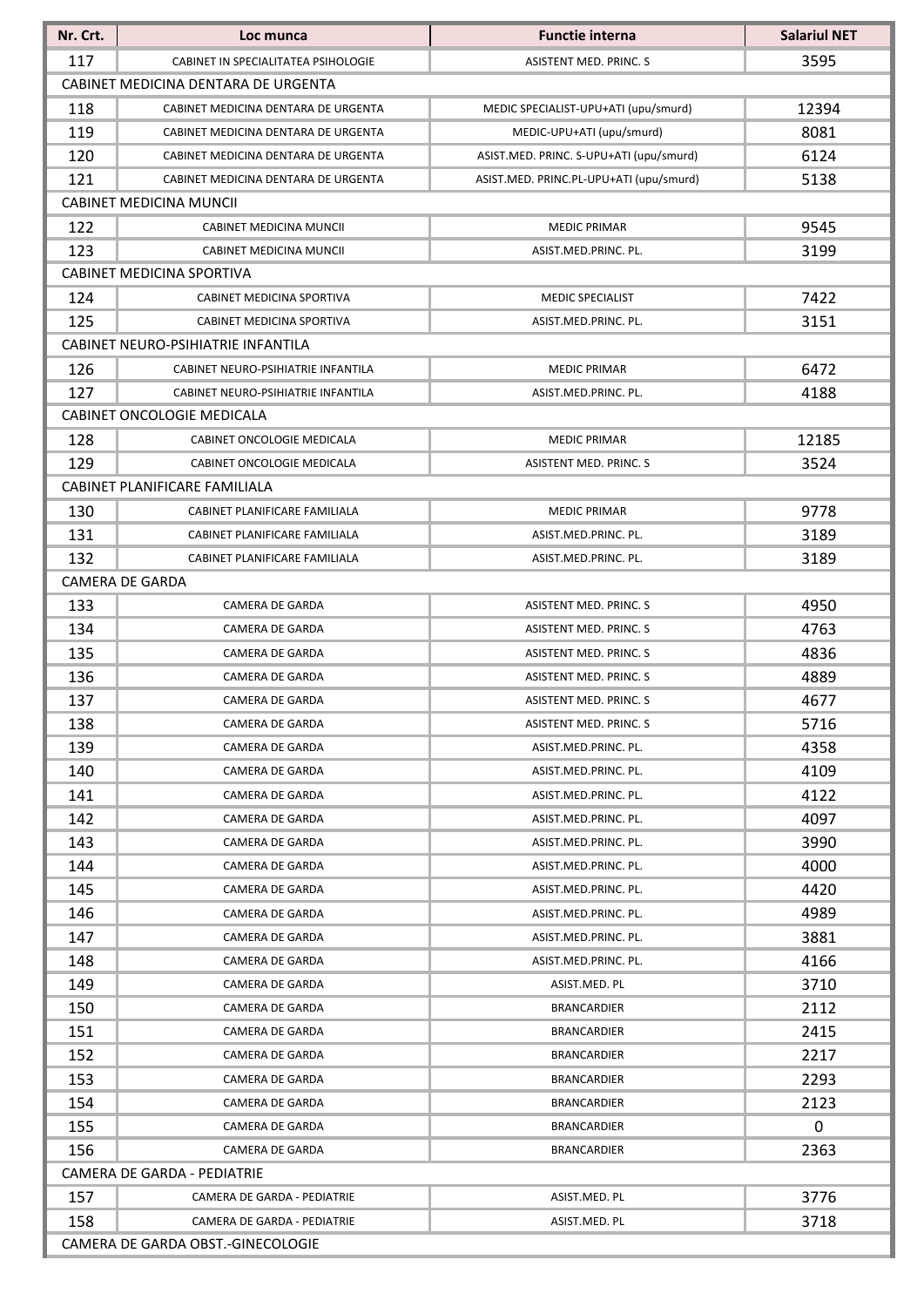| Nr. Crt. | Loc munca                                                           | <b>Functie interna</b>          | <b>Salariul NET</b> |
|----------|---------------------------------------------------------------------|---------------------------------|---------------------|
| 159      | CAMERA DE GARDA OBST.-GINECOLOGIE                                   | <b>MOASA PRINCIPALS</b>         | 4905                |
| 160      | CAMERA DE GARDA OBST.-GINECOLOGIE                                   | ASIST.MED. PL                   | 3673                |
|          | CENTRU DE SANATATE MINTALA                                          |                                 |                     |
| 161      | CENTRU DE SANATATE MINTALA                                          | <b>MEDIC PRIMAR</b>             | 13749               |
| 162      | CENTRU DE SANATATE MINTALA                                          | <b>ASISTENT SOCIAL PRINC. S</b> | 4139                |
| 163      | CENTRU DE SANATATE MINTALA                                          | PSIHOLOG SPECIALIST             | 4015                |
| 164      | CENTRU DE SANATATE MINTALA                                          | ASIST.MED.PRINC. PL.            | 4277                |
| 165      | CENTRU DE SANATATE MINTALA                                          | ASIST.MED.PRINC. PL.            | 4465                |
|          | COMP. ASISTENTA RELIGIOASA                                          |                                 |                     |
| 166      | COMP. ASISTENTA RELIGIOASA                                          | <b>PREOT GRADUL I</b>           | 3412                |
| 167      | COMP. ASISTENTA RELIGIOASA                                          | PREOT GRADUL I                  | 3375                |
|          | COMP. CHIRURGIE ORALA SI MAXILO-FACIALA- 8 PATURI                   |                                 |                     |
| 168      | COMP. CHIRURGIE ORALA SI MAXILO-FACIALA- 8 PATURI                   | <b>MEDIC PRIMAR</b>             | 11396               |
| 169      | COMP. CHIRURGIE ORALA SI MAXILO-FACIALA- 8 PATURI                   | ASIST.MED.PRINC. PL.            | 4025                |
|          | Comp. tehnic, projectare, urmarire investitii, SSM, PSI             |                                 |                     |
| 170      | Comp. tehnic, proiectare, urmarire investitii, SSM, PSI             | SEF ECHIPA - MAISTRU II         | 2728                |
| 171      | Comp. tehnic, proiectare, urmarire investitii, SSM, PSI             | INGINER SPECIALIST IA           | 3335                |
| 172      | Comp. tehnic, proiectare, urmarire investitii, SSM, PSI             | <b>INGINER SPECIALIST IA</b>    | 3742                |
| 173      | Comp. tehnic, proiectare, urmarire investitii, SSM, PSI             | <b>INGINER SPECIALIST IA</b>    | 4017                |
| 174      | Comp. tehnic, proiectare, urmarire investitii, SSM, PSI             | <b>INGINER SPECIALIST IA</b>    | 3276                |
|          | Comp. tehnic-Formatia de intret. si rep. cladiri                    |                                 |                     |
| 175      | Comp. tehnic-Formatia de intret. si rep. cladiri                    | MUNCITOR CALIFICAT I            | 2540                |
| 176      | Comp. tehnic-Formatia de intret. si rep. cladiri                    | MUNCITOR CALIFICAT I            | 2370                |
| 177      | Comp. tehnic-Formatia de intret. si rep. cladiri                    | <b>MUNCITOR CALIFICAT I</b>     | 2519                |
| 178      | Comp. tehnic-Formatia de intret. si rep. cladiri                    | <b>MUNCITOR CALIFICAT I</b>     | 2312                |
| 179      | Comp. tehnic-Formatia de intret. si rep. cladiri                    | MUNCITOR CALIFICAT I            | 2540                |
| 180      | Comp. tehnic-Formatia de intret. si rep. cladiri                    | MUNCITOR CALIFICAT I            | 2328                |
| 181      | Comp. tehnic-Formatia de intret. si rep. cladiri                    | MUNCITOR CALIFICAT I            | 2540                |
| 182      | Comp. tehnic-Formatia de intret. si rep. cladiri                    | MUNCITOR CALIFICAT I            | 1752                |
| 183      | Comp. tehnic-Formatia de intret. si rep. cladiri                    | MUNCITOR CALIFICAT I            | 2071                |
| 184      | Comp. tehnic-Formatia de intret. si rep. cladiri                    | MUNCITOR CALIFICAT I            | 2040                |
| 185      | Comp. tehnic-Formatia de intret. si rep. cladiri                    | MUNCITOR CALIFICAT I            | 2026                |
| 186      | Comp. tehnic-Formatia de intret. si rep. cladiri                    | MUNCITOR CALIFICAT I            | 2603                |
| 187      | Comp. tehnic-Formatia de intret. si rep. cladiri                    | MUNCITOR CALIFICAT I            | 3370                |
| 188      | Comp. tehnic-Formatia de intret. si rep. cladiri                    | MUNCITOR CALIFICAT II           | 2456                |
| 189      | Comp. tehnic-Formatia de intret. si rep. cladiri                    | MUNCITOR CALIFICAT II           | 2218                |
| 190      | Comp. tehnic-Formatia de intret. si rep. cladiri                    | MUNCITOR CALIFICAT II           | 1889                |
| 191      | Comp. tehnic-Formatia de intret. si rep. cladiri                    | MUNCITOR CALIFICAT III          | 1823                |
| 192      | Comp. tehnic-Formatia de intret. si rep. cladiri                    | MUNCITOR CALIFICAT III          | 1888                |
| 193      | Comp. tehnic-Formatia de intret. si rep. cladiri                    | MUNCITOR CALIFICAT III          | 2446                |
| 194      | Comp. tehnic-Formatia de intret. si rep. cladiri                    | MUNCITOR CALIFICAT III          | 2159                |
| 195      | Comp. tehnic-Formatia de intret. si rep. cladiri                    | MUNCITOR CALIFICAT IV           | 2109                |
| 196      | Comp. tehnic-Formatia de intret. si rep. cladiri                    | MUNCITOR CALIFICAT IV           | 2041                |
| 197      | Comp. tehnic-Formatia de intret. si rep. cladiri                    | MUNCITOR CALIFICAT IV           | 1846                |
| 198      | Comp. tehnic-Formatia de intret. si rep. cladiri                    | MUNCITOR CALIFICAT IV           | 1731                |
|          | Comp. tehnic-Formatia de intret. si rep. instalatii sub presiune    |                                 |                     |
| 199      | Comp. tehnic-Formatia de intret. si rep. instalatii sub<br>presiune | MUNCITOR CALIFICAT I            | 2900                |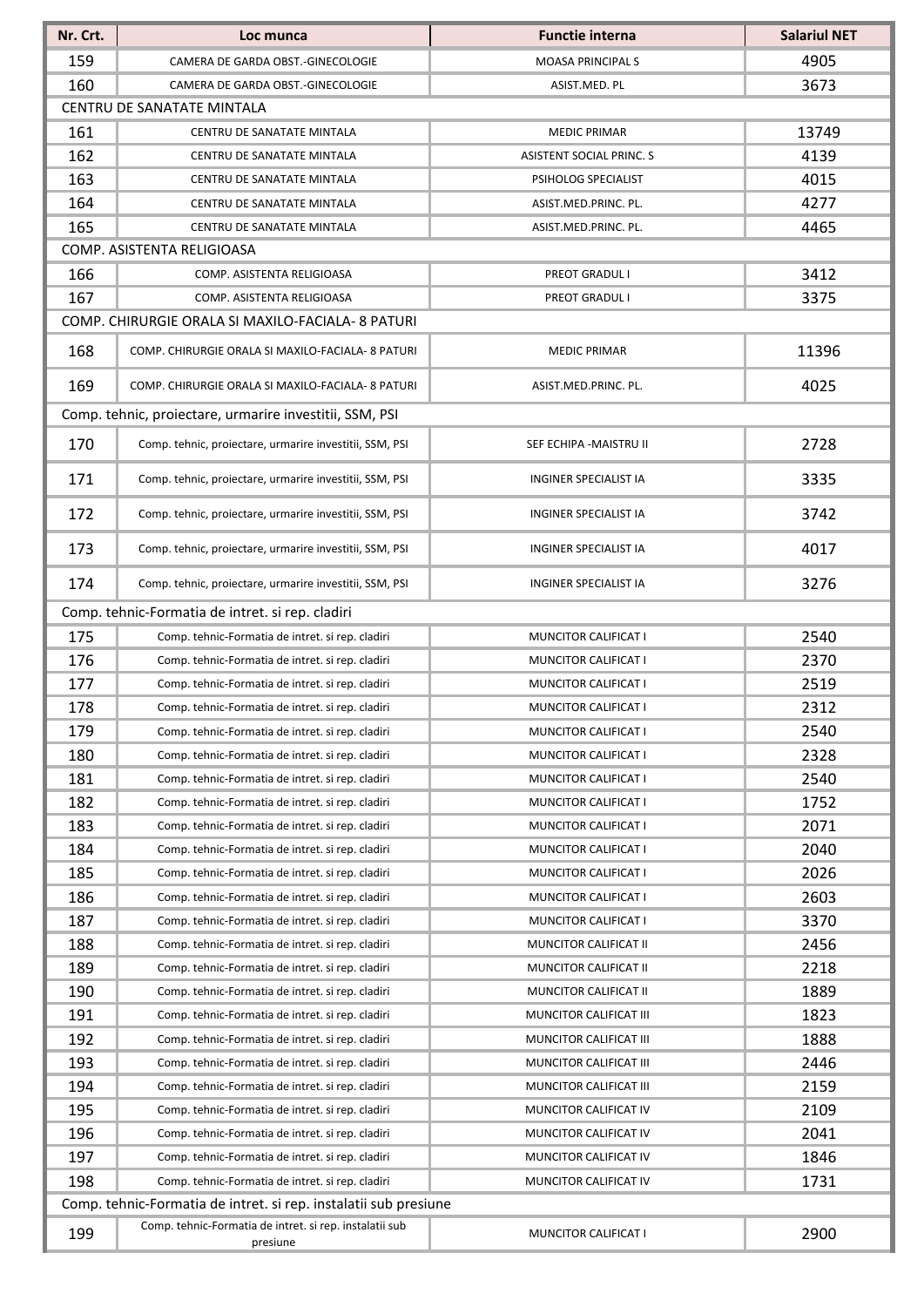| Nr. Crt. | Loc munca                                                           | <b>Functie interna</b>      | <b>Salariul NET</b> |
|----------|---------------------------------------------------------------------|-----------------------------|---------------------|
| 200      | Comp. tehnic-Formatia de intret. si rep. instalatii sub<br>presiune | MUNCITOR CALIFICAT I        | 2520                |
| 201      | Comp. tehnic-Formatia de intret. si rep. instalatii sub<br>presiune | MUNCITOR CALIFICAT I        | 2452                |
| 202      | Comp. tehnic-Formatia de intret. si rep. instalatii sub<br>presiune | MUNCITOR CALIFICAT I        | 2552                |
| 203      | Comp. tehnic-Formatia de intret. si rep. instalatii sub<br>presiune | MUNCITOR CALIFICAT I        | 2551                |
| 204      | Comp. tehnic-Formatia de intret. si rep. instalatii sub<br>presiune | MUNCITOR CALIFICAT I        | 2470                |
| 205      | Comp. tehnic-Formatia de intret. si rep. instalatii sub<br>presiune | MUNCITOR CALIFICAT I        | 2540                |
| 206      | Comp. tehnic-Formatia de intret. si rep. instalatii sub<br>presiune | MUNCITOR CALIFICAT I        | 2204                |
| 207      | Comp. tehnic-Formatia de intret. si rep. instalatii sub<br>presiune | MUNCITOR CALIFICAT I        | 2185                |
| 208      | Comp. tehnic-Formatia de intret. si rep. instalatii sub<br>presiune | MUNCITOR CALIFICAT I        | 2382                |
| 209      | Comp. tehnic-Formatia de intret. si rep. instalatii sub<br>presiune | MUNCITOR CALIFICAT I        | 2234                |
| 210      | Comp. tehnic-Formatia de intret. si rep. instalatii sub<br>presiune | MUNCITOR CALIFICAT I        | 2382                |
| 211      | Comp. tehnic-Formatia de intret. si rep. instalatii sub<br>presiune | <b>MUNCITOR CALIFICAT I</b> | 2528                |
| 212      | Comp. tehnic-Formatia de intret. si rep. instalatii sub<br>presiune | MUNCITOR CALIFICAT I        | 2401                |
| 213      | Comp. tehnic-Formatia de intret. si rep. instalatii sub<br>presiune | MUNCITOR CALIFICAT I        | 2540                |
| 214      | Comp. tehnic-Formatia de intret. si rep. instalatii sub<br>presiune | MUNCITOR CALIFICAT I        | 2435                |
| 215      | Comp. tehnic-Formatia de intret. si rep. instalatii sub<br>presiune | MUNCITOR CALIFICAT I        | 2266                |
| 216      | Comp. tehnic-Formatia de intret. si rep. instalatii sub<br>presiune | MUNCITOR CALIFICAT I        | 2504                |
| 217      | Comp. tehnic-Formatia de intret. si rep. instalatii sub<br>presiune | MUNCITOR CALIFICAT II       | 2348                |
| 218      | Comp. tehnic-Formatia de intret. si rep. instalatii sub<br>presiune | MUNCITOR CALIFICAT II       | 2577                |
| 219      | Comp. tehnic-Formatia de intret. si rep. instalatii sub<br>presiune | MUNCITOR CALIFICAT II       | 2311                |
| 220      | Comp. tehnic-Formatia de intret. si rep. instalatii sub<br>presiune | MUNCITOR CALIFICAT II       | 2503                |
| 221      | Comp. tehnic-Formatia de intret. si rep. instalatii sub<br>presiune | MUNCITOR CALIFICAT II       | 2522                |
| 222      | Comp. tehnic-Formatia de intret. si rep. instalatii sub<br>presiune | MUNCITOR CALIFICAT II       | 2522                |
| 223      | Comp. tehnic-Formatia de intret. si rep. instalatii sub<br>presiune | MUNCITOR CALIFICAT III      | 2298                |
| 224      | Comp. tehnic-Formatia de intret. si rep. instalatii sub<br>presiune | MUNCITOR CALIFICAT III      | 2299                |
| 225      | Comp. tehnic-Formatia de intret. si rep. instalatii sub<br>presiune | MUNCITOR CALIFICAT III      | 2347                |
| 226      | Comp. tehnic-Formatia de intret. si rep. instalatii sub<br>presiune | MUNCITOR CALIFICAT III      | 2317                |
| 227      | Comp. tehnic-Formatia de intret. si rep. instalatii sub<br>presiune | MUNCITOR CALIFICAT III      | 2083                |
| 228      | Comp. tehnic-Formatia de intret. si rep. instalatii sub<br>presiune | MUNCITOR CALIFICAT III      | 2160                |
| 229      | Comp. tehnic-Formatia de intret. si rep. instalatii sub<br>presiune | MUNCITOR CALIFICAT III      | 2407                |
| 230      | Comp. tehnic-Formatia de intret. si rep. instalatii sub<br>presiune | MUNCITOR CALIFICAT III      | 2229                |
| 231      | Comp. tehnic-Formatia de intret. si rep. instalatii sub<br>presiune | MUNCITOR CALIFICAT III      | 2481                |
| 232      | Comp. tehnic-Formatia de intret. si rep. instalatii sub<br>presiune | MUNCITOR CALIFICAT III      | 2270                |
| 233      | Comp. tehnic-Formatia de intret. si rep. instalatii sub<br>presiune | MUNCITOR CALIFICAT III      | 2370                |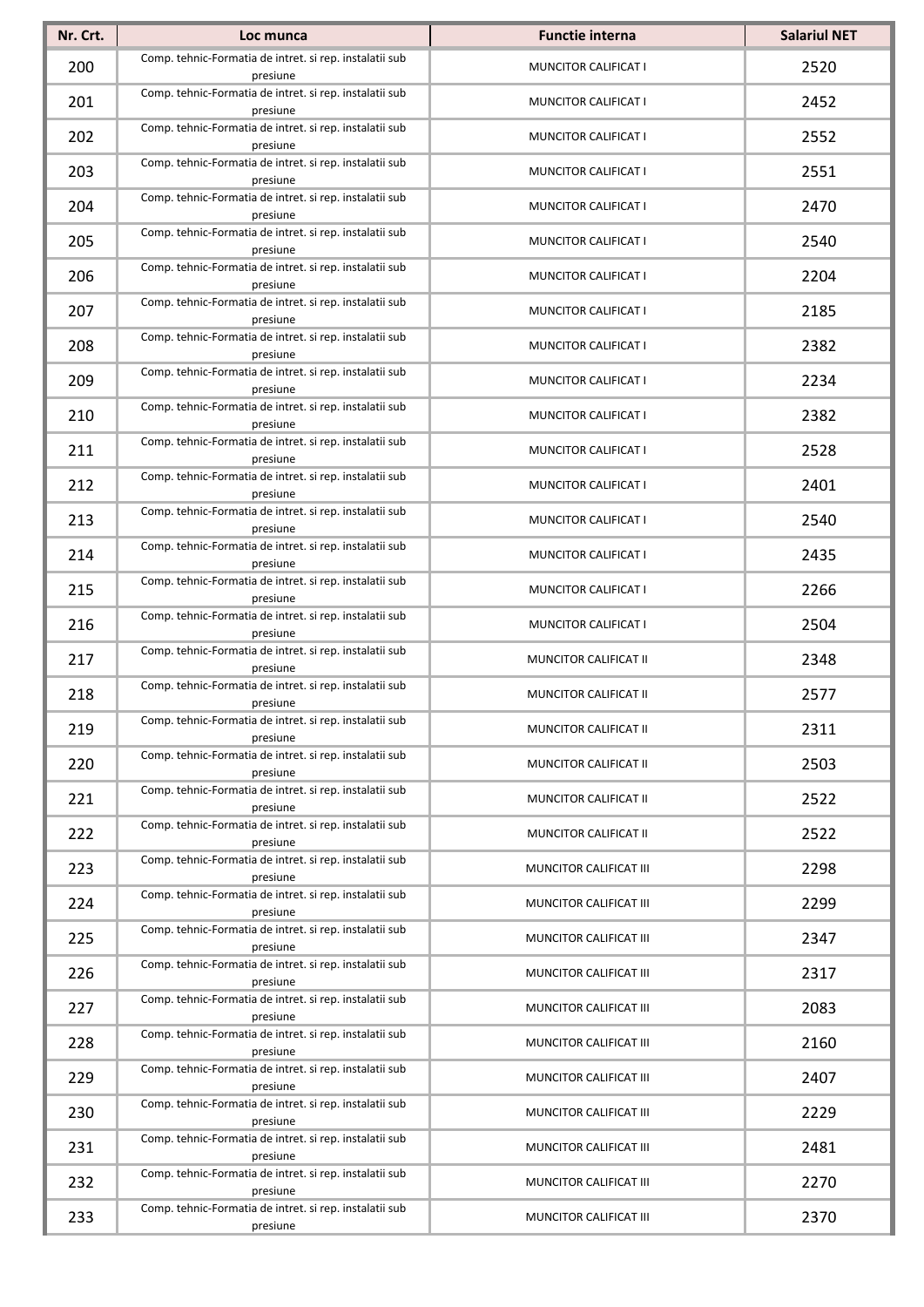| Comp. tehnic-Formatia de intret. si rep. instalatii sub<br>234<br>2048<br>MUNCITOR CALIFICAT III<br>presiune<br>Comp. tehnic-Formatia de intret. si rep. instalatii sub<br>235<br>2249<br>MUNCITOR CALIFICAT IV<br>presiune<br>Comp. tehnic-Formatia de intret. si rep. instalatii sub<br>236<br>2452<br>MUNCITOR CALIFICAT IV<br>presiune<br>Comp. tehnic-Formatia de intret. si rep. instalatii sub<br>237<br>2324<br>MUNCITOR CALIFICAT IV<br>presiune<br>Comp. tehnic-Formatia de intret. si rep. instalatii sub<br>238<br>2517<br>MUNCITOR CALIFICAT IV<br>presiune<br>Comp. tehnic-Formatia de intret. si rep. instalatii sub<br>239<br>1682<br>MUNCITOR CALIFICAT IV<br>presiune<br><b>COMPARTIMENT AUDIT PUBLIC INTERN</b><br>240<br>3429<br><b>AUDITOR GRADUL I</b><br>COMPARTIMENT AUDIT PUBLIC INTERN<br>241<br>4086<br>COMPARTIMENT AUDIT PUBLIC INTERN<br><b>AUDITOR PUBLIC INTERN I</b><br>COMPARTIMENT D.Z.N.B.M. - 16 PATURI<br>11228<br>242<br>COMPARTIMENT D.Z.N.B.M. - 16 PATURI<br><b>MEDIC PRIMAR</b><br>243<br>7011<br><b>MEDIC SPECIALIST</b><br>COMPARTIMENT D.Z.N.B.M. - 16 PATURI<br>244<br>4934<br>COMPARTIMENT D.Z.N.B.M. - 16 PATURI<br>ASISTENT MED. PRINC. S<br>245<br>4950<br>ASISTENT MED. PRINC. S<br>COMPARTIMENT D.Z.N.B.M. - 16 PATURI<br>246<br>3620<br>COMPARTIMENT D.Z.N.B.M. - 16 PATURI<br>ASIST.MED. PL<br>COMPARTIMENT ENDOSCOPIE DIGESTIVA<br>247<br>3097<br>COMPARTIMENT ENDOSCOPIE DIGESTIVA<br>ASIST.MED.PRINC. PL.<br>COMPARTIMENT GERIATRIE SI GERONTOLOGIE - 15 PATURI<br>248<br>10636<br>COMPARTIMENT GERIATRIE SI GERONTOLOGIE - 15 PATURI<br><b>MEDIC PRIMAR</b><br>249<br>5533<br>COMPARTIMENT GERIATRIE SI GERONTOLOGIE - 15 PATURI<br><b>MEDIC PRIMAR</b><br>250<br>4421<br>COMPARTIMENT GERIATRIE SI GERONTOLOGIE - 15 PATURI<br>ASISTENT MED. PRINC. S<br>251<br>4089<br>COMPARTIMENT GERIATRIE SI GERONTOLOGIE - 15 PATURI<br>ASIST.MED.PRINC. PL.<br>252<br>4104<br>COMPARTIMENT GERIATRIE SI GERONTOLOGIE - 15 PATURI<br>ASIST.MED.PRINC. PL.<br>253<br>4196<br>COMPARTIMENT GERIATRIE SI GERONTOLOGIE - 15 PATURI<br>ASIST.MED.PRINC. PL.<br>3983<br>254<br>COMPARTIMENT GERIATRIE SI GERONTOLOGIE - 15 PATURI<br>ASIST.MED.PRINC. PL.<br>COMPARTIMENT JURIDIC<br>3335<br>255<br><b>COMPARTIMENT JURIDIC</b><br><b>CONSILIER JURIDIC GRADUL IA</b><br>256<br>3999<br>COMPARTIMENT JURIDIC<br>CONSILIER JURIDIC GRADUL IA<br><b>COMPARTIMENT NEFROLOGIE - 8 PATURI</b><br>257<br>11311<br><b>COMPARTIMENT NEFROLOGIE - 8 PATURI</b><br><b>MEDIC PRIMAR</b><br>258<br>7721<br>COMPARTIMENT NEFROLOGIE - 8 PATURI<br><b>MEDIC SPECIALIST</b><br>259<br>4074<br>ASIST.MED.PRINC. PL.<br>COMPARTIMENT NEFROLOGIE - 8 PATURI<br>260<br>4196<br>ASIST.MED.PRINC. PL.<br>COMPARTIMENT NEFROLOGIE - 8 PATURI<br>261<br>3980<br>COMPARTIMENT NEFROLOGIE - 8 PATURI<br>ASIST.MED.PRINC. PL.<br>COMPARTIMENT T.I. NEONATOLOGIE - 7 PATURI<br>262<br>16029<br>COMPARTIMENT T.I. NEONATOLOGIE - 7 PATURI<br>MEDIC PRIMAR SEF-UPU+ATI (upu/smurd)<br>263<br>6183<br>COMPARTIMENT T.I. NEONATOLOGIE - 7 PATURI<br>ASIST.MED. PRINC. S-UPU+ATI (upu/smurd)<br>264<br>6199<br>COMPARTIMENT T.I. NEONATOLOGIE - 7 PATURI<br>ASIST.MED. PRINC. S-UPU+ATI (upu/smurd)<br>265<br>5528<br>ASIST.MED. PRINC.PL-UPU+ATI (upu/smurd)<br>COMPARTIMENT T.I. NEONATOLOGIE - 7 PATURI<br>266<br>5781<br>ASIST.MED. PRINC.PL-UPU+ATI (upu/smurd)<br>COMPARTIMENT T.I. NEONATOLOGIE - 7 PATURI<br>267<br>5408<br>COMPARTIMENT T.I. NEONATOLOGIE - 7 PATURI<br>ASIST.MED. PRINC.PL-UPU+ATI (upu/smurd)<br>CONDUCEREA<br>268<br>8571<br>CONDUCEREA<br><b>MANAGER</b><br>269<br>8134<br>CONDUCEREA<br>DIR. MEDICAL | Nr. Crt. | Loc munca | <b>Functie interna</b> | <b>Salariul NET</b> |
|------------------------------------------------------------------------------------------------------------------------------------------------------------------------------------------------------------------------------------------------------------------------------------------------------------------------------------------------------------------------------------------------------------------------------------------------------------------------------------------------------------------------------------------------------------------------------------------------------------------------------------------------------------------------------------------------------------------------------------------------------------------------------------------------------------------------------------------------------------------------------------------------------------------------------------------------------------------------------------------------------------------------------------------------------------------------------------------------------------------------------------------------------------------------------------------------------------------------------------------------------------------------------------------------------------------------------------------------------------------------------------------------------------------------------------------------------------------------------------------------------------------------------------------------------------------------------------------------------------------------------------------------------------------------------------------------------------------------------------------------------------------------------------------------------------------------------------------------------------------------------------------------------------------------------------------------------------------------------------------------------------------------------------------------------------------------------------------------------------------------------------------------------------------------------------------------------------------------------------------------------------------------------------------------------------------------------------------------------------------------------------------------------------------------------------------------------------------------------------------------------------------------------------------------------------------------------------------------------------------------------------------------------------------------------------------------------------------------------------------------------------------------------------------------------------------------------------------------------------------------------------------------------------------------------------------------------------------------------------------------------------------------------------------------------------------------------------------------------------------------------------------------------------------------------------------------------------------------------------------------------------------------------------------------------------------------------------------------------------------------------------------------------------------------------------------------------------------------------------------------------------------------------------------------------------------------------------------------------------------------------------------------|----------|-----------|------------------------|---------------------|
|                                                                                                                                                                                                                                                                                                                                                                                                                                                                                                                                                                                                                                                                                                                                                                                                                                                                                                                                                                                                                                                                                                                                                                                                                                                                                                                                                                                                                                                                                                                                                                                                                                                                                                                                                                                                                                                                                                                                                                                                                                                                                                                                                                                                                                                                                                                                                                                                                                                                                                                                                                                                                                                                                                                                                                                                                                                                                                                                                                                                                                                                                                                                                                                                                                                                                                                                                                                                                                                                                                                                                                                                                                                |          |           |                        |                     |
|                                                                                                                                                                                                                                                                                                                                                                                                                                                                                                                                                                                                                                                                                                                                                                                                                                                                                                                                                                                                                                                                                                                                                                                                                                                                                                                                                                                                                                                                                                                                                                                                                                                                                                                                                                                                                                                                                                                                                                                                                                                                                                                                                                                                                                                                                                                                                                                                                                                                                                                                                                                                                                                                                                                                                                                                                                                                                                                                                                                                                                                                                                                                                                                                                                                                                                                                                                                                                                                                                                                                                                                                                                                |          |           |                        |                     |
|                                                                                                                                                                                                                                                                                                                                                                                                                                                                                                                                                                                                                                                                                                                                                                                                                                                                                                                                                                                                                                                                                                                                                                                                                                                                                                                                                                                                                                                                                                                                                                                                                                                                                                                                                                                                                                                                                                                                                                                                                                                                                                                                                                                                                                                                                                                                                                                                                                                                                                                                                                                                                                                                                                                                                                                                                                                                                                                                                                                                                                                                                                                                                                                                                                                                                                                                                                                                                                                                                                                                                                                                                                                |          |           |                        |                     |
|                                                                                                                                                                                                                                                                                                                                                                                                                                                                                                                                                                                                                                                                                                                                                                                                                                                                                                                                                                                                                                                                                                                                                                                                                                                                                                                                                                                                                                                                                                                                                                                                                                                                                                                                                                                                                                                                                                                                                                                                                                                                                                                                                                                                                                                                                                                                                                                                                                                                                                                                                                                                                                                                                                                                                                                                                                                                                                                                                                                                                                                                                                                                                                                                                                                                                                                                                                                                                                                                                                                                                                                                                                                |          |           |                        |                     |
|                                                                                                                                                                                                                                                                                                                                                                                                                                                                                                                                                                                                                                                                                                                                                                                                                                                                                                                                                                                                                                                                                                                                                                                                                                                                                                                                                                                                                                                                                                                                                                                                                                                                                                                                                                                                                                                                                                                                                                                                                                                                                                                                                                                                                                                                                                                                                                                                                                                                                                                                                                                                                                                                                                                                                                                                                                                                                                                                                                                                                                                                                                                                                                                                                                                                                                                                                                                                                                                                                                                                                                                                                                                |          |           |                        |                     |
|                                                                                                                                                                                                                                                                                                                                                                                                                                                                                                                                                                                                                                                                                                                                                                                                                                                                                                                                                                                                                                                                                                                                                                                                                                                                                                                                                                                                                                                                                                                                                                                                                                                                                                                                                                                                                                                                                                                                                                                                                                                                                                                                                                                                                                                                                                                                                                                                                                                                                                                                                                                                                                                                                                                                                                                                                                                                                                                                                                                                                                                                                                                                                                                                                                                                                                                                                                                                                                                                                                                                                                                                                                                |          |           |                        |                     |
|                                                                                                                                                                                                                                                                                                                                                                                                                                                                                                                                                                                                                                                                                                                                                                                                                                                                                                                                                                                                                                                                                                                                                                                                                                                                                                                                                                                                                                                                                                                                                                                                                                                                                                                                                                                                                                                                                                                                                                                                                                                                                                                                                                                                                                                                                                                                                                                                                                                                                                                                                                                                                                                                                                                                                                                                                                                                                                                                                                                                                                                                                                                                                                                                                                                                                                                                                                                                                                                                                                                                                                                                                                                |          |           |                        |                     |
|                                                                                                                                                                                                                                                                                                                                                                                                                                                                                                                                                                                                                                                                                                                                                                                                                                                                                                                                                                                                                                                                                                                                                                                                                                                                                                                                                                                                                                                                                                                                                                                                                                                                                                                                                                                                                                                                                                                                                                                                                                                                                                                                                                                                                                                                                                                                                                                                                                                                                                                                                                                                                                                                                                                                                                                                                                                                                                                                                                                                                                                                                                                                                                                                                                                                                                                                                                                                                                                                                                                                                                                                                                                |          |           |                        |                     |
|                                                                                                                                                                                                                                                                                                                                                                                                                                                                                                                                                                                                                                                                                                                                                                                                                                                                                                                                                                                                                                                                                                                                                                                                                                                                                                                                                                                                                                                                                                                                                                                                                                                                                                                                                                                                                                                                                                                                                                                                                                                                                                                                                                                                                                                                                                                                                                                                                                                                                                                                                                                                                                                                                                                                                                                                                                                                                                                                                                                                                                                                                                                                                                                                                                                                                                                                                                                                                                                                                                                                                                                                                                                |          |           |                        |                     |
|                                                                                                                                                                                                                                                                                                                                                                                                                                                                                                                                                                                                                                                                                                                                                                                                                                                                                                                                                                                                                                                                                                                                                                                                                                                                                                                                                                                                                                                                                                                                                                                                                                                                                                                                                                                                                                                                                                                                                                                                                                                                                                                                                                                                                                                                                                                                                                                                                                                                                                                                                                                                                                                                                                                                                                                                                                                                                                                                                                                                                                                                                                                                                                                                                                                                                                                                                                                                                                                                                                                                                                                                                                                |          |           |                        |                     |
|                                                                                                                                                                                                                                                                                                                                                                                                                                                                                                                                                                                                                                                                                                                                                                                                                                                                                                                                                                                                                                                                                                                                                                                                                                                                                                                                                                                                                                                                                                                                                                                                                                                                                                                                                                                                                                                                                                                                                                                                                                                                                                                                                                                                                                                                                                                                                                                                                                                                                                                                                                                                                                                                                                                                                                                                                                                                                                                                                                                                                                                                                                                                                                                                                                                                                                                                                                                                                                                                                                                                                                                                                                                |          |           |                        |                     |
|                                                                                                                                                                                                                                                                                                                                                                                                                                                                                                                                                                                                                                                                                                                                                                                                                                                                                                                                                                                                                                                                                                                                                                                                                                                                                                                                                                                                                                                                                                                                                                                                                                                                                                                                                                                                                                                                                                                                                                                                                                                                                                                                                                                                                                                                                                                                                                                                                                                                                                                                                                                                                                                                                                                                                                                                                                                                                                                                                                                                                                                                                                                                                                                                                                                                                                                                                                                                                                                                                                                                                                                                                                                |          |           |                        |                     |
|                                                                                                                                                                                                                                                                                                                                                                                                                                                                                                                                                                                                                                                                                                                                                                                                                                                                                                                                                                                                                                                                                                                                                                                                                                                                                                                                                                                                                                                                                                                                                                                                                                                                                                                                                                                                                                                                                                                                                                                                                                                                                                                                                                                                                                                                                                                                                                                                                                                                                                                                                                                                                                                                                                                                                                                                                                                                                                                                                                                                                                                                                                                                                                                                                                                                                                                                                                                                                                                                                                                                                                                                                                                |          |           |                        |                     |
|                                                                                                                                                                                                                                                                                                                                                                                                                                                                                                                                                                                                                                                                                                                                                                                                                                                                                                                                                                                                                                                                                                                                                                                                                                                                                                                                                                                                                                                                                                                                                                                                                                                                                                                                                                                                                                                                                                                                                                                                                                                                                                                                                                                                                                                                                                                                                                                                                                                                                                                                                                                                                                                                                                                                                                                                                                                                                                                                                                                                                                                                                                                                                                                                                                                                                                                                                                                                                                                                                                                                                                                                                                                |          |           |                        |                     |
|                                                                                                                                                                                                                                                                                                                                                                                                                                                                                                                                                                                                                                                                                                                                                                                                                                                                                                                                                                                                                                                                                                                                                                                                                                                                                                                                                                                                                                                                                                                                                                                                                                                                                                                                                                                                                                                                                                                                                                                                                                                                                                                                                                                                                                                                                                                                                                                                                                                                                                                                                                                                                                                                                                                                                                                                                                                                                                                                                                                                                                                                                                                                                                                                                                                                                                                                                                                                                                                                                                                                                                                                                                                |          |           |                        |                     |
|                                                                                                                                                                                                                                                                                                                                                                                                                                                                                                                                                                                                                                                                                                                                                                                                                                                                                                                                                                                                                                                                                                                                                                                                                                                                                                                                                                                                                                                                                                                                                                                                                                                                                                                                                                                                                                                                                                                                                                                                                                                                                                                                                                                                                                                                                                                                                                                                                                                                                                                                                                                                                                                                                                                                                                                                                                                                                                                                                                                                                                                                                                                                                                                                                                                                                                                                                                                                                                                                                                                                                                                                                                                |          |           |                        |                     |
|                                                                                                                                                                                                                                                                                                                                                                                                                                                                                                                                                                                                                                                                                                                                                                                                                                                                                                                                                                                                                                                                                                                                                                                                                                                                                                                                                                                                                                                                                                                                                                                                                                                                                                                                                                                                                                                                                                                                                                                                                                                                                                                                                                                                                                                                                                                                                                                                                                                                                                                                                                                                                                                                                                                                                                                                                                                                                                                                                                                                                                                                                                                                                                                                                                                                                                                                                                                                                                                                                                                                                                                                                                                |          |           |                        |                     |
|                                                                                                                                                                                                                                                                                                                                                                                                                                                                                                                                                                                                                                                                                                                                                                                                                                                                                                                                                                                                                                                                                                                                                                                                                                                                                                                                                                                                                                                                                                                                                                                                                                                                                                                                                                                                                                                                                                                                                                                                                                                                                                                                                                                                                                                                                                                                                                                                                                                                                                                                                                                                                                                                                                                                                                                                                                                                                                                                                                                                                                                                                                                                                                                                                                                                                                                                                                                                                                                                                                                                                                                                                                                |          |           |                        |                     |
|                                                                                                                                                                                                                                                                                                                                                                                                                                                                                                                                                                                                                                                                                                                                                                                                                                                                                                                                                                                                                                                                                                                                                                                                                                                                                                                                                                                                                                                                                                                                                                                                                                                                                                                                                                                                                                                                                                                                                                                                                                                                                                                                                                                                                                                                                                                                                                                                                                                                                                                                                                                                                                                                                                                                                                                                                                                                                                                                                                                                                                                                                                                                                                                                                                                                                                                                                                                                                                                                                                                                                                                                                                                |          |           |                        |                     |
|                                                                                                                                                                                                                                                                                                                                                                                                                                                                                                                                                                                                                                                                                                                                                                                                                                                                                                                                                                                                                                                                                                                                                                                                                                                                                                                                                                                                                                                                                                                                                                                                                                                                                                                                                                                                                                                                                                                                                                                                                                                                                                                                                                                                                                                                                                                                                                                                                                                                                                                                                                                                                                                                                                                                                                                                                                                                                                                                                                                                                                                                                                                                                                                                                                                                                                                                                                                                                                                                                                                                                                                                                                                |          |           |                        |                     |
|                                                                                                                                                                                                                                                                                                                                                                                                                                                                                                                                                                                                                                                                                                                                                                                                                                                                                                                                                                                                                                                                                                                                                                                                                                                                                                                                                                                                                                                                                                                                                                                                                                                                                                                                                                                                                                                                                                                                                                                                                                                                                                                                                                                                                                                                                                                                                                                                                                                                                                                                                                                                                                                                                                                                                                                                                                                                                                                                                                                                                                                                                                                                                                                                                                                                                                                                                                                                                                                                                                                                                                                                                                                |          |           |                        |                     |
|                                                                                                                                                                                                                                                                                                                                                                                                                                                                                                                                                                                                                                                                                                                                                                                                                                                                                                                                                                                                                                                                                                                                                                                                                                                                                                                                                                                                                                                                                                                                                                                                                                                                                                                                                                                                                                                                                                                                                                                                                                                                                                                                                                                                                                                                                                                                                                                                                                                                                                                                                                                                                                                                                                                                                                                                                                                                                                                                                                                                                                                                                                                                                                                                                                                                                                                                                                                                                                                                                                                                                                                                                                                |          |           |                        |                     |
|                                                                                                                                                                                                                                                                                                                                                                                                                                                                                                                                                                                                                                                                                                                                                                                                                                                                                                                                                                                                                                                                                                                                                                                                                                                                                                                                                                                                                                                                                                                                                                                                                                                                                                                                                                                                                                                                                                                                                                                                                                                                                                                                                                                                                                                                                                                                                                                                                                                                                                                                                                                                                                                                                                                                                                                                                                                                                                                                                                                                                                                                                                                                                                                                                                                                                                                                                                                                                                                                                                                                                                                                                                                |          |           |                        |                     |
|                                                                                                                                                                                                                                                                                                                                                                                                                                                                                                                                                                                                                                                                                                                                                                                                                                                                                                                                                                                                                                                                                                                                                                                                                                                                                                                                                                                                                                                                                                                                                                                                                                                                                                                                                                                                                                                                                                                                                                                                                                                                                                                                                                                                                                                                                                                                                                                                                                                                                                                                                                                                                                                                                                                                                                                                                                                                                                                                                                                                                                                                                                                                                                                                                                                                                                                                                                                                                                                                                                                                                                                                                                                |          |           |                        |                     |
|                                                                                                                                                                                                                                                                                                                                                                                                                                                                                                                                                                                                                                                                                                                                                                                                                                                                                                                                                                                                                                                                                                                                                                                                                                                                                                                                                                                                                                                                                                                                                                                                                                                                                                                                                                                                                                                                                                                                                                                                                                                                                                                                                                                                                                                                                                                                                                                                                                                                                                                                                                                                                                                                                                                                                                                                                                                                                                                                                                                                                                                                                                                                                                                                                                                                                                                                                                                                                                                                                                                                                                                                                                                |          |           |                        |                     |
|                                                                                                                                                                                                                                                                                                                                                                                                                                                                                                                                                                                                                                                                                                                                                                                                                                                                                                                                                                                                                                                                                                                                                                                                                                                                                                                                                                                                                                                                                                                                                                                                                                                                                                                                                                                                                                                                                                                                                                                                                                                                                                                                                                                                                                                                                                                                                                                                                                                                                                                                                                                                                                                                                                                                                                                                                                                                                                                                                                                                                                                                                                                                                                                                                                                                                                                                                                                                                                                                                                                                                                                                                                                |          |           |                        |                     |
|                                                                                                                                                                                                                                                                                                                                                                                                                                                                                                                                                                                                                                                                                                                                                                                                                                                                                                                                                                                                                                                                                                                                                                                                                                                                                                                                                                                                                                                                                                                                                                                                                                                                                                                                                                                                                                                                                                                                                                                                                                                                                                                                                                                                                                                                                                                                                                                                                                                                                                                                                                                                                                                                                                                                                                                                                                                                                                                                                                                                                                                                                                                                                                                                                                                                                                                                                                                                                                                                                                                                                                                                                                                |          |           |                        |                     |
|                                                                                                                                                                                                                                                                                                                                                                                                                                                                                                                                                                                                                                                                                                                                                                                                                                                                                                                                                                                                                                                                                                                                                                                                                                                                                                                                                                                                                                                                                                                                                                                                                                                                                                                                                                                                                                                                                                                                                                                                                                                                                                                                                                                                                                                                                                                                                                                                                                                                                                                                                                                                                                                                                                                                                                                                                                                                                                                                                                                                                                                                                                                                                                                                                                                                                                                                                                                                                                                                                                                                                                                                                                                |          |           |                        |                     |
|                                                                                                                                                                                                                                                                                                                                                                                                                                                                                                                                                                                                                                                                                                                                                                                                                                                                                                                                                                                                                                                                                                                                                                                                                                                                                                                                                                                                                                                                                                                                                                                                                                                                                                                                                                                                                                                                                                                                                                                                                                                                                                                                                                                                                                                                                                                                                                                                                                                                                                                                                                                                                                                                                                                                                                                                                                                                                                                                                                                                                                                                                                                                                                                                                                                                                                                                                                                                                                                                                                                                                                                                                                                |          |           |                        |                     |
|                                                                                                                                                                                                                                                                                                                                                                                                                                                                                                                                                                                                                                                                                                                                                                                                                                                                                                                                                                                                                                                                                                                                                                                                                                                                                                                                                                                                                                                                                                                                                                                                                                                                                                                                                                                                                                                                                                                                                                                                                                                                                                                                                                                                                                                                                                                                                                                                                                                                                                                                                                                                                                                                                                                                                                                                                                                                                                                                                                                                                                                                                                                                                                                                                                                                                                                                                                                                                                                                                                                                                                                                                                                |          |           |                        |                     |
|                                                                                                                                                                                                                                                                                                                                                                                                                                                                                                                                                                                                                                                                                                                                                                                                                                                                                                                                                                                                                                                                                                                                                                                                                                                                                                                                                                                                                                                                                                                                                                                                                                                                                                                                                                                                                                                                                                                                                                                                                                                                                                                                                                                                                                                                                                                                                                                                                                                                                                                                                                                                                                                                                                                                                                                                                                                                                                                                                                                                                                                                                                                                                                                                                                                                                                                                                                                                                                                                                                                                                                                                                                                |          |           |                        |                     |
|                                                                                                                                                                                                                                                                                                                                                                                                                                                                                                                                                                                                                                                                                                                                                                                                                                                                                                                                                                                                                                                                                                                                                                                                                                                                                                                                                                                                                                                                                                                                                                                                                                                                                                                                                                                                                                                                                                                                                                                                                                                                                                                                                                                                                                                                                                                                                                                                                                                                                                                                                                                                                                                                                                                                                                                                                                                                                                                                                                                                                                                                                                                                                                                                                                                                                                                                                                                                                                                                                                                                                                                                                                                |          |           |                        |                     |
|                                                                                                                                                                                                                                                                                                                                                                                                                                                                                                                                                                                                                                                                                                                                                                                                                                                                                                                                                                                                                                                                                                                                                                                                                                                                                                                                                                                                                                                                                                                                                                                                                                                                                                                                                                                                                                                                                                                                                                                                                                                                                                                                                                                                                                                                                                                                                                                                                                                                                                                                                                                                                                                                                                                                                                                                                                                                                                                                                                                                                                                                                                                                                                                                                                                                                                                                                                                                                                                                                                                                                                                                                                                |          |           |                        |                     |
|                                                                                                                                                                                                                                                                                                                                                                                                                                                                                                                                                                                                                                                                                                                                                                                                                                                                                                                                                                                                                                                                                                                                                                                                                                                                                                                                                                                                                                                                                                                                                                                                                                                                                                                                                                                                                                                                                                                                                                                                                                                                                                                                                                                                                                                                                                                                                                                                                                                                                                                                                                                                                                                                                                                                                                                                                                                                                                                                                                                                                                                                                                                                                                                                                                                                                                                                                                                                                                                                                                                                                                                                                                                |          |           |                        |                     |
|                                                                                                                                                                                                                                                                                                                                                                                                                                                                                                                                                                                                                                                                                                                                                                                                                                                                                                                                                                                                                                                                                                                                                                                                                                                                                                                                                                                                                                                                                                                                                                                                                                                                                                                                                                                                                                                                                                                                                                                                                                                                                                                                                                                                                                                                                                                                                                                                                                                                                                                                                                                                                                                                                                                                                                                                                                                                                                                                                                                                                                                                                                                                                                                                                                                                                                                                                                                                                                                                                                                                                                                                                                                |          |           |                        |                     |
|                                                                                                                                                                                                                                                                                                                                                                                                                                                                                                                                                                                                                                                                                                                                                                                                                                                                                                                                                                                                                                                                                                                                                                                                                                                                                                                                                                                                                                                                                                                                                                                                                                                                                                                                                                                                                                                                                                                                                                                                                                                                                                                                                                                                                                                                                                                                                                                                                                                                                                                                                                                                                                                                                                                                                                                                                                                                                                                                                                                                                                                                                                                                                                                                                                                                                                                                                                                                                                                                                                                                                                                                                                                |          |           |                        |                     |
|                                                                                                                                                                                                                                                                                                                                                                                                                                                                                                                                                                                                                                                                                                                                                                                                                                                                                                                                                                                                                                                                                                                                                                                                                                                                                                                                                                                                                                                                                                                                                                                                                                                                                                                                                                                                                                                                                                                                                                                                                                                                                                                                                                                                                                                                                                                                                                                                                                                                                                                                                                                                                                                                                                                                                                                                                                                                                                                                                                                                                                                                                                                                                                                                                                                                                                                                                                                                                                                                                                                                                                                                                                                |          |           |                        |                     |
|                                                                                                                                                                                                                                                                                                                                                                                                                                                                                                                                                                                                                                                                                                                                                                                                                                                                                                                                                                                                                                                                                                                                                                                                                                                                                                                                                                                                                                                                                                                                                                                                                                                                                                                                                                                                                                                                                                                                                                                                                                                                                                                                                                                                                                                                                                                                                                                                                                                                                                                                                                                                                                                                                                                                                                                                                                                                                                                                                                                                                                                                                                                                                                                                                                                                                                                                                                                                                                                                                                                                                                                                                                                |          |           |                        |                     |
|                                                                                                                                                                                                                                                                                                                                                                                                                                                                                                                                                                                                                                                                                                                                                                                                                                                                                                                                                                                                                                                                                                                                                                                                                                                                                                                                                                                                                                                                                                                                                                                                                                                                                                                                                                                                                                                                                                                                                                                                                                                                                                                                                                                                                                                                                                                                                                                                                                                                                                                                                                                                                                                                                                                                                                                                                                                                                                                                                                                                                                                                                                                                                                                                                                                                                                                                                                                                                                                                                                                                                                                                                                                |          |           |                        |                     |
|                                                                                                                                                                                                                                                                                                                                                                                                                                                                                                                                                                                                                                                                                                                                                                                                                                                                                                                                                                                                                                                                                                                                                                                                                                                                                                                                                                                                                                                                                                                                                                                                                                                                                                                                                                                                                                                                                                                                                                                                                                                                                                                                                                                                                                                                                                                                                                                                                                                                                                                                                                                                                                                                                                                                                                                                                                                                                                                                                                                                                                                                                                                                                                                                                                                                                                                                                                                                                                                                                                                                                                                                                                                |          |           |                        |                     |
|                                                                                                                                                                                                                                                                                                                                                                                                                                                                                                                                                                                                                                                                                                                                                                                                                                                                                                                                                                                                                                                                                                                                                                                                                                                                                                                                                                                                                                                                                                                                                                                                                                                                                                                                                                                                                                                                                                                                                                                                                                                                                                                                                                                                                                                                                                                                                                                                                                                                                                                                                                                                                                                                                                                                                                                                                                                                                                                                                                                                                                                                                                                                                                                                                                                                                                                                                                                                                                                                                                                                                                                                                                                |          |           |                        |                     |
|                                                                                                                                                                                                                                                                                                                                                                                                                                                                                                                                                                                                                                                                                                                                                                                                                                                                                                                                                                                                                                                                                                                                                                                                                                                                                                                                                                                                                                                                                                                                                                                                                                                                                                                                                                                                                                                                                                                                                                                                                                                                                                                                                                                                                                                                                                                                                                                                                                                                                                                                                                                                                                                                                                                                                                                                                                                                                                                                                                                                                                                                                                                                                                                                                                                                                                                                                                                                                                                                                                                                                                                                                                                |          |           |                        |                     |
|                                                                                                                                                                                                                                                                                                                                                                                                                                                                                                                                                                                                                                                                                                                                                                                                                                                                                                                                                                                                                                                                                                                                                                                                                                                                                                                                                                                                                                                                                                                                                                                                                                                                                                                                                                                                                                                                                                                                                                                                                                                                                                                                                                                                                                                                                                                                                                                                                                                                                                                                                                                                                                                                                                                                                                                                                                                                                                                                                                                                                                                                                                                                                                                                                                                                                                                                                                                                                                                                                                                                                                                                                                                |          |           |                        |                     |
|                                                                                                                                                                                                                                                                                                                                                                                                                                                                                                                                                                                                                                                                                                                                                                                                                                                                                                                                                                                                                                                                                                                                                                                                                                                                                                                                                                                                                                                                                                                                                                                                                                                                                                                                                                                                                                                                                                                                                                                                                                                                                                                                                                                                                                                                                                                                                                                                                                                                                                                                                                                                                                                                                                                                                                                                                                                                                                                                                                                                                                                                                                                                                                                                                                                                                                                                                                                                                                                                                                                                                                                                                                                |          |           |                        |                     |
| 270<br>6445<br>CONDUCEREA<br>DIR. FIN. CONTABIL                                                                                                                                                                                                                                                                                                                                                                                                                                                                                                                                                                                                                                                                                                                                                                                                                                                                                                                                                                                                                                                                                                                                                                                                                                                                                                                                                                                                                                                                                                                                                                                                                                                                                                                                                                                                                                                                                                                                                                                                                                                                                                                                                                                                                                                                                                                                                                                                                                                                                                                                                                                                                                                                                                                                                                                                                                                                                                                                                                                                                                                                                                                                                                                                                                                                                                                                                                                                                                                                                                                                                                                                |          |           |                        |                     |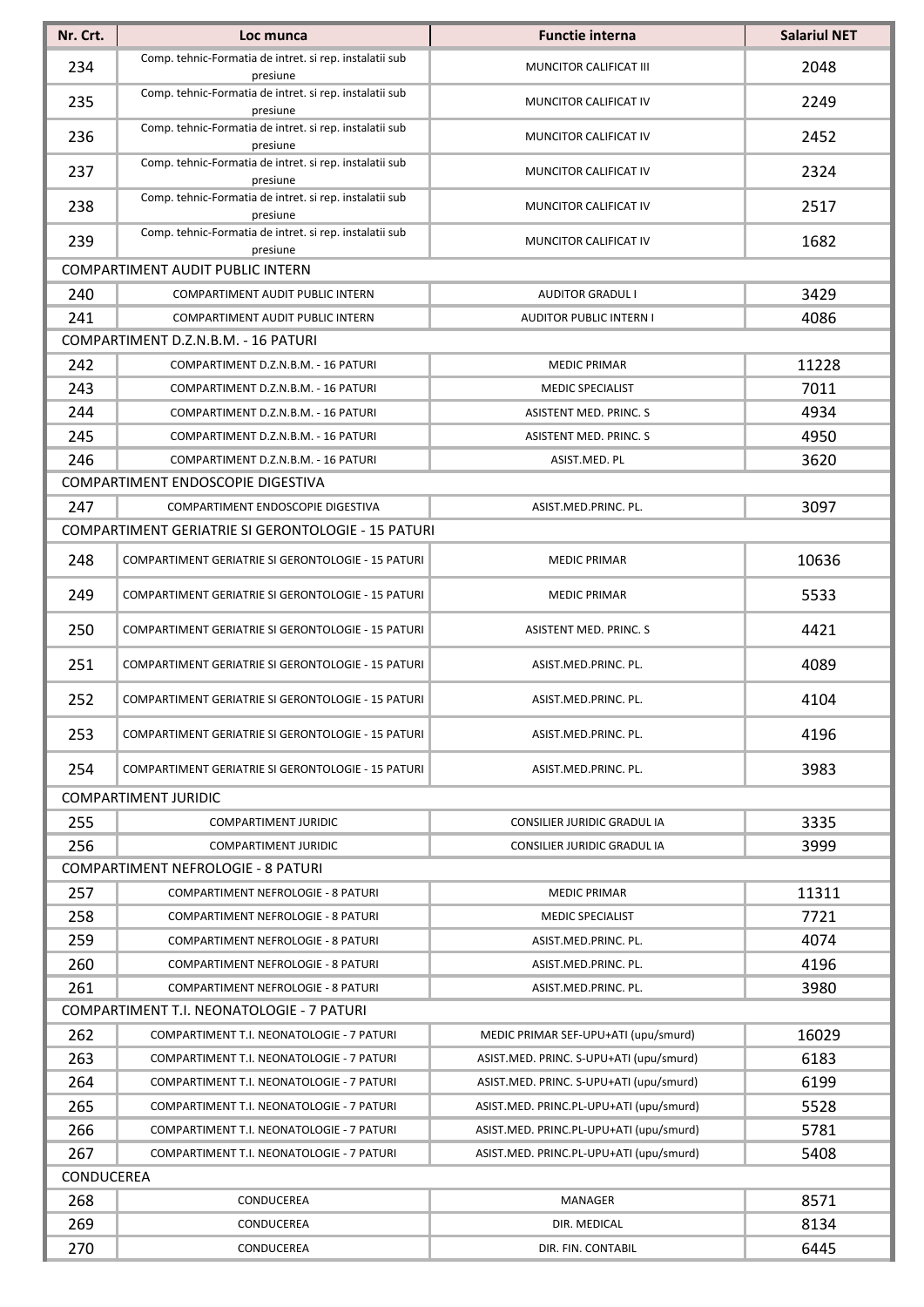| Nr. Crt.                                       | Loc munca                                                                                          | <b>Functie interna</b>                           | <b>Salariul NET</b> |  |  |
|------------------------------------------------|----------------------------------------------------------------------------------------------------|--------------------------------------------------|---------------------|--|--|
| 271                                            | CONDUCEREA                                                                                         | DIRECTOR DE INGRIJIRI                            | 5073                |  |  |
|                                                | <b>DIETETICA</b>                                                                                   |                                                  |                     |  |  |
| 272                                            | DIETETICA                                                                                          | ASIST.MED.PRINC. PL.                             | 3539                |  |  |
| 273                                            | DIETETICA                                                                                          | ASIST.MED.PRINC. PL.                             | 3677                |  |  |
|                                                | DIR. TH.-ADMIN. SI DE PATRIM. -COMPART. PATRIMONIU                                                 |                                                  |                     |  |  |
| 274                                            | DIR. TH.-ADMIN. SI DE PATRIM. - COMPART. PATRIMONIU                                                | REFERENT IA                                      | 2355                |  |  |
|                                                | DIR.TH.-ADM.SI DE PATRIM. -BIROU ADMINISTRATIV                                                     |                                                  |                     |  |  |
| 275                                            | DIR.TH.-ADM.SI DE PATRIM. - BIROU ADMINISTRATIV                                                    | SEF BIROU - GRADUL II                            | 2932                |  |  |
| 276                                            | DIR.TH.-ADM.SI DE PATRIM. - BIROU ADMINISTRATIV                                                    | <b>REFERENT II</b>                               | 2334                |  |  |
| 277                                            | DIR.TH.-ADM.SI DE PATRIM. - BIROU ADMINISTRATIV                                                    | ECONOMIST SPECIALIST IA                          | 2843                |  |  |
| 278                                            | DIR.TH.-ADM.SI DE PATRIM. - BIROU ADMINISTRATIV                                                    | DACTILOGRAF IA                                   | 2482                |  |  |
| 279                                            | DIR.TH.-ADM.SI DE PATRIM. - BIROU ADMINISTRATIV                                                    | ARHIVAR                                          | 2071                |  |  |
| 280                                            | DIR.TH.-ADM.SI DE PATRIM. - BIROU ADMINISTRATIV                                                    | LENJEREASA                                       | 1652                |  |  |
| 281                                            | DIR.TH.-ADM.SI DE PATRIM. - BIROU ADMINISTRATIV                                                    | LENJEREASA                                       | 1898                |  |  |
| 282                                            | DIR.TH.-ADM.SI DE PATRIM. - BIROU ADMINISTRATIV                                                    | MUNCITOR CALIFICAT III                           | 2506                |  |  |
| 283                                            | DIR.TH.-ADM.SI DE PATRIM. -BIROU ADMINISTRATIV                                                     | MUNCITOR CALIFICAT III                           | 2543                |  |  |
| 284<br>285                                     | DIR.TH.-ADM.SI DE PATRIM. - BIROU ADMINISTRATIV<br>DIR.TH.-ADM.SI DE PATRIM. - BIROU ADMINISTRATIV | MUNCITOR CALIFICAT III<br>MUNCITOR CALIFICAT III | 2394                |  |  |
| 286                                            | DIR.TH.-ADM.SI DE PATRIM. - BIROU ADMINISTRATIV                                                    | MUNCITOR CALIFICAT III                           | 2453<br>2435        |  |  |
| 287                                            | DIR.TH.-ADM.SI DE PATRIM. - BIROU ADMINISTRATIV                                                    | MUNCITOR CALIFICAT IV                            | 1789                |  |  |
| 288                                            | DIR.TH.-ADM.SI DE PATRIM. - BIROU ADMINISTRATIV                                                    | MUNCITOR CALIFICAT IV                            | 1851                |  |  |
| 289                                            | DIR.TH.-ADM.SI DE PATRIM. - BIROU ADMINISTRATIV                                                    | MUNCITOR NECALIFICAT I                           | 1526                |  |  |
| 290                                            | DIR.TH.-ADM.SI DE PATRIM. - BIROU ADMINISTRATIV                                                    | MUNCITOR NECALIFICAT                             | 1619                |  |  |
|                                                | DIR.TH.-ADM.SI DE PATRIM-BIR. ADM.-PERS.AUX.SANIT.                                                 |                                                  |                     |  |  |
| 291                                            | DIR.TH.-ADM.SI DE PATRIM-BIR. ADM.-PERS.AUX.SANIT.                                                 | <b>INFIRMIERA</b>                                | 2131                |  |  |
| 292                                            | DIR.TH.-ADM.SI DE PATRIM-BIR. ADM.-PERS.AUX.SANIT.                                                 | <b>INFIRMIERA</b>                                | 2408                |  |  |
| 293                                            | DIR.TH.-ADM.SI DE PATRIM-BIR. ADM.-PERS.AUX.SANIT.                                                 | INFIRMIERA                                       | 2408                |  |  |
| 294                                            | DIR.TH.-ADM.SI DE PATRIM-BIR. ADM.-PERS.AUX.SANIT.                                                 | <b>INFIRMIERA</b>                                | 2422                |  |  |
| 295                                            | DIR.TH.-ADM.SI DE PATRIM-BIR. ADM.-PERS.AUX.SANIT.                                                 | <b>INFIRMIERA</b>                                | 2147                |  |  |
| 296                                            | DIR.TH.-ADM.SI DE PATRIM-BIR. ADM.-PERS.AUX.SANIT.                                                 | <b>INFIRMIERA</b>                                | 2261                |  |  |
| 297                                            | DIR.TH.-ADM.SI DE PATRIM-BIR. ADM.-PERS.AUX.SANIT.                                                 | <b>INFIRMIERA</b>                                | 2446                |  |  |
| 298                                            | DIR.TH.-ADM.SI DE PATRIM-BIR. ADM.-PERS.AUX.SANIT.                                                 | <b>INFIRMIERA</b>                                | 2276                |  |  |
| 299                                            | DIR.TH.-ADM.SI DE PATRIM-BIR. ADM.-PERS.AUX.SANIT.                                                 | <b>INFIRMIERA</b>                                | 2261                |  |  |
| 300                                            | DIR.TH.-ADM.SI DE PATRIM-BIR. ADM.-PERS.AUX.SANIT.                                                 | INFIRMIERA DEB.                                  | 0                   |  |  |
| 301                                            | DIR.TH.-ADM.SI DE PATRIM-BIR. ADM.-PERS.AUX.SANIT.                                                 | <b>INGRIJITOARE</b>                              | 1662                |  |  |
| 302                                            | DIR.TH.-ADM.SI DE PATRIM-BIR. ADM.-PERS.AUX.SANIT.                                                 | INGRIJITOARE                                     | 1662                |  |  |
| 303                                            | DIR.TH.-ADM.SI DE PATRIM-BIR. ADM.-PERS.AUX.SANIT.                                                 | INGRIJITOARE                                     | 1684                |  |  |
| 304                                            | DIR.TH.-ADM.SI DE PATRIM-BIR. ADM.-PERS.AUX.SANIT.                                                 | INGRIJITOARE                                     | 1617                |  |  |
| 305                                            | DIR.TH.-ADM.SI DE PATRIM-BIR. ADM.-PERS.AUX.SANIT.                                                 | INGRIJITOARE                                     | 1753                |  |  |
| 306                                            | DIR.TH.-ADM.SI DE PATRIM-BIR. ADM.-PERS.AUX.SANIT.                                                 | INGRIJITOARE                                     | 1923                |  |  |
| 307                                            | DIR.TH.-ADM.SI DE PATRIM-BIR. ADM.-PERS.AUX.SANIT.                                                 | INGRIJITOARE                                     | 1187                |  |  |
| DIRECTIA TEHNIC-ADMINISTRATIV SI DE PATRIMONIU |                                                                                                    |                                                  |                     |  |  |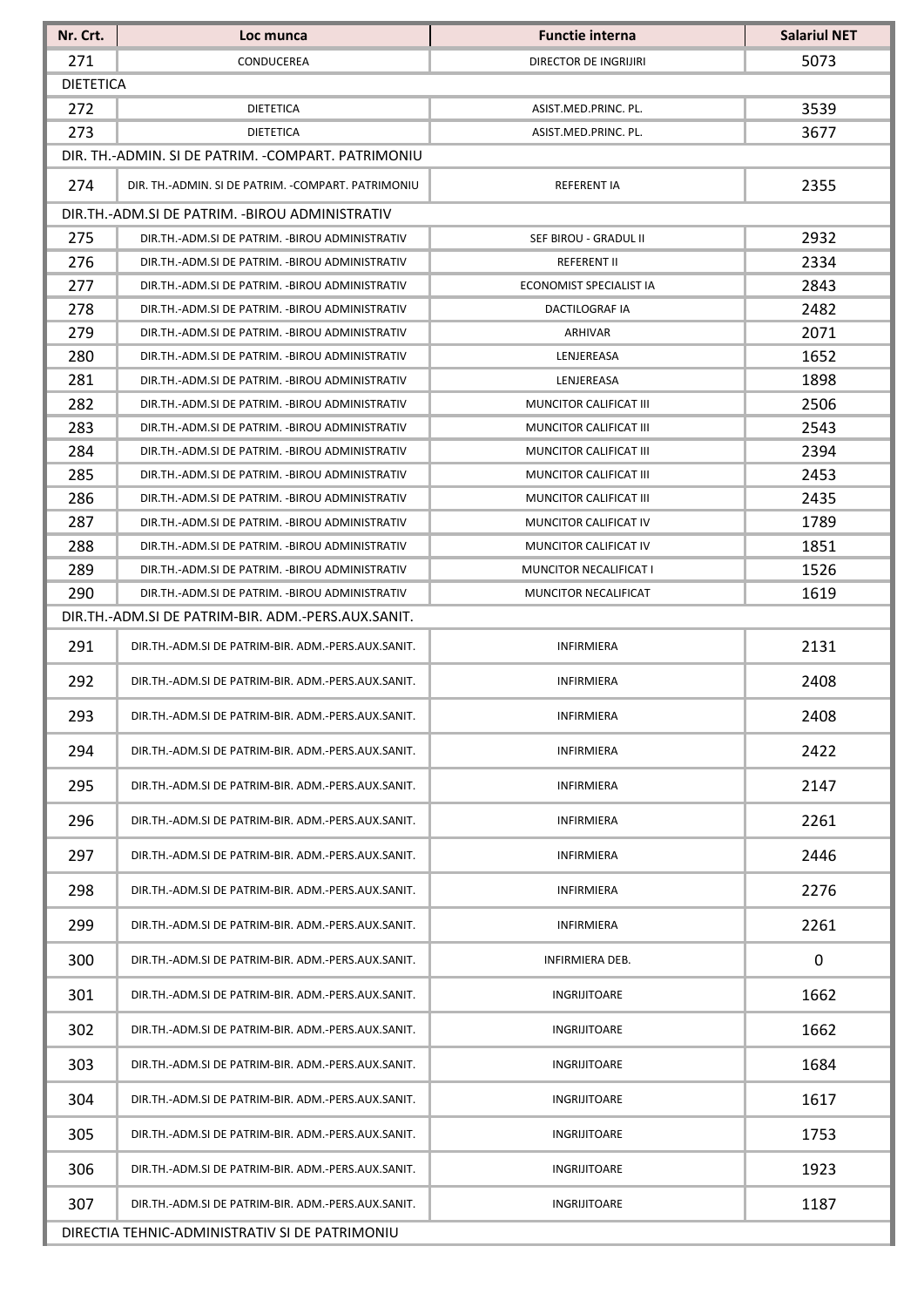| 4976<br>308<br>DIRECTIA TEHNIC-ADMINISTRATIV SI DE PATRIMONIU<br>DIRECTOR TEHNIC-ADMINISTRATIV SI DE PATRIMONIU<br><b>DISPENSAR TBC</b><br>309<br>40179<br><b>MEDIC PRIMAR</b><br><b>DISPENSAR TBC</b><br>310<br>29104<br>DISPENSAR TBC<br><b>MEDIC PRIMAR</b><br>311<br>28180<br>DISPENSAR TBC<br><b>MEDIC PRIMAR</b><br>28582<br>312<br><b>DISPENSAR TBC</b><br><b>MEDIC PRIMAR</b><br>313<br>5349<br><b>DISPENSAR TBC</b><br>ASISTENT MED. PRINC. S<br>314<br>12058<br><b>DISPENSAR TBC</b><br>ASIST.MED.PRINC. PL.<br>315<br>5196<br>DISPENSAR TBC<br>ASIST.MED.PRINC. PL.<br>316<br>13569<br>DISPENSAR TBC<br>ASIST.MED.PRINC. PL. |
|-----------------------------------------------------------------------------------------------------------------------------------------------------------------------------------------------------------------------------------------------------------------------------------------------------------------------------------------------------------------------------------------------------------------------------------------------------------------------------------------------------------------------------------------------------------------------------------------------------------------------------------------|
|                                                                                                                                                                                                                                                                                                                                                                                                                                                                                                                                                                                                                                         |
|                                                                                                                                                                                                                                                                                                                                                                                                                                                                                                                                                                                                                                         |
|                                                                                                                                                                                                                                                                                                                                                                                                                                                                                                                                                                                                                                         |
|                                                                                                                                                                                                                                                                                                                                                                                                                                                                                                                                                                                                                                         |
|                                                                                                                                                                                                                                                                                                                                                                                                                                                                                                                                                                                                                                         |
|                                                                                                                                                                                                                                                                                                                                                                                                                                                                                                                                                                                                                                         |
|                                                                                                                                                                                                                                                                                                                                                                                                                                                                                                                                                                                                                                         |
|                                                                                                                                                                                                                                                                                                                                                                                                                                                                                                                                                                                                                                         |
|                                                                                                                                                                                                                                                                                                                                                                                                                                                                                                                                                                                                                                         |
|                                                                                                                                                                                                                                                                                                                                                                                                                                                                                                                                                                                                                                         |
| 317<br>11650<br>DISPENSAR TBC<br>ASIST.MED.PRINC. PL.                                                                                                                                                                                                                                                                                                                                                                                                                                                                                                                                                                                   |
| 318<br>12345<br><b>DISPENSAR TBC</b><br>ASIST.MED.PRINC. PL.                                                                                                                                                                                                                                                                                                                                                                                                                                                                                                                                                                            |
| 319<br>11430<br>DISPENSAR TBC<br>ASIST.MED.PRINC. PL.                                                                                                                                                                                                                                                                                                                                                                                                                                                                                                                                                                                   |
| 320<br>7197<br><b>DISPENSAR TBC</b><br>ASIST.MED.PRINC. PL.                                                                                                                                                                                                                                                                                                                                                                                                                                                                                                                                                                             |
| 321<br>6401<br>DISPENSAR TBC<br>ASIST.MED.PRINC. PL.                                                                                                                                                                                                                                                                                                                                                                                                                                                                                                                                                                                    |
| 322<br>7274<br><b>DISPENSAR TBC</b><br>INGRIJITOARE                                                                                                                                                                                                                                                                                                                                                                                                                                                                                                                                                                                     |
| 323<br>7274<br>DISPENSAR TBC<br>INGRIJITOARE                                                                                                                                                                                                                                                                                                                                                                                                                                                                                                                                                                                            |
| FARMACIA CENTRALA - STR. PROGRESULUI, NR.18                                                                                                                                                                                                                                                                                                                                                                                                                                                                                                                                                                                             |
| 324<br>4508<br>FARMACIA CENTRALA - STR. PROGRESULUI, NR.18<br><b>FARMACIST SEF</b>                                                                                                                                                                                                                                                                                                                                                                                                                                                                                                                                                      |
| 325<br>4995<br>FARMACIA CENTRALA - STR. PROGRESULUI, NR.18<br>FARM.PRIMAR                                                                                                                                                                                                                                                                                                                                                                                                                                                                                                                                                               |
| 326<br>5021<br>FARM.PRIMAR<br>FARMACIA CENTRALA - STR. PROGRESULUI, NR.18                                                                                                                                                                                                                                                                                                                                                                                                                                                                                                                                                               |
| 327<br>2972<br>FARMACIA CENTRALA - STR. PROGRESULUI, NR.18<br>ASIST. FARMACIE DEB. PL                                                                                                                                                                                                                                                                                                                                                                                                                                                                                                                                                   |
| 328<br>2964<br>FARMACIA CENTRALA - STR. PROGRESULUI, NR.18<br>ASIST. FARMACIE DEB. PL                                                                                                                                                                                                                                                                                                                                                                                                                                                                                                                                                   |
| 329<br>3422<br>FARMACIA CENTRALA - STR. PROGRESULUI, NR.18<br>ASIST. FARMACIE PR.PL                                                                                                                                                                                                                                                                                                                                                                                                                                                                                                                                                     |
| 330<br>3314<br>FARMACIA CENTRALA - STR. PROGRESULUI, NR.18<br>ASIST. FARMACIE PR.PL                                                                                                                                                                                                                                                                                                                                                                                                                                                                                                                                                     |
| 331<br>3333<br>FARMACIA CENTRALA - STR. PROGRESULUI, NR.18<br>ASIST. FARMACIE PR.PL                                                                                                                                                                                                                                                                                                                                                                                                                                                                                                                                                     |
| 332<br>2698<br>FARMACIA CENTRALA - STR. PROGRESULUI, NR.18<br><b>ASISTENT FARMACIE PL</b>                                                                                                                                                                                                                                                                                                                                                                                                                                                                                                                                               |
| 333<br>1673<br>FARMACIA CENTRALA - STR. PROGRESULUI, NR.18<br>INGRIJITOARE                                                                                                                                                                                                                                                                                                                                                                                                                                                                                                                                                              |
| FISIER ADULTI AMBULATORIU                                                                                                                                                                                                                                                                                                                                                                                                                                                                                                                                                                                                               |
| 0<br>334<br>FISIER ADULTI AMBULATORIU<br><b>REGISTRATOR MED.</b>                                                                                                                                                                                                                                                                                                                                                                                                                                                                                                                                                                        |
| 335<br>1635<br>FISIER ADULTI AMBULATORIU<br>REGISTRATOR MED. DEB.                                                                                                                                                                                                                                                                                                                                                                                                                                                                                                                                                                       |
| FISIER COPII AMBULATORIU                                                                                                                                                                                                                                                                                                                                                                                                                                                                                                                                                                                                                |
| 2226<br>336<br><b>FISIER COPII AMBULATORIU</b><br>REGISTRATOR MED. PRINC.                                                                                                                                                                                                                                                                                                                                                                                                                                                                                                                                                               |
| 337<br>1860<br>FISIER COPII AMBULATORIU<br>REGISTRATOR MED. DEB.                                                                                                                                                                                                                                                                                                                                                                                                                                                                                                                                                                        |
| LABORATOR ANALIZE MEDICALE                                                                                                                                                                                                                                                                                                                                                                                                                                                                                                                                                                                                              |
| 12133<br>338<br>LABORATOR ANALIZE MEDICALE<br>MEDIC PRIMAR SEF LABORATOR                                                                                                                                                                                                                                                                                                                                                                                                                                                                                                                                                                |
| 339<br>11481<br>LABORATOR ANALIZE MEDICALE<br><b>MEDIC PRIMAR</b>                                                                                                                                                                                                                                                                                                                                                                                                                                                                                                                                                                       |
| 340<br>11583<br>LABORATOR ANALIZE MEDICALE<br><b>MEDIC PRIMAR</b>                                                                                                                                                                                                                                                                                                                                                                                                                                                                                                                                                                       |
| 11329<br>341<br>LABORATOR ANALIZE MEDICALE<br><b>MEDIC PRIMAR</b>                                                                                                                                                                                                                                                                                                                                                                                                                                                                                                                                                                       |
| 342<br>11574<br>LABORATOR ANALIZE MEDICALE<br><b>MEDIC PRIMAR</b>                                                                                                                                                                                                                                                                                                                                                                                                                                                                                                                                                                       |
| 4982<br>343<br>LABORATOR ANALIZE MEDICALE<br><b>MEDIC PRIMAR</b>                                                                                                                                                                                                                                                                                                                                                                                                                                                                                                                                                                        |
| 7735<br>344<br>LABORATOR ANALIZE MEDICALE<br><b>MEDIC PRIMAR</b>                                                                                                                                                                                                                                                                                                                                                                                                                                                                                                                                                                        |
| 7397<br>345<br>LABORATOR ANALIZE MEDICALE<br><b>MEDIC PRIMAR</b>                                                                                                                                                                                                                                                                                                                                                                                                                                                                                                                                                                        |
| 3914<br>346<br>LABORATOR ANALIZE MEDICALE<br>CHIMIST PRINC.                                                                                                                                                                                                                                                                                                                                                                                                                                                                                                                                                                             |
| 3912<br>347<br>LABORATOR ANALIZE MEDICALE<br>CHIMIST PRINC.                                                                                                                                                                                                                                                                                                                                                                                                                                                                                                                                                                             |
| 3937<br>348<br>LABORATOR ANALIZE MEDICALE<br>CHIMIST PRINC.                                                                                                                                                                                                                                                                                                                                                                                                                                                                                                                                                                             |
| 349<br>1867<br>LABORATOR ANALIZE MEDICALE<br>CHIMIST PRINC.                                                                                                                                                                                                                                                                                                                                                                                                                                                                                                                                                                             |
| 350<br>LABORATOR ANALIZE MEDICALE<br>4540<br>CHIMIST PRINC.                                                                                                                                                                                                                                                                                                                                                                                                                                                                                                                                                                             |
| 351<br>3941<br>LABORATOR ANALIZE MEDICALE<br>CHIMIST PRINC.                                                                                                                                                                                                                                                                                                                                                                                                                                                                                                                                                                             |
| 352<br>3599<br>LABORATOR ANALIZE MEDICALE<br><b>BIOLOG SPECIALIST</b>                                                                                                                                                                                                                                                                                                                                                                                                                                                                                                                                                                   |
| 353<br>3412<br>LABORATOR ANALIZE MEDICALE<br><b>BIOLOG SPECIALIST</b>                                                                                                                                                                                                                                                                                                                                                                                                                                                                                                                                                                   |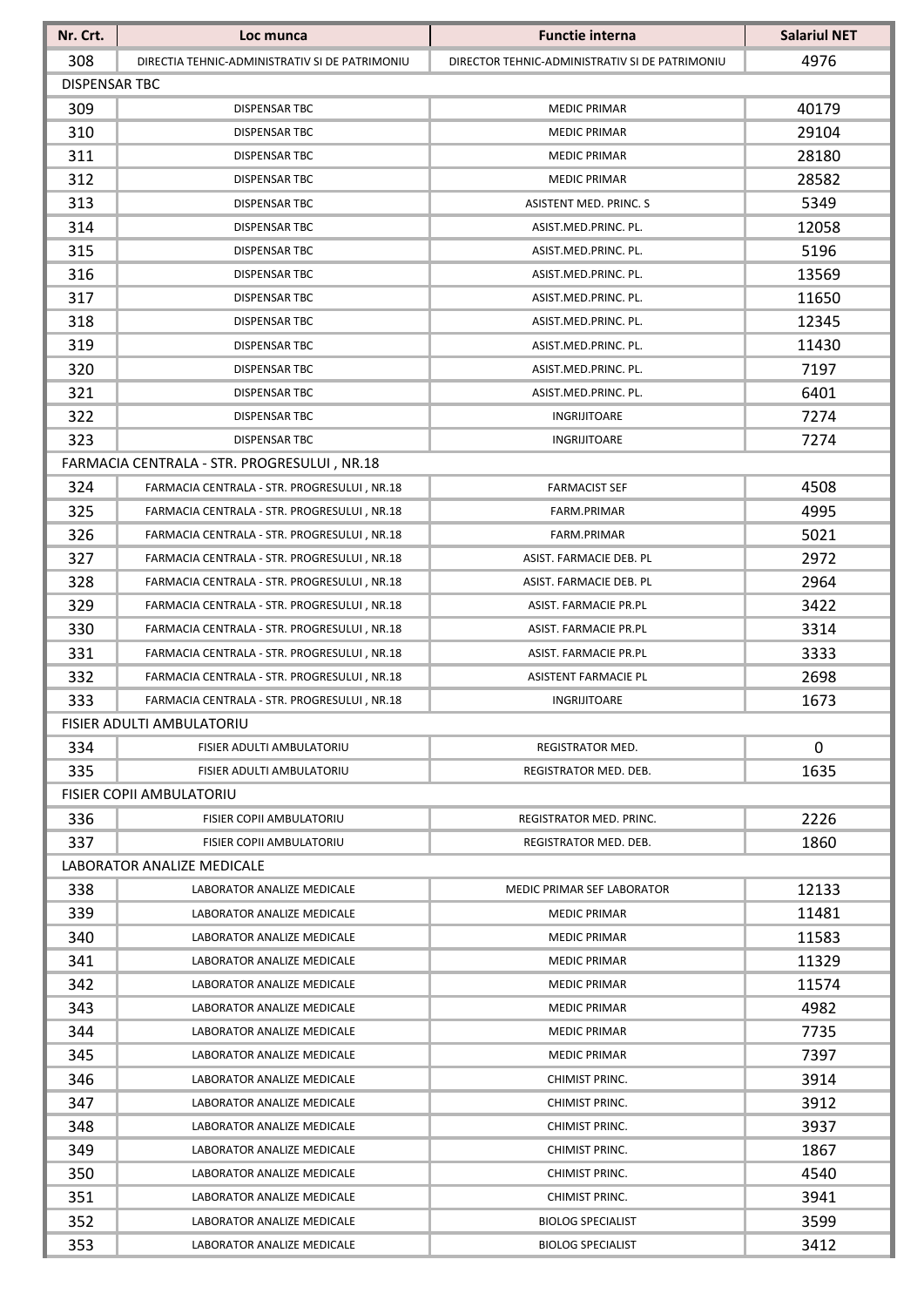| 354<br>2427<br><b>BIOLOG SPECIALIST</b><br>LABORATOR ANALIZE MEDICALE<br>355<br>3660<br>LABORATOR ANALIZE MEDICALE<br><b>BIOLOG SPECIALIST</b><br>356<br>2970<br>LABORATOR ANALIZE MEDICALE<br><b>BIOLOG SPECIALIST</b><br>357<br>2502<br>LABORATOR ANALIZE MEDICALE<br><b>CHIMIST</b><br>358<br>5444<br>LABORATOR ANALIZE MEDICALE<br>ASIST.MED.PRINC.PL SEF<br>359<br>4794<br><b>ASISTENT MED. PRINC. S</b><br>LABORATOR ANALIZE MEDICALE<br>360<br>4970<br>LABORATOR ANALIZE MEDICALE<br><b>ASISTENT MED. PRINC. S</b><br>361<br>4626<br><b>LABORATOR ANALIZE MEDICALE</b><br><b>ASISTENT MEDICAL S</b><br>362<br>4630<br>LABORATOR ANALIZE MEDICALE<br>ASIST.MED.PRINC. PL.<br>363<br>4332<br>LABORATOR ANALIZE MEDICALE<br>ASIST.MED.PRINC. PL.<br>364<br>4407<br>LABORATOR ANALIZE MEDICALE<br>ASIST.MED.PRINC. PL.<br>365<br>4557<br>LABORATOR ANALIZE MEDICALE<br>ASIST.MED.PRINC. PL.<br>366<br>0<br>ASIST.MED.PRINC. PL.<br>LABORATOR ANALIZE MEDICALE<br>367<br>4335<br>LABORATOR ANALIZE MEDICALE<br>ASIST.MED.PRINC. PL.<br>368<br>4400<br>LABORATOR ANALIZE MEDICALE<br>ASIST.MED.PRINC. PL.<br>369<br>4273<br>LABORATOR ANALIZE MEDICALE<br>ASIST.MED.PRINC. PL.<br>370<br>4352<br>LABORATOR ANALIZE MEDICALE<br>ASIST.MED.PRINC. PL.<br>371<br>4408<br><b>LABORATOR ANALIZE MEDICALE</b><br>ASIST.MED.PRINC. PL.<br>372<br>4356<br>LABORATOR ANALIZE MEDICALE<br>ASIST.MED.PRINC. PL.<br>373<br>4522<br>LABORATOR ANALIZE MEDICALE<br>ASIST.MED.PRINC. PL.<br>374<br>4407<br>LABORATOR ANALIZE MEDICALE<br>ASIST.MED.PRINC. PL.<br>375<br>4258<br>LABORATOR ANALIZE MEDICALE<br>ASIST.MED.PRINC. PL.<br>4382<br>376<br>LABORATOR ANALIZE MEDICALE<br>ASIST.MED.PRINC. PL.<br>377<br>4368<br>ASIST.MED.PRINC. PL.<br>LABORATOR ANALIZE MEDICALE<br>378<br>4009<br>LABORATOR ANALIZE MEDICALE<br>ASIST.MED.PRINC. PL.<br>379<br>4456<br>LABORATOR ANALIZE MEDICALE<br>ASIST.MED.PRINC. PL.<br>380<br>LABORATOR ANALIZE MEDICALE<br>4373<br>ASIST.MED.PRINC. PL.<br>381<br>3394<br>LABORATOR ANALIZE MEDICALE<br>ASIST.MED. PL<br>382<br>3242<br>LABORATOR ANALIZE MEDICALE<br>ASIST.MED. PL<br>383<br>2210<br>LABORATOR ANALIZE MEDICALE<br>INGRIJITOARE<br>1912<br>384<br>LABORATOR ANALIZE MEDICALE<br>INGRIJITOARE<br>385<br>2180<br>LABORATOR ANALIZE MEDICALE<br><b>INGRIJITOARE</b><br><b>LABORATOR BK</b><br>386<br>29093<br><b>LABORATOR BK</b><br><b>MEDIC PRIMAR</b><br>387<br>12393<br><b>LABORATOR BK</b><br>ASIST.MED.PRINC. PL.<br>388<br>12149<br><b>LABORATOR BK</b><br>ASIST.MED.PRINC. PL.<br>389<br>12351<br><b>LABORATOR BK</b><br>ASIST.MED.PRINC. PL.<br>LABORATOR EXPLORARI FUNCTIONALE<br>390<br>8900<br>LABORATOR EXPLORARI FUNCTIONALE<br>MEDIC SPECIALIST- SEF LAB. EXPL. FUNCT.<br>391<br>3820<br>LABORATOR EXPLORARI FUNCTIONALE<br>ASISTENT MED. PRINC. S<br>392<br>3810<br>LABORATOR EXPLORARI FUNCTIONALE<br>ASISTENT MED. PRINC. S<br>393<br>3475<br>LABORATOR EXPLORARI FUNCTIONALE<br>ASIST.MED.PRINC. PL.<br>394<br>3456<br>LABORATOR EXPLORARI FUNCTIONALE<br>ASIST.MED.PRINC. PL.<br>395<br>3485<br>LABORATOR EXPLORARI FUNCTIONALE<br>ASIST.MED.PRINC. PL.<br>LABORATOR RADIOLOGIE - IMAGISTICA MEDICALA<br>396<br>11654<br>LABORATOR RADIOLOGIE - IMAGISTICA MEDICALA<br>MEDIC PRIMAR SEF LABORATOR<br>397<br>11146<br>LABORATOR RADIOLOGIE - IMAGISTICA MEDICALA<br><b>MEDIC PRIMAR</b><br>398<br>11126<br>LABORATOR RADIOLOGIE - IMAGISTICA MEDICALA<br><b>MEDIC PRIMAR</b><br>399<br>11098<br>LABORATOR RADIOLOGIE - IMAGISTICA MEDICALA<br><b>MEDIC PRIMAR</b><br><b>MEDIC PRIMAR</b><br>LABORATOR RADIOLOGIE - IMAGISTICA MEDICALA | Nr. Crt. | Loc munca | <b>Functie interna</b> | <b>Salariul NET</b> |
|-----------------------------------------------------------------------------------------------------------------------------------------------------------------------------------------------------------------------------------------------------------------------------------------------------------------------------------------------------------------------------------------------------------------------------------------------------------------------------------------------------------------------------------------------------------------------------------------------------------------------------------------------------------------------------------------------------------------------------------------------------------------------------------------------------------------------------------------------------------------------------------------------------------------------------------------------------------------------------------------------------------------------------------------------------------------------------------------------------------------------------------------------------------------------------------------------------------------------------------------------------------------------------------------------------------------------------------------------------------------------------------------------------------------------------------------------------------------------------------------------------------------------------------------------------------------------------------------------------------------------------------------------------------------------------------------------------------------------------------------------------------------------------------------------------------------------------------------------------------------------------------------------------------------------------------------------------------------------------------------------------------------------------------------------------------------------------------------------------------------------------------------------------------------------------------------------------------------------------------------------------------------------------------------------------------------------------------------------------------------------------------------------------------------------------------------------------------------------------------------------------------------------------------------------------------------------------------------------------------------------------------------------------------------------------------------------------------------------------------------------------------------------------------------------------------------------------------------------------------------------------------------------------------------------------------------------------------------------------------------------------------------------------------------------------------------------------------------------------------------------------------------------------------------------------------------------------------------------------------------------------------------------------------------------------------------------------------------------------------------------------------------------------------------------------------------------------------------------------------------------------------------------------------------------------------------------------------------------|----------|-----------|------------------------|---------------------|
|                                                                                                                                                                                                                                                                                                                                                                                                                                                                                                                                                                                                                                                                                                                                                                                                                                                                                                                                                                                                                                                                                                                                                                                                                                                                                                                                                                                                                                                                                                                                                                                                                                                                                                                                                                                                                                                                                                                                                                                                                                                                                                                                                                                                                                                                                                                                                                                                                                                                                                                                                                                                                                                                                                                                                                                                                                                                                                                                                                                                                                                                                                                                                                                                                                                                                                                                                                                                                                                                                                                                                                                               |          |           |                        |                     |
|                                                                                                                                                                                                                                                                                                                                                                                                                                                                                                                                                                                                                                                                                                                                                                                                                                                                                                                                                                                                                                                                                                                                                                                                                                                                                                                                                                                                                                                                                                                                                                                                                                                                                                                                                                                                                                                                                                                                                                                                                                                                                                                                                                                                                                                                                                                                                                                                                                                                                                                                                                                                                                                                                                                                                                                                                                                                                                                                                                                                                                                                                                                                                                                                                                                                                                                                                                                                                                                                                                                                                                                               |          |           |                        |                     |
|                                                                                                                                                                                                                                                                                                                                                                                                                                                                                                                                                                                                                                                                                                                                                                                                                                                                                                                                                                                                                                                                                                                                                                                                                                                                                                                                                                                                                                                                                                                                                                                                                                                                                                                                                                                                                                                                                                                                                                                                                                                                                                                                                                                                                                                                                                                                                                                                                                                                                                                                                                                                                                                                                                                                                                                                                                                                                                                                                                                                                                                                                                                                                                                                                                                                                                                                                                                                                                                                                                                                                                                               |          |           |                        |                     |
|                                                                                                                                                                                                                                                                                                                                                                                                                                                                                                                                                                                                                                                                                                                                                                                                                                                                                                                                                                                                                                                                                                                                                                                                                                                                                                                                                                                                                                                                                                                                                                                                                                                                                                                                                                                                                                                                                                                                                                                                                                                                                                                                                                                                                                                                                                                                                                                                                                                                                                                                                                                                                                                                                                                                                                                                                                                                                                                                                                                                                                                                                                                                                                                                                                                                                                                                                                                                                                                                                                                                                                                               |          |           |                        |                     |
|                                                                                                                                                                                                                                                                                                                                                                                                                                                                                                                                                                                                                                                                                                                                                                                                                                                                                                                                                                                                                                                                                                                                                                                                                                                                                                                                                                                                                                                                                                                                                                                                                                                                                                                                                                                                                                                                                                                                                                                                                                                                                                                                                                                                                                                                                                                                                                                                                                                                                                                                                                                                                                                                                                                                                                                                                                                                                                                                                                                                                                                                                                                                                                                                                                                                                                                                                                                                                                                                                                                                                                                               |          |           |                        |                     |
|                                                                                                                                                                                                                                                                                                                                                                                                                                                                                                                                                                                                                                                                                                                                                                                                                                                                                                                                                                                                                                                                                                                                                                                                                                                                                                                                                                                                                                                                                                                                                                                                                                                                                                                                                                                                                                                                                                                                                                                                                                                                                                                                                                                                                                                                                                                                                                                                                                                                                                                                                                                                                                                                                                                                                                                                                                                                                                                                                                                                                                                                                                                                                                                                                                                                                                                                                                                                                                                                                                                                                                                               |          |           |                        |                     |
|                                                                                                                                                                                                                                                                                                                                                                                                                                                                                                                                                                                                                                                                                                                                                                                                                                                                                                                                                                                                                                                                                                                                                                                                                                                                                                                                                                                                                                                                                                                                                                                                                                                                                                                                                                                                                                                                                                                                                                                                                                                                                                                                                                                                                                                                                                                                                                                                                                                                                                                                                                                                                                                                                                                                                                                                                                                                                                                                                                                                                                                                                                                                                                                                                                                                                                                                                                                                                                                                                                                                                                                               |          |           |                        |                     |
|                                                                                                                                                                                                                                                                                                                                                                                                                                                                                                                                                                                                                                                                                                                                                                                                                                                                                                                                                                                                                                                                                                                                                                                                                                                                                                                                                                                                                                                                                                                                                                                                                                                                                                                                                                                                                                                                                                                                                                                                                                                                                                                                                                                                                                                                                                                                                                                                                                                                                                                                                                                                                                                                                                                                                                                                                                                                                                                                                                                                                                                                                                                                                                                                                                                                                                                                                                                                                                                                                                                                                                                               |          |           |                        |                     |
|                                                                                                                                                                                                                                                                                                                                                                                                                                                                                                                                                                                                                                                                                                                                                                                                                                                                                                                                                                                                                                                                                                                                                                                                                                                                                                                                                                                                                                                                                                                                                                                                                                                                                                                                                                                                                                                                                                                                                                                                                                                                                                                                                                                                                                                                                                                                                                                                                                                                                                                                                                                                                                                                                                                                                                                                                                                                                                                                                                                                                                                                                                                                                                                                                                                                                                                                                                                                                                                                                                                                                                                               |          |           |                        |                     |
|                                                                                                                                                                                                                                                                                                                                                                                                                                                                                                                                                                                                                                                                                                                                                                                                                                                                                                                                                                                                                                                                                                                                                                                                                                                                                                                                                                                                                                                                                                                                                                                                                                                                                                                                                                                                                                                                                                                                                                                                                                                                                                                                                                                                                                                                                                                                                                                                                                                                                                                                                                                                                                                                                                                                                                                                                                                                                                                                                                                                                                                                                                                                                                                                                                                                                                                                                                                                                                                                                                                                                                                               |          |           |                        |                     |
|                                                                                                                                                                                                                                                                                                                                                                                                                                                                                                                                                                                                                                                                                                                                                                                                                                                                                                                                                                                                                                                                                                                                                                                                                                                                                                                                                                                                                                                                                                                                                                                                                                                                                                                                                                                                                                                                                                                                                                                                                                                                                                                                                                                                                                                                                                                                                                                                                                                                                                                                                                                                                                                                                                                                                                                                                                                                                                                                                                                                                                                                                                                                                                                                                                                                                                                                                                                                                                                                                                                                                                                               |          |           |                        |                     |
|                                                                                                                                                                                                                                                                                                                                                                                                                                                                                                                                                                                                                                                                                                                                                                                                                                                                                                                                                                                                                                                                                                                                                                                                                                                                                                                                                                                                                                                                                                                                                                                                                                                                                                                                                                                                                                                                                                                                                                                                                                                                                                                                                                                                                                                                                                                                                                                                                                                                                                                                                                                                                                                                                                                                                                                                                                                                                                                                                                                                                                                                                                                                                                                                                                                                                                                                                                                                                                                                                                                                                                                               |          |           |                        |                     |
|                                                                                                                                                                                                                                                                                                                                                                                                                                                                                                                                                                                                                                                                                                                                                                                                                                                                                                                                                                                                                                                                                                                                                                                                                                                                                                                                                                                                                                                                                                                                                                                                                                                                                                                                                                                                                                                                                                                                                                                                                                                                                                                                                                                                                                                                                                                                                                                                                                                                                                                                                                                                                                                                                                                                                                                                                                                                                                                                                                                                                                                                                                                                                                                                                                                                                                                                                                                                                                                                                                                                                                                               |          |           |                        |                     |
|                                                                                                                                                                                                                                                                                                                                                                                                                                                                                                                                                                                                                                                                                                                                                                                                                                                                                                                                                                                                                                                                                                                                                                                                                                                                                                                                                                                                                                                                                                                                                                                                                                                                                                                                                                                                                                                                                                                                                                                                                                                                                                                                                                                                                                                                                                                                                                                                                                                                                                                                                                                                                                                                                                                                                                                                                                                                                                                                                                                                                                                                                                                                                                                                                                                                                                                                                                                                                                                                                                                                                                                               |          |           |                        |                     |
|                                                                                                                                                                                                                                                                                                                                                                                                                                                                                                                                                                                                                                                                                                                                                                                                                                                                                                                                                                                                                                                                                                                                                                                                                                                                                                                                                                                                                                                                                                                                                                                                                                                                                                                                                                                                                                                                                                                                                                                                                                                                                                                                                                                                                                                                                                                                                                                                                                                                                                                                                                                                                                                                                                                                                                                                                                                                                                                                                                                                                                                                                                                                                                                                                                                                                                                                                                                                                                                                                                                                                                                               |          |           |                        |                     |
|                                                                                                                                                                                                                                                                                                                                                                                                                                                                                                                                                                                                                                                                                                                                                                                                                                                                                                                                                                                                                                                                                                                                                                                                                                                                                                                                                                                                                                                                                                                                                                                                                                                                                                                                                                                                                                                                                                                                                                                                                                                                                                                                                                                                                                                                                                                                                                                                                                                                                                                                                                                                                                                                                                                                                                                                                                                                                                                                                                                                                                                                                                                                                                                                                                                                                                                                                                                                                                                                                                                                                                                               |          |           |                        |                     |
|                                                                                                                                                                                                                                                                                                                                                                                                                                                                                                                                                                                                                                                                                                                                                                                                                                                                                                                                                                                                                                                                                                                                                                                                                                                                                                                                                                                                                                                                                                                                                                                                                                                                                                                                                                                                                                                                                                                                                                                                                                                                                                                                                                                                                                                                                                                                                                                                                                                                                                                                                                                                                                                                                                                                                                                                                                                                                                                                                                                                                                                                                                                                                                                                                                                                                                                                                                                                                                                                                                                                                                                               |          |           |                        |                     |
|                                                                                                                                                                                                                                                                                                                                                                                                                                                                                                                                                                                                                                                                                                                                                                                                                                                                                                                                                                                                                                                                                                                                                                                                                                                                                                                                                                                                                                                                                                                                                                                                                                                                                                                                                                                                                                                                                                                                                                                                                                                                                                                                                                                                                                                                                                                                                                                                                                                                                                                                                                                                                                                                                                                                                                                                                                                                                                                                                                                                                                                                                                                                                                                                                                                                                                                                                                                                                                                                                                                                                                                               |          |           |                        |                     |
|                                                                                                                                                                                                                                                                                                                                                                                                                                                                                                                                                                                                                                                                                                                                                                                                                                                                                                                                                                                                                                                                                                                                                                                                                                                                                                                                                                                                                                                                                                                                                                                                                                                                                                                                                                                                                                                                                                                                                                                                                                                                                                                                                                                                                                                                                                                                                                                                                                                                                                                                                                                                                                                                                                                                                                                                                                                                                                                                                                                                                                                                                                                                                                                                                                                                                                                                                                                                                                                                                                                                                                                               |          |           |                        |                     |
|                                                                                                                                                                                                                                                                                                                                                                                                                                                                                                                                                                                                                                                                                                                                                                                                                                                                                                                                                                                                                                                                                                                                                                                                                                                                                                                                                                                                                                                                                                                                                                                                                                                                                                                                                                                                                                                                                                                                                                                                                                                                                                                                                                                                                                                                                                                                                                                                                                                                                                                                                                                                                                                                                                                                                                                                                                                                                                                                                                                                                                                                                                                                                                                                                                                                                                                                                                                                                                                                                                                                                                                               |          |           |                        |                     |
|                                                                                                                                                                                                                                                                                                                                                                                                                                                                                                                                                                                                                                                                                                                                                                                                                                                                                                                                                                                                                                                                                                                                                                                                                                                                                                                                                                                                                                                                                                                                                                                                                                                                                                                                                                                                                                                                                                                                                                                                                                                                                                                                                                                                                                                                                                                                                                                                                                                                                                                                                                                                                                                                                                                                                                                                                                                                                                                                                                                                                                                                                                                                                                                                                                                                                                                                                                                                                                                                                                                                                                                               |          |           |                        |                     |
|                                                                                                                                                                                                                                                                                                                                                                                                                                                                                                                                                                                                                                                                                                                                                                                                                                                                                                                                                                                                                                                                                                                                                                                                                                                                                                                                                                                                                                                                                                                                                                                                                                                                                                                                                                                                                                                                                                                                                                                                                                                                                                                                                                                                                                                                                                                                                                                                                                                                                                                                                                                                                                                                                                                                                                                                                                                                                                                                                                                                                                                                                                                                                                                                                                                                                                                                                                                                                                                                                                                                                                                               |          |           |                        |                     |
|                                                                                                                                                                                                                                                                                                                                                                                                                                                                                                                                                                                                                                                                                                                                                                                                                                                                                                                                                                                                                                                                                                                                                                                                                                                                                                                                                                                                                                                                                                                                                                                                                                                                                                                                                                                                                                                                                                                                                                                                                                                                                                                                                                                                                                                                                                                                                                                                                                                                                                                                                                                                                                                                                                                                                                                                                                                                                                                                                                                                                                                                                                                                                                                                                                                                                                                                                                                                                                                                                                                                                                                               |          |           |                        |                     |
|                                                                                                                                                                                                                                                                                                                                                                                                                                                                                                                                                                                                                                                                                                                                                                                                                                                                                                                                                                                                                                                                                                                                                                                                                                                                                                                                                                                                                                                                                                                                                                                                                                                                                                                                                                                                                                                                                                                                                                                                                                                                                                                                                                                                                                                                                                                                                                                                                                                                                                                                                                                                                                                                                                                                                                                                                                                                                                                                                                                                                                                                                                                                                                                                                                                                                                                                                                                                                                                                                                                                                                                               |          |           |                        |                     |
|                                                                                                                                                                                                                                                                                                                                                                                                                                                                                                                                                                                                                                                                                                                                                                                                                                                                                                                                                                                                                                                                                                                                                                                                                                                                                                                                                                                                                                                                                                                                                                                                                                                                                                                                                                                                                                                                                                                                                                                                                                                                                                                                                                                                                                                                                                                                                                                                                                                                                                                                                                                                                                                                                                                                                                                                                                                                                                                                                                                                                                                                                                                                                                                                                                                                                                                                                                                                                                                                                                                                                                                               |          |           |                        |                     |
|                                                                                                                                                                                                                                                                                                                                                                                                                                                                                                                                                                                                                                                                                                                                                                                                                                                                                                                                                                                                                                                                                                                                                                                                                                                                                                                                                                                                                                                                                                                                                                                                                                                                                                                                                                                                                                                                                                                                                                                                                                                                                                                                                                                                                                                                                                                                                                                                                                                                                                                                                                                                                                                                                                                                                                                                                                                                                                                                                                                                                                                                                                                                                                                                                                                                                                                                                                                                                                                                                                                                                                                               |          |           |                        |                     |
|                                                                                                                                                                                                                                                                                                                                                                                                                                                                                                                                                                                                                                                                                                                                                                                                                                                                                                                                                                                                                                                                                                                                                                                                                                                                                                                                                                                                                                                                                                                                                                                                                                                                                                                                                                                                                                                                                                                                                                                                                                                                                                                                                                                                                                                                                                                                                                                                                                                                                                                                                                                                                                                                                                                                                                                                                                                                                                                                                                                                                                                                                                                                                                                                                                                                                                                                                                                                                                                                                                                                                                                               |          |           |                        |                     |
|                                                                                                                                                                                                                                                                                                                                                                                                                                                                                                                                                                                                                                                                                                                                                                                                                                                                                                                                                                                                                                                                                                                                                                                                                                                                                                                                                                                                                                                                                                                                                                                                                                                                                                                                                                                                                                                                                                                                                                                                                                                                                                                                                                                                                                                                                                                                                                                                                                                                                                                                                                                                                                                                                                                                                                                                                                                                                                                                                                                                                                                                                                                                                                                                                                                                                                                                                                                                                                                                                                                                                                                               |          |           |                        |                     |
|                                                                                                                                                                                                                                                                                                                                                                                                                                                                                                                                                                                                                                                                                                                                                                                                                                                                                                                                                                                                                                                                                                                                                                                                                                                                                                                                                                                                                                                                                                                                                                                                                                                                                                                                                                                                                                                                                                                                                                                                                                                                                                                                                                                                                                                                                                                                                                                                                                                                                                                                                                                                                                                                                                                                                                                                                                                                                                                                                                                                                                                                                                                                                                                                                                                                                                                                                                                                                                                                                                                                                                                               |          |           |                        |                     |
|                                                                                                                                                                                                                                                                                                                                                                                                                                                                                                                                                                                                                                                                                                                                                                                                                                                                                                                                                                                                                                                                                                                                                                                                                                                                                                                                                                                                                                                                                                                                                                                                                                                                                                                                                                                                                                                                                                                                                                                                                                                                                                                                                                                                                                                                                                                                                                                                                                                                                                                                                                                                                                                                                                                                                                                                                                                                                                                                                                                                                                                                                                                                                                                                                                                                                                                                                                                                                                                                                                                                                                                               |          |           |                        |                     |
|                                                                                                                                                                                                                                                                                                                                                                                                                                                                                                                                                                                                                                                                                                                                                                                                                                                                                                                                                                                                                                                                                                                                                                                                                                                                                                                                                                                                                                                                                                                                                                                                                                                                                                                                                                                                                                                                                                                                                                                                                                                                                                                                                                                                                                                                                                                                                                                                                                                                                                                                                                                                                                                                                                                                                                                                                                                                                                                                                                                                                                                                                                                                                                                                                                                                                                                                                                                                                                                                                                                                                                                               |          |           |                        |                     |
|                                                                                                                                                                                                                                                                                                                                                                                                                                                                                                                                                                                                                                                                                                                                                                                                                                                                                                                                                                                                                                                                                                                                                                                                                                                                                                                                                                                                                                                                                                                                                                                                                                                                                                                                                                                                                                                                                                                                                                                                                                                                                                                                                                                                                                                                                                                                                                                                                                                                                                                                                                                                                                                                                                                                                                                                                                                                                                                                                                                                                                                                                                                                                                                                                                                                                                                                                                                                                                                                                                                                                                                               |          |           |                        |                     |
|                                                                                                                                                                                                                                                                                                                                                                                                                                                                                                                                                                                                                                                                                                                                                                                                                                                                                                                                                                                                                                                                                                                                                                                                                                                                                                                                                                                                                                                                                                                                                                                                                                                                                                                                                                                                                                                                                                                                                                                                                                                                                                                                                                                                                                                                                                                                                                                                                                                                                                                                                                                                                                                                                                                                                                                                                                                                                                                                                                                                                                                                                                                                                                                                                                                                                                                                                                                                                                                                                                                                                                                               |          |           |                        |                     |
|                                                                                                                                                                                                                                                                                                                                                                                                                                                                                                                                                                                                                                                                                                                                                                                                                                                                                                                                                                                                                                                                                                                                                                                                                                                                                                                                                                                                                                                                                                                                                                                                                                                                                                                                                                                                                                                                                                                                                                                                                                                                                                                                                                                                                                                                                                                                                                                                                                                                                                                                                                                                                                                                                                                                                                                                                                                                                                                                                                                                                                                                                                                                                                                                                                                                                                                                                                                                                                                                                                                                                                                               |          |           |                        |                     |
|                                                                                                                                                                                                                                                                                                                                                                                                                                                                                                                                                                                                                                                                                                                                                                                                                                                                                                                                                                                                                                                                                                                                                                                                                                                                                                                                                                                                                                                                                                                                                                                                                                                                                                                                                                                                                                                                                                                                                                                                                                                                                                                                                                                                                                                                                                                                                                                                                                                                                                                                                                                                                                                                                                                                                                                                                                                                                                                                                                                                                                                                                                                                                                                                                                                                                                                                                                                                                                                                                                                                                                                               |          |           |                        |                     |
|                                                                                                                                                                                                                                                                                                                                                                                                                                                                                                                                                                                                                                                                                                                                                                                                                                                                                                                                                                                                                                                                                                                                                                                                                                                                                                                                                                                                                                                                                                                                                                                                                                                                                                                                                                                                                                                                                                                                                                                                                                                                                                                                                                                                                                                                                                                                                                                                                                                                                                                                                                                                                                                                                                                                                                                                                                                                                                                                                                                                                                                                                                                                                                                                                                                                                                                                                                                                                                                                                                                                                                                               |          |           |                        |                     |
|                                                                                                                                                                                                                                                                                                                                                                                                                                                                                                                                                                                                                                                                                                                                                                                                                                                                                                                                                                                                                                                                                                                                                                                                                                                                                                                                                                                                                                                                                                                                                                                                                                                                                                                                                                                                                                                                                                                                                                                                                                                                                                                                                                                                                                                                                                                                                                                                                                                                                                                                                                                                                                                                                                                                                                                                                                                                                                                                                                                                                                                                                                                                                                                                                                                                                                                                                                                                                                                                                                                                                                                               |          |           |                        |                     |
|                                                                                                                                                                                                                                                                                                                                                                                                                                                                                                                                                                                                                                                                                                                                                                                                                                                                                                                                                                                                                                                                                                                                                                                                                                                                                                                                                                                                                                                                                                                                                                                                                                                                                                                                                                                                                                                                                                                                                                                                                                                                                                                                                                                                                                                                                                                                                                                                                                                                                                                                                                                                                                                                                                                                                                                                                                                                                                                                                                                                                                                                                                                                                                                                                                                                                                                                                                                                                                                                                                                                                                                               |          |           |                        |                     |
|                                                                                                                                                                                                                                                                                                                                                                                                                                                                                                                                                                                                                                                                                                                                                                                                                                                                                                                                                                                                                                                                                                                                                                                                                                                                                                                                                                                                                                                                                                                                                                                                                                                                                                                                                                                                                                                                                                                                                                                                                                                                                                                                                                                                                                                                                                                                                                                                                                                                                                                                                                                                                                                                                                                                                                                                                                                                                                                                                                                                                                                                                                                                                                                                                                                                                                                                                                                                                                                                                                                                                                                               |          |           |                        |                     |
|                                                                                                                                                                                                                                                                                                                                                                                                                                                                                                                                                                                                                                                                                                                                                                                                                                                                                                                                                                                                                                                                                                                                                                                                                                                                                                                                                                                                                                                                                                                                                                                                                                                                                                                                                                                                                                                                                                                                                                                                                                                                                                                                                                                                                                                                                                                                                                                                                                                                                                                                                                                                                                                                                                                                                                                                                                                                                                                                                                                                                                                                                                                                                                                                                                                                                                                                                                                                                                                                                                                                                                                               |          |           |                        |                     |
|                                                                                                                                                                                                                                                                                                                                                                                                                                                                                                                                                                                                                                                                                                                                                                                                                                                                                                                                                                                                                                                                                                                                                                                                                                                                                                                                                                                                                                                                                                                                                                                                                                                                                                                                                                                                                                                                                                                                                                                                                                                                                                                                                                                                                                                                                                                                                                                                                                                                                                                                                                                                                                                                                                                                                                                                                                                                                                                                                                                                                                                                                                                                                                                                                                                                                                                                                                                                                                                                                                                                                                                               |          |           |                        |                     |
|                                                                                                                                                                                                                                                                                                                                                                                                                                                                                                                                                                                                                                                                                                                                                                                                                                                                                                                                                                                                                                                                                                                                                                                                                                                                                                                                                                                                                                                                                                                                                                                                                                                                                                                                                                                                                                                                                                                                                                                                                                                                                                                                                                                                                                                                                                                                                                                                                                                                                                                                                                                                                                                                                                                                                                                                                                                                                                                                                                                                                                                                                                                                                                                                                                                                                                                                                                                                                                                                                                                                                                                               |          |           |                        |                     |
|                                                                                                                                                                                                                                                                                                                                                                                                                                                                                                                                                                                                                                                                                                                                                                                                                                                                                                                                                                                                                                                                                                                                                                                                                                                                                                                                                                                                                                                                                                                                                                                                                                                                                                                                                                                                                                                                                                                                                                                                                                                                                                                                                                                                                                                                                                                                                                                                                                                                                                                                                                                                                                                                                                                                                                                                                                                                                                                                                                                                                                                                                                                                                                                                                                                                                                                                                                                                                                                                                                                                                                                               |          |           |                        |                     |
|                                                                                                                                                                                                                                                                                                                                                                                                                                                                                                                                                                                                                                                                                                                                                                                                                                                                                                                                                                                                                                                                                                                                                                                                                                                                                                                                                                                                                                                                                                                                                                                                                                                                                                                                                                                                                                                                                                                                                                                                                                                                                                                                                                                                                                                                                                                                                                                                                                                                                                                                                                                                                                                                                                                                                                                                                                                                                                                                                                                                                                                                                                                                                                                                                                                                                                                                                                                                                                                                                                                                                                                               |          |           |                        |                     |
|                                                                                                                                                                                                                                                                                                                                                                                                                                                                                                                                                                                                                                                                                                                                                                                                                                                                                                                                                                                                                                                                                                                                                                                                                                                                                                                                                                                                                                                                                                                                                                                                                                                                                                                                                                                                                                                                                                                                                                                                                                                                                                                                                                                                                                                                                                                                                                                                                                                                                                                                                                                                                                                                                                                                                                                                                                                                                                                                                                                                                                                                                                                                                                                                                                                                                                                                                                                                                                                                                                                                                                                               |          |           |                        |                     |
|                                                                                                                                                                                                                                                                                                                                                                                                                                                                                                                                                                                                                                                                                                                                                                                                                                                                                                                                                                                                                                                                                                                                                                                                                                                                                                                                                                                                                                                                                                                                                                                                                                                                                                                                                                                                                                                                                                                                                                                                                                                                                                                                                                                                                                                                                                                                                                                                                                                                                                                                                                                                                                                                                                                                                                                                                                                                                                                                                                                                                                                                                                                                                                                                                                                                                                                                                                                                                                                                                                                                                                                               |          |           |                        |                     |
|                                                                                                                                                                                                                                                                                                                                                                                                                                                                                                                                                                                                                                                                                                                                                                                                                                                                                                                                                                                                                                                                                                                                                                                                                                                                                                                                                                                                                                                                                                                                                                                                                                                                                                                                                                                                                                                                                                                                                                                                                                                                                                                                                                                                                                                                                                                                                                                                                                                                                                                                                                                                                                                                                                                                                                                                                                                                                                                                                                                                                                                                                                                                                                                                                                                                                                                                                                                                                                                                                                                                                                                               |          |           |                        |                     |
|                                                                                                                                                                                                                                                                                                                                                                                                                                                                                                                                                                                                                                                                                                                                                                                                                                                                                                                                                                                                                                                                                                                                                                                                                                                                                                                                                                                                                                                                                                                                                                                                                                                                                                                                                                                                                                                                                                                                                                                                                                                                                                                                                                                                                                                                                                                                                                                                                                                                                                                                                                                                                                                                                                                                                                                                                                                                                                                                                                                                                                                                                                                                                                                                                                                                                                                                                                                                                                                                                                                                                                                               |          |           |                        |                     |
|                                                                                                                                                                                                                                                                                                                                                                                                                                                                                                                                                                                                                                                                                                                                                                                                                                                                                                                                                                                                                                                                                                                                                                                                                                                                                                                                                                                                                                                                                                                                                                                                                                                                                                                                                                                                                                                                                                                                                                                                                                                                                                                                                                                                                                                                                                                                                                                                                                                                                                                                                                                                                                                                                                                                                                                                                                                                                                                                                                                                                                                                                                                                                                                                                                                                                                                                                                                                                                                                                                                                                                                               |          |           |                        |                     |
|                                                                                                                                                                                                                                                                                                                                                                                                                                                                                                                                                                                                                                                                                                                                                                                                                                                                                                                                                                                                                                                                                                                                                                                                                                                                                                                                                                                                                                                                                                                                                                                                                                                                                                                                                                                                                                                                                                                                                                                                                                                                                                                                                                                                                                                                                                                                                                                                                                                                                                                                                                                                                                                                                                                                                                                                                                                                                                                                                                                                                                                                                                                                                                                                                                                                                                                                                                                                                                                                                                                                                                                               | 400      |           |                        | 11095               |
| 401<br>11145<br>LABORATOR RADIOLOGIE - IMAGISTICA MEDICALA<br><b>MEDIC PRIMAR</b>                                                                                                                                                                                                                                                                                                                                                                                                                                                                                                                                                                                                                                                                                                                                                                                                                                                                                                                                                                                                                                                                                                                                                                                                                                                                                                                                                                                                                                                                                                                                                                                                                                                                                                                                                                                                                                                                                                                                                                                                                                                                                                                                                                                                                                                                                                                                                                                                                                                                                                                                                                                                                                                                                                                                                                                                                                                                                                                                                                                                                                                                                                                                                                                                                                                                                                                                                                                                                                                                                                             |          |           |                        |                     |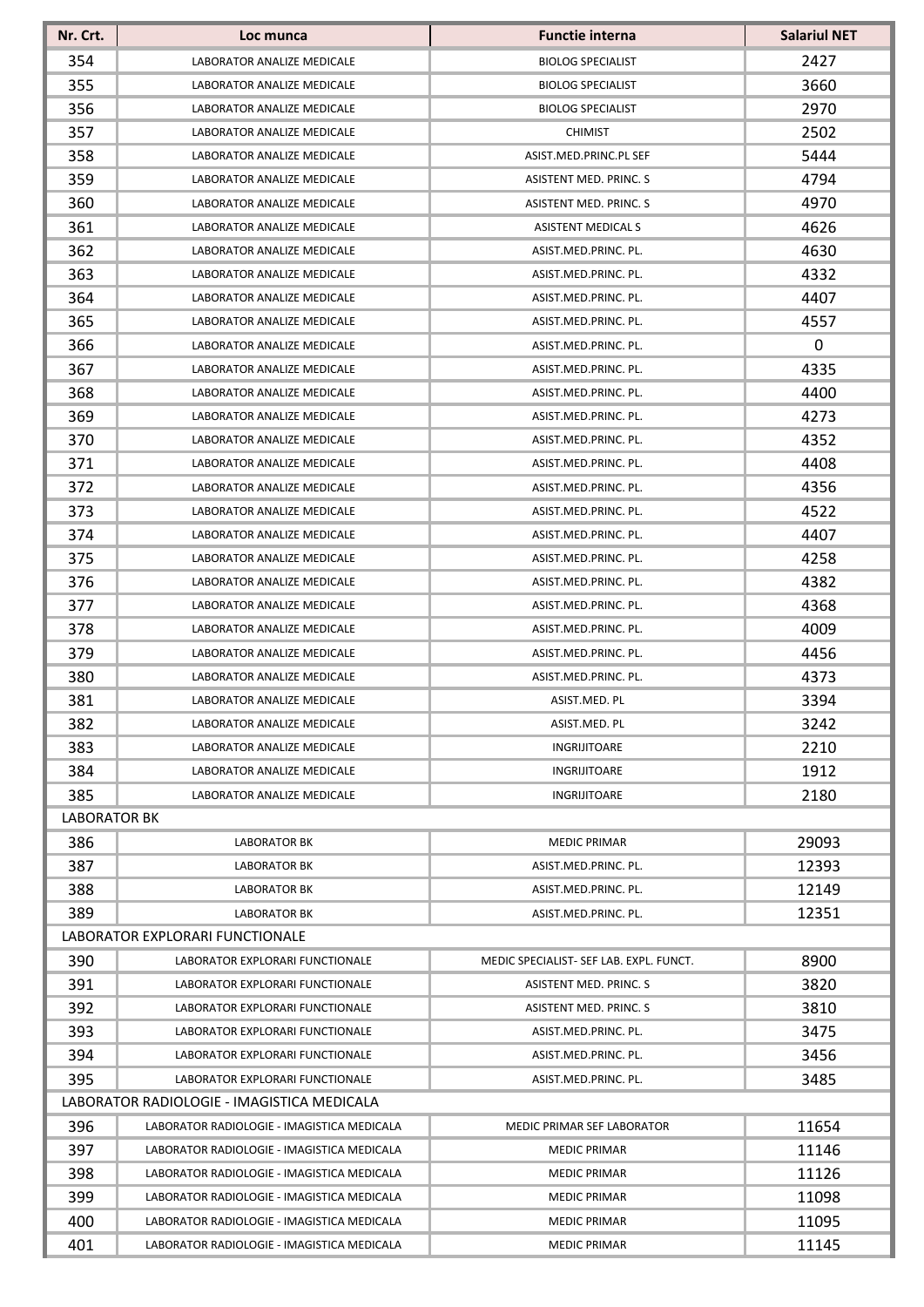| Nr. Crt.                                             | Loc munca                                  | <b>Functie interna</b>    | <b>Salariul NET</b> |
|------------------------------------------------------|--------------------------------------------|---------------------------|---------------------|
| 402                                                  | LABORATOR RADIOLOGIE - IMAGISTICA MEDICALA | <b>MEDIC PRIMAR</b>       | 2054                |
| 403                                                  | LABORATOR RADIOLOGIE - IMAGISTICA MEDICALA | <b>MEDIC PRIMAR</b>       | 4774                |
| 404                                                  | LABORATOR RADIOLOGIE - IMAGISTICA MEDICALA | <b>MEDIC PRIMAR</b>       | 5494                |
| 405                                                  | LABORATOR RADIOLOGIE - IMAGISTICA MEDICALA | <b>MEDIC PRIMAR</b>       | 3466                |
| 406                                                  | LABORATOR RADIOLOGIE - IMAGISTICA MEDICALA | <b>MEDIC PRIMAR</b>       | 4905                |
| 407                                                  | LABORATOR RADIOLOGIE - IMAGISTICA MEDICALA | <b>MEDIC PRIMAR</b>       | 5494                |
| 408                                                  | LABORATOR RADIOLOGIE - IMAGISTICA MEDICALA | <b>MEDIC PRIMAR</b>       | 4316                |
| 409                                                  | LABORATOR RADIOLOGIE - IMAGISTICA MEDICALA | MEDIC PRIMAR              | 6279                |
| 410                                                  | LABORATOR RADIOLOGIE - IMAGISTICA MEDICALA | <b>MEDIC PRIMAR</b>       | 0                   |
| 411                                                  | LABORATOR RADIOLOGIE - IMAGISTICA MEDICALA | MEDIC PRIMAR              | 13799               |
| 412                                                  | LABORATOR RADIOLOGIE - IMAGISTICA MEDICALA | <b>MEDIC PRIMAR</b>       | 11059               |
| 413                                                  | LABORATOR RADIOLOGIE - IMAGISTICA MEDICALA | <b>MEDIC SPECIALIST</b>   | 7991                |
| 414                                                  | LABORATOR RADIOLOGIE - IMAGISTICA MEDICALA | <b>MEDIC SPECIALIST</b>   | 8587                |
| 415                                                  | LABORATOR RADIOLOGIE - IMAGISTICA MEDICALA | <b>MEDIC SPECIALIST</b>   | 3818                |
| 416                                                  | LABORATOR RADIOLOGIE - IMAGISTICA MEDICALA | MEDIC SPECIALIST          | 3492                |
| 417                                                  | LABORATOR RADIOLOGIE - IMAGISTICA MEDICALA | MEDIC SPECIALIST          | 2578                |
| 418                                                  | LABORATOR RADIOLOGIE - IMAGISTICA MEDICALA | <b>MEDIC SPECIALIST</b>   | 1493                |
| 419                                                  | LABORATOR RADIOLOGIE - IMAGISTICA MEDICALA | <b>MEDIC SPECIALIST</b>   | 839                 |
| 420                                                  | LABORATOR RADIOLOGIE - IMAGISTICA MEDICALA | FIZICIAN MEDICAL S        | 0                   |
| 421                                                  | LABORATOR RADIOLOGIE - IMAGISTICA MEDICALA | <b>FIZICIAN MEDICAL S</b> | 3183                |
| 422                                                  | LABORATOR RADIOLOGIE - IMAGISTICA MEDICALA | ASIST.MED.PRINC.PL SEF    | 5409                |
| 423                                                  | LABORATOR RADIOLOGIE - IMAGISTICA MEDICALA | ASIST.MED.PRINC. PL.      | 4335                |
| 424                                                  | LABORATOR RADIOLOGIE - IMAGISTICA MEDICALA | ASIST.MED.PRINC. PL.      | 4261                |
| 425                                                  | LABORATOR RADIOLOGIE - IMAGISTICA MEDICALA | ASIST.MED.PRINC. PL.      | 4455                |
| 426                                                  | LABORATOR RADIOLOGIE - IMAGISTICA MEDICALA | ASIST.MED.PRINC. PL.      | 4316                |
| 427                                                  | LABORATOR RADIOLOGIE - IMAGISTICA MEDICALA | ASIST.MED.PRINC. PL.      | 4278                |
| 428                                                  | LABORATOR RADIOLOGIE - IMAGISTICA MEDICALA | ASIST.MED.PRINC. PL.      | 4347                |
| 429                                                  | LABORATOR RADIOLOGIE - IMAGISTICA MEDICALA | ASIST.MED.PRINC. PL.      | 4134                |
| 430                                                  | LABORATOR RADIOLOGIE - IMAGISTICA MEDICALA | ASIST.MED.PRINC. PL.      | 5286                |
| 431                                                  | LABORATOR RADIOLOGIE - IMAGISTICA MEDICALA | ASIST.MED.PRINC. PL.      | 4156                |
| 432                                                  | LABORATOR RADIOLOGIE - IMAGISTICA MEDICALA | ASIST.MED.PRINC. PL.      | 4234                |
| 433                                                  | LABORATOR RADIOLOGIE - IMAGISTICA MEDICALA | ASIST.MED.PRINC. PL.      | 3454                |
| 434                                                  | LABORATOR RADIOLOGIE - IMAGISTICA MEDICALA | ASIST.MED.PRINC. PL.      | 4246                |
| 435                                                  | LABORATOR RADIOLOGIE - IMAGISTICA MEDICALA | ASIST.MED.PRINC. PL.      | 4216                |
| 436                                                  | LABORATOR RADIOLOGIE - IMAGISTICA MEDICALA | ASIST.MED.PRINC. PL.      | 4165                |
| 437                                                  | LABORATOR RADIOLOGIE - IMAGISTICA MEDICALA | ASIST.MED.PRINC. PL.      | 4230                |
| 438                                                  | LABORATOR RADIOLOGIE - IMAGISTICA MEDICALA | ASIST.MED.PRINC. PL.      | 4314                |
| 439                                                  | LABORATOR RADIOLOGIE - IMAGISTICA MEDICALA | ASIST.MED.PRINC. PL.      | 4165                |
| 440                                                  | LABORATOR RADIOLOGIE - IMAGISTICA MEDICALA | ASIST.MED.PRINC. PL.      | 4166                |
| 441                                                  | LABORATOR RADIOLOGIE - IMAGISTICA MEDICALA | ASIST.MED.PRINC. PL.      | 4350                |
| 442                                                  | LABORATOR RADIOLOGIE - IMAGISTICA MEDICALA | ASIST.MED.PRINC. PL.      | 4273                |
| 443                                                  | LABORATOR RADIOLOGIE - IMAGISTICA MEDICALA | ASIST.MED.PRINC. PL.      | 5196                |
| 444                                                  | LABORATOR RADIOLOGIE - IMAGISTICA MEDICALA | ASIST.MED. PL             | 4374                |
| 445                                                  | LABORATOR RADIOLOGIE - IMAGISTICA MEDICALA | ASIST.MED. PL             | 3772                |
| 446                                                  | LABORATOR RADIOLOGIE - IMAGISTICA MEDICALA | ASIST.MED. PL             | 3491                |
| 447                                                  | LABORATOR RADIOLOGIE - IMAGISTICA MEDICALA | ASIST.MED. PL             | 3928                |
| 448                                                  | LABORATOR RADIOLOGIE - IMAGISTICA MEDICALA | ASIST.MED. PL             | 0                   |
| 449                                                  | LABORATOR RADIOLOGIE - IMAGISTICA MEDICALA | INGRIJITOARE              | 2054                |
| 450                                                  | LABORATOR RADIOLOGIE - IMAGISTICA MEDICALA | INGRIJITOARE              | 1962                |
| 451                                                  | LABORATOR RADIOLOGIE - IMAGISTICA MEDICALA | INGRIJITOARE              | 2054                |
| LABORATOR RECUPERARE, MEDICINA FIZICA SI BALNEOLOGIE |                                            |                           |                     |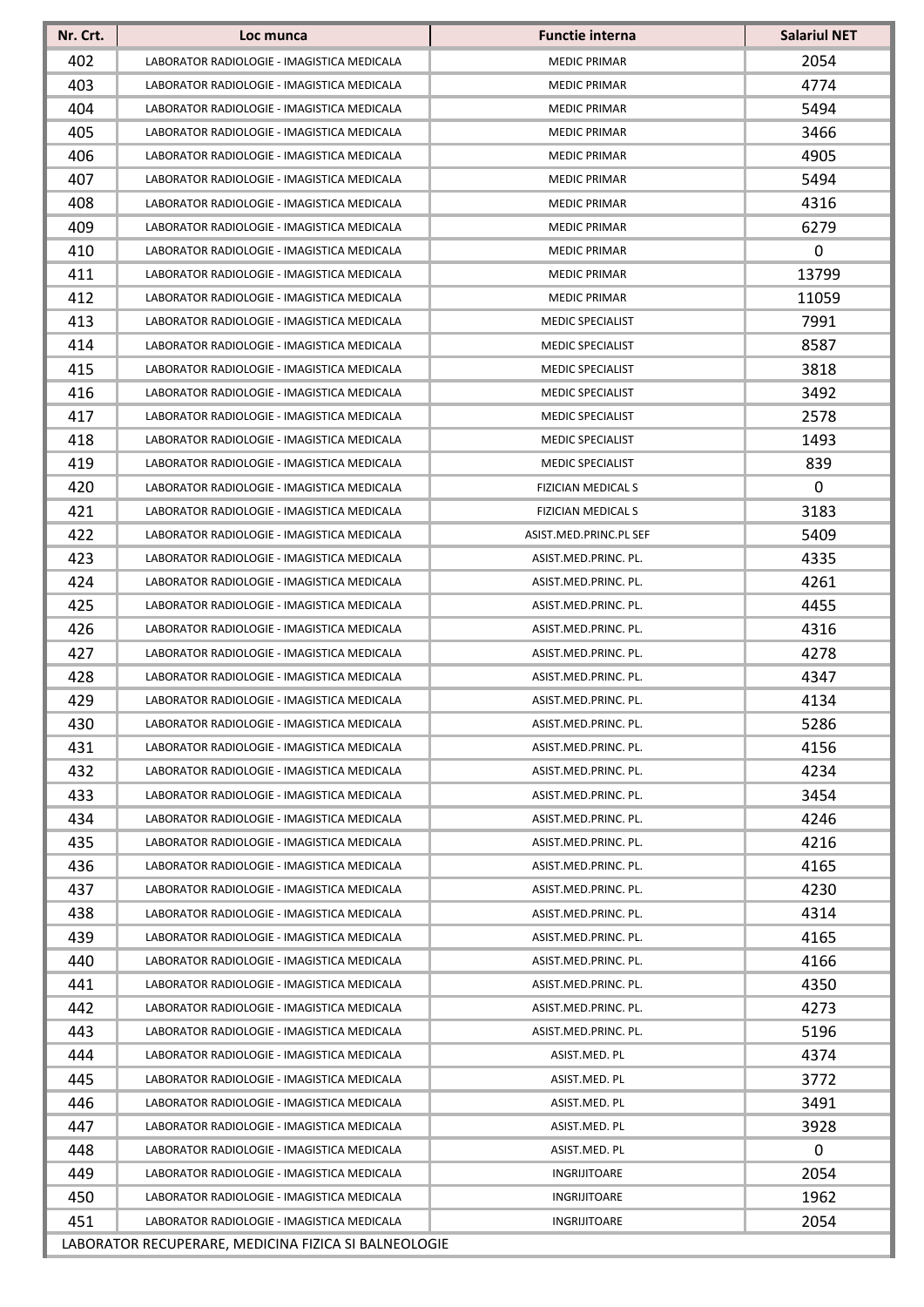| Nr. Crt.      | Loc munca                                                                                          | <b>Functie interna</b>                 | <b>Salariul NET</b> |
|---------------|----------------------------------------------------------------------------------------------------|----------------------------------------|---------------------|
| 452           | LABORATOR RECUPERARE, MEDICINA FIZICA SI<br><b>BALNEOLOGIE</b>                                     | FIZIOKINETOTERAPEUT SPEC.              | 2932                |
| 453           | LABORATOR RECUPERARE, MEDICINA FIZICA SI<br><b>BALNEOLOGIE</b>                                     | KINETOTERAPEUT                         | 2529                |
| 454           | LABORATOR RECUPERARE, MEDICINA FIZICA SI<br>BALNEOLOGIE                                            | KINETOTERAPEUT                         | 2367                |
| 455           | LABORATOR RECUPERARE, MEDICINA FIZICA SI<br><b>BALNEOLOGIE</b>                                     | ASISTENT MED. PRINC. S                 | 3516                |
| 456           | LABORATOR RECUPERARE, MEDICINA FIZICA SI<br><b>BALNEOLOGIE</b>                                     | ASIST.MED.PRINC. PL.                   | 3362                |
| 457           | LABORATOR RECUPERARE, MEDICINA FIZICA SI<br><b>BALNEOLOGIE</b>                                     | ASIST.MED.PRINC. PL.                   | 4331                |
| 458           | LABORATOR RECUPERARE, MEDICINA FIZICA SI<br>BALNEOLOGIE                                            | ASIST.MED.PRINC. PL.                   | 3394                |
| 459           | LABORATOR RECUPERARE, MEDICINA FIZICA SI<br><b>BALNEOLOGIE</b>                                     | ASIST.MED.PRINC. PL.                   | 3129                |
| 460           | LABORATOR RECUPERARE, MEDICINA FIZICA SI<br><b>BALNEOLOGIE</b>                                     | ASIST.MED.PRINC. PL.                   | 3336                |
| 461           | LABORATOR RECUPERARE, MEDICINA FIZICA SI<br><b>BALNEOLOGIE</b>                                     | ASIST.MED.PRINC. PL.                   | 3435                |
| 462           | LABORATOR RECUPERARE, MEDICINA FIZICA SI<br>BALNEOLOGIE                                            | ASIST.MED.PRINC. PL.                   | 3485                |
|               | LABORATOR TOXICOLOGIE - ALCOOLEMIE DIN CADRUL SERV                                                 |                                        |                     |
| 463           | LABORATOR TOXICOLOGIE - ALCOOLEMIE DIN CADRUL SERV                                                 | BIOLOG PRINCIPAL APML (a.p./m.l.)      | 8198                |
| 464           | LABORATOR TOXICOLOGIE - ALCOOLEMIE DIN CADRUL SERV                                                 | ASIST.MED.PRINC. PL. APML (a.p./m.l.)  | 6505                |
| MEDICI REZID. |                                                                                                    |                                        |                     |
| 465           | MEDICI REZID.                                                                                      | MEDIC REZID. AN V                      | 6466                |
| 466           | MEDICI REZID.                                                                                      | MEDIC REZID. AN V                      | 8238                |
| 467           | MEDICI REZID.                                                                                      | MEDIC REZID. AN V                      | 6116                |
| 468           | MEDICI REZID.                                                                                      | MEDIC REZID. AN IV                     | 0                   |
| 469           | MEDICI REZID.                                                                                      | MEDIC REZID. AN IV                     | 5827                |
| 470           | MEDICI REZID.                                                                                      | MEDIC REZID. AN IV                     | 5712                |
| 471           | MEDICI REZID.                                                                                      | MEDIC REZID. AN IV                     | 5483                |
| 472           | MEDICI REZID.                                                                                      | MEDIC REZID. AN IV                     | 5472                |
| 473           | MEDICI REZID.                                                                                      | MEDIC REZID. AN IV-UPU+ATI (upu/smurd) | 9512                |
| 474           | MEDICI REZID.                                                                                      | MEDIC REZID. AN III                    | 5824                |
| 475           | MEDICI REZID.                                                                                      | MEDIC REZID. AN III                    | 5690                |
| 476           | MEDICI REZID.                                                                                      | MEDIC REZID. AN III                    | 5168                |
| 477           | MEDICI REZID.                                                                                      | MEDIC REZID. AN III                    | 4128                |
| 478           | MEDICI REZID.                                                                                      | MEDIC REZID. AN III                    | 5612                |
| 479           | MEDICI REZID.                                                                                      | MEDIC REZID. AN III                    | 4906                |
| 480           | MEDICI REZID.                                                                                      | MEDIC REZID. AN V-UPU+ATI (upu/smurd)  | 8640                |
| 481           | MEDICI REZID.                                                                                      | MEDIC REZID. AN V-UPU+ATI (upu/smurd)  | 8249                |
| 482           | MEDICI REZID.                                                                                      | MEDIC REZID. AN V-UPU+ATI (upu/smurd)  | 6171                |
|               | PCT. DE LUCRU FARMACEUTIC. NR.2-STR.T.V. NR.17                                                     |                                        |                     |
| 483           | PCT. DE LUCRU FARMACEUTIC. NR.2-STR.T.V. NR.17                                                     | FARM.PRIMAR                            | 5454                |
| 484           | PCT. DE LUCRU FARMACEUTIC. NR.2-STR.T.V. NR.17                                                     | ASIST. FARMACIE PR.PL                  | 3441                |
| 485           | PCT. DE LUCRU FARMACEUTIC. NR.2-STR.T.V. NR.17                                                     | ASIST. FARMACIE PR.PL                  | 3546                |
| 486           | PCT. DE LUCRU FARMACEUTIC. NR.2-STR.T.V. NR.17                                                     | ASIST. FARMACIE PR.PL                  | 2986                |
| 487           | PCT. DE LUCRU FARMACEUTIC. NR.2-STR.T.V. NR.17                                                     | ASIST. FARMACIE PR.PL                  | 3265                |
| 488           |                                                                                                    |                                        | 1556                |
|               | PCT. DE LUCRU FARMACEUTIC. NR.2-STR.T.V. NR.17<br>PCT.DE LUCRU FARMACEUTIC NR.1-STR. A.I.CUZA, NR1 | INGRIJITOARE                           |                     |
| 489           |                                                                                                    | FARM.PRIMAR                            | 4860                |
| 490           | PCT.DE LUCRU FARMACEUTIC NR.1-STR. A.I.CUZA, NR1                                                   |                                        | 3217                |
|               | PCT.DE LUCRU FARMACEUTIC NR.1-STR. A.I.CUZA, NR1                                                   | ASIST. FARMACIE PR.PL                  |                     |
| 491           | PCT.DE LUCRU FARMACEUTIC NR.1-STR. A.I.CUZA, NR1                                                   | ASIST. FARMACIE PR.PL                  | 3265                |
| 492           | PCT.DE LUCRU FARMACEUTIC NR.1-STR. A.I.CUZA, NR1                                                   | INGRIJITOARE                           | 1572                |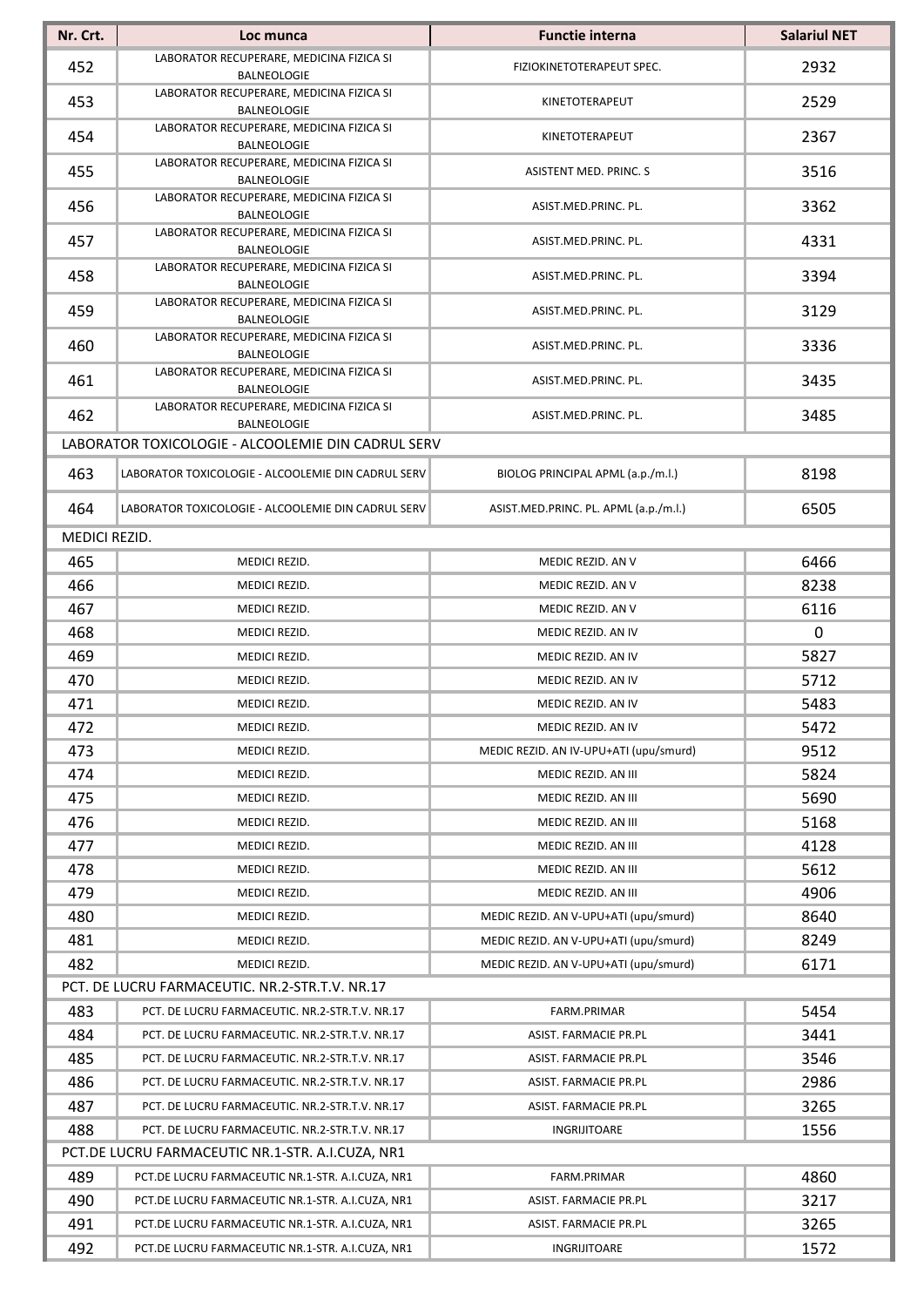| Nr. Crt.                              | Loc munca                                          | <b>Functie interna</b>                      | <b>Salariul NET</b> |
|---------------------------------------|----------------------------------------------------|---------------------------------------------|---------------------|
| PERSONAL AUXILIAR SANITAR AMBULATORIU |                                                    |                                             |                     |
| 493                                   | PERSONAL AUXILIAR SANITAR AMBULATORIU              | INGRIJITOARE                                | 776                 |
| 494                                   | PERSONAL AUXILIAR SANITAR AMBULATORIU              | INGRIJITOARE                                | 1672                |
| 495                                   | PERSONAL AUXILIAR SANITAR AMBULATORIU              | <b>INGRIJITOARE</b>                         | 1731                |
| 496                                   | PERSONAL AUXILIAR SANITAR AMBULATORIU              | <b>INGRIJITOARE</b>                         | 1776                |
| 497                                   | PERSONAL AUXILIAR SANITAR AMBULATORIU              | INGRIJITOARE                                | 1777                |
|                                       | S. CHIR. GEN. II-COMP. CHIR. SI ORT. INF. -9 PATUR |                                             |                     |
| 498                                   | S. CHIR. GEN. II-COMP. CHIR. SI ORT. INF. -9 PATUR | <b>MEDIC PRIMAR</b>                         | 15208               |
| 499                                   | S. CHIR. GEN. II-COMP. CHIR. SI ORT. INF. -9 PATUR | <b>MEDIC PRIMAR</b>                         | 5114                |
| 500                                   | S. CHIR. GEN. II-COMP. CHIR. SI ORT. INF. -9 PATUR | <b>MEDIC SPECIALIST</b>                     | 409                 |
|                                       | SECTIA ATI -I-15 PATURI                            |                                             |                     |
| 501                                   | SECTIA ATI -I-15 PATURI                            | MEDIC PRIMAR SEF-UPU+ATI (upu/smurd)        | 18079               |
| 502                                   | SECTIA ATI -I-15 PATURI                            | MEDIC PRIMAR-UPU+ATI (upu/smurd)            | 17160               |
| 503                                   | SECTIA ATI -I-15 PATURI                            | MEDIC PRIMAR-UPU+ATI (upu/smurd)            | 4574                |
| 504                                   | SECTIA ATI -I-15 PATURI                            | MEDIC PRIMAR-UPU+ATI (upu/smurd)            | 5709                |
| 505                                   | SECTIA ATI -I-15 PATURI                            | MEDIC SPECIALIST-UPU+ATI (upu/smurd)        | 13347               |
| 506                                   | SECTIA ATI -I-15 PATURI                            | MEDIC SPECIALIST-UPU+ATI (upu/smurd)        | 13327               |
| 507                                   | SECTIA ATI -I-15 PATURI                            | MEDIC SPECIALIST-UPU+ATI (upu/smurd)        | 12403               |
| 508                                   | SECTIA ATI -I-15 PATURI                            | MEDIC SPECIALIST-UPU+ATI (upu/smurd)        | 2232                |
| 509                                   | SECTIA ATI -I-15 PATURI                            | MEDIC SPECIALIST-UPU+ATI (upu/smurd)        | 4051                |
| 510                                   | SECTIA ATI -I-15 PATURI                            | MEDIC SPECIALIST-UPU+ATI (upu/smurd)        | 1853                |
| 511                                   | SECTIA ATI -I-15 PATURI                            | MEDIC SPECIALIST-UPU+ATI (upu/smurd)        | 4119                |
| 512                                   | SECTIA ATI -I-15 PATURI                            | KINETOTERAPEUT DEB. - UPU+ATI (upu/smurd)   | 3654                |
| 513                                   | SECTIA ATI -I-15 PATURI                            | PSIHOLOG SPECIALIST- UPU+ATI(upu/smurd)     | 4987                |
| 514                                   | SECTIA ATI -I-15 PATURI                            | ASIST.MED.PRINC.S - SEF UPU+ATI (upu/smurd) | 7513                |
| 515                                   | SECTIA ATI -I-15 PATURI                            | ASIST.MED. PRINC. S-UPU+ATI (upu/smurd)     | 7210                |
| 516                                   | SECTIA ATI -I-15 PATURI                            | ASIST.MED. PRINC. S-UPU+ATI (upu/smurd)     | 7104                |
| 517                                   | SECTIA ATI -I-15 PATURI                            | ASIST.MED. PRINC. S-UPU+ATI (upu/smurd)     | 7104                |
| 518                                   | SECTIA ATI -I-15 PATURI                            | ASIST.MED. PRINC. S-UPU+ATI (upu/smurd)     | 6432                |
| 519                                   | SECTIA ATI -I-15 PATURI                            | ASIST.MED. PRINC. S-UPU+ATI (upu/smurd)     | 7076                |
| 520                                   | SECTIA ATI -I-15 PATURI                            | ASIST.MED. PRINC. S-UPU+ATI (upu/smurd)     | 6966                |
| 521                                   | SECTIA ATI -I-15 PATURI                            | ASIST.MED. PRINC. S-UPU+ATI (upu/smurd)     | 7218                |
| 522                                   | SECTIA ATI -I-15 PATURI                            | ASISTENT MED. S - UPU+ATI (upu/smurd)       | 5376                |
| 523                                   | SECTIA ATI -I-15 PATURI                            | ASIST.MED. PRINC.PL-UPU+ATI (upu/smurd)     | 6222                |
| 524                                   | SECTIA ATI -I-15 PATURI                            | ASIST.MED. PRINC.PL-UPU+ATI (upu/smurd)     | 6452                |
| 525                                   | SECTIA ATI -I-15 PATURI                            | ASIST.MED. PRINC.PL-UPU+ATI (upu/smurd)     | 6227                |
| 526                                   | SECTIA ATI -I-15 PATURI                            | ASIST.MED. PRINC.PL-UPU+ATI (upu/smurd)     | 6149                |
| 527                                   | SECTIA ATI -I-15 PATURI                            | ASIST.MED. PRINC.PL-UPU+ATI (upu/smurd)     | 6209                |
| 528                                   | SECTIA ATI -I-15 PATURI                            | ASIST.MED. PRINC.PL-UPU+ATI (upu/smurd)     | 6360                |
| 529                                   | SECTIA ATI -I-15 PATURI                            | ASIST.MED. PRINC.PL-UPU+ATI (upu/smurd)     | 6868                |
| 530                                   | SECTIA ATI -I-15 PATURI                            | ASIST.MED. PRINC.PL-UPU+ATI (upu/smurd)     | 6063                |
| 531                                   | SECTIA ATI -I-15 PATURI                            | ASIST.MED. PRINC.PL-UPU+ATI (upu/smurd)     | 5987                |
| 532                                   | SECTIA ATI -I-15 PATURI                            | ASIST.MED. PRINC.PL-UPU+ATI (upu/smurd)     | 6452                |
| 533                                   | SECTIA ATI -I-15 PATURI                            | ASIST.MED. PRINC.PL-UPU+ATI (upu/smurd)     | 6360                |
| 534                                   | SECTIA ATI -I-15 PATURI                            | ASIST. MED. PL-UPU+ATI (upu/smurd)          | 5790                |
| 535                                   | SECTIA ATI -I-15 PATURI                            | ASIST. MED. PL-UPU+ATI (upu/smurd)          | 5524                |
| 536                                   | SECTIA ATI -I-15 PATURI                            | ASIST. MED. PL-UPU+ATI (upu/smurd)          | 4891                |
| 537                                   | SECTIA ATI -I-15 PATURI                            | ASIST. MED. DEB. PL-UPU+ATI (upu/smurd)     | 5178                |
| 538                                   | SECTIA ATI -I-15 PATURI                            | INFIRMIERA - UPU+ATI (upu/smurd)            | 3483                |
| 539                                   | SECTIA ATI -I-15 PATURI                            | INFIRMIERA - UPU+ATI (upu/smurd)            | 3216                |
| 540                                   | SECTIA ATI -I-15 PATURI                            | INFIRMIERA - UPU+ATI (upu/smurd)            | 3303                |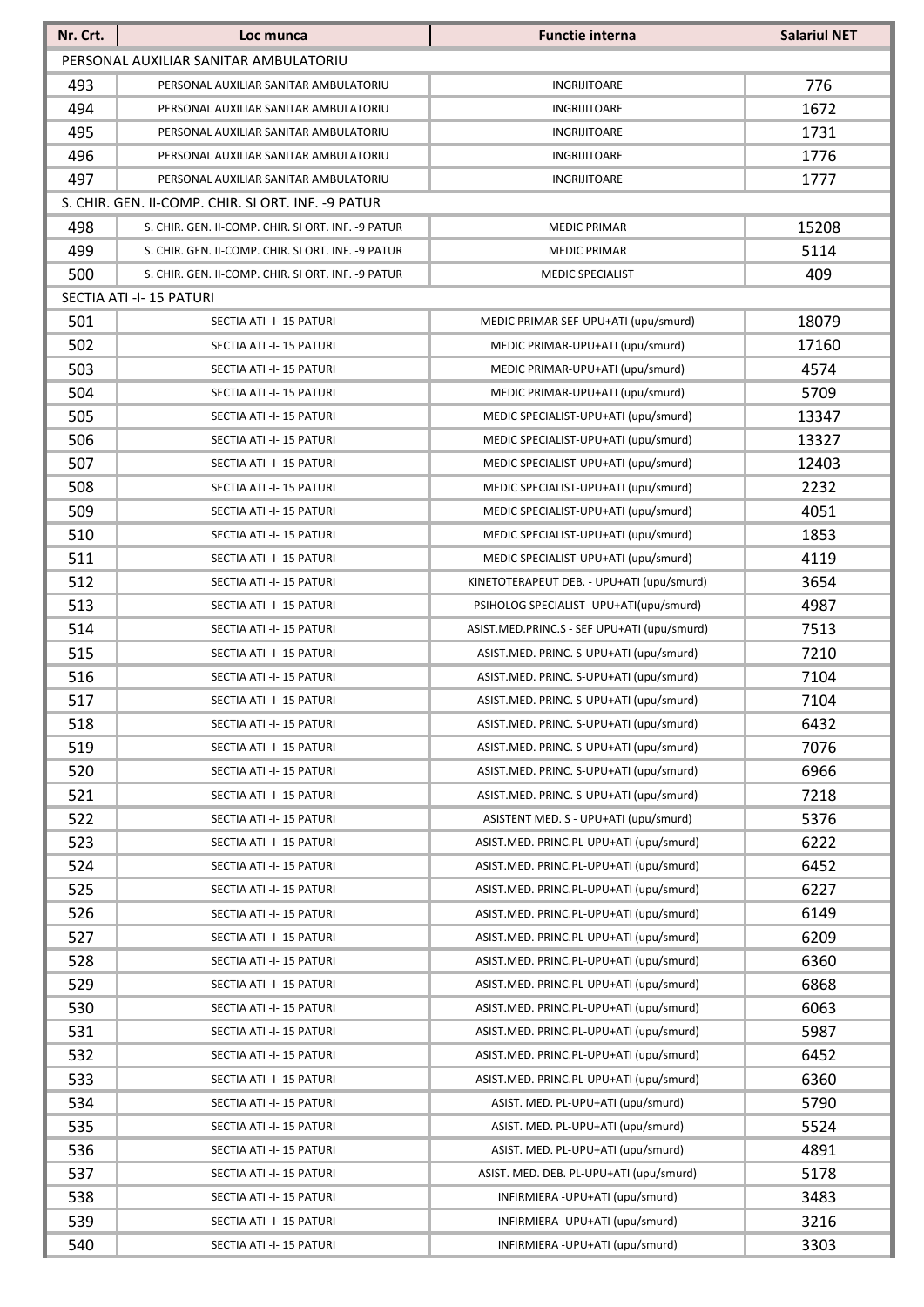| Nr. Crt. | Loc munca                 | <b>Functie interna</b>                  | <b>Salariul NET</b> |
|----------|---------------------------|-----------------------------------------|---------------------|
| 541      | SECTIA ATI -I-15 PATURI   | INFIRMIERA - UPU+ATI (upu/smurd)        | 3483                |
| 542      | SECTIA ATI -I-15 PATURI   | INFIRMIERA - UPU+ATI (upu/smurd)        | 3185                |
| 543      | SECTIA ATI -I-15 PATURI   | INFIRMIERA - UPU+ATI (upu/smurd)        | 3243                |
| 544      | SECTIA ATI -I-15 PATURI   | INGRIJITOARE-UPU+ATI (upu/smurd)        | 2902                |
|          | SECTIA ATI -II- 25 PATURI |                                         |                     |
| 545      | SECTIA ATI -II- 25 PATURI | MEDIC PRIMAR SEF-UPU+ATI (upu/smurd)    | 18318               |
| 546      | SECTIA ATI -II- 25 PATURI | MEDIC PRIMAR-UPU+ATI (upu/smurd)        | 17222               |
| 547      | SECTIA ATI -II- 25 PATURI | MEDIC PRIMAR-UPU+ATI (upu/smurd)        | 17160               |
| 548      | SECTIA ATI -II- 25 PATURI | MEDIC PRIMAR-UPU+ATI (upu/smurd)        | 17785               |
| 549      | SECTIA ATI -II- 25 PATURI | MEDIC PRIMAR-UPU+ATI (upu/smurd)        | 16809               |
| 550      | SECTIA ATI -II- 25 PATURI | MEDIC PRIMAR-UPU+ATI (upu/smurd)        | 4395                |
| 551      | SECTIA ATI -II- 25 PATURI | MEDIC PRIMAR-UPU+ATI (upu/smurd)        | 3065                |
| 552      | SECTIA ATI -II- 25 PATURI | MEDIC PRIMAR-UPU+ATI (upu/smurd)        | 4065                |
| 553      | SECTIA ATI -II- 25 PATURI | MEDIC PRIMAR-UPU+ATI (upu/smurd)        | 5216                |
| 554      | SECTIA ATI -II- 25 PATURI | MEDIC PRIMAR-UPU+ATI (upu/smurd)        | 4499                |
| 555      | SECTIA ATI -II- 25 PATURI | MEDIC SPECIALIST-UPU+ATI (upu/smurd)    | 13305               |
| 556      | SECTIA ATI -II- 25 PATURI | MEDIC SPECIALIST-UPU+ATI (upu/smurd)    | 0                   |
| 557      | SECTIA ATI -II- 25 PATURI | MEDIC SPECIALIST-UPU+ATI (upu/smurd)    | 3824                |
| 558      | SECTIA ATI -II- 25 PATURI | ASIST.MED.PRINC.PL SEF-UPU+ATI          | 7846                |
| 559      | SECTIA ATI -II- 25 PATURI | ASIST.MED. PRINC. S-UPU+ATI (upu/smurd) | 7089                |
| 560      | SECTIA ATI -II- 25 PATURI | ASIST.MED. PRINC. S-UPU+ATI (upu/smurd) | 6752                |
| 561      | SECTIA ATI -II- 25 PATURI | ASIST.MED. PRINC. S-UPU+ATI (upu/smurd) | 6754                |
| 562      | SECTIA ATI -II- 25 PATURI | ASISTENT MED. S - UPU+ATI (upu/smurd)   | 5684                |
| 563      | SECTIA ATI -II- 25 PATURI | ASIST.MED. PRINC.PL-UPU+ATI (upu/smurd) | 6130                |
| 564      | SECTIA ATI -II- 25 PATURI | ASIST.MED. PRINC.PL-UPU+ATI (upu/smurd) | 5392                |
| 565      | SECTIA ATI -II- 25 PATURI | ASIST.MED. PRINC.PL-UPU+ATI (upu/smurd) | 6065                |
| 566      | SECTIA ATI -II- 25 PATURI | ASIST.MED. PRINC.PL-UPU+ATI (upu/smurd) | 6027                |
| 567      | SECTIA ATI -II- 25 PATURI | ASIST.MED. PRINC.PL-UPU+ATI (upu/smurd) | 6311                |
| 568      | SECTIA ATI -II- 25 PATURI | ASIST.MED. PRINC.PL-UPU+ATI (upu/smurd) | 6130                |
| 569      | SECTIA ATI -II- 25 PATURI | ASIST.MED. PRINC.PL-UPU+ATI (upu/smurd) | 6054                |
| 570      | SECTIA ATI -II- 25 PATURI | ASIST.MED. PRINC.PL-UPU+ATI (upu/smurd) | 6158                |
| 571      | SECTIA ATI -II- 25 PATURI | ASIST.MED. PRINC.PL-UPU+ATI (upu/smurd) | 6080                |
| 572      | SECTIA ATI -II- 25 PATURI | ASIST.MED. PRINC.PL-UPU+ATI (upu/smurd) | 6085                |
| 573      | SECTIA ATI -II- 25 PATURI | ASIST.MED. PRINC.PL-UPU+ATI (upu/smurd) | 6266                |
| 574      | SECTIA ATI -II- 25 PATURI | ASIST.MED. PRINC.PL-UPU+ATI (upu/smurd) | 6035                |
| 575      | SECTIA ATI -II- 25 PATURI | ASIST.MED. PRINC.PL-UPU+ATI (upu/smurd) | 6085                |
| 576      | SECTIA ATI -II- 25 PATURI | ASIST.MED. PRINC.PL-UPU+ATI (upu/smurd) | 6009                |
| 577      | SECTIA ATI -II- 25 PATURI | ASIST.MED. PRINC.PL-UPU+ATI (upu/smurd) | 5784                |
| 578      | SECTIA ATI -II- 25 PATURI | ASIST.MED. PRINC.PL-UPU+ATI (upu/smurd) | 6106                |
| 579      | SECTIA ATI -II- 25 PATURI | ASIST.MED. PRINC.PL-UPU+ATI (upu/smurd) | 6259                |
| 580      | SECTIA ATI -II- 25 PATURI | ASIST.MED. PRINC.PL-UPU+ATI (upu/smurd) | 5826                |
| 581      | SECTIA ATI -II- 25 PATURI | ASIST.MED. PRINC.PL-UPU+ATI (upu/smurd) | 6078                |
| 582      | SECTIA ATI -II- 25 PATURI | ASIST.MED. PRINC.PL-UPU+ATI (upu/smurd) | 6347                |
| 583      | SECTIA ATI -II- 25 PATURI | ASIST.MED. PRINC.PL-UPU+ATI (upu/smurd) | 6002                |
| 584      | SECTIA ATI -II- 25 PATURI | ASIST. MED. PL-UPU+ATI (upu/smurd)      | 5327                |
| 585      | SECTIA ATI -II- 25 PATURI | ASIST. MED. PL-UPU+ATI (upu/smurd)      | 5395                |
| 586      | SECTIA ATI -II- 25 PATURI | ASIST. MED. PL-UPU+ATI (upu/smurd)      | 5043                |
| 587      | SECTIA ATI -II- 25 PATURI | ASIST. MED. PL-UPU+ATI (upu/smurd)      | 4512                |
| 588      | SECTIA ATI -II- 25 PATURI | INFIRMIERA - UPU+ATI (upu/smurd)        | 3419                |
| 589      | SECTIA ATI -II- 25 PATURI | INFIRMIERA - UPU+ATI (upu/smurd)        | 3296                |
| 590      | SECTIA ATI -II- 25 PATURI | INFIRMIERA - UPU+ATI (upu/smurd)        | 3163                |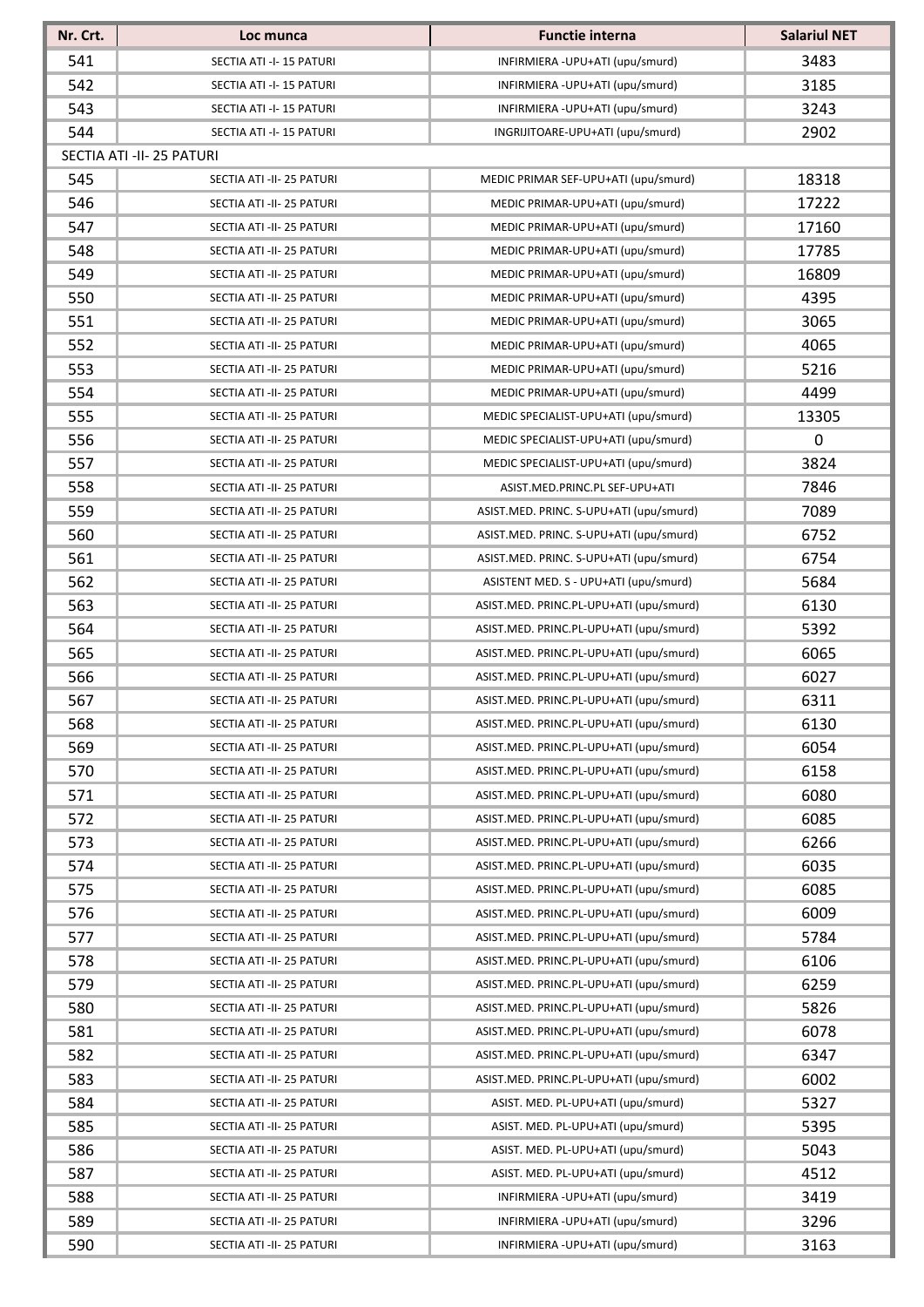| Nr. Crt. | Loc munca                                                                                                | <b>Functie interna</b>           | <b>Salariul NET</b> |
|----------|----------------------------------------------------------------------------------------------------------|----------------------------------|---------------------|
| 591      | SECTIA ATI -II- 25 PATURI                                                                                | INFIRMIERA - UPU+ATI (upu/smurd) | 3145                |
| 592      | SECTIA ATI -II- 25 PATURI                                                                                | INFIRMIERA - UPU+ATI (upu/smurd) | 3220                |
| 593      | SECTIA ATI -II- 25 PATURI                                                                                | INFIRMIERA - UPU+ATI (upu/smurd) | 3335                |
| 594      | SECTIA ATI -II- 25 PATURI                                                                                | INFIRMIERA - UPU+ATI (upu/smurd) | 3180                |
| 595      | SECTIA ATI -II- 25 PATURI                                                                                | INFIRMIERA - UPU+ATI (upu/smurd) | 3902                |
| 596      | SECTIA ATI -II- 25 PATURI                                                                                | INGRIJITOARE-UPU+ATI (upu/smurd) | 2955                |
| 597      | SECTIA ATI -II- 25 PATURI                                                                                | INGRIJITOARE-UPU+ATI             | 2889                |
|          | SECTIA BOLI INFECT.-55 PATURI DIN CARE COMP. HIV/S                                                       |                                  |                     |
| 598      | SECTIA BOLI INFECT.-55 PATURI DIN CARE COMP. HIV/S                                                       | <b>MEDIC PRIMAR</b>              | 11939               |
| 599      | SECTIA BOLI INFECT.-55 PATURI DIN CARE COMP. HIV/S                                                       | <b>MEDIC PRIMAR</b>              | 2886                |
| 600      | SECTIA BOLI INFECT.-55 PATURI DIN CARE COMP. HIV/S                                                       | <b>MEDIC PRIMAR</b>              | 2998                |
| 601      | SECTIA BOLI INFECT.-55 PATURI DIN CARE COMP. HIV/S                                                       | <b>MEDIC PRIMAR</b>              | 3782                |
| 602      | SECTIA BOLI INFECT.-55 PATURI DIN CARE COMP. HIV/S                                                       | <b>MEDIC PRIMAR</b>              | 11159               |
| 603      | SECTIA BOLI INFECT.-55 PATURI DIN CARE COMP. HIV/S                                                       | <b>MEDIC SPECIALIST</b>          | 8814                |
| 604      | SECTIA BOLI INFECT.-55 PATURI DIN CARE COMP. HIV/S                                                       | <b>MEDIC SPECIALIST</b>          | 2074                |
| 605      | SECTIA BOLI INFECT.-55 PATURI DIN CARE COMP. HIV/S                                                       | ASIST.MED.PRINC.PL SEF           | 5983                |
| 606      | SECTIA BOLI INFECT.-55 PATURI DIN CARE COMP. HIV/S                                                       | ASIST.MED.PRINC. PL.             | 4759                |
| 607      | SECTIA BOLI INFECT.-55 PATURI DIN CARE COMP. HIV/S                                                       | ASIST.MED.PRINC. PL.             | 4204                |
| 608      | SECTIA BOLI INFECT.-55 PATURI DIN CARE COMP. HIV/S                                                       | ASIST.MED.PRINC. PL.             | 4297                |
| 609      | SECTIA BOLI INFECT.-55 PATURI DIN CARE COMP. HIV/S                                                       | ASIST.MED.PRINC. PL.             | 4708                |
| 610      | SECTIA BOLI INFECT.-55 PATURI DIN CARE COMP. HIV/S                                                       | ASIST.MED.PRINC. PL.             | 4782                |
| 611      | SECTIA BOLI INFECT.-55 PATURI DIN CARE COMP. HIV/S                                                       | ASIST.MED.PRINC. PL.             | 4861                |
| 612      | SECTIA BOLI INFECT.-55 PATURI DIN CARE COMP. HIV/S                                                       | ASIST.MED.PRINC. PL.             | 4724                |
| 613      | SECTIA BOLI INFECT.-55 PATURI DIN CARE COMP. HIV/S                                                       | ASIST.MED.PRINC. PL.             | 4650                |
| 614      | SECTIA BOLI INFECT.-55 PATURI DIN CARE COMP. HIV/S                                                       | INFIRMIERA                       | 2393                |
| 615      | SECTIA BOLI INFECT.-55 PATURI DIN CARE COMP. HIV/S                                                       | INFIRMIERA                       | 2468                |
| 616      | SECTIA BOLI INFECT.-55 PATURI DIN CARE COMP. HIV/S                                                       | INFIRMIERA                       | 2439                |
| 617      | SECTIA BOLI INFECT.-55 PATURI DIN CARE COMP. HIV/S                                                       | INFIRMIERA                       | 2653                |
| 618      | SECTIA BOLI INFECT.-55 PATURI DIN CARE COMP. HIV/S<br>SECTIA BOLI INFECT.-55 PATURI DIN CARE COMP. HIV/S | INFIRMIERA DEB.                  | 2292                |
| 619      |                                                                                                          | INGRIJITOARE                     | 2155<br>2225        |
| 620      | SECTIA BOLI INFECT.-55 PATURI DIN CARE COMP. HIV/S<br>SECTIA CARDIOLOGIE-65 PATURI DIN CARE COMP. USTACC | INGRIJITOARE                     |                     |
|          |                                                                                                          |                                  |                     |
| 621      | SECTIA CARDIOLOGIE-65 PATURI DIN CARE COMP. USTACC                                                       | <b>MEDIC PRIMAR</b>              | 9746                |
| 622      | SECTIA CARDIOLOGIE-65 PATURI DIN CARE COMP. USTACC                                                       | <b>MEDIC PRIMAR</b>              | 2857                |
| 623      | SECTIA CARDIOLOGIE-65 PATURI DIN CARE COMP. USTACC                                                       | <b>MEDIC PRIMAR</b>              | 2718                |
| 624      | SECTIA CARDIOLOGIE-65 PATURI DIN CARE COMP. USTACC                                                       | <b>MEDIC PRIMAR</b>              | 2353                |
| 625      | SECTIA CARDIOLOGIE-65 PATURI DIN CARE COMP. USTACC                                                       | <b>MEDIC PRIMAR</b>              | 10699               |
| 626      | SECTIA CARDIOLOGIE-65 PATURI DIN CARE COMP. USTACC                                                       | MEDIC SPECIALIST                 | 8098                |
| 627      | SECTIA CARDIOLOGIE-65 PATURI DIN CARE COMP. USTACC                                                       | MEDIC SPECIALIST                 | 7932                |
| 628      | SECTIA CARDIOLOGIE-65 PATURI DIN CARE COMP. USTACC                                                       | <b>MEDIC SPECIALIST</b>          | 7644                |
| 629      | SECTIA CARDIOLOGIE-65 PATURI DIN CARE COMP. USTACC                                                       | MEDIC SPECIALIST                 | 8498                |
| 630      | SECTIA CARDIOLOGIE-65 PATURI DIN CARE COMP. USTACC                                                       | MEDIC SPECIALIST                 | 2846                |
| 631      | SECTIA CARDIOLOGIE-65 PATURI DIN CARE COMP. USTACC                                                       | MEDIC SPECIALIST                 | 3002                |
| 632      | SECTIA CARDIOLOGIE-65 PATURI DIN CARE COMP. USTACC                                                       | MEDIC SPECIALIST                 | 1785                |
| 633      | SECTIA CARDIOLOGIE-65 PATURI DIN CARE COMP. USTACC                                                       | <b>MEDIC SPECIALIST</b>          | 0                   |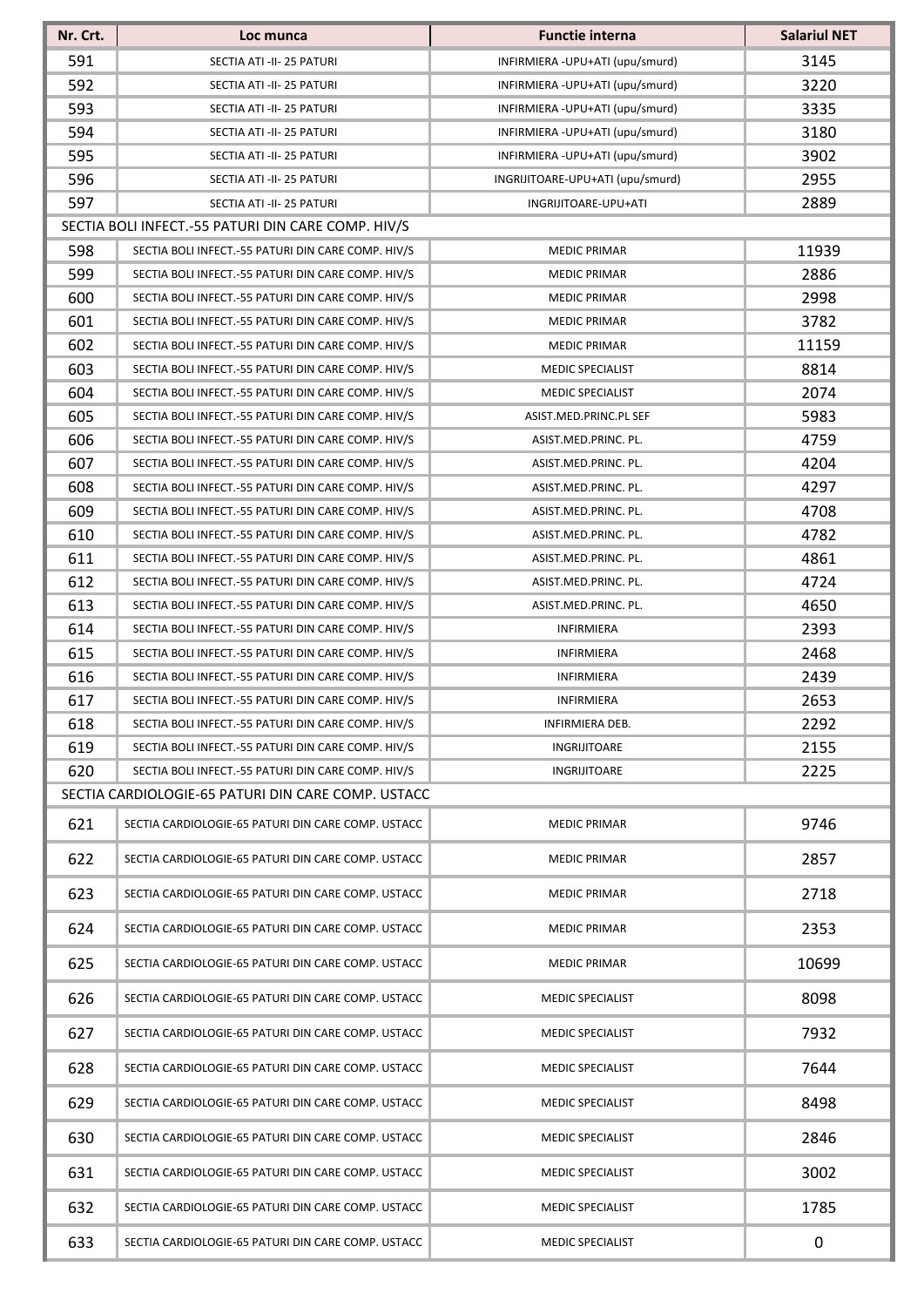| Nr. Crt. | Loc munca                                          | <b>Functie interna</b>         | <b>Salariul NET</b> |
|----------|----------------------------------------------------|--------------------------------|---------------------|
| 634      | SECTIA CARDIOLOGIE-65 PATURI DIN CARE COMP. USTACC | MEDIC REZID. AN V              | 1344                |
| 635      | SECTIA CARDIOLOGIE-65 PATURI DIN CARE COMP. USTACC | MEDIC REZID. AN IV             | 2039                |
| 636      | SECTIA CARDIOLOGIE-65 PATURI DIN CARE COMP. USTACC | ASIST.MED.PRINC.S SEF          | 4956                |
| 637      | SECTIA CARDIOLOGIE-65 PATURI DIN CARE COMP. USTACC | ASISTENT MED. PRINC. S         | 4813                |
| 638      | SECTIA CARDIOLOGIE-65 PATURI DIN CARE COMP. USTACC | <b>ASISTENT MED. PRINC. S</b>  | 4624                |
| 639      | SECTIA CARDIOLOGIE-65 PATURI DIN CARE COMP. USTACC | <b>ASISTENT MEDICAL S</b>      | 4368                |
| 640      | SECTIA CARDIOLOGIE-65 PATURI DIN CARE COMP. USTACC | ASIST.MED.PRINC. PL.           | 4209                |
| 641      | SECTIA CARDIOLOGIE-65 PATURI DIN CARE COMP. USTACC | ASIST.MED.PRINC. PL.           | 4202                |
| 642      | SECTIA CARDIOLOGIE-65 PATURI DIN CARE COMP. USTACC | ASIST.MED.PRINC. PL.           | 4109                |
| 643      | SECTIA CARDIOLOGIE-65 PATURI DIN CARE COMP. USTACC | ASIST.MED.PRINC. PL.           | 3998                |
| 644      | SECTIA CARDIOLOGIE-65 PATURI DIN CARE COMP. USTACC | ASIST.MED. PL                  | 4069                |
| 645      | SECTIA CARDIOLOGIE-65 PATURI DIN CARE COMP. USTACC | ASIST.MED. PL                  | 0                   |
| 646      | SECTIA CARDIOLOGIE-65 PATURI DIN CARE COMP. USTACC | ASIST.MED. PL                  | 3798                |
| 647      | SECTIA CARDIOLOGIE-65 PATURI DIN CARE COMP. USTACC | <b>INFIRMIERA</b>              | 2157                |
| 648      | SECTIA CARDIOLOGIE-65 PATURI DIN CARE COMP. USTACC | <b>INFIRMIERA</b>              | 2295                |
| 649      | SECTIA CARDIOLOGIE-65 PATURI DIN CARE COMP. USTACC | <b>INFIRMIERA</b>              | 2518                |
| 650      | SECTIA CARDIOLOGIE-65 PATURI DIN CARE COMP. USTACC | <b>INFIRMIERA</b>              | 2211                |
| 651      | SECTIA CARDIOLOGIE-65 PATURI DIN CARE COMP. USTACC | INFIRMIERA DEB.                | 2190                |
| 652      | SECTIA CARDIOLOGIE-65 PATURI DIN CARE COMP. USTACC | INGRIJITOARE                   | 2127                |
| 653      | SECTIA CARDIOLOGIE-65 PATURI DIN CARE COMP. USTACC | INGRIJITOARE                   | 2005                |
| 654      | SECTIA CARDIOLOGIE-65 PATURI DIN CARE COMP. USTACC | <b>INGRIJITOARE</b>            | 2200                |
|          | SECTIA CHIRURGIE GENERALA I - COMP. ARSI           |                                |                     |
| 655      | SECTIA CHIRURGIE GENERALA I - COMP. ARSI           | <b>MEDIC SPECIALIST</b>        | 7333                |
|          | SECTIA CHIRURGIE GENERALA I-50 PATURI DIN CARE C.A |                                |                     |
| 656      | SECTIA CHIRURGIE GENERALA I-50 PATURI DIN CARE C.A | <b>MEDIC PRIMAR SEF SECTIE</b> | 16079               |
| 657      | SECTIA CHIRURGIE GENERALA I-50 PATURI DIN CARE C.A | <b>MEDIC PRIMAR</b>            | 14527               |
| 658      | SECTIA CHIRURGIE GENERALA I-50 PATURI DIN CARE C.A | MEDIC PRIMAR                   | 14243               |
| 659      | SECTIA CHIRURGIE GENERALA I-50 PATURI DIN CARE C.A | <b>MEDIC PRIMAR</b>            | 14232               |
| 660      | SECTIA CHIRURGIE GENERALA I-50 PATURI DIN CARE C.A | <b>MEDIC PRIMAR</b>            | 6697                |
| 661      | SECTIA CHIRURGIE GENERALA I-50 PATURI DIN CARE C.A | <b>MEDIC PRIMAR</b>            | 5436                |
| 662      | SECTIA CHIRURGIE GENERALA I-50 PATURI DIN CARE C.A | <b>MEDIC PRIMAR</b>            | 6431                |
| 663      | SECTIA CHIRURGIE GENERALA I-50 PATURI DIN CARE C.A | <b>MEDIC PRIMAR</b>            | 6669                |
| 664      | SECTIA CHIRURGIE GENERALA I-50 PATURI DIN CARE C.A | ASIST.MED.PRINC.PL SEF         | 4946                |
| 665      | SECTIA CHIRURGIE GENERALA I-50 PATURI DIN CARE C.A | ASISTENT MED. PRINC. S         | 4689                |
| 666      | SECTIA CHIRURGIE GENERALA I-50 PATURI DIN CARE C.A | ASISTENT MED. PRINC. S         | 4813                |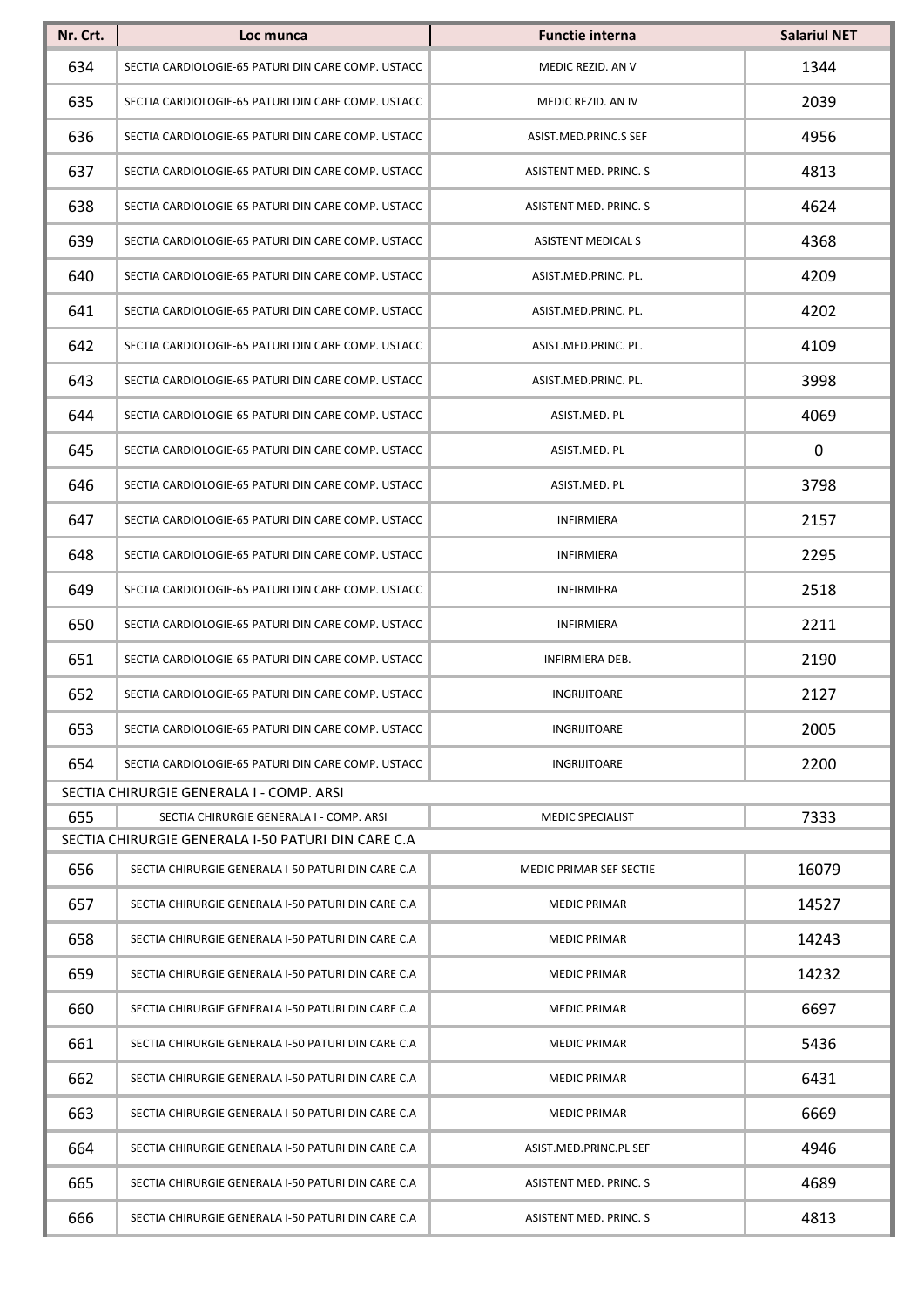| Nr. Crt. | Loc munca                                          | <b>Functie interna</b>  | <b>Salariul NET</b> |
|----------|----------------------------------------------------|-------------------------|---------------------|
| 667      | SECTIA CHIRURGIE GENERALA I-50 PATURI DIN CARE C.A | ASISTENT MED. PRINC. S  | 4830                |
| 668      | SECTIA CHIRURGIE GENERALA I-50 PATURI DIN CARE C.A | ASIST.MED.PRINC. PL.    | 3964                |
| 669      | SECTIA CHIRURGIE GENERALA I-50 PATURI DIN CARE C.A | ASIST.MED.PRINC. PL.    | 3982                |
| 670      | SECTIA CHIRURGIE GENERALA I-50 PATURI DIN CARE C.A | ASIST.MED.PRINC. PL.    | 4122                |
| 671      | SECTIA CHIRURGIE GENERALA I-50 PATURI DIN CARE C.A | ASIST.MED.PRINC. PL.    | 4038                |
| 672      | SECTIA CHIRURGIE GENERALA I-50 PATURI DIN CARE C.A | ASIST.MED.PRINC. PL.    | 0                   |
| 673      | SECTIA CHIRURGIE GENERALA I-50 PATURI DIN CARE C.A | ASIST.MED. PL           | 3349                |
| 674      | SECTIA CHIRURGIE GENERALA I-50 PATURI DIN CARE C.A | ASIST.MED. PL           | 3445                |
| 675      | SECTIA CHIRURGIE GENERALA I-50 PATURI DIN CARE C.A | <b>INFIRMIERA</b>       | 2424                |
| 676      | SECTIA CHIRURGIE GENERALA I-50 PATURI DIN CARE C.A | <b>INFIRMIERA</b>       | 2101                |
| 677      | SECTIA CHIRURGIE GENERALA I-50 PATURI DIN CARE C.A | <b>INFIRMIERA</b>       | 559                 |
| 678      | SECTIA CHIRURGIE GENERALA I-50 PATURI DIN CARE C.A | <b>INFIRMIERA</b>       | 2416                |
| 679      | SECTIA CHIRURGIE GENERALA I-50 PATURI DIN CARE C.A | <b>INFIRMIERA</b>       | 2206                |
| 680      | SECTIA CHIRURGIE GENERALA I-50 PATURI DIN CARE C.A | INGRIJITOARE            | 1915                |
| 681      | SECTIA CHIRURGIE GENERALA I-50 PATURI DIN CARE C.A | INGRIJITOARE            | 2051                |
| 682      | SECTIA CHIRURGIE GENERALA I-50 PATURI DIN CARE C.A | INGRIJITOARE            | 2061                |
| 683      | SECTIA CHIRURGIE GENERALA I-50 PATURI DIN CARE C.A | <b>INGRIJITOARE</b>     | 1863                |
|          | SECTIA CHIRURGIE GENERALA II- 53 PATURI DIN CARE C |                         |                     |
| 684      | SECTIA CHIRURGIE GENERALA II- 53 PATURI DIN CARE C | MEDIC PRIMAR SEF SECTIE | 15988               |
| 685      | SECTIA CHIRURGIE GENERALA II- 53 PATURI DIN CARE C | <b>MEDIC PRIMAR</b>     | 14080               |
| 686      | SECTIA CHIRURGIE GENERALA II-53 PATURI DIN CARE C  | MEDIC PRIMAR            | 14162               |
| 687      | SECTIA CHIRURGIE GENERALA II-53 PATURI DIN CARE C  | <b>MEDIC PRIMAR</b>     | 5800                |
| 688      | SECTIA CHIRURGIE GENERALA II- 53 PATURI DIN CARE C | <b>MEDIC PRIMAR</b>     | 5548                |
| 689      | SECTIA CHIRURGIE GENERALA II- 53 PATURI DIN CARE C | <b>MEDIC PRIMAR</b>     | 6361                |
| 690      | SECTIA CHIRURGIE GENERALA II-53 PATURI DIN CARE C  | <b>MEDIC SPECIALIST</b> | 2483                |
| 691      | SECTIA CHIRURGIE GENERALA II- 53 PATURI DIN CARE C | ASIST.MED.PRINC.PL SEF  | 5294                |
| 692      | SECTIA CHIRURGIE GENERALA II-53 PATURI DIN CARE C  | ASISTENT MED. PRINC. S  | 0                   |
| 693      | SECTIA CHIRURGIE GENERALA II-53 PATURI DIN CARE C  | ASIST.MED.PRINC. PL.    | 4074                |
| 694      | SECTIA CHIRURGIE GENERALA II-53 PATURI DIN CARE C  | ASIST.MED.PRINC. PL.    | 4066                |
| 695      | SECTIA CHIRURGIE GENERALA II-53 PATURI DIN CARE C  | ASIST.MED.PRINC. PL.    | 4296                |
| 696      | SECTIA CHIRURGIE GENERALA II- 53 PATURI DIN CARE C | ASIST.MED.PRINC. PL.    | 4313                |
| 697      | SECTIA CHIRURGIE GENERALA II- 53 PATURI DIN CARE C | ASIST.MED.PRINC. PL.    | 4122                |
| 698      | SECTIA CHIRURGIE GENERALA II- 53 PATURI DIN CARE C | ASIST.MED.PRINC. PL.    | 4001                |
| 699      | SECTIA CHIRURGIE GENERALA II- 53 PATURI DIN CARE C | ASIST.MED.PRINC. PL.    | 4195                |
| 700      | SECTIA CHIRURGIE GENERALA II- 53 PATURI DIN CARE C | ASIST.MED. PL           | 3227                |
| 701      | SECTIA CHIRURGIE GENERALA II-53 PATURI DIN CARE C  | ASIST.MED. PL           | 3853                |
| 702      | SECTIA CHIRURGIE GENERALA II- 53 PATURI DIN CARE C | INFIRMIERA              | 2321                |
| 703      | SECTIA CHIRURGIE GENERALA II- 53 PATURI DIN CARE C | <b>INFIRMIERA</b>       | 2157                |
| 704      | SECTIA CHIRURGIE GENERALA II-53 PATURI DIN CARE C  | <b>INFIRMIERA</b>       | 2473                |
| 705      | SECTIA CHIRURGIE GENERALA II-53 PATURI DIN CARE C  | <b>INFIRMIERA</b>       | 2321                |
| 706      | SECTIA CHIRURGIE GENERALA II- 53 PATURI DIN CARE C | <b>INFIRMIERA</b>       | 2388                |
| 707      | SECTIA CHIRURGIE GENERALA II-53 PATURI DIN CARE C  | INGRIJITOARE            | 2125                |
| 708      | SECTIA CHIRURGIE GENERALA II-53 PATURI DIN CARE C  | INGRIJITOARE            | 2058                |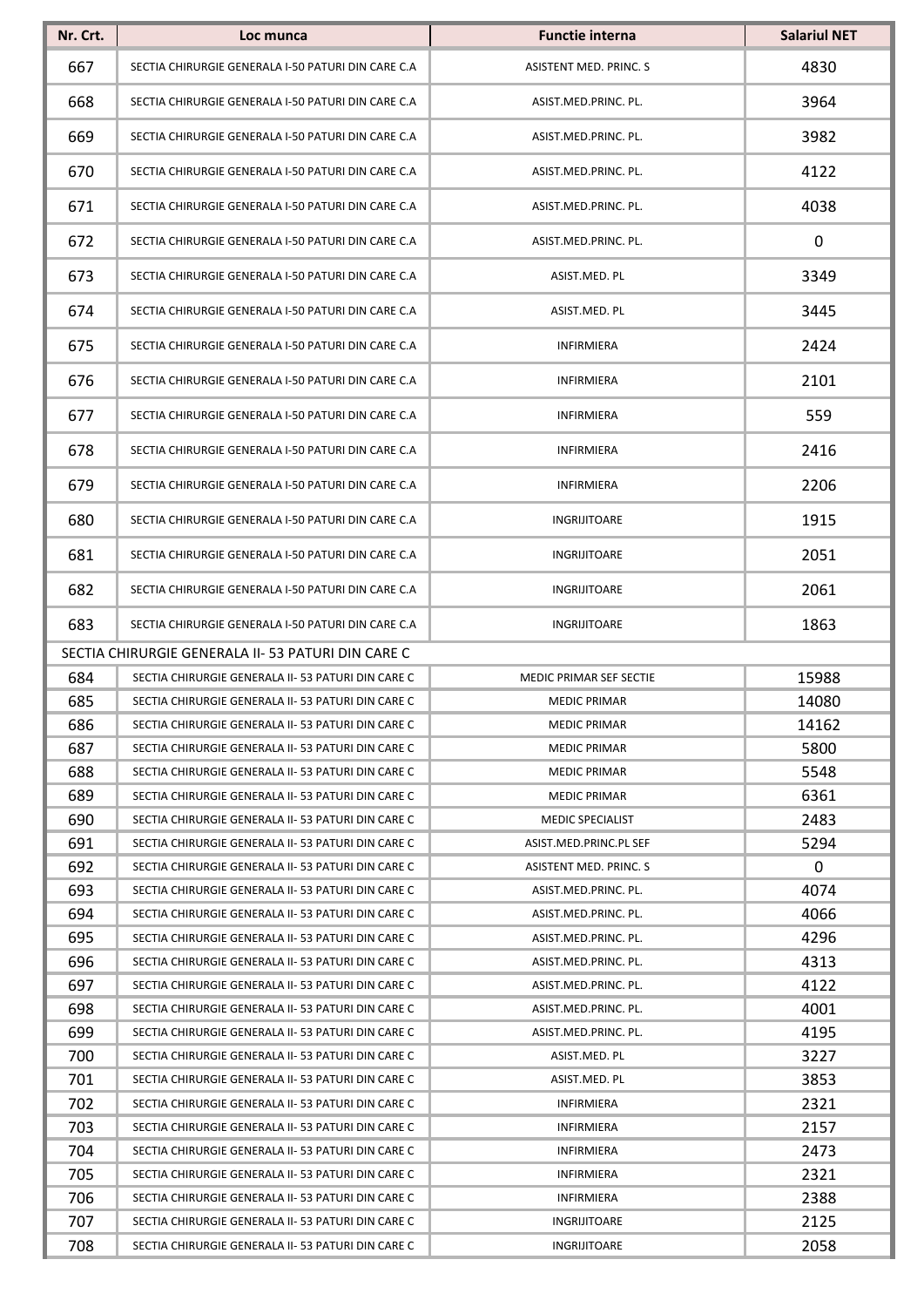| Nr. Crt.   | Loc munca                                                                        | <b>Functie interna</b>                       | <b>Salariul NET</b> |  |  |
|------------|----------------------------------------------------------------------------------|----------------------------------------------|---------------------|--|--|
| 709        | SECTIA CHIRURGIE GENERALA II-53 PATURI DIN CARE C                                | INGRIJITOARE                                 | 2154                |  |  |
|            | SECTIA DERMATO-VENEROLOGIE - 30 PATURI                                           |                                              |                     |  |  |
| 710        | SECTIA DERMATO-VENEROLOGIE - 30 PATURI                                           | MEDIC PRIMAR SEF SECTIE                      | 11151               |  |  |
| 711        | SECTIA DERMATO-VENEROLOGIE - 30 PATURI                                           | <b>MEDIC PRIMAR</b>                          | 10666               |  |  |
| 712        | SECTIA DERMATO-VENEROLOGIE - 30 PATURI                                           | <b>MEDIC PRIMAR</b>                          | 11300               |  |  |
| 713        | SECTIA DERMATO-VENEROLOGIE - 30 PATURI                                           | <b>MEDIC PRIMAR</b>                          | 11211               |  |  |
| 714        | SECTIA DERMATO-VENEROLOGIE - 30 PATURI                                           | <b>MEDIC PRIMAR</b>                          | 3138                |  |  |
| 715        | SECTIA DERMATO-VENEROLOGIE - 30 PATURI                                           | <b>MEDIC PRIMAR</b>                          | 4315                |  |  |
| 716        | SECTIA DERMATO-VENEROLOGIE - 30 PATURI                                           | ASIST.MED.PRINC.PL SEF                       | 5214                |  |  |
| 717        | SECTIA DERMATO-VENEROLOGIE - 30 PATURI                                           | ASIST.MED.PRINC. PL.                         | 4196                |  |  |
| 718<br>719 | SECTIA DERMATO-VENEROLOGIE - 30 PATURI<br>SECTIA DERMATO-VENEROLOGIE - 30 PATURI | ASIST.MED.PRINC. PL.<br>ASIST.MED.PRINC. PL. | 4171<br>4120        |  |  |
| 720        | SECTIA DERMATO-VENEROLOGIE - 30 PATURI                                           | ASIST.MED.PRINC. PL.                         | 4099                |  |  |
| 721        | SECTIA DERMATO-VENEROLOGIE - 30 PATURI                                           | ASIST.MED.PRINC. PL.                         | 4195                |  |  |
| 722        | SECTIA DERMATO-VENEROLOGIE - 30 PATURI                                           | ASIST.MED. PL                                | 3884                |  |  |
| 723        | SECTIA DERMATO-VENEROLOGIE - 30 PATURI                                           | <b>INFIRMIERA</b>                            | 10040               |  |  |
| 724        | SECTIA DERMATO-VENEROLOGIE - 30 PATURI                                           | <b>INFIRMIERA</b>                            | 2413                |  |  |
| 725        | SECTIA DERMATO-VENEROLOGIE - 30 PATURI                                           | <b>INFIRMIERA</b>                            | 2357                |  |  |
| 726        | SECTIA DERMATO-VENEROLOGIE - 30 PATURI                                           | INFIRMIERA                                   | 92                  |  |  |
| 727        | SECTIA DERMATO-VENEROLOGIE - 30 PATURI                                           | <b>INFIRMIERA</b>                            | 2143                |  |  |
| 728        | SECTIA DERMATO-VENEROLOGIE - 30 PATURI                                           | INGRIJITOARE                                 | 2146                |  |  |
| 729        | SECTIA DERMATO-VENEROLOGIE - 30 PATURI                                           | INGRIJITOARE                                 | 1962                |  |  |
|            | SECTIA ENDOCRINOLOGIE - 34 PATURI DIN CARE COMP.DI                               |                                              |                     |  |  |
| 730        | SECTIA ENDOCRINOLOGIE - 34 PATURI DIN CARE COMP.DI                               | MEDIC PRIMAR SEF SECTIE                      | 11700               |  |  |
| 731        | SECTIA ENDOCRINOLOGIE - 34 PATURI DIN CARE COMP.DI                               | <b>MEDIC PRIMAR</b>                          | 5800                |  |  |
| 732        | SECTIA ENDOCRINOLOGIE - 34 PATURI DIN CARE COMP.DI                               | <b>MEDIC PRIMAR</b>                          | 1695                |  |  |
| 733        | SECTIA ENDOCRINOLOGIE - 34 PATURI DIN CARE COMP.DI                               | MEDIC SPECIALIST                             | 7367                |  |  |
| 734        | SECTIA ENDOCRINOLOGIE - 34 PATURI DIN CARE COMP.DI                               | MEDIC SPECIALIST                             | 677                 |  |  |
| 735        | SECTIA ENDOCRINOLOGIE - 34 PATURI DIN CARE COMP.DI                               | MEDIC SPECIALIST                             | $\mathbf 0$         |  |  |
| 736        | SECTIA ENDOCRINOLOGIE - 34 PATURI DIN CARE COMP.DI                               | ASIST.MED.PRINC.S SEF                        | 4730                |  |  |
| 737        | SECTIA ENDOCRINOLOGIE - 34 PATURI DIN CARE COMP.DI                               | ASIST.MED.PRINC.PL SEF                       | 1050                |  |  |
| 738        | SECTIA ENDOCRINOLOGIE - 34 PATURI DIN CARE COMP.DI                               | ASISTENT MED. PRINC. S                       | 5910                |  |  |
| 739        | SECTIA ENDOCRINOLOGIE - 34 PATURI DIN CARE COMP.DI                               | ASISTENT MED. PRINC. S                       | 4794                |  |  |
| 740        | SECTIA ENDOCRINOLOGIE - 34 PATURI DIN CARE COMP.DI                               | ASIST.MED. PL                                | 3701                |  |  |
| 741        | SECTIA ENDOCRINOLOGIE - 34 PATURI DIN CARE COMP.DI                               | INFIRMIERA                                   | 2517                |  |  |
| 742        | SECTIA ENDOCRINOLOGIE - 34 PATURI DIN CARE COMP.DI                               | <b>INFIRMIERA</b>                            | 2379                |  |  |
| 743        | SECTIA ENDOCRINOLOGIE - 34 PATURI DIN CARE COMP.DI                               | <b>INFIRMIERA</b>                            | 2379                |  |  |
| 744        | SECTIA ENDOCRINOLOGIE - 34 PATURI DIN CARE COMP.DI                               | <b>INFIRMIERA</b>                            | 2266                |  |  |
| 745        | SECTIA ENDOCRINOLOGIE - 34 PATURI DIN CARE COMP.DI                               | INGRIJITOARE                                 | 2051                |  |  |
| 746        | SECTIA ENDOCRINOLOGIE - 34 PATURI DIN CARE COMP.DI                               | INGRIJITOARE                                 | 2051                |  |  |
|            | SECTIA GASTROENTEROLOGIE - 35 PATURI                                             |                                              |                     |  |  |
| 747        | SECTIA GASTROENTEROLOGIE - 35 PATURI                                             | <b>MEDIC PRIMAR SEF SECTIE</b>               | 11761               |  |  |
| 748        | SECTIA GASTROENTEROLOGIE - 35 PATURI                                             | MEDIC PRIMAR                                 | 2060                |  |  |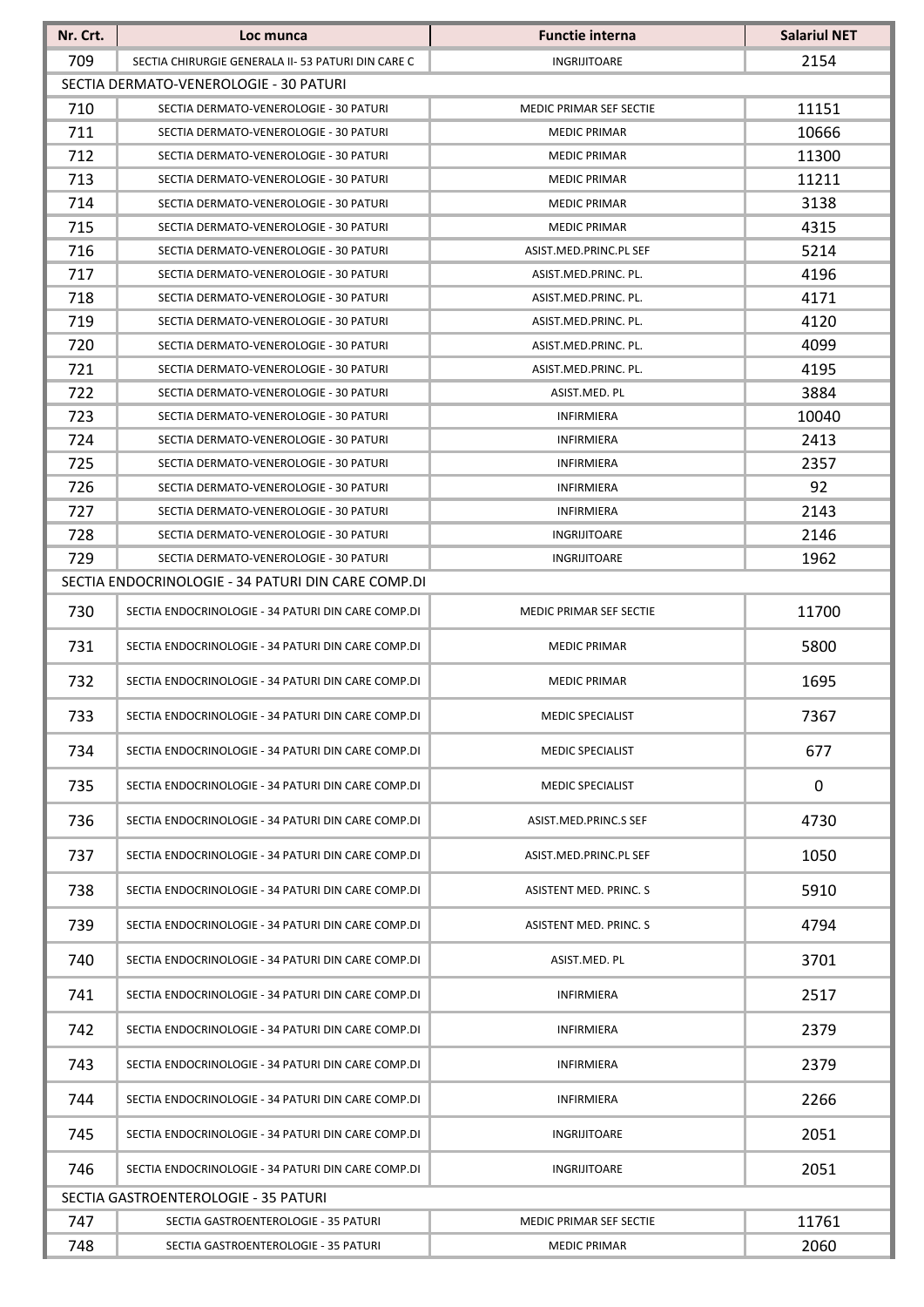| 749<br>3419<br>SECTIA GASTROENTEROLOGIE - 35 PATURI<br><b>MEDIC PRIMAR</b><br>750<br><b>MEDIC PRIMAR</b><br>10645<br>SECTIA GASTROENTEROLOGIE - 35 PATURI<br>751<br>8877<br>SECTIA GASTROENTEROLOGIE - 35 PATURI<br><b>MEDIC SPECIALIST</b><br>752<br>0<br>SECTIA GASTROENTEROLOGIE - 35 PATURI<br><b>MEDIC SPECIALIST</b><br>753<br>0<br>SECTIA GASTROENTEROLOGIE - 35 PATURI<br><b>MEDIC SPECIALIST</b><br>754<br>1855<br>SECTIA GASTROENTEROLOGIE - 35 PATURI<br><b>MEDIC SPECIALIST</b><br>755<br>684<br><b>MEDIC SPECIALIST</b><br>SECTIA GASTROENTEROLOGIE - 35 PATURI<br>756<br>1754<br>SECTIA GASTROENTEROLOGIE - 35 PATURI<br><b>MEDIC SPECIALIST</b><br>757<br>5046<br>SECTIA GASTROENTEROLOGIE - 35 PATURI<br>ASIST.MED.PRINC.S SEF<br>758<br>4725<br>ASISTENT MED. PRINC. S<br>SECTIA GASTROENTEROLOGIE - 35 PATURI<br>759<br>4694<br>SECTIA GASTROENTEROLOGIE - 35 PATURI<br>ASISTENT MED. PRINC. S<br>760<br>4708<br>SECTIA GASTROENTEROLOGIE - 35 PATURI<br>ASISTENT MED. PRINC. S<br>4209<br>761<br>SECTIA GASTROENTEROLOGIE - 35 PATURI<br>ASIST.MED.PRINC. PL.<br>762<br>4047<br>SECTIA GASTROENTEROLOGIE - 35 PATURI<br>ASIST.MED.PRINC. PL.<br>763<br>4196<br>SECTIA GASTROENTEROLOGIE - 35 PATURI<br>ASIST.MED.PRINC. PL.<br>764<br>4209<br>SECTIA GASTROENTEROLOGIE - 35 PATURI<br>ASIST.MED.PRINC. PL.<br>765<br>3571<br>SECTIA GASTROENTEROLOGIE - 35 PATURI<br>ASIST.MED. PL<br>766<br>4038<br>ASIST.MED. PL<br>SECTIA GASTROENTEROLOGIE - 35 PATURI<br>767<br>2307<br><b>INFIRMIERA</b><br>SECTIA GASTROENTEROLOGIE - 35 PATURI<br>768<br>2549<br>SECTIA GASTROENTEROLOGIE - 35 PATURI<br><b>INFIRMIERA</b><br>769<br>2285<br>SECTIA GASTROENTEROLOGIE - 35 PATURI<br>INFIRMIERA<br>770<br>2185<br>SECTIA GASTROENTEROLOGIE - 35 PATURI<br><b>INFIRMIERA</b><br>771<br>2219<br>SECTIA GASTROENTEROLOGIE - 35 PATURI<br>INFIRMIERA<br>772<br>1839<br>SECTIA GASTROENTEROLOGIE - 35 PATURI<br>INGRIJITOARE<br>773<br>2214<br>SECTIA GASTROENTEROLOGIE - 35 PATURI<br>INGRIJITOARE<br>SECTIA MED.INT.II-33 PATURI<br>10731<br>774<br>SECTIA MED.INT.II-33 PATURI<br>MEDIC PRIMAR SEF SECTIE<br>775<br>0<br>SECTIA MED.INT.II-33 PATURI<br><b>MEDIC PRIMAR</b><br>776<br>SECTIA MED.INT.II-33 PATURI<br><b>MEDIC PRIMAR</b><br>378<br>680<br>777<br>SECTIA MED.INT.II-33 PATURI<br><b>MEDIC PRIMAR</b><br>778<br>11151<br>SECTIA MED.INT.II-33 PATURI<br><b>MEDIC PRIMAR</b><br>779<br>7732<br>SECTIA MED.INT.II-33 PATURI<br><b>MEDIC SPECIALIST</b><br>780<br>0<br>SECTIA MED.INT.II-33 PATURI<br><b>MEDIC SPECIALIST</b><br>781<br>5315<br>SECTIA MED.INT.II-33 PATURI<br>ASIST.MED.PRINC.PL SEF<br>782<br>4185<br>SECTIA MED.INT.II-33 PATURI<br>ASIST.MED.PRINC. PL.<br>783<br>4209<br>SECTIA MED.INT.II-33 PATURI<br>ASIST.MED.PRINC. PL.<br>4086<br>784<br>ASIST.MED.PRINC. PL.<br>SECTIA MED.INT.II-33 PATURI<br>785<br>3763<br>SECTIA MED.INT.II-33 PATURI<br>ASIST.MED.PRINC. PL.<br>3963<br>786<br>SECTIA MED.INT.II-33 PATURI<br>ASIST.MED.PRINC. PL.<br>787<br>3389<br>SECTIA MED.INT.II-33 PATURI<br>ASIST.MED. PL<br>788<br>3791<br>SECTIA MED.INT.II-33 PATURI<br>ASIST.MED. PL<br>789<br>2474<br>SECTIA MED.INT.II-33 PATURI<br><b>INFIRMIERA</b><br>790<br>2321<br><b>INFIRMIERA</b><br>SECTIA MED.INT.II-33 PATURI<br>2297<br>791<br>SECTIA MED.INT.II-33 PATURI<br><b>INFIRMIERA</b><br>792<br>1929<br>SECTIA MED.INT.II-33 PATURI<br><b>INFIRMIERA</b><br>793<br>2641<br>SECTIA MED.INT.II-33 PATURI<br>INFIRMIERA DEB.<br>2107<br>794<br>SECTIA MED.INT.II-33 PATURI<br>INGRIJITOARE<br>2098<br>795<br>SECTIA MED.INT.II-33 PATURI<br>INGRIJITOARE<br>SECTIA MEDICINA INT. I - COMP. PNEUMOLOGIE-5 paturi<br>11549<br>796<br>SECTIA MEDICINA INT. I -COMP. PNEUMOLOGIE-5 paturi<br><b>MEDIC PRIMAR</b> | Nr. Crt. | Loc munca | <b>Functie interna</b> | <b>Salariul NET</b> |
|----------------------------------------------------------------------------------------------------------------------------------------------------------------------------------------------------------------------------------------------------------------------------------------------------------------------------------------------------------------------------------------------------------------------------------------------------------------------------------------------------------------------------------------------------------------------------------------------------------------------------------------------------------------------------------------------------------------------------------------------------------------------------------------------------------------------------------------------------------------------------------------------------------------------------------------------------------------------------------------------------------------------------------------------------------------------------------------------------------------------------------------------------------------------------------------------------------------------------------------------------------------------------------------------------------------------------------------------------------------------------------------------------------------------------------------------------------------------------------------------------------------------------------------------------------------------------------------------------------------------------------------------------------------------------------------------------------------------------------------------------------------------------------------------------------------------------------------------------------------------------------------------------------------------------------------------------------------------------------------------------------------------------------------------------------------------------------------------------------------------------------------------------------------------------------------------------------------------------------------------------------------------------------------------------------------------------------------------------------------------------------------------------------------------------------------------------------------------------------------------------------------------------------------------------------------------------------------------------------------------------------------------------------------------------------------------------------------------------------------------------------------------------------------------------------------------------------------------------------------------------------------------------------------------------------------------------------------------------------------------------------------------------------------------------------------------------------------------------------------------------------------------------------------------------------------------------------------------------------------------------------------------------------------------------------------------------------------------------------------------------------------------------------------------------------------------------------------------------------------------------------------------------------------------------------------------------------------------------------------------------------------------------------------------------------------------------------------------------------------------------|----------|-----------|------------------------|---------------------|
|                                                                                                                                                                                                                                                                                                                                                                                                                                                                                                                                                                                                                                                                                                                                                                                                                                                                                                                                                                                                                                                                                                                                                                                                                                                                                                                                                                                                                                                                                                                                                                                                                                                                                                                                                                                                                                                                                                                                                                                                                                                                                                                                                                                                                                                                                                                                                                                                                                                                                                                                                                                                                                                                                                                                                                                                                                                                                                                                                                                                                                                                                                                                                                                                                                                                                                                                                                                                                                                                                                                                                                                                                                                                                                                                                    |          |           |                        |                     |
|                                                                                                                                                                                                                                                                                                                                                                                                                                                                                                                                                                                                                                                                                                                                                                                                                                                                                                                                                                                                                                                                                                                                                                                                                                                                                                                                                                                                                                                                                                                                                                                                                                                                                                                                                                                                                                                                                                                                                                                                                                                                                                                                                                                                                                                                                                                                                                                                                                                                                                                                                                                                                                                                                                                                                                                                                                                                                                                                                                                                                                                                                                                                                                                                                                                                                                                                                                                                                                                                                                                                                                                                                                                                                                                                                    |          |           |                        |                     |
|                                                                                                                                                                                                                                                                                                                                                                                                                                                                                                                                                                                                                                                                                                                                                                                                                                                                                                                                                                                                                                                                                                                                                                                                                                                                                                                                                                                                                                                                                                                                                                                                                                                                                                                                                                                                                                                                                                                                                                                                                                                                                                                                                                                                                                                                                                                                                                                                                                                                                                                                                                                                                                                                                                                                                                                                                                                                                                                                                                                                                                                                                                                                                                                                                                                                                                                                                                                                                                                                                                                                                                                                                                                                                                                                                    |          |           |                        |                     |
|                                                                                                                                                                                                                                                                                                                                                                                                                                                                                                                                                                                                                                                                                                                                                                                                                                                                                                                                                                                                                                                                                                                                                                                                                                                                                                                                                                                                                                                                                                                                                                                                                                                                                                                                                                                                                                                                                                                                                                                                                                                                                                                                                                                                                                                                                                                                                                                                                                                                                                                                                                                                                                                                                                                                                                                                                                                                                                                                                                                                                                                                                                                                                                                                                                                                                                                                                                                                                                                                                                                                                                                                                                                                                                                                                    |          |           |                        |                     |
|                                                                                                                                                                                                                                                                                                                                                                                                                                                                                                                                                                                                                                                                                                                                                                                                                                                                                                                                                                                                                                                                                                                                                                                                                                                                                                                                                                                                                                                                                                                                                                                                                                                                                                                                                                                                                                                                                                                                                                                                                                                                                                                                                                                                                                                                                                                                                                                                                                                                                                                                                                                                                                                                                                                                                                                                                                                                                                                                                                                                                                                                                                                                                                                                                                                                                                                                                                                                                                                                                                                                                                                                                                                                                                                                                    |          |           |                        |                     |
|                                                                                                                                                                                                                                                                                                                                                                                                                                                                                                                                                                                                                                                                                                                                                                                                                                                                                                                                                                                                                                                                                                                                                                                                                                                                                                                                                                                                                                                                                                                                                                                                                                                                                                                                                                                                                                                                                                                                                                                                                                                                                                                                                                                                                                                                                                                                                                                                                                                                                                                                                                                                                                                                                                                                                                                                                                                                                                                                                                                                                                                                                                                                                                                                                                                                                                                                                                                                                                                                                                                                                                                                                                                                                                                                                    |          |           |                        |                     |
|                                                                                                                                                                                                                                                                                                                                                                                                                                                                                                                                                                                                                                                                                                                                                                                                                                                                                                                                                                                                                                                                                                                                                                                                                                                                                                                                                                                                                                                                                                                                                                                                                                                                                                                                                                                                                                                                                                                                                                                                                                                                                                                                                                                                                                                                                                                                                                                                                                                                                                                                                                                                                                                                                                                                                                                                                                                                                                                                                                                                                                                                                                                                                                                                                                                                                                                                                                                                                                                                                                                                                                                                                                                                                                                                                    |          |           |                        |                     |
|                                                                                                                                                                                                                                                                                                                                                                                                                                                                                                                                                                                                                                                                                                                                                                                                                                                                                                                                                                                                                                                                                                                                                                                                                                                                                                                                                                                                                                                                                                                                                                                                                                                                                                                                                                                                                                                                                                                                                                                                                                                                                                                                                                                                                                                                                                                                                                                                                                                                                                                                                                                                                                                                                                                                                                                                                                                                                                                                                                                                                                                                                                                                                                                                                                                                                                                                                                                                                                                                                                                                                                                                                                                                                                                                                    |          |           |                        |                     |
|                                                                                                                                                                                                                                                                                                                                                                                                                                                                                                                                                                                                                                                                                                                                                                                                                                                                                                                                                                                                                                                                                                                                                                                                                                                                                                                                                                                                                                                                                                                                                                                                                                                                                                                                                                                                                                                                                                                                                                                                                                                                                                                                                                                                                                                                                                                                                                                                                                                                                                                                                                                                                                                                                                                                                                                                                                                                                                                                                                                                                                                                                                                                                                                                                                                                                                                                                                                                                                                                                                                                                                                                                                                                                                                                                    |          |           |                        |                     |
|                                                                                                                                                                                                                                                                                                                                                                                                                                                                                                                                                                                                                                                                                                                                                                                                                                                                                                                                                                                                                                                                                                                                                                                                                                                                                                                                                                                                                                                                                                                                                                                                                                                                                                                                                                                                                                                                                                                                                                                                                                                                                                                                                                                                                                                                                                                                                                                                                                                                                                                                                                                                                                                                                                                                                                                                                                                                                                                                                                                                                                                                                                                                                                                                                                                                                                                                                                                                                                                                                                                                                                                                                                                                                                                                                    |          |           |                        |                     |
|                                                                                                                                                                                                                                                                                                                                                                                                                                                                                                                                                                                                                                                                                                                                                                                                                                                                                                                                                                                                                                                                                                                                                                                                                                                                                                                                                                                                                                                                                                                                                                                                                                                                                                                                                                                                                                                                                                                                                                                                                                                                                                                                                                                                                                                                                                                                                                                                                                                                                                                                                                                                                                                                                                                                                                                                                                                                                                                                                                                                                                                                                                                                                                                                                                                                                                                                                                                                                                                                                                                                                                                                                                                                                                                                                    |          |           |                        |                     |
|                                                                                                                                                                                                                                                                                                                                                                                                                                                                                                                                                                                                                                                                                                                                                                                                                                                                                                                                                                                                                                                                                                                                                                                                                                                                                                                                                                                                                                                                                                                                                                                                                                                                                                                                                                                                                                                                                                                                                                                                                                                                                                                                                                                                                                                                                                                                                                                                                                                                                                                                                                                                                                                                                                                                                                                                                                                                                                                                                                                                                                                                                                                                                                                                                                                                                                                                                                                                                                                                                                                                                                                                                                                                                                                                                    |          |           |                        |                     |
|                                                                                                                                                                                                                                                                                                                                                                                                                                                                                                                                                                                                                                                                                                                                                                                                                                                                                                                                                                                                                                                                                                                                                                                                                                                                                                                                                                                                                                                                                                                                                                                                                                                                                                                                                                                                                                                                                                                                                                                                                                                                                                                                                                                                                                                                                                                                                                                                                                                                                                                                                                                                                                                                                                                                                                                                                                                                                                                                                                                                                                                                                                                                                                                                                                                                                                                                                                                                                                                                                                                                                                                                                                                                                                                                                    |          |           |                        |                     |
|                                                                                                                                                                                                                                                                                                                                                                                                                                                                                                                                                                                                                                                                                                                                                                                                                                                                                                                                                                                                                                                                                                                                                                                                                                                                                                                                                                                                                                                                                                                                                                                                                                                                                                                                                                                                                                                                                                                                                                                                                                                                                                                                                                                                                                                                                                                                                                                                                                                                                                                                                                                                                                                                                                                                                                                                                                                                                                                                                                                                                                                                                                                                                                                                                                                                                                                                                                                                                                                                                                                                                                                                                                                                                                                                                    |          |           |                        |                     |
|                                                                                                                                                                                                                                                                                                                                                                                                                                                                                                                                                                                                                                                                                                                                                                                                                                                                                                                                                                                                                                                                                                                                                                                                                                                                                                                                                                                                                                                                                                                                                                                                                                                                                                                                                                                                                                                                                                                                                                                                                                                                                                                                                                                                                                                                                                                                                                                                                                                                                                                                                                                                                                                                                                                                                                                                                                                                                                                                                                                                                                                                                                                                                                                                                                                                                                                                                                                                                                                                                                                                                                                                                                                                                                                                                    |          |           |                        |                     |
|                                                                                                                                                                                                                                                                                                                                                                                                                                                                                                                                                                                                                                                                                                                                                                                                                                                                                                                                                                                                                                                                                                                                                                                                                                                                                                                                                                                                                                                                                                                                                                                                                                                                                                                                                                                                                                                                                                                                                                                                                                                                                                                                                                                                                                                                                                                                                                                                                                                                                                                                                                                                                                                                                                                                                                                                                                                                                                                                                                                                                                                                                                                                                                                                                                                                                                                                                                                                                                                                                                                                                                                                                                                                                                                                                    |          |           |                        |                     |
|                                                                                                                                                                                                                                                                                                                                                                                                                                                                                                                                                                                                                                                                                                                                                                                                                                                                                                                                                                                                                                                                                                                                                                                                                                                                                                                                                                                                                                                                                                                                                                                                                                                                                                                                                                                                                                                                                                                                                                                                                                                                                                                                                                                                                                                                                                                                                                                                                                                                                                                                                                                                                                                                                                                                                                                                                                                                                                                                                                                                                                                                                                                                                                                                                                                                                                                                                                                                                                                                                                                                                                                                                                                                                                                                                    |          |           |                        |                     |
|                                                                                                                                                                                                                                                                                                                                                                                                                                                                                                                                                                                                                                                                                                                                                                                                                                                                                                                                                                                                                                                                                                                                                                                                                                                                                                                                                                                                                                                                                                                                                                                                                                                                                                                                                                                                                                                                                                                                                                                                                                                                                                                                                                                                                                                                                                                                                                                                                                                                                                                                                                                                                                                                                                                                                                                                                                                                                                                                                                                                                                                                                                                                                                                                                                                                                                                                                                                                                                                                                                                                                                                                                                                                                                                                                    |          |           |                        |                     |
|                                                                                                                                                                                                                                                                                                                                                                                                                                                                                                                                                                                                                                                                                                                                                                                                                                                                                                                                                                                                                                                                                                                                                                                                                                                                                                                                                                                                                                                                                                                                                                                                                                                                                                                                                                                                                                                                                                                                                                                                                                                                                                                                                                                                                                                                                                                                                                                                                                                                                                                                                                                                                                                                                                                                                                                                                                                                                                                                                                                                                                                                                                                                                                                                                                                                                                                                                                                                                                                                                                                                                                                                                                                                                                                                                    |          |           |                        |                     |
|                                                                                                                                                                                                                                                                                                                                                                                                                                                                                                                                                                                                                                                                                                                                                                                                                                                                                                                                                                                                                                                                                                                                                                                                                                                                                                                                                                                                                                                                                                                                                                                                                                                                                                                                                                                                                                                                                                                                                                                                                                                                                                                                                                                                                                                                                                                                                                                                                                                                                                                                                                                                                                                                                                                                                                                                                                                                                                                                                                                                                                                                                                                                                                                                                                                                                                                                                                                                                                                                                                                                                                                                                                                                                                                                                    |          |           |                        |                     |
|                                                                                                                                                                                                                                                                                                                                                                                                                                                                                                                                                                                                                                                                                                                                                                                                                                                                                                                                                                                                                                                                                                                                                                                                                                                                                                                                                                                                                                                                                                                                                                                                                                                                                                                                                                                                                                                                                                                                                                                                                                                                                                                                                                                                                                                                                                                                                                                                                                                                                                                                                                                                                                                                                                                                                                                                                                                                                                                                                                                                                                                                                                                                                                                                                                                                                                                                                                                                                                                                                                                                                                                                                                                                                                                                                    |          |           |                        |                     |
|                                                                                                                                                                                                                                                                                                                                                                                                                                                                                                                                                                                                                                                                                                                                                                                                                                                                                                                                                                                                                                                                                                                                                                                                                                                                                                                                                                                                                                                                                                                                                                                                                                                                                                                                                                                                                                                                                                                                                                                                                                                                                                                                                                                                                                                                                                                                                                                                                                                                                                                                                                                                                                                                                                                                                                                                                                                                                                                                                                                                                                                                                                                                                                                                                                                                                                                                                                                                                                                                                                                                                                                                                                                                                                                                                    |          |           |                        |                     |
|                                                                                                                                                                                                                                                                                                                                                                                                                                                                                                                                                                                                                                                                                                                                                                                                                                                                                                                                                                                                                                                                                                                                                                                                                                                                                                                                                                                                                                                                                                                                                                                                                                                                                                                                                                                                                                                                                                                                                                                                                                                                                                                                                                                                                                                                                                                                                                                                                                                                                                                                                                                                                                                                                                                                                                                                                                                                                                                                                                                                                                                                                                                                                                                                                                                                                                                                                                                                                                                                                                                                                                                                                                                                                                                                                    |          |           |                        |                     |
|                                                                                                                                                                                                                                                                                                                                                                                                                                                                                                                                                                                                                                                                                                                                                                                                                                                                                                                                                                                                                                                                                                                                                                                                                                                                                                                                                                                                                                                                                                                                                                                                                                                                                                                                                                                                                                                                                                                                                                                                                                                                                                                                                                                                                                                                                                                                                                                                                                                                                                                                                                                                                                                                                                                                                                                                                                                                                                                                                                                                                                                                                                                                                                                                                                                                                                                                                                                                                                                                                                                                                                                                                                                                                                                                                    |          |           |                        |                     |
|                                                                                                                                                                                                                                                                                                                                                                                                                                                                                                                                                                                                                                                                                                                                                                                                                                                                                                                                                                                                                                                                                                                                                                                                                                                                                                                                                                                                                                                                                                                                                                                                                                                                                                                                                                                                                                                                                                                                                                                                                                                                                                                                                                                                                                                                                                                                                                                                                                                                                                                                                                                                                                                                                                                                                                                                                                                                                                                                                                                                                                                                                                                                                                                                                                                                                                                                                                                                                                                                                                                                                                                                                                                                                                                                                    |          |           |                        |                     |
|                                                                                                                                                                                                                                                                                                                                                                                                                                                                                                                                                                                                                                                                                                                                                                                                                                                                                                                                                                                                                                                                                                                                                                                                                                                                                                                                                                                                                                                                                                                                                                                                                                                                                                                                                                                                                                                                                                                                                                                                                                                                                                                                                                                                                                                                                                                                                                                                                                                                                                                                                                                                                                                                                                                                                                                                                                                                                                                                                                                                                                                                                                                                                                                                                                                                                                                                                                                                                                                                                                                                                                                                                                                                                                                                                    |          |           |                        |                     |
|                                                                                                                                                                                                                                                                                                                                                                                                                                                                                                                                                                                                                                                                                                                                                                                                                                                                                                                                                                                                                                                                                                                                                                                                                                                                                                                                                                                                                                                                                                                                                                                                                                                                                                                                                                                                                                                                                                                                                                                                                                                                                                                                                                                                                                                                                                                                                                                                                                                                                                                                                                                                                                                                                                                                                                                                                                                                                                                                                                                                                                                                                                                                                                                                                                                                                                                                                                                                                                                                                                                                                                                                                                                                                                                                                    |          |           |                        |                     |
|                                                                                                                                                                                                                                                                                                                                                                                                                                                                                                                                                                                                                                                                                                                                                                                                                                                                                                                                                                                                                                                                                                                                                                                                                                                                                                                                                                                                                                                                                                                                                                                                                                                                                                                                                                                                                                                                                                                                                                                                                                                                                                                                                                                                                                                                                                                                                                                                                                                                                                                                                                                                                                                                                                                                                                                                                                                                                                                                                                                                                                                                                                                                                                                                                                                                                                                                                                                                                                                                                                                                                                                                                                                                                                                                                    |          |           |                        |                     |
|                                                                                                                                                                                                                                                                                                                                                                                                                                                                                                                                                                                                                                                                                                                                                                                                                                                                                                                                                                                                                                                                                                                                                                                                                                                                                                                                                                                                                                                                                                                                                                                                                                                                                                                                                                                                                                                                                                                                                                                                                                                                                                                                                                                                                                                                                                                                                                                                                                                                                                                                                                                                                                                                                                                                                                                                                                                                                                                                                                                                                                                                                                                                                                                                                                                                                                                                                                                                                                                                                                                                                                                                                                                                                                                                                    |          |           |                        |                     |
|                                                                                                                                                                                                                                                                                                                                                                                                                                                                                                                                                                                                                                                                                                                                                                                                                                                                                                                                                                                                                                                                                                                                                                                                                                                                                                                                                                                                                                                                                                                                                                                                                                                                                                                                                                                                                                                                                                                                                                                                                                                                                                                                                                                                                                                                                                                                                                                                                                                                                                                                                                                                                                                                                                                                                                                                                                                                                                                                                                                                                                                                                                                                                                                                                                                                                                                                                                                                                                                                                                                                                                                                                                                                                                                                                    |          |           |                        |                     |
|                                                                                                                                                                                                                                                                                                                                                                                                                                                                                                                                                                                                                                                                                                                                                                                                                                                                                                                                                                                                                                                                                                                                                                                                                                                                                                                                                                                                                                                                                                                                                                                                                                                                                                                                                                                                                                                                                                                                                                                                                                                                                                                                                                                                                                                                                                                                                                                                                                                                                                                                                                                                                                                                                                                                                                                                                                                                                                                                                                                                                                                                                                                                                                                                                                                                                                                                                                                                                                                                                                                                                                                                                                                                                                                                                    |          |           |                        |                     |
|                                                                                                                                                                                                                                                                                                                                                                                                                                                                                                                                                                                                                                                                                                                                                                                                                                                                                                                                                                                                                                                                                                                                                                                                                                                                                                                                                                                                                                                                                                                                                                                                                                                                                                                                                                                                                                                                                                                                                                                                                                                                                                                                                                                                                                                                                                                                                                                                                                                                                                                                                                                                                                                                                                                                                                                                                                                                                                                                                                                                                                                                                                                                                                                                                                                                                                                                                                                                                                                                                                                                                                                                                                                                                                                                                    |          |           |                        |                     |
|                                                                                                                                                                                                                                                                                                                                                                                                                                                                                                                                                                                                                                                                                                                                                                                                                                                                                                                                                                                                                                                                                                                                                                                                                                                                                                                                                                                                                                                                                                                                                                                                                                                                                                                                                                                                                                                                                                                                                                                                                                                                                                                                                                                                                                                                                                                                                                                                                                                                                                                                                                                                                                                                                                                                                                                                                                                                                                                                                                                                                                                                                                                                                                                                                                                                                                                                                                                                                                                                                                                                                                                                                                                                                                                                                    |          |           |                        |                     |
|                                                                                                                                                                                                                                                                                                                                                                                                                                                                                                                                                                                                                                                                                                                                                                                                                                                                                                                                                                                                                                                                                                                                                                                                                                                                                                                                                                                                                                                                                                                                                                                                                                                                                                                                                                                                                                                                                                                                                                                                                                                                                                                                                                                                                                                                                                                                                                                                                                                                                                                                                                                                                                                                                                                                                                                                                                                                                                                                                                                                                                                                                                                                                                                                                                                                                                                                                                                                                                                                                                                                                                                                                                                                                                                                                    |          |           |                        |                     |
|                                                                                                                                                                                                                                                                                                                                                                                                                                                                                                                                                                                                                                                                                                                                                                                                                                                                                                                                                                                                                                                                                                                                                                                                                                                                                                                                                                                                                                                                                                                                                                                                                                                                                                                                                                                                                                                                                                                                                                                                                                                                                                                                                                                                                                                                                                                                                                                                                                                                                                                                                                                                                                                                                                                                                                                                                                                                                                                                                                                                                                                                                                                                                                                                                                                                                                                                                                                                                                                                                                                                                                                                                                                                                                                                                    |          |           |                        |                     |
|                                                                                                                                                                                                                                                                                                                                                                                                                                                                                                                                                                                                                                                                                                                                                                                                                                                                                                                                                                                                                                                                                                                                                                                                                                                                                                                                                                                                                                                                                                                                                                                                                                                                                                                                                                                                                                                                                                                                                                                                                                                                                                                                                                                                                                                                                                                                                                                                                                                                                                                                                                                                                                                                                                                                                                                                                                                                                                                                                                                                                                                                                                                                                                                                                                                                                                                                                                                                                                                                                                                                                                                                                                                                                                                                                    |          |           |                        |                     |
|                                                                                                                                                                                                                                                                                                                                                                                                                                                                                                                                                                                                                                                                                                                                                                                                                                                                                                                                                                                                                                                                                                                                                                                                                                                                                                                                                                                                                                                                                                                                                                                                                                                                                                                                                                                                                                                                                                                                                                                                                                                                                                                                                                                                                                                                                                                                                                                                                                                                                                                                                                                                                                                                                                                                                                                                                                                                                                                                                                                                                                                                                                                                                                                                                                                                                                                                                                                                                                                                                                                                                                                                                                                                                                                                                    |          |           |                        |                     |
|                                                                                                                                                                                                                                                                                                                                                                                                                                                                                                                                                                                                                                                                                                                                                                                                                                                                                                                                                                                                                                                                                                                                                                                                                                                                                                                                                                                                                                                                                                                                                                                                                                                                                                                                                                                                                                                                                                                                                                                                                                                                                                                                                                                                                                                                                                                                                                                                                                                                                                                                                                                                                                                                                                                                                                                                                                                                                                                                                                                                                                                                                                                                                                                                                                                                                                                                                                                                                                                                                                                                                                                                                                                                                                                                                    |          |           |                        |                     |
|                                                                                                                                                                                                                                                                                                                                                                                                                                                                                                                                                                                                                                                                                                                                                                                                                                                                                                                                                                                                                                                                                                                                                                                                                                                                                                                                                                                                                                                                                                                                                                                                                                                                                                                                                                                                                                                                                                                                                                                                                                                                                                                                                                                                                                                                                                                                                                                                                                                                                                                                                                                                                                                                                                                                                                                                                                                                                                                                                                                                                                                                                                                                                                                                                                                                                                                                                                                                                                                                                                                                                                                                                                                                                                                                                    |          |           |                        |                     |
|                                                                                                                                                                                                                                                                                                                                                                                                                                                                                                                                                                                                                                                                                                                                                                                                                                                                                                                                                                                                                                                                                                                                                                                                                                                                                                                                                                                                                                                                                                                                                                                                                                                                                                                                                                                                                                                                                                                                                                                                                                                                                                                                                                                                                                                                                                                                                                                                                                                                                                                                                                                                                                                                                                                                                                                                                                                                                                                                                                                                                                                                                                                                                                                                                                                                                                                                                                                                                                                                                                                                                                                                                                                                                                                                                    |          |           |                        |                     |
|                                                                                                                                                                                                                                                                                                                                                                                                                                                                                                                                                                                                                                                                                                                                                                                                                                                                                                                                                                                                                                                                                                                                                                                                                                                                                                                                                                                                                                                                                                                                                                                                                                                                                                                                                                                                                                                                                                                                                                                                                                                                                                                                                                                                                                                                                                                                                                                                                                                                                                                                                                                                                                                                                                                                                                                                                                                                                                                                                                                                                                                                                                                                                                                                                                                                                                                                                                                                                                                                                                                                                                                                                                                                                                                                                    |          |           |                        |                     |
|                                                                                                                                                                                                                                                                                                                                                                                                                                                                                                                                                                                                                                                                                                                                                                                                                                                                                                                                                                                                                                                                                                                                                                                                                                                                                                                                                                                                                                                                                                                                                                                                                                                                                                                                                                                                                                                                                                                                                                                                                                                                                                                                                                                                                                                                                                                                                                                                                                                                                                                                                                                                                                                                                                                                                                                                                                                                                                                                                                                                                                                                                                                                                                                                                                                                                                                                                                                                                                                                                                                                                                                                                                                                                                                                                    |          |           |                        |                     |
|                                                                                                                                                                                                                                                                                                                                                                                                                                                                                                                                                                                                                                                                                                                                                                                                                                                                                                                                                                                                                                                                                                                                                                                                                                                                                                                                                                                                                                                                                                                                                                                                                                                                                                                                                                                                                                                                                                                                                                                                                                                                                                                                                                                                                                                                                                                                                                                                                                                                                                                                                                                                                                                                                                                                                                                                                                                                                                                                                                                                                                                                                                                                                                                                                                                                                                                                                                                                                                                                                                                                                                                                                                                                                                                                                    |          |           |                        |                     |
|                                                                                                                                                                                                                                                                                                                                                                                                                                                                                                                                                                                                                                                                                                                                                                                                                                                                                                                                                                                                                                                                                                                                                                                                                                                                                                                                                                                                                                                                                                                                                                                                                                                                                                                                                                                                                                                                                                                                                                                                                                                                                                                                                                                                                                                                                                                                                                                                                                                                                                                                                                                                                                                                                                                                                                                                                                                                                                                                                                                                                                                                                                                                                                                                                                                                                                                                                                                                                                                                                                                                                                                                                                                                                                                                                    |          |           |                        |                     |
|                                                                                                                                                                                                                                                                                                                                                                                                                                                                                                                                                                                                                                                                                                                                                                                                                                                                                                                                                                                                                                                                                                                                                                                                                                                                                                                                                                                                                                                                                                                                                                                                                                                                                                                                                                                                                                                                                                                                                                                                                                                                                                                                                                                                                                                                                                                                                                                                                                                                                                                                                                                                                                                                                                                                                                                                                                                                                                                                                                                                                                                                                                                                                                                                                                                                                                                                                                                                                                                                                                                                                                                                                                                                                                                                                    |          |           |                        |                     |
|                                                                                                                                                                                                                                                                                                                                                                                                                                                                                                                                                                                                                                                                                                                                                                                                                                                                                                                                                                                                                                                                                                                                                                                                                                                                                                                                                                                                                                                                                                                                                                                                                                                                                                                                                                                                                                                                                                                                                                                                                                                                                                                                                                                                                                                                                                                                                                                                                                                                                                                                                                                                                                                                                                                                                                                                                                                                                                                                                                                                                                                                                                                                                                                                                                                                                                                                                                                                                                                                                                                                                                                                                                                                                                                                                    |          |           |                        |                     |
|                                                                                                                                                                                                                                                                                                                                                                                                                                                                                                                                                                                                                                                                                                                                                                                                                                                                                                                                                                                                                                                                                                                                                                                                                                                                                                                                                                                                                                                                                                                                                                                                                                                                                                                                                                                                                                                                                                                                                                                                                                                                                                                                                                                                                                                                                                                                                                                                                                                                                                                                                                                                                                                                                                                                                                                                                                                                                                                                                                                                                                                                                                                                                                                                                                                                                                                                                                                                                                                                                                                                                                                                                                                                                                                                                    |          |           |                        |                     |
|                                                                                                                                                                                                                                                                                                                                                                                                                                                                                                                                                                                                                                                                                                                                                                                                                                                                                                                                                                                                                                                                                                                                                                                                                                                                                                                                                                                                                                                                                                                                                                                                                                                                                                                                                                                                                                                                                                                                                                                                                                                                                                                                                                                                                                                                                                                                                                                                                                                                                                                                                                                                                                                                                                                                                                                                                                                                                                                                                                                                                                                                                                                                                                                                                                                                                                                                                                                                                                                                                                                                                                                                                                                                                                                                                    |          |           |                        |                     |
|                                                                                                                                                                                                                                                                                                                                                                                                                                                                                                                                                                                                                                                                                                                                                                                                                                                                                                                                                                                                                                                                                                                                                                                                                                                                                                                                                                                                                                                                                                                                                                                                                                                                                                                                                                                                                                                                                                                                                                                                                                                                                                                                                                                                                                                                                                                                                                                                                                                                                                                                                                                                                                                                                                                                                                                                                                                                                                                                                                                                                                                                                                                                                                                                                                                                                                                                                                                                                                                                                                                                                                                                                                                                                                                                                    |          |           |                        |                     |
|                                                                                                                                                                                                                                                                                                                                                                                                                                                                                                                                                                                                                                                                                                                                                                                                                                                                                                                                                                                                                                                                                                                                                                                                                                                                                                                                                                                                                                                                                                                                                                                                                                                                                                                                                                                                                                                                                                                                                                                                                                                                                                                                                                                                                                                                                                                                                                                                                                                                                                                                                                                                                                                                                                                                                                                                                                                                                                                                                                                                                                                                                                                                                                                                                                                                                                                                                                                                                                                                                                                                                                                                                                                                                                                                                    |          |           |                        |                     |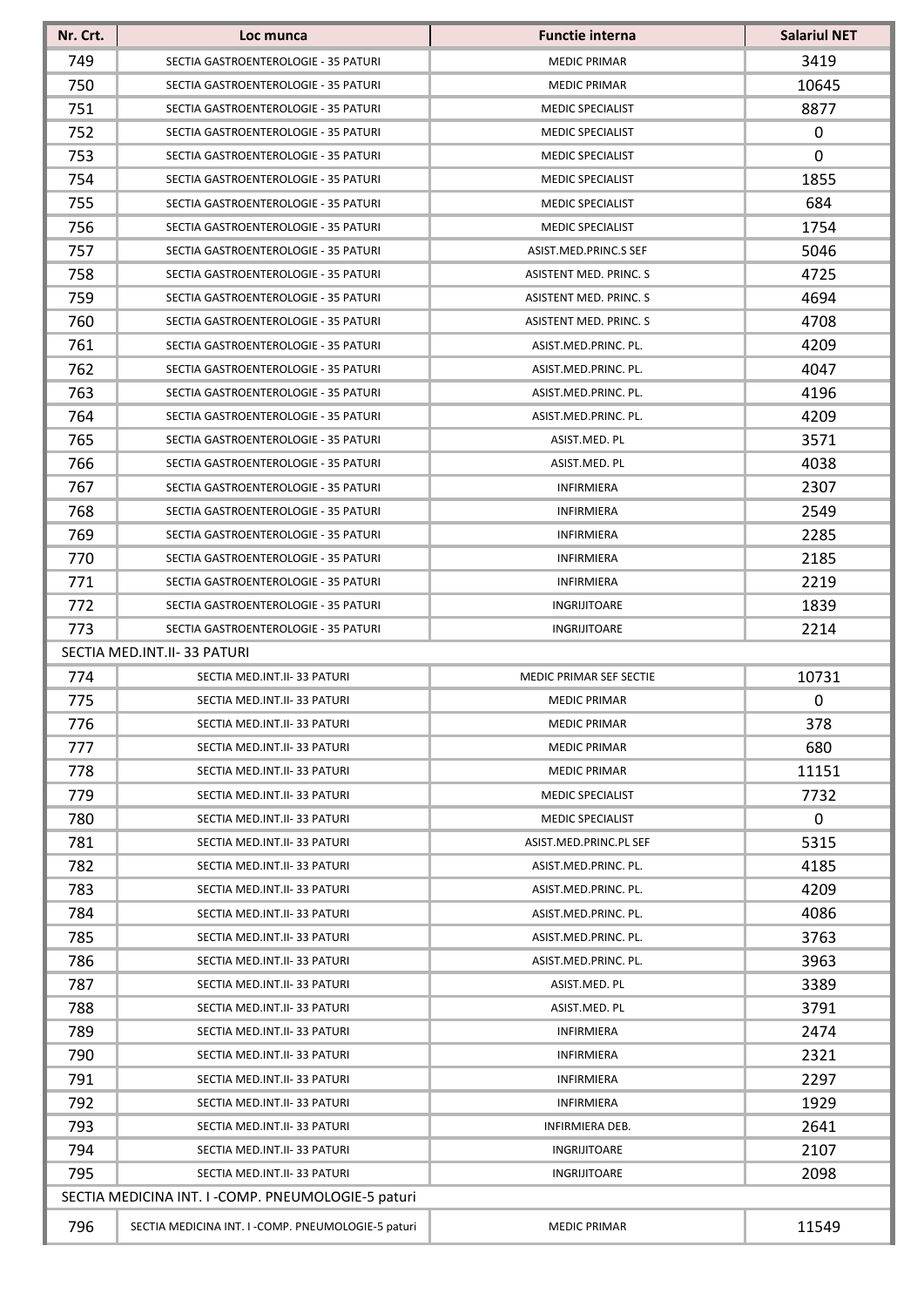| Nr. Crt. | Loc munca                                          | <b>Functie interna</b>  | <b>Salariul NET</b> |
|----------|----------------------------------------------------|-------------------------|---------------------|
| 797      | SECTIA MEDICINA INT. I -COMP. PNEUMOLOGIE-5 paturi | ASIST.MED.DEB.PL        | 3740                |
|          | SECTIA MEDICINA INTERNA I -62 PATURI DIN CARE COMP |                         |                     |
| 798      | SECTIA MEDICINA INTERNA I -62 PATURI DIN CARE COMP | MEDIC PRIMAR SEF SECTIE | 12432               |
| 799      | SECTIA MEDICINA INTERNA I -62 PATURI DIN CARE COMP | <b>MEDIC PRIMAR</b>     | 10645               |
| 800      | SECTIA MEDICINA INTERNA I -62 PATURI DIN CARE COMP | <b>MEDIC PRIMAR</b>     | 1512                |
| 801      | SECTIA MEDICINA INTERNA I -62 PATURI DIN CARE COMP | <b>MEDIC PRIMAR</b>     | 10021               |
| 802      | SECTIA MEDICINA INTERNA I -62 PATURI DIN CARE COMP | <b>MEDIC PRIMAR</b>     | 4231                |
| 803      | SECTIA MEDICINA INTERNA I -62 PATURI DIN CARE COMP | <b>MEDIC PRIMAR</b>     | 2173                |
| 804      | SECTIA MEDICINA INTERNA I -62 PATURI DIN CARE COMP | <b>MEDIC PRIMAR</b>     | 4375                |
| 805      | SECTIA MEDICINA INTERNA I -62 PATURI DIN CARE COMP | <b>MEDIC SPECIALIST</b> | 7634                |
| 806      | SECTIA MEDICINA INTERNA I -62 PATURI DIN CARE COMP | MEDIC SPECIALIST        | 1606                |
| 807      | SECTIA MEDICINA INTERNA I -62 PATURI DIN CARE COMP | ASIST.MED.PRINC.S SEF   | 5367                |
| 808      | SECTIA MEDICINA INTERNA I -62 PATURI DIN CARE COMP | ASISTENT MED. PRINC. S  | 4557                |
| 809      | SECTIA MEDICINA INTERNA I -62 PATURI DIN CARE COMP | ASISTENT MED. PRINC. S  | 4624                |
| 810      | SECTIA MEDICINA INTERNA I -62 PATURI DIN CARE COMP | ASISTENT MED. PRINC. S  | 4830                |
| 811      | SECTIA MEDICINA INTERNA I -62 PATURI DIN CARE COMP | ASIST.MED.PRINC. PL.    | 4308                |
| 812      | SECTIA MEDICINA INTERNA I -62 PATURI DIN CARE COMP | ASIST.MED.PRINC. PL.    | 4246                |
| 813      | SECTIA MEDICINA INTERNA I -62 PATURI DIN CARE COMP | ASIST.MED.PRINC. PL.    | 4283                |
| 814      | SECTIA MEDICINA INTERNA I -62 PATURI DIN CARE COMP | ASIST.MED.PRINC. PL.    | 4099                |
| 815      | SECTIA MEDICINA INTERNA I -62 PATURI DIN CARE COMP | ASIST.MED.PRINC. PL.    | 4072                |
| 816      | SECTIA MEDICINA INTERNA I -62 PATURI DIN CARE COMP | ASIST.MED.PRINC. PL.    | 4322                |
| 817      | SECTIA MEDICINA INTERNA I -62 PATURI DIN CARE COMP | ASIST.MED.PRINC. PL.    | 3950                |
| 818      | SECTIA MEDICINA INTERNA I -62 PATURI DIN CARE COMP | ASIST.MED.PRINC. PL.    | 4001                |
| 819      | SECTIA MEDICINA INTERNA I -62 PATURI DIN CARE COMP | ASIST.MED. PL           | 0                   |
| 820      | SECTIA MEDICINA INTERNA I -62 PATURI DIN CARE COMP | INFIRMIERA              | 2443                |
| 821      | SECTIA MEDICINA INTERNA I -62 PATURI DIN CARE COMP | INFIRMIERA              | 2443                |
| 822      | SECTIA MEDICINA INTERNA I -62 PATURI DIN CARE COMP | INFIRMIERA              | 2413                |
| 823      | SECTIA MEDICINA INTERNA I -62 PATURI DIN CARE COMP | INFIRMIERA              | 2466                |
| 824      | SECTIA MEDICINA INTERNA I -62 PATURI DIN CARE COMP | INFIRMIERA DEB.         | 2252                |
| 825      | SECTIA MEDICINA INTERNA I -62 PATURI DIN CARE COMP | INFIRMIERA DEB.         | 2127                |
| 826      | SECTIA MEDICINA INTERNA I -62 PATURI DIN CARE COMP | INGRIJITOARE            | 2052                |
| 827      | SECTIA MEDICINA INTERNA I -62 PATURI DIN CARE COMP | INGRIJITOARE            | 2054                |
| 828      | SECTIA MEDICINA INTERNA I -62 PATURI DIN CARE COMP | INGRIJITOARE            | 2014                |
|          | SECTIA NEONATOLOGIE-25 PATURI DIN CARE COM.T.I.+PR |                         |                     |
| 829      | SECTIA NEONATOLOGIE-25 PATURI DIN CARE COM.T.I.+PR | <b>MEDIC PRIMAR</b>     | 7034                |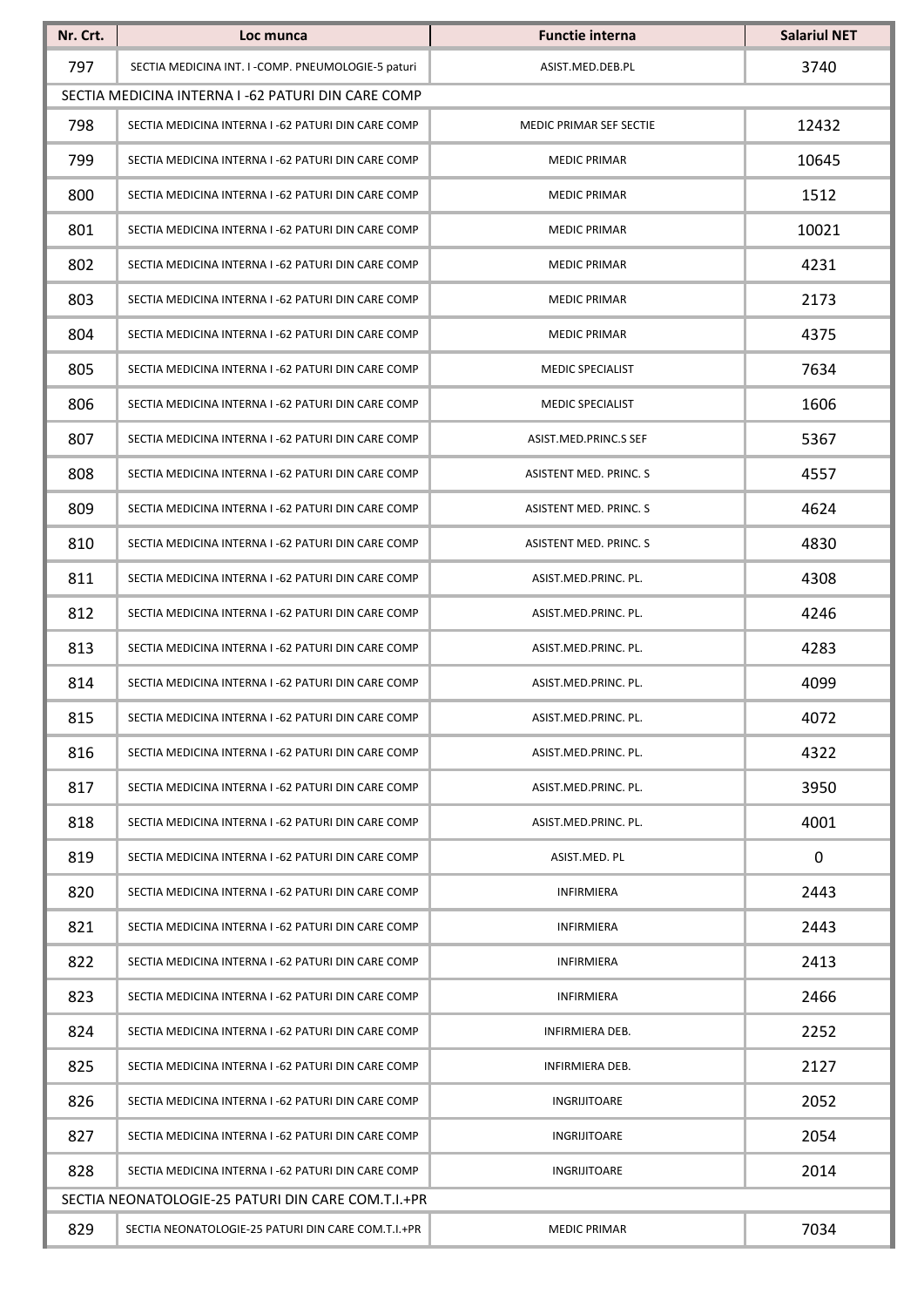| Nr. Crt. | Loc munca                                          | <b>Functie interna</b>  | <b>Salariul NET</b> |
|----------|----------------------------------------------------|-------------------------|---------------------|
| 830      | SECTIA NEONATOLOGIE-25 PATURI DIN CARE COM.T.I.+PR | <b>MEDIC PRIMAR</b>     | 3249                |
| 831      | SECTIA NEONATOLOGIE-25 PATURI DIN CARE COM.T.I.+PR | <b>MEDIC SPECIALIST</b> | 10341               |
| 832      | SECTIA NEONATOLOGIE-25 PATURI DIN CARE COM.T.I.+PR | <b>MEDIC SPECIALIST</b> | 8849                |
| 833      | SECTIA NEONATOLOGIE-25 PATURI DIN CARE COM.T.I.+PR | MEDIC SPECIALIST        | 5448                |
| 834      | SECTIA NEONATOLOGIE-25 PATURI DIN CARE COM.T.I.+PR | MEDIC SPECIALIST        | 4468                |
| 835      | SECTIA NEONATOLOGIE-25 PATURI DIN CARE COM.T.I.+PR | MEDIC SPECIALIST        | $\mathbf 0$         |
| 836      | SECTIA NEONATOLOGIE-25 PATURI DIN CARE COM.T.I.+PR | MEDIC SPECIALIST        | 1835                |
| 837      | SECTIA NEONATOLOGIE-25 PATURI DIN CARE COM.T.I.+PR | ASIST.MED.PRINC.S SEF   | 4999                |
| 838      | SECTIA NEONATOLOGIE-25 PATURI DIN CARE COM.T.I.+PR | ASISTENT MED. PRINC. S  | 5109                |
| 839      | SECTIA NEONATOLOGIE-25 PATURI DIN CARE COM.T.I.+PR | ASIST.MED.PRINC. PL.    | 4502                |
| 840      | SECTIA NEONATOLOGIE-25 PATURI DIN CARE COM.T.I.+PR | ASIST.MED.PRINC. PL.    | 5525                |
| 841      | SECTIA NEONATOLOGIE-25 PATURI DIN CARE COM.T.I.+PR | ASIST.MED.PRINC. PL.    | 5464                |
| 842      | SECTIA NEONATOLOGIE-25 PATURI DIN CARE COM.T.I.+PR | ASIST.MED.PRINC. PL.    | 4144                |
| 843      | SECTIA NEONATOLOGIE-25 PATURI DIN CARE COM.T.I.+PR | ASIST.MED.PRINC. PL.    | 4361                |
| 844      | SECTIA NEONATOLOGIE-25 PATURI DIN CARE COM.T.I.+PR | ASIST.MED.PRINC. PL.    | 4371                |
| 845      | SECTIA NEONATOLOGIE-25 PATURI DIN CARE COM.T.I.+PR | ASIST.MED. PL           | 4403                |
| 846      | SECTIA NEONATOLOGIE-25 PATURI DIN CARE COM.T.I.+PR | <b>INFIRMIERA</b>       | 2744                |
| 847      | SECTIA NEONATOLOGIE-25 PATURI DIN CARE COM.T.I.+PR | <b>INFIRMIERA</b>       | 2333                |
| 848      | SECTIA NEONATOLOGIE-25 PATURI DIN CARE COM.T.I.+PR | <b>INFIRMIERA</b>       | 2468                |
| 849      | SECTIA NEONATOLOGIE-25 PATURI DIN CARE COM.T.I.+PR | INFIRMIERA DEB.         | 2921                |
| 850      | SECTIA NEONATOLOGIE-25 PATURI DIN CARE COM.T.I.+PR | <b>INGRIJITOARE</b>     | 2276                |
|          | SECTIA NEUROLOGIE - 90 PATURI*                     |                         |                     |
| 851      | SECTIA NEUROLOGIE - 90 PATURI*                     | MEDIC PRIMAR SEF SECTIE | 16518               |
| 852      | SECTIA NEUROLOGIE - 90 PATURI*                     | <b>MEDIC PRIMAR</b>     | 13334               |
| 853      | SECTIA NEUROLOGIE - 90 PATURI*                     | <b>MEDIC PRIMAR</b>     | 12540               |
| 854      | SECTIA NEUROLOGIE - 90 PATURI*                     | <b>MEDIC PRIMAR</b>     | 10505               |
| 855      | SECTIA NEUROLOGIE - 90 PATURI*                     | <b>MEDIC PRIMAR</b>     | 12850               |
| 856      | SECTIA NEUROLOGIE - 90 PATURI*                     | <b>MEDIC PRIMAR</b>     | 0                   |
| 857      | SECTIA NEUROLOGIE - 90 PATURI*                     | <b>MEDIC PRIMAR</b>     | 3110                |
| 858      | SECTIA NEUROLOGIE - 90 PATURI*                     | <b>MEDIC PRIMAR</b>     | 3964                |
| 859      | SECTIA NEUROLOGIE - 90 PATURI*                     | <b>MEDIC PRIMAR</b>     | 4329                |
| 860      | SECTIA NEUROLOGIE - 90 PATURI*                     | <b>MEDIC SPECIALIST</b> | 1702                |
| 861      | SECTIA NEUROLOGIE - 90 PATURI*                     | <b>MEDIC SPECIALIST</b> | 10026               |
| 862      | SECTIA NEUROLOGIE - 90 PATURI*                     | <b>MEDIC SPECIALIST</b> | 9502                |
| 863      | SECTIA NEUROLOGIE - 90 PATURI*                     | <b>MEDIC SPECIALIST</b> | 0                   |
| 864      | SECTIA NEUROLOGIE - 90 PATURI*                     | <b>MEDIC SPECIALIST</b> | 0                   |
| 865      | SECTIA NEUROLOGIE - 90 PATURI*                     | <b>MEDIC SPECIALIST</b> | 1880                |
| 866      | SECTIA NEUROLOGIE - 90 PATURI*                     | <b>MEDIC SPECIALIST</b> | $\mathbf 0$         |
| 867      | SECTIA NEUROLOGIE - 90 PATURI*                     | <b>MEDIC SPECIALIST</b> | 2394                |
| 868      | SECTIA NEUROLOGIE - 90 PATURI*                     | <b>MEDIC SPECIALIST</b> | 1915                |
| 869      | SECTIA NEUROLOGIE - 90 PATURI*                     | <b>MEDIC SPECIALIST</b> | 2713                |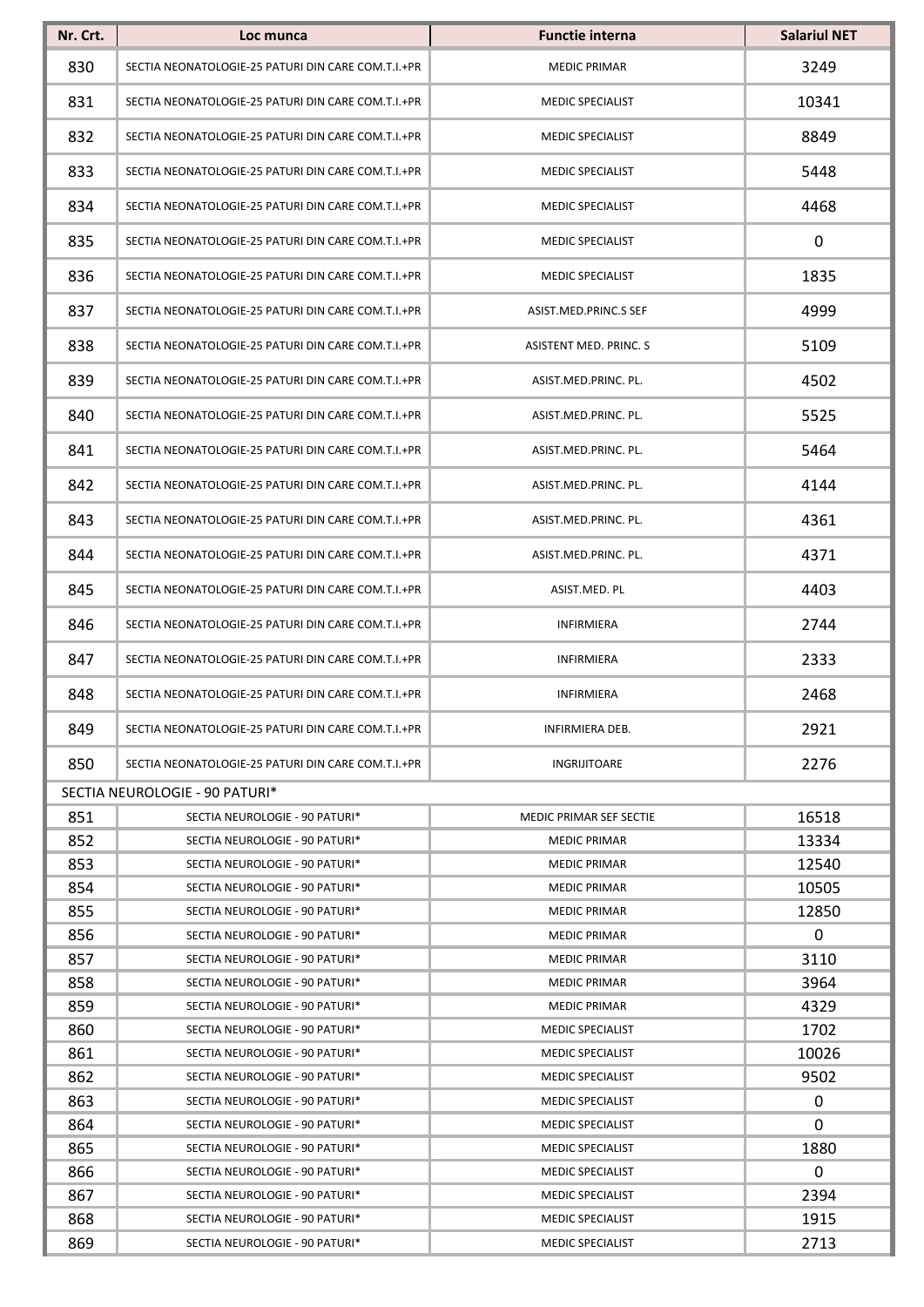| Nr. Crt. | Loc munca                                                  | <b>Functie interna</b>    | <b>Salariul NET</b> |
|----------|------------------------------------------------------------|---------------------------|---------------------|
| 870      | SECTIA NEUROLOGIE - 90 PATURI*                             | MEDIC REZID. AN IV        | 0                   |
| 871      | SECTIA NEUROLOGIE - 90 PATURI*                             | ASIST.MED.PRINC.S SEF     | 6126                |
| 872      | SECTIA NEUROLOGIE - 90 PATURI*                             | ASISTENT MED. PRINC. S    | 5390                |
| 873      | SECTIA NEUROLOGIE - 90 PATURI*                             | ASISTENT MED. PRINC. S    | 5105                |
| 874      | SECTIA NEUROLOGIE - 90 PATURI*                             | ASISTENT MED. PRINC. S    | 5231                |
| 875      | SECTIA NEUROLOGIE - 90 PATURI*                             | ASISTENT MED. PRINC. S    | 5621                |
| 876      | SECTIA NEUROLOGIE - 90 PATURI*                             | ASISTENT MED. PRINC. S    | 7123                |
| 877      | SECTIA NEUROLOGIE - 90 PATURI*                             | <b>ASISTENT MEDICAL S</b> | 4946                |
| 878      | SECTIA NEUROLOGIE - 90 PATURI*                             | ASIST.MED.PRINC. PL.      | 4798                |
| 879      | SECTIA NEUROLOGIE - 90 PATURI*                             | ASIST.MED.PRINC. PL.      | 4909                |
| 880      | SECTIA NEUROLOGIE - 90 PATURI*                             | ASIST.MED.PRINC. PL.      | 4670                |
| 881      | SECTIA NEUROLOGIE - 90 PATURI*                             | ASIST.MED.PRINC. PL.      | 5008                |
| 882      | SECTIA NEUROLOGIE - 90 PATURI*                             | ASIST.MED.PRINC. PL.      | 4785                |
| 883      | SECTIA NEUROLOGIE - 90 PATURI*                             | ASIST.MED.PRINC. PL.      | 4821                |
| 884      | SECTIA NEUROLOGIE - 90 PATURI*                             | ASIST.MED.PRINC. PL.      | 5474                |
| 885      | SECTIA NEUROLOGIE - 90 PATURI*                             | ASIST.MED.PRINC. PL.      | 5123                |
| 886      | SECTIA NEUROLOGIE - 90 PATURI*                             | ASIST.MED.PRINC. PL.      | 4372                |
| 887      | SECTIA NEUROLOGIE - 90 PATURI*                             | ASIST.MED.PRINC. PL.      | 4922                |
| 888      | SECTIA NEUROLOGIE - 90 PATURI*                             | ASIST.MED.PRINC. PL.      | 4824                |
| 889      | SECTIA NEUROLOGIE - 90 PATURI*                             | ASIST.MED. PL             | 3892                |
| 890      | SECTIA NEUROLOGIE - 90 PATURI*                             | ASIST.MED. PL             | 4542                |
| 891      | SECTIA NEUROLOGIE - 90 PATURI*                             | ASIST.MED. PL             | 5181                |
| 892      | SECTIA NEUROLOGIE - 90 PATURI*                             | ASIST.MED. PL             | 4147                |
| 893      | SECTIA NEUROLOGIE - 90 PATURI*                             | INFIRMIERA                | 2849                |
| 894      | SECTIA NEUROLOGIE - 90 PATURI*                             | INFIRMIERA                | 2671                |
| 895      | SECTIA NEUROLOGIE - 90 PATURI*                             | <b>INFIRMIERA</b>         | 2716                |
| 896      | SECTIA NEUROLOGIE - 90 PATURI*                             | INFIRMIERA                | 2474                |
| 897      | SECTIA NEUROLOGIE - 90 PATURI*                             | <b>INFIRMIERA</b>         | 2331                |
| 898      | SECTIA NEUROLOGIE - 90 PATURI*                             | <b>INFIRMIERA</b>         | 2743                |
| 899      | SECTIA NEUROLOGIE - 90 PATURI*                             | <b>INFIRMIERA</b>         | 2727                |
| 900      | SECTIA NEUROLOGIE - 90 PATURI*                             | <b>INFIRMIERA</b>         | 2589                |
| 901      | SECTIA NEUROLOGIE - 90 PATURI*                             | <b>INFIRMIERA</b>         | 2803                |
| 902      | SECTIA NEUROLOGIE - 90 PATURI*                             | <b>INFIRMIERA</b>         | 2742                |
| 903      | SECTIA NEUROLOGIE - 90 PATURI*                             | <b>INFIRMIERA</b>         | 2773                |
| 904      | SECTIA NEUROLOGIE - 90 PATURI*                             | INGRIJITOARE              | 2357                |
| 905      | SECTIA NEUROLOGIE - 90 PATURI*                             | INGRIJITOARE              | 2273                |
|          | SECTIA NEUROLOGIE-COMP. DE RECUP. NEUROLOGICA-12 paturi    |                           |                     |
| 906      | SECTIA NEUROLOGIE-COMP. DE RECUP. NEUROLOGICA-12<br>paturi | KINETOTERAPEUT            | 3782                |
| 907      | SECTIA NEUROLOGIE-COMP. DE RECUP. NEUROLOGICA-12<br>paturi | ASIST.MED.PRINC. PL.      | 5649                |
|          | SECTIA OBSTETRICA-GINECOLOGIE - 50 PATURI                  |                           |                     |
| 908      | SECTIA OBSTETRICA-GINECOLOGIE - 50 PATURI                  | MEDIC PRIMAR SEF SECTIE   | 12879               |
| 909      | SECTIA OBSTETRICA-GINECOLOGIE - 50 PATURI                  | <b>MEDIC PRIMAR</b>       | 4709                |
| 910      | SECTIA OBSTETRICA-GINECOLOGIE - 50 PATURI                  | <b>MEDIC PRIMAR</b>       | 11620               |
| 911      | SECTIA OBSTETRICA-GINECOLOGIE - 50 PATURI                  | <b>MEDIC PRIMAR</b>       | 10497               |
| 912      | SECTIA OBSTETRICA-GINECOLOGIE - 50 PATURI                  | <b>MEDIC PRIMAR</b>       | 12709               |
| 913      | SECTIA OBSTETRICA-GINECOLOGIE - 50 PATURI                  | <b>MEDIC PRIMAR</b>       | 10776               |
| 914      | SECTIA OBSTETRICA-GINECOLOGIE - 50 PATURI                  | <b>MEDIC PRIMAR</b>       | 10257               |
| 915      | SECTIA OBSTETRICA-GINECOLOGIE - 50 PATURI                  | <b>MEDIC PRIMAR</b>       | 2970                |
| 916      | SECTIA OBSTETRICA-GINECOLOGIE - 50 PATURI                  | <b>MEDIC PRIMAR</b>       | 3502                |
| 917      | SECTIA OBSTETRICA-GINECOLOGIE - 50 PATURI                  | <b>MEDIC PRIMAR</b>       | 3955                |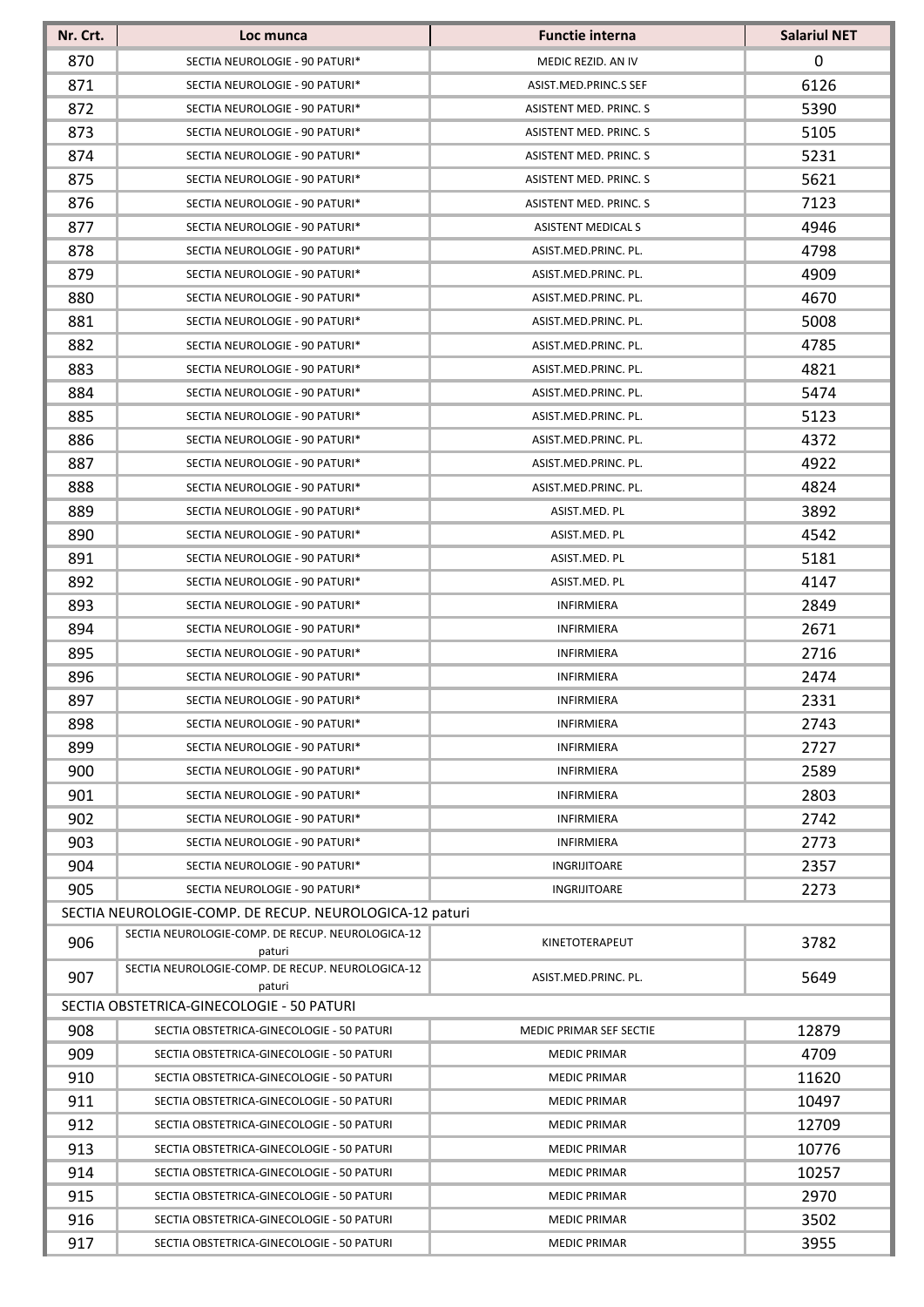| Nr. Crt. | Loc munca                                 | <b>Functie interna</b>         | <b>Salariul NET</b> |
|----------|-------------------------------------------|--------------------------------|---------------------|
| 918      | SECTIA OBSTETRICA-GINECOLOGIE - 50 PATURI | <b>MEDIC PRIMAR</b>            | 4776                |
| 919      | SECTIA OBSTETRICA-GINECOLOGIE - 50 PATURI | <b>MEDIC PRIMAR</b>            | 5671                |
| 920      | SECTIA OBSTETRICA-GINECOLOGIE - 50 PATURI | <b>MEDIC PRIMAR</b>            | 4484                |
| 921      | SECTIA OBSTETRICA-GINECOLOGIE - 50 PATURI | <b>MEDIC PRIMAR</b>            | 3588                |
| 922      | SECTIA OBSTETRICA-GINECOLOGIE - 50 PATURI | <b>MEDIC PRIMAR</b>            | 0                   |
| 923      | SECTIA OBSTETRICA-GINECOLOGIE - 50 PATURI | <b>MEDIC SPECIALIST</b>        | 4033                |
| 924      | SECTIA OBSTETRICA-GINECOLOGIE - 50 PATURI | <b>MEDIC SPECIALIST</b>        | 7950                |
| 925      | SECTIA OBSTETRICA-GINECOLOGIE - 50 PATURI | MEDIC SPECIALIST               | 8032                |
| 926      | SECTIA OBSTETRICA-GINECOLOGIE - 50 PATURI | <b>MEDIC SPECIALIST</b>        | 9161                |
| 927      | SECTIA OBSTETRICA-GINECOLOGIE - 50 PATURI | <b>MEDIC SPECIALIST</b>        | 2334                |
| 928      | SECTIA OBSTETRICA-GINECOLOGIE - 50 PATURI | <b>MEDIC SPECIALIST</b>        | 3152                |
| 929      | SECTIA OBSTETRICA-GINECOLOGIE - 50 PATURI | <b>MEDIC SPECIALIST</b>        | 1756                |
| 930      | SECTIA OBSTETRICA-GINECOLOGIE - 50 PATURI | MEDIC REZID. AN V              | 1165                |
| 931      | SECTIA OBSTETRICA-GINECOLOGIE - 50 PATURI | ASIST.MED.PRINC.PL SEF         | 5378                |
| 932      | SECTIA OBSTETRICA-GINECOLOGIE - 50 PATURI | <b>MOASA PRINCIPALS</b>        | 4950                |
| 933      | SECTIA OBSTETRICA-GINECOLOGIE - 50 PATURI | <b>ASISTENT MEDICAL S</b>      | 4126                |
| 934      | SECTIA OBSTETRICA-GINECOLOGIE - 50 PATURI | ASIST.MED.PRINC. PL.           | 4308                |
| 935      | SECTIA OBSTETRICA-GINECOLOGIE - 50 PATURI | ASIST.MED.PRINC. PL.           | 4309                |
| 936      | SECTIA OBSTETRICA-GINECOLOGIE - 50 PATURI | ASIST.MED.PRINC. PL.           | 4320                |
| 937      | SECTIA OBSTETRICA-GINECOLOGIE - 50 PATURI | ASIST.MED.PRINC. PL.           | 4110                |
| 938      | SECTIA OBSTETRICA-GINECOLOGIE - 50 PATURI | ASIST.MED.PRINC. PL.           | 4308                |
| 939      | SECTIA OBSTETRICA-GINECOLOGIE - 50 PATURI | ASIST.MED.PRINC. PL.           | 4195                |
| 940      | SECTIA OBSTETRICA-GINECOLOGIE - 50 PATURI | ASIST.MED.PRINC. PL.           | 4188                |
| 941      | SECTIA OBSTETRICA-GINECOLOGIE - 50 PATURI | <b>INFIRMIERA</b>              | 2479                |
| 942      | SECTIA OBSTETRICA-GINECOLOGIE - 50 PATURI | <b>INFIRMIERA</b>              | 2422                |
| 943      | SECTIA OBSTETRICA-GINECOLOGIE - 50 PATURI | <b>INFIRMIERA</b>              | 2476                |
| 944      | SECTIA OBSTETRICA-GINECOLOGIE - 50 PATURI | INFIRMIERA                     | 2380                |
| 945      | SECTIA OBSTETRICA-GINECOLOGIE - 50 PATURI | INGRIJITOARE                   | 2098                |
|          | SECTIA OFTALMOLOGIE - 35 PATURI           |                                |                     |
| 946      | SECTIA OFTALMOLOGIE - 35 PATURI           | <b>MEDIC PRIMAR SEF SECTIE</b> | 11571               |
| 947      | SECTIA OFTALMOLOGIE - 35 PATURI           | <b>MEDIC PRIMAR</b>            | 4802                |
| 948      | SECTIA OFTALMOLOGIE - 35 PATURI           | <b>MEDIC PRIMAR</b>            | 10435               |
| 949      | SECTIA OFTALMOLOGIE - 35 PATURI           | <b>MEDIC PRIMAR</b>            | 10440               |
| 950      | SECTIA OFTALMOLOGIE - 35 PATURI           | <b>MEDIC PRIMAR</b>            | 11361               |
| 951      | SECTIA OFTALMOLOGIE - 35 PATURI           | <b>MEDIC PRIMAR</b>            | 4512                |
| 952      | SECTIA OFTALMOLOGIE - 35 PATURI           | <b>MEDIC PRIMAR</b>            | 3406                |
| 953      | SECTIA OFTALMOLOGIE - 35 PATURI           | <b>MEDIC PRIMAR</b>            | 5437                |
| 954      | SECTIA OFTALMOLOGIE - 35 PATURI           | <b>MEDIC PRIMAR</b>            | 3942                |
| 955      | SECTIA OFTALMOLOGIE - 35 PATURI           | <b>MEDIC SPECIALIST</b>        | 8152                |
| 956      | SECTIA OFTALMOLOGIE - 35 PATURI           | <b>MEDIC SPECIALIST</b>        | 2752                |
| 957      | SECTIA OFTALMOLOGIE - 35 PATURI           | ASIST.MED.PRINC.S SEF          | 5300                |
| 958      | SECTIA OFTALMOLOGIE - 35 PATURI           | ASISTENT MED. PRINC. S         | 4718                |
| 959      | SECTIA OFTALMOLOGIE - 35 PATURI           | ASISTENT MED. PRINC. S         | 4717                |
| 960      | SECTIA OFTALMOLOGIE - 35 PATURI           | ASIST.MED.PRINC. PL.           | 4283                |
| 961      | SECTIA OFTALMOLOGIE - 35 PATURI           | ASIST.MED.PRINC. PL.           | 4220                |
| 962      | SECTIA OFTALMOLOGIE - 35 PATURI           | ASIST.MED.PRINC. PL.           | 4232                |
| 963      | SECTIA OFTALMOLOGIE - 35 PATURI           | ASIST.MED.PRINC. PL.           | 4010                |
| 964      | SECTIA OFTALMOLOGIE - 35 PATURI           | <b>INFIRMIERA</b>              | 2285                |
| 965      | SECTIA OFTALMOLOGIE - 35 PATURI           | <b>INFIRMIERA</b>              | 2335                |
| 966      | SECTIA OFTALMOLOGIE - 35 PATURI           | <b>INFIRMIERA</b>              | 2383                |
| 967      | SECTIA OFTALMOLOGIE - 35 PATURI           | INGRIJITOARE                   | 2154                |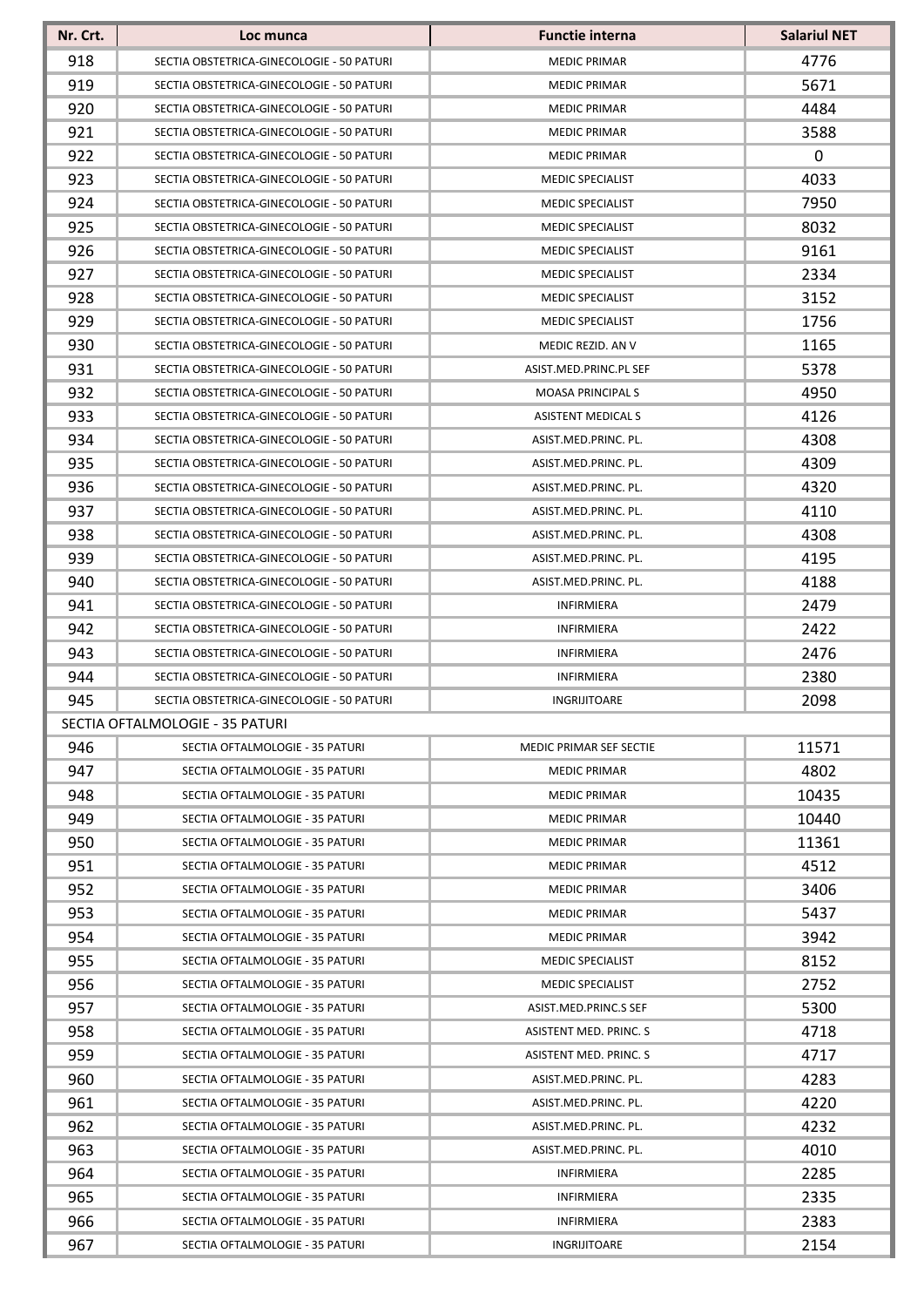| Nr. Crt.   | Loc munca                                                    | <b>Functie interna</b>                       | <b>Salariul NET</b> |  |  |
|------------|--------------------------------------------------------------|----------------------------------------------|---------------------|--|--|
| 968        | SECTIA OFTALMOLOGIE - 35 PATURI                              | INGRIJITOARE                                 | 2004                |  |  |
| 969        | SECTIA OFTALMOLOGIE - 35 PATURI                              | INGRIJITOARE                                 | 2043                |  |  |
|            | SECTIA ONCOLOGIE - 46 PATURI                                 |                                              |                     |  |  |
| 970        | SECTIA ONCOLOGIE - 46 PATURI                                 | <b>MEDIC PRIMAR SEF SECTIE</b>               | 12722               |  |  |
| 971        | SECTIA ONCOLOGIE - 46 PATURI                                 | <b>MEDIC PRIMAR</b>                          | 4455                |  |  |
| 972        | SECTIA ONCOLOGIE - 46 PATURI                                 | <b>MEDIC PRIMAR</b>                          | 1429                |  |  |
| 973        | SECTIA ONCOLOGIE - 46 PATURI                                 | MEDIC SPECIALIST                             | 8541                |  |  |
| 974        | SECTIA ONCOLOGIE - 46 PATURI                                 | MEDIC SPECIALIST                             | 8964                |  |  |
| 975        | SECTIA ONCOLOGIE - 46 PATURI                                 | <b>MEDIC SPECIALIST</b>                      | 2413                |  |  |
| 976        | SECTIA ONCOLOGIE - 46 PATURI                                 | MEDIC SPECIALIST                             | 2722                |  |  |
| 977        | SECTIA ONCOLOGIE - 46 PATURI                                 | ASIST.MED.PRINC.PL SEF                       | 5962                |  |  |
| 978        | SECTIA ONCOLOGIE - 46 PATURI                                 | ASISTENT MED. PRINC. S                       | 5231                |  |  |
| 979        | SECTIA ONCOLOGIE - 46 PATURI                                 | ASISTENT MED. PRINC. S                       | 5327                |  |  |
| 980        | SECTIA ONCOLOGIE - 46 PATURI                                 | ASISTENT MED. PRINC. S                       | 5214                |  |  |
| 981        | SECTIA ONCOLOGIE - 46 PATURI                                 | ASIST.MED.PRINC. PL.                         | 4661                |  |  |
| 982        | SECTIA ONCOLOGIE - 46 PATURI                                 | ASIST.MED.PRINC. PL.                         | 4860                |  |  |
| 983        | SECTIA ONCOLOGIE - 46 PATURI                                 | ASIST.MED.PRINC. PL.                         | 4936                |  |  |
| 984        | SECTIA ONCOLOGIE - 46 PATURI                                 | ASIST.MED.PRINC. PL.                         | 5029                |  |  |
| 985        | SECTIA ONCOLOGIE - 46 PATURI                                 | ASIST.MED.PRINC. PL.                         | 4835                |  |  |
| 986<br>987 | SECTIA ONCOLOGIE - 46 PATURI<br>SECTIA ONCOLOGIE - 46 PATURI | ASIST.MED.PRINC. PL.<br>ASIST.MED.PRINC. PL. | 4845<br>4457        |  |  |
| 988        | SECTIA ONCOLOGIE - 46 PATURI                                 | ASIST.MED.PRINC. PL.                         | 4661                |  |  |
| 989        | SECTIA ONCOLOGIE - 46 PATURI                                 | ASIST.MED.PRINC. PL.                         | 5046                |  |  |
| 990        | SECTIA ONCOLOGIE - 46 PATURI                                 | ASIST.MED. PL                                | 4302                |  |  |
| 991        | SECTIA ONCOLOGIE - 46 PATURI                                 | INFIRMIERA                                   | 2665                |  |  |
| 992        | SECTIA ONCOLOGIE - 46 PATURI                                 | INFIRMIERA                                   | 2589                |  |  |
| 993        | SECTIA ONCOLOGIE - 46 PATURI                                 | <b>INFIRMIERA</b>                            | 2602                |  |  |
| 994        | SECTIA ONCOLOGIE - 46 PATURI                                 | <b>INFIRMIERA</b>                            | 2443                |  |  |
| 995        | SECTIA ONCOLOGIE - 46 PATURI                                 | <b>INFIRMIERA</b>                            | 2849                |  |  |
| 996        | SECTIA ONCOLOGIE - 46 PATURI                                 | <b>INFIRMIERA</b>                            | 2647                |  |  |
| 997        | SECTIA ONCOLOGIE - 46 PATURI                                 | INGRIJITOARE                                 | 2550                |  |  |
| 998        | SECTIA ONCOLOGIE - 46 PATURI                                 | INGRIJITOARE                                 | 2258                |  |  |
| 999        | SECTIA ONCOLOGIE - 46 PATURI                                 | INGRIJITOARE                                 | 2441                |  |  |
|            | SECTIA ORL-33 PATURI DIN CARE COMP.CHIR.ORALA MAXI           |                                              |                     |  |  |
| 1000       | SECTIA ORL-33 PATURI DIN CARE COMP.CHIR.ORALA MAXI           | MEDIC PRIMAR SEF SECTIE                      | 12142               |  |  |
| 1001       | SECTIA ORL-33 PATURI DIN CARE COMP.CHIR.ORALA MAXI           | <b>MEDIC PRIMAR</b>                          | 10723               |  |  |
| 1002       | SECTIA ORL-33 PATURI DIN CARE COMP.CHIR.ORALA MAXI           | <b>MEDIC PRIMAR</b>                          | 10885               |  |  |
| 1003       | SECTIA ORL-33 PATURI DIN CARE COMP.CHIR.ORALA MAXI           | MEDIC PRIMAR                                 | 5659                |  |  |
| 1004       | SECTIA ORL-33 PATURI DIN CARE COMP.CHIR.ORALA MAXI           | <b>MEDIC PRIMAR</b>                          | 3613                |  |  |
| 1005       | SECTIA ORL-33 PATURI DIN CARE COMP.CHIR.ORALA MAXI           | MEDIC PRIMAR                                 | 4257                |  |  |
| 1006       | SECTIA ORL-33 PATURI DIN CARE COMP.CHIR.ORALA MAXI           | MEDIC SPECIALIST                             | 4239                |  |  |
| 1007       | SECTIA ORL-33 PATURI DIN CARE COMP.CHIR.ORALA MAXI           | <b>MEDIC SPECIALIST</b>                      | 8034                |  |  |
| 1008       | SECTIA ORL-33 PATURI DIN CARE COMP.CHIR.ORALA MAXI           | <b>MEDIC SPECIALIST</b>                      | 12422               |  |  |
| 1009       | SECTIA ORL-33 PATURI DIN CARE COMP.CHIR.ORALA MAXI           | <b>MEDIC SPECIALIST</b>                      | $\mathbf 0$         |  |  |
| 1010       | SECTIA ORL-33 PATURI DIN CARE COMP.CHIR.ORALA MAXI           | <b>MEDIC SPECIALIST</b>                      | 4298                |  |  |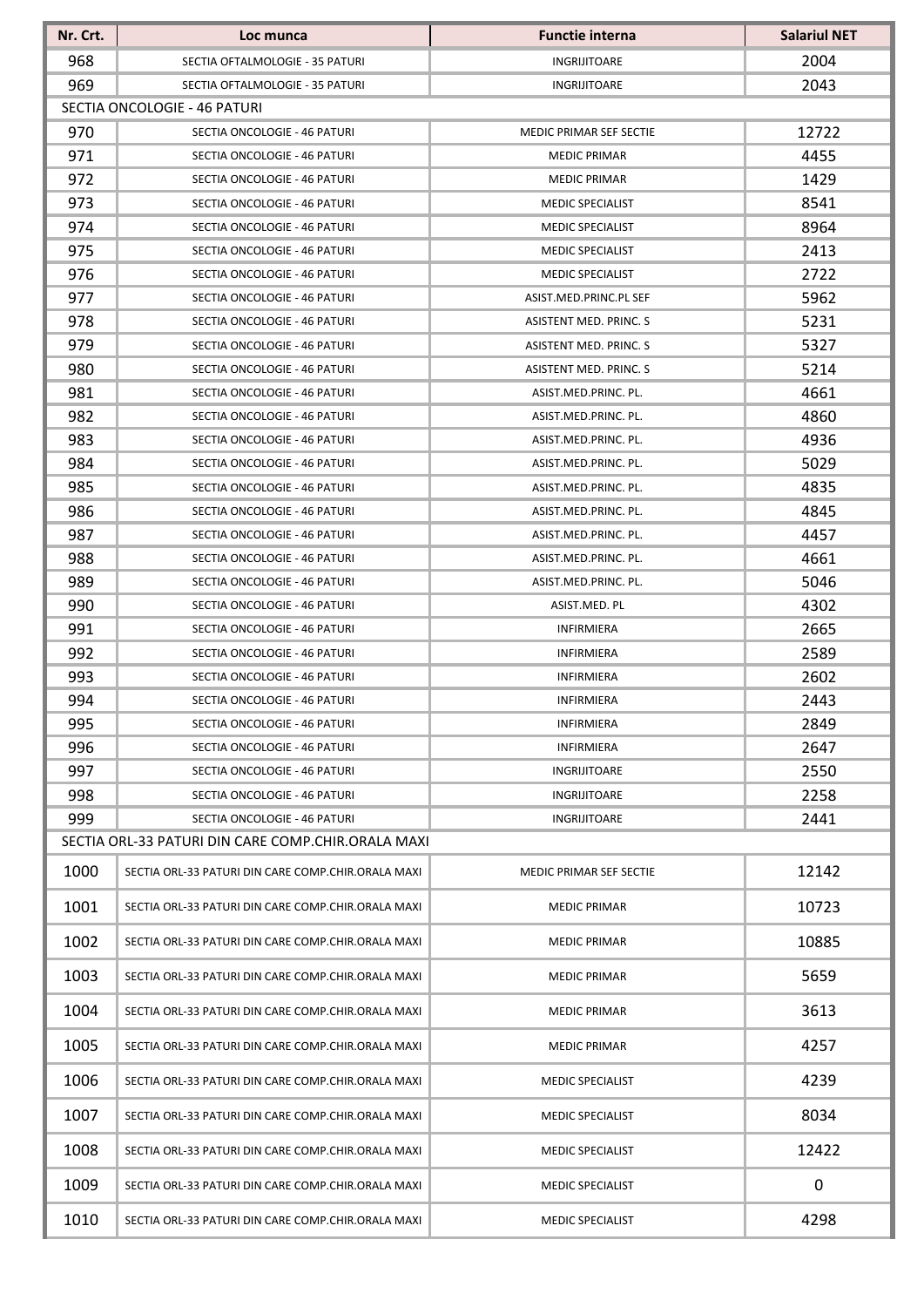| Nr. Crt. | Loc munca                                          | <b>Functie interna</b>  | <b>Salariul NET</b> |
|----------|----------------------------------------------------|-------------------------|---------------------|
| 1011     | SECTIA ORL-33 PATURI DIN CARE COMP.CHIR.ORALA MAXI | ASIST.MED.PRINC.S SEF   | 5232                |
| 1012     | SECTIA ORL-33 PATURI DIN CARE COMP.CHIR.ORALA MAXI | ASIST.MED.PRINC. PL.    | 4038                |
| 1013     | SECTIA ORL-33 PATURI DIN CARE COMP.CHIR.ORALA MAXI | ASIST.MED.PRINC. PL.    | 3965                |
| 1014     | SECTIA ORL-33 PATURI DIN CARE COMP.CHIR.ORALA MAXI | ASIST.MED.PRINC. PL.    | 4085                |
| 1015     | SECTIA ORL-33 PATURI DIN CARE COMP.CHIR.ORALA MAXI | ASIST.MED.PRINC. PL.    | 4308                |
| 1016     | SECTIA ORL-33 PATURI DIN CARE COMP.CHIR.ORALA MAXI | ASIST.MED.PRINC. PL.    | 4209                |
| 1017     | SECTIA ORL-33 PATURI DIN CARE COMP.CHIR.ORALA MAXI | <b>INFIRMIERA</b>       | 2428                |
| 1018     | SECTIA ORL-33 PATURI DIN CARE COMP.CHIR.ORALA MAXI | <b>INFIRMIERA</b>       | 2436                |
| 1019     | SECTIA ORL-33 PATURI DIN CARE COMP.CHIR.ORALA MAXI | <b>INFIRMIERA</b>       | 2285                |
| 1020     | SECTIA ORL-33 PATURI DIN CARE COMP.CHIR.ORALA MAXI | <b>INFIRMIERA</b>       | 2458                |
| 1021     | SECTIA ORL-33 PATURI DIN CARE COMP.CHIR.ORALA MAXI | INGRIJITOARE            | 2136                |
| 1022     | SECTIA ORL-33 PATURI DIN CARE COMP.CHIR.ORALA MAXI | INGRIJITOARE            | 2107                |
|          | SECTIA ORTOPEDIE-TRAUMATOLOGIE - 48 PATURI         |                         |                     |
| 1023     | SECTIA ORTOPEDIE-TRAUMATOLOGIE - 48 PATURI         | MEDIC PRIMAR SEF SECTIE | 14972               |
| 1024     | SECTIA ORTOPEDIE-TRAUMATOLOGIE - 48 PATURI         | <b>MEDIC PRIMAR</b>     | 12645               |
| 1025     | SECTIA ORTOPEDIE-TRAUMATOLOGIE - 48 PATURI         | <b>MEDIC PRIMAR</b>     | 10672               |
| 1026     | SECTIA ORTOPEDIE-TRAUMATOLOGIE - 48 PATURI         | <b>MEDIC PRIMAR</b>     | 10429               |
| 1027     | SECTIA ORTOPEDIE-TRAUMATOLOGIE - 48 PATURI         | <b>MEDIC PRIMAR</b>     | 11730               |
| 1028     | SECTIA ORTOPEDIE-TRAUMATOLOGIE - 48 PATURI         | <b>MEDIC PRIMAR</b>     | 0                   |
| 1029     | SECTIA ORTOPEDIE-TRAUMATOLOGIE - 48 PATURI         | <b>MEDIC PRIMAR</b>     | 2115                |
| 1030     | SECTIA ORTOPEDIE-TRAUMATOLOGIE - 48 PATURI         | <b>MEDIC PRIMAR</b>     | 1093                |
| 1031     | SECTIA ORTOPEDIE-TRAUMATOLOGIE - 48 PATURI         | <b>MEDIC PRIMAR</b>     | 7257                |
| 1032     | SECTIA ORTOPEDIE-TRAUMATOLOGIE - 48 PATURI         | <b>MEDIC PRIMAR</b>     | 0                   |
| 1033     | SECTIA ORTOPEDIE-TRAUMATOLOGIE - 48 PATURI         | <b>MEDIC PRIMAR</b>     | 1280                |
| 1034     | SECTIA ORTOPEDIE-TRAUMATOLOGIE - 48 PATURI         | <b>MEDIC SPECIALIST</b> | 0                   |
| 1035     | SECTIA ORTOPEDIE-TRAUMATOLOGIE - 48 PATURI         | <b>MEDIC SPECIALIST</b> | 0                   |
| 1036     | SECTIA ORTOPEDIE-TRAUMATOLOGIE - 48 PATURI         | <b>MEDIC SPECIALIST</b> | 9147                |
| 1037     | SECTIA ORTOPEDIE-TRAUMATOLOGIE - 48 PATURI         | MEDIC SPECIALIST        | 0                   |
| 1038     | SECTIA ORTOPEDIE-TRAUMATOLOGIE - 48 PATURI         | <b>MEDIC SPECIALIST</b> | 4318                |
| 1039     | SECTIA ORTOPEDIE-TRAUMATOLOGIE - 48 PATURI         | <b>MEDIC SPECIALIST</b> | 2992                |
| 1040     | SECTIA ORTOPEDIE-TRAUMATOLOGIE - 48 PATURI         | MEDIC REZID. AN V       | 1821                |
| 1041     | SECTIA ORTOPEDIE-TRAUMATOLOGIE - 48 PATURI         | ASIST.MED.PRINC.PL SEF  | 5106                |
| 1042     | SECTIA ORTOPEDIE-TRAUMATOLOGIE - 48 PATURI         | ASISTENT MED. PRINC. S  | 4828                |
| 1043     | SECTIA ORTOPEDIE-TRAUMATOLOGIE - 48 PATURI         | ASISTENT MED. PRINC. S  | 4689                |
| 1044     | SECTIA ORTOPEDIE-TRAUMATOLOGIE - 48 PATURI         | ASIST.MED.PRINC. PL.    | 4184                |
| 1045     | SECTIA ORTOPEDIE-TRAUMATOLOGIE - 48 PATURI         | ASIST.MED.PRINC. PL.    | 4288                |
| 1046     | SECTIA ORTOPEDIE-TRAUMATOLOGIE - 48 PATURI         | ASIST.MED.PRINC. PL.    | 4296                |
| 1047     | SECTIA ORTOPEDIE-TRAUMATOLOGIE - 48 PATURI         | ASIST.MED.PRINC. PL.    | 4423                |
| 1048     | SECTIA ORTOPEDIE-TRAUMATOLOGIE - 48 PATURI         | ASIST.MED.PRINC. PL.    | 4048                |
| 1049     | SECTIA ORTOPEDIE-TRAUMATOLOGIE - 48 PATURI         | ASIST.MED.PRINC. PL.    | 4296                |
| 1050     | SECTIA ORTOPEDIE-TRAUMATOLOGIE - 48 PATURI         | ASIST.MED.PRINC. PL.    | 3851                |
| 1051     | SECTIA ORTOPEDIE-TRAUMATOLOGIE - 48 PATURI         | ASIST.MED. PL           | 0                   |
| 1052     | SECTIA ORTOPEDIE-TRAUMATOLOGIE - 48 PATURI         | INFIRMIERA              | 2207                |
| 1053     | SECTIA ORTOPEDIE-TRAUMATOLOGIE - 48 PATURI         | <b>INFIRMIERA</b>       | 2429                |
| 1054     | SECTIA ORTOPEDIE-TRAUMATOLOGIE - 48 PATURI         | INFIRMIERA              | 2220                |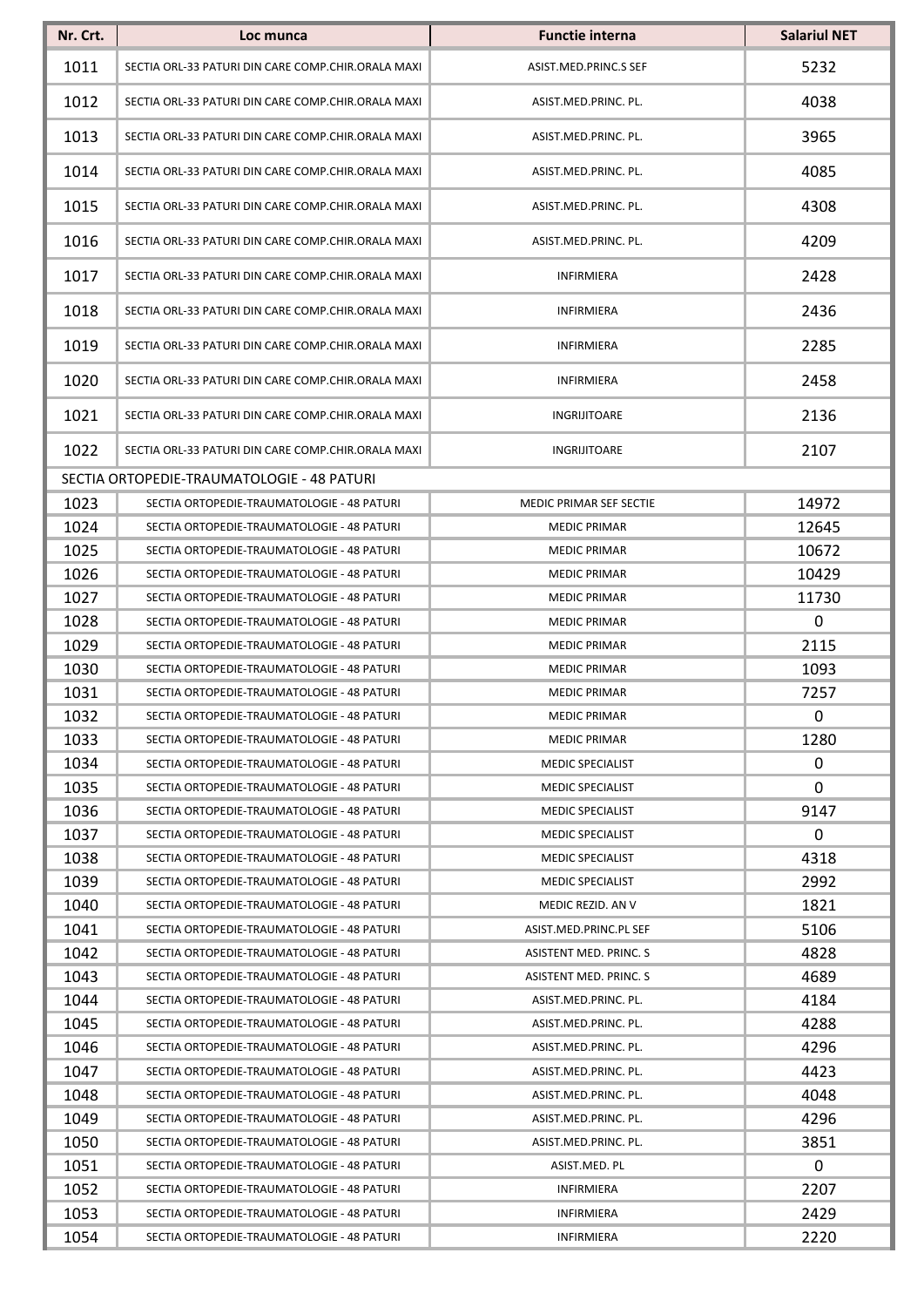| Nr. Crt. | Loc munca                                              | <b>Functie interna</b>    | <b>Salariul NET</b> |
|----------|--------------------------------------------------------|---------------------------|---------------------|
| 1055     | SECTIA ORTOPEDIE-TRAUMATOLOGIE - 48 PATURI             | <b>INFIRMIERA</b>         | 1452                |
| 1056     | SECTIA ORTOPEDIE-TRAUMATOLOGIE - 48 PATURI             | INFIRMIERA DEB.           | 2080                |
| 1057     | SECTIA ORTOPEDIE-TRAUMATOLOGIE - 48 PATURI             | INFIRMIERA DEB.           | 2092                |
| 1058     | SECTIA ORTOPEDIE-TRAUMATOLOGIE - 48 PATURI             | <b>BRANCARDIER</b>        | 1906                |
| 1059     | SECTIA ORTOPEDIE-TRAUMATOLOGIE - 48 PATURI             | INGRIJITOARE              | 2003                |
| 1060     | SECTIA ORTOPEDIE-TRAUMATOLOGIE - 48 PATURI             | INGRIJITOARE              | 1976                |
| 1061     | SECTIA ORTOPEDIE-TRAUMATOLOGIE - 48 PATURI             | INGRIJITOARE              | 1904                |
| 1062     | SECTIA ORTOPEDIE-TRAUMATOLOGIE - 48 PATURI             | INGRIJITOARE              | 1976                |
|          | SECTIA ORTOPEDIE-TRAUMATOLOGIE - SALA DE KINETOTERAPIE |                           |                     |
| 1063     | SECTIA ORTOPEDIE-TRAUMATOLOGIE - SALA DE               | KINETOTERAPEUT PRINC.S    | 7716                |
|          | KINETOTERAPIE                                          |                           |                     |
|          | SECTIA PEDIATRIE - 69 PATURI                           |                           |                     |
| 1064     | SECTIA PEDIATRIE - 69 PATURI                           | MEDIC PRIMAR SEF SECTIE   | 11185               |
| 1065     | SECTIA PEDIATRIE - 69 PATURI                           | <b>MEDIC PRIMAR</b>       | 10255               |
| 1066     | SECTIA PEDIATRIE - 69 PATURI                           | <b>MEDIC PRIMAR</b>       | 10896               |
| 1067     | SECTIA PEDIATRIE - 69 PATURI                           | <b>MEDIC PRIMAR</b>       | 10086               |
| 1068     | SECTIA PEDIATRIE - 69 PATURI                           | <b>MEDIC PRIMAR</b>       | 0                   |
| 1069     | SECTIA PEDIATRIE - 69 PATURI                           | <b>MEDIC PRIMAR</b>       | 10576               |
| 1070     | SECTIA PEDIATRIE - 69 PATURI                           | <b>MEDIC PRIMAR</b>       | 0                   |
| 1071     | SECTIA PEDIATRIE - 69 PATURI                           | <b>MEDIC PRIMAR</b>       | 3727                |
| 1072     | SECTIA PEDIATRIE - 69 PATURI                           | <b>MEDIC PRIMAR</b>       | 2746                |
| 1073     | SECTIA PEDIATRIE - 69 PATURI                           | <b>MEDIC PRIMAR</b>       | 0                   |
| 1074     | SECTIA PEDIATRIE - 69 PATURI                           | <b>MEDIC PRIMAR</b>       | 3376                |
| 1075     | SECTIA PEDIATRIE - 69 PATURI                           | <b>MEDIC PRIMAR</b>       | 3272                |
| 1076     | SECTIA PEDIATRIE - 69 PATURI                           | <b>MEDIC SPECIALIST</b>   | 7658                |
| 1077     | SECTIA PEDIATRIE - 69 PATURI                           | <b>MEDIC SPECIALIST</b>   | 3002                |
| 1078     | SECTIA PEDIATRIE - 69 PATURI                           | <b>MEDIC SPECIALIST</b>   | 3531                |
| 1079     | SECTIA PEDIATRIE - 69 PATURI                           | MEDIC REZID, AN V         | 1601                |
| 1080     | <b>SECTIA PEDIATRIE - 69 PATURI</b>                    | ASIST.MED.PRINC.S SEF     | 4996                |
| 1081     | SECTIA PEDIATRIE - 69 PATURI                           | ASISTENT MED. PRINC. S    | 4705                |
| 1082     | SECTIA PEDIATRIE - 69 PATURI                           | ASISTENT MED. PRINC. S    | 4347                |
| 1083     | SECTIA PEDIATRIE - 69 PATURI                           | ASISTENT MED. PRINC. S    | 4813                |
| 1084     | SECTIA PEDIATRIE - 69 PATURI                           | ASISTENT MED. PRINC. S    | 4804                |
| 1085     | SECTIA PEDIATRIE - 69 PATURI                           | <b>ASISTENT MEDICAL S</b> | 4018                |
| 1086     | SECTIA PEDIATRIE - 69 PATURI                           | ASIST.MED.PRINC. PL.      | 4333                |
| 1087     | SECTIA PEDIATRIE - 69 PATURI                           | ASIST.MED.PRINC. PL.      | 4050                |
| 1088     | SECTIA PEDIATRIE - 69 PATURI                           | ASIST.MED.PRINC. PL.      | 4159                |
| 1089     | SECTIA PEDIATRIE - 69 PATURI                           | ASIST.MED.PRINC. PL.      | 4087                |
| 1090     | SECTIA PEDIATRIE - 69 PATURI                           | ASIST.MED.PRINC. PL.      | 0                   |
| 1091     | SECTIA PEDIATRIE - 69 PATURI                           | ASIST.MED.PRINC. PL.      | 4171                |
| 1092     | SECTIA PEDIATRIE - 69 PATURI                           | ASIST.MED.PRINC. PL.      | 4172                |
| 1093     | SECTIA PEDIATRIE - 69 PATURI                           | ASIST.MED.PRINC. PL.      | 3836                |
| 1094     | SECTIA PEDIATRIE - 69 PATURI                           | ASIST.MED.PRINC. PL.      | 3919                |
| 1095     | SECTIA PEDIATRIE - 69 PATURI                           | <b>INFIRMIERA</b>         | 2196                |
| 1096     | SECTIA PEDIATRIE - 69 PATURI                           | <b>INFIRMIERA</b>         | 2320                |
| 1097     | SECTIA PEDIATRIE - 69 PATURI                           | INFIRMIERA                | 2458                |
| 1098     | SECTIA PEDIATRIE - 69 PATURI                           | <b>INFIRMIERA</b>         | 2473                |
| 1099     | SECTIA PEDIATRIE - 69 PATURI                           | <b>INFIRMIERA</b>         | 2024                |
| 1100     | SECTIA PEDIATRIE - 69 PATURI                           | INFIRMIERA                | 2475                |
| 1101     | SECTIA PEDIATRIE - 69 PATURI                           | INGRIJITOARE              | 2052                |
| 1102     | SECTIA PEDIATRIE - 69 PATURI                           | INGRIJITOARE              | 2034                |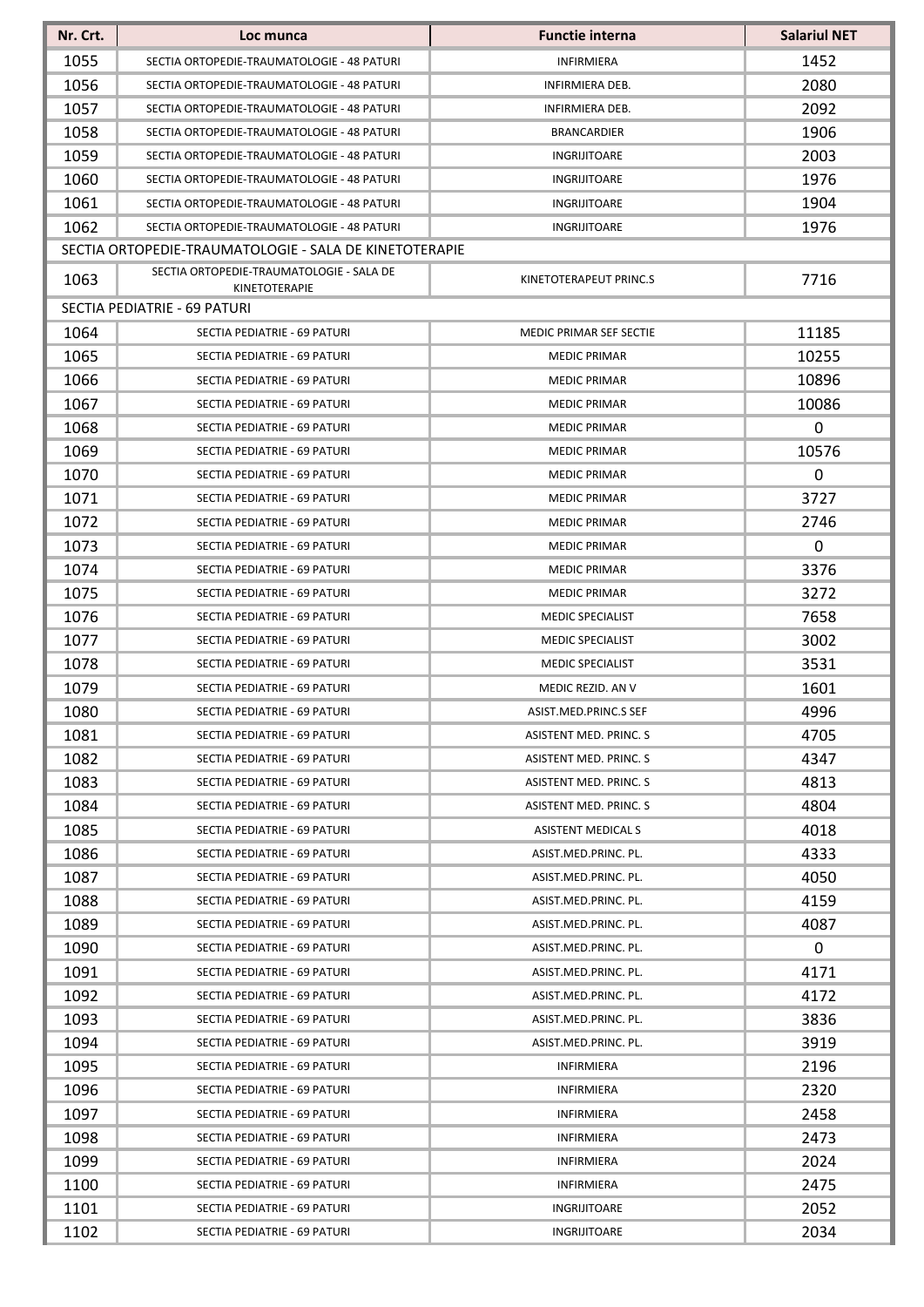| Nr. Crt. | Loc munca                                         | <b>Functie interna</b>      | <b>Salariul NET</b> |
|----------|---------------------------------------------------|-----------------------------|---------------------|
| 1103     | SECTIA PEDIATRIE - 69 PATURI                      | INGRIJITOARE                | 1915                |
| 1104     | SECTIA PEDIATRIE - 69 PATURI                      | INGRIJITOARE                | 1915                |
|          | SECTIA PSIHIATRIE ACUTI - 60 PATURI               |                             |                     |
| 1105     | SECTIA PSIHIATRIE ACUTI - 60 PATURI               | MEDIC PRIMAR SEF SECTIE     | 16560               |
| 1106     | SECTIA PSIHIATRIE ACUTI - 60 PATURI               | <b>MEDIC PRIMAR</b>         | 13545               |
| 1107     | SECTIA PSIHIATRIE ACUTI - 60 PATURI               | <b>MEDIC PRIMAR</b>         | 15715               |
| 1108     | SECTIA PSIHIATRIE ACUTI - 60 PATURI               | <b>MEDIC PRIMAR</b>         | 2214                |
| 1109     | SECTIA PSIHIATRIE ACUTI - 60 PATURI               | <b>MEDIC PRIMAR</b>         | 2746                |
| 1110     | SECTIA PSIHIATRIE ACUTI - 60 PATURI               | <b>MEDIC SPECIALIST</b>     | 10956               |
| 1111     | SECTIA PSIHIATRIE ACUTI - 60 PATURI               | <b>MEDIC SPECIALIST</b>     | 11517               |
| 1112     | SECTIA PSIHIATRIE ACUTI - 60 PATURI               | <b>MEDIC SPECIALIST</b>     | 9827                |
| 1113     | SECTIA PSIHIATRIE ACUTI - 60 PATURI               | <b>MEDIC SPECIALIST</b>     | 3109                |
| 1114     | SECTIA PSIHIATRIE ACUTI - 60 PATURI               | <b>MEDIC SPECIALIST</b>     | 3032                |
| 1115     | SECTIA PSIHIATRIE ACUTI - 60 PATURI               | <b>MEDIC SPECIALIST</b>     | 3644                |
| 1116     | SECTIA PSIHIATRIE ACUTI - 60 PATURI               | <b>MEDIC SPECIALIST</b>     | 3352                |
| 1117     | SECTIA PSIHIATRIE ACUTI - 60 PATURI               | PSIHOLOG PRINC.             | 4802                |
| 1118     | SECTIA PSIHIATRIE ACUTI - 60 PATURI               | ASIST.MED.PRINC.S SEF       | 7190                |
| 1119     | SECTIA PSIHIATRIE ACUTI - 60 PATURI               | ASISTENT MED. PRINC. S      | 6210                |
| 1120     | SECTIA PSIHIATRIE ACUTI - 60 PATURI               | ASISTENT MED. PRINC. S      | 6032                |
| 1121     | SECTIA PSIHIATRIE ACUTI - 60 PATURI               | ASISTENT MED. PRINC. S      | 6278                |
| 1122     | SECTIA PSIHIATRIE ACUTI - 60 PATURI               | ASISTENT MED. PRINC. S      | 6087                |
| 1123     | SECTIA PSIHIATRIE ACUTI - 60 PATURI               | ASISTENT MED. PRINC. S      | 6294                |
| 1124     | SECTIA PSIHIATRIE ACUTI - 60 PATURI               | ASIST.MED.PRINC. PL.        | 5610                |
| 1125     | SECTIA PSIHIATRIE ACUTI - 60 PATURI               | ASIST.MED.PRINC. PL.        | 5501                |
| 1126     | SECTIA PSIHIATRIE ACUTI - 60 PATURI               | ASIST.MED.PRINC. PL.        | 5424                |
| 1127     | SECTIA PSIHIATRIE ACUTI - 60 PATURI               | ASIST.MED.PRINC. PL.        | 4385                |
| 1128     | SECTIA PSIHIATRIE ACUTI - 60 PATURI               | ASIST.MED.PRINC. PL.        | 5512                |
| 1129     | SECTIA PSIHIATRIE ACUTI - 60 PATURI               | ASIST.MED.PRINC. PL.        | 5339                |
| 1130     | SECTIA PSIHIATRIE ACUTI - 60 PATURI               | ASIST.MED.PRINC. PL.        | 5504                |
| 1131     | SECTIA PSIHIATRIE ACUTI - 60 PATURI               | <b>INFIRMIERA</b>           | 2963                |
| 1132     | SECTIA PSIHIATRIE ACUTI - 60 PATURI               | <b>INFIRMIERA</b>           | 2972                |
| 1133     | SECTIA PSIHIATRIE ACUTI - 60 PATURI               | <b>INFIRMIERA</b>           | 2820                |
| 1134     | SECTIA PSIHIATRIE ACUTI - 60 PATURI               | <b>INFIRMIERA</b>           | 2253                |
| 1135     | SECTIA PSIHIATRIE ACUTI - 60 PATURI               | <b>INFIRMIERA DEB.</b>      | 2632                |
| 1136     | SECTIA PSIHIATRIE ACUTI - 60 PATURI               | INGRIJITOARE                | 2691                |
| 1137     | SECTIA PSIHIATRIE ACUTI - 60 PATURI               | INGRIJITOARE                | 2646                |
| 1138     | SECTIA PSIHIATRIE ACUTI - 60 PATURI               | MUNCITOR NECALIFICAT I      | 2962                |
| 1139     | SECTIA PSIHIATRIE ACUTI - 60 PATURI               | MUNCITOR NECALIFICAT I      | 2998                |
|          | SECTIA REC., MED. FIZICA SI BALNEOLOGIE-56 PATURI |                             |                     |
| 1140     | SECTIA REC., MED. FIZICA SI BALNEOLOGIE-56 PATURI | MEDIC SPECIALIST SEF SECTIE | 8012                |
| 1141     | SECTIA REC., MED. FIZICA SI BALNEOLOGIE-56 PATURI | <b>MEDIC PRIMAR</b>         | 4833                |
| 1142     | SECTIA REC., MED. FIZICA SI BALNEOLOGIE-56 PATURI | <b>MEDIC PRIMAR</b>         | 10086               |
| 1143     | SECTIA REC., MED. FIZICA SI BALNEOLOGIE-56 PATURI | MEDIC SPECIALIST            | 8451                |
| 1144     | SECTIA REC., MED. FIZICA SI BALNEOLOGIE-56 PATURI | <b>MEDIC SPECIALIST</b>     | 7723                |
| 1145     | SECTIA REC., MED. FIZICA SI BALNEOLOGIE-56 PATURI | MEDIC SPECIALIST            | 7674                |
| 1146     | SECTIA REC., MED. FIZICA SI BALNEOLOGIE-56 PATURI | MEDIC SPECIALIST            | 3187                |
| 1147     | SECTIA REC., MED. FIZICA SI BALNEOLOGIE-56 PATURI | MEDIC SPECIALIST            | 2404                |
| 1148     | SECTIA REC., MED. FIZICA SI BALNEOLOGIE-56 PATURI | MEDIC SPECIALIST            | 3072                |
| 1149     | SECTIA REC., MED. FIZICA SI BALNEOLOGIE-56 PATURI | MEDIC SPECIALIST            | 1307                |
| 1150     | SECTIA REC., MED. FIZICA SI BALNEOLOGIE-56 PATURI | ASIST.MED.PRINC.S SEF       | 5214                |
| 1151     | SECTIA REC., MED. FIZICA SI BALNEOLOGIE-56 PATURI | ASISTENT MED. PRINC. S      | 4490                |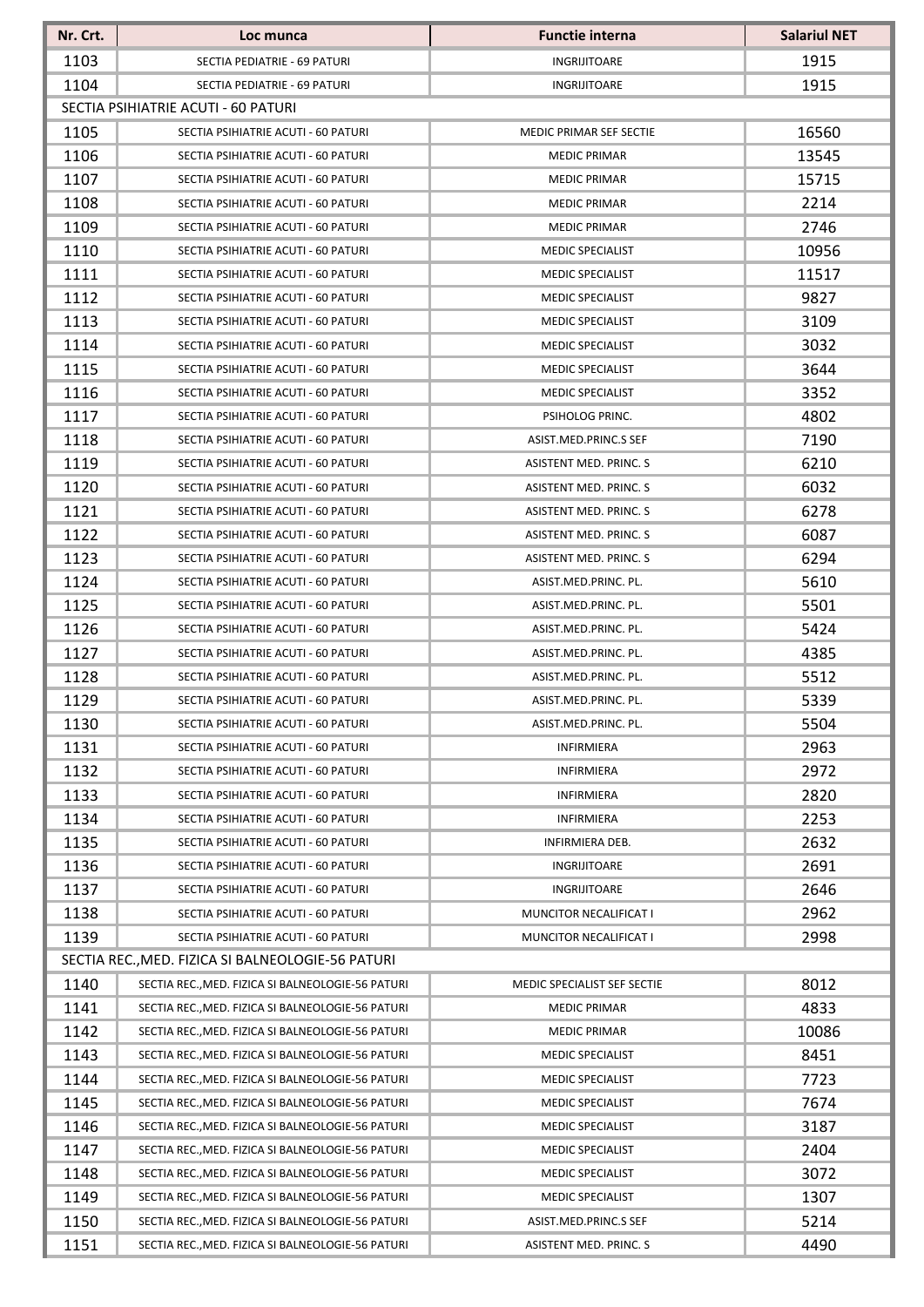| Nr. Crt. | Loc munca                                         | <b>Functie interna</b>   | <b>Salariul NET</b> |
|----------|---------------------------------------------------|--------------------------|---------------------|
| 1152     | SECTIA REC., MED. FIZICA SI BALNEOLOGIE-56 PATURI | ASISTENT MED. PRINC. S   | 4311                |
| 1153     | SECTIA REC., MED. FIZICA SI BALNEOLOGIE-56 PATURI | ASIST.MED.PRINC. PL.     | 3851                |
| 1154     | SECTIA REC., MED. FIZICA SI BALNEOLOGIE-56 PATURI | ASIST.MED.PRINC. PL.     | 4191                |
| 1155     | SECTIA REC., MED. FIZICA SI BALNEOLOGIE-56 PATURI | ASIST.MED.PRINC. PL.     | 4196                |
| 1156     | SECTIA REC., MED. FIZICA SI BALNEOLOGIE-56 PATURI | ASIST.MED.PRINC. PL.     | 3935                |
| 1157     | SECTIA REC., MED. FIZICA SI BALNEOLOGIE-56 PATURI | ASIST.MED.PRINC. PL.     | 4001                |
| 1158     | SECTIA REC., MED. FIZICA SI BALNEOLOGIE-56 PATURI | ASIST.MED.PRINC. PL.     | 4206                |
| 1159     | SECTIA REC., MED. FIZICA SI BALNEOLOGIE-56 PATURI | ASIST.MED. PL            | 3589                |
| 1160     | SECTIA REC., MED. FIZICA SI BALNEOLOGIE-56 PATURI | <b>INFIRMIERA</b>        | 2241                |
| 1161     | SECTIA REC., MED. FIZICA SI BALNEOLOGIE-56 PATURI | INFIRMIERA               | 2429                |
| 1162     | SECTIA REC., MED. FIZICA SI BALNEOLOGIE-56 PATURI | <b>INFIRMIERA</b>        | 2413                |
| 1163     | SECTIA REC., MED. FIZICA SI BALNEOLOGIE-56 PATURI | INFIRMIERA DEB.          | 2299                |
| 1164     | SECTIA REC., MED. FIZICA SI BALNEOLOGIE-56 PATURI | <b>INFIRMIERA DEB.</b>   | 2121                |
| 1165     | SECTIA REC., MED. FIZICA SI BALNEOLOGIE-56 PATURI | INGRIJITOARE             | 2052                |
| 1166     | SECTIA REC., MED. FIZICA SI BALNEOLOGIE-56 PATURI | <b>INGRIJITOARE</b>      | 2040                |
| 1167     | SECTIA REC., MED. FIZICA SI BALNEOLOGIE-56 PATURI | <b>INGRIJITOARE</b>      | 2040                |
| 1168     | SECTIA REC., MED. FIZICA SI BALNEOLOGIE-56 PATURI | <b>INGRIJITOARE</b>      | 1814                |
|          | SECTIA UROLOGIE - 25 PATURI                       |                          |                     |
| 1169     | SECTIA UROLOGIE - 25 PATURI                       | MEDIC PRIMAR SEF SECTIE  | 13789               |
| 1170     | SECTIA UROLOGIE - 25 PATURI                       | <b>MEDIC PRIMAR</b>      | 11666               |
| 1171     | SECTIA UROLOGIE - 25 PATURI                       | <b>MEDIC PRIMAR</b>      | 0                   |
| 1172     | SECTIA UROLOGIE - 25 PATURI                       | <b>MEDIC PRIMAR</b>      | 5269                |
| 1173     | SECTIA UROLOGIE - 25 PATURI                       | <b>MEDIC PRIMAR</b>      | 4875                |
| 1174     | SECTIA UROLOGIE - 25 PATURI                       | <b>MEDIC SPECIALIST</b>  | 9065                |
| 1175     | SECTIA UROLOGIE - 25 PATURI                       | <b>MEDIC SPECIALIST</b>  | 8923                |
| 1176     | SECTIA UROLOGIE - 25 PATURI                       | MEDIC SPECIALIST         | 4049                |
| 1177     | SECTIA UROLOGIE - 25 PATURI                       | MEDIC SPECIALIST         | 3262                |
| 1178     | SECTIA UROLOGIE - 25 PATURI                       | MEDIC REZID. AN V        | 2986                |
| 1179     | SECTIA UROLOGIE - 25 PATURI                       | ASIST.MED.PRINC.S SEF    | 5495                |
| 1180     | SECTIA UROLOGIE - 25 PATURI                       | ASISTENT MED. PRINC. S   | 4585                |
| 1181     | SECTIA UROLOGIE - 25 PATURI                       | ASIST.MED.PRINC. PL.     | 5128                |
| 1182     | SECTIA UROLOGIE - 25 PATURI                       | ASIST.MED.PRINC. PL.     | 4383                |
| 1183     | SECTIA UROLOGIE - 25 PATURI                       | ASIST.MED.PRINC. PL.     | 4273                |
| 1184     | SECTIA UROLOGIE - 25 PATURI                       | ASIST.MED.PRINC. PL.     | 4296                |
| 1185     | SECTIA UROLOGIE - 25 PATURI                       | ASIST.MED.PRINC. PL.     | 4148                |
| 1186     | SECTIA UROLOGIE - 25 PATURI                       | ASIST.MED. PL            | 832                 |
| 1187     | SECTIA UROLOGIE - 25 PATURI                       | <b>INFIRMIERA</b>        | 2379                |
| 1188     | SECTIA UROLOGIE - 25 PATURI                       | <b>INFIRMIERA</b>        | 2473                |
| 1189     | SECTIA UROLOGIE - 25 PATURI                       | <b>INFIRMIERA</b>        | 2183                |
| 1190     | SECTIA UROLOGIE - 25 PATURI                       | <b>INFIRMIERA</b>        | 2316                |
| 1191     | SECTIA UROLOGIE - 25 PATURI                       | INGRIJITOARE             | 2097                |
| 1192     | SECTIA UROLOGIE - 25 PATURI                       | INGRIJITOARE             | 1915                |
|          | SERV. A.T.A.P.C. BIROU-ACHIZ.PUBLICE CONTRACTARE  |                          |                     |
| 1193     | SERV. A.T.A.P.C. BIROU-ACHIZ.PUBLICE CONTRACTARE  | SEF SERVICIU - GRADUL II | 3938                |
| 1194     | SERV. A.T.A.P.C. BIROU-ACHIZ.PUBLICE CONTRACTARE  | ECONOMIST SPECIALIST IA  | 3279                |
| 1195     | SERV. A.T.A.P.C. BIROU-ACHIZ.PUBLICE CONTRACTARE  | ECONOMIST SPECIALIST IA  | 3355                |
| 1196     | SERV. A.T.A.P.C. BIROU-ACHIZ.PUBLICE CONTRACTARE  | ECONOMIST SPECIALIST IA  | 3322                |
| 1197     | SERV. A.T.A.P.C. BIROU-ACHIZ.PUBLICE CONTRACTARE  | INGINER SPECIALIST IA    | 3204                |
|          | SERV. A.T.A.P.C.- COMP. APROVIZIONARE-TRANSPORT   |                          |                     |
| 1198     | SERV. A.T.A.P.C.- COMP. APROVIZIONARE-TRANSPORT   | ECONOMIST SPECIALIST IA  | 2960                |
| 1199     | SERV. A.T.A.P.C.- COMP. APROVIZIONARE-TRANSPORT   | ECONOMIST SPECIALIST IA  | 3347                |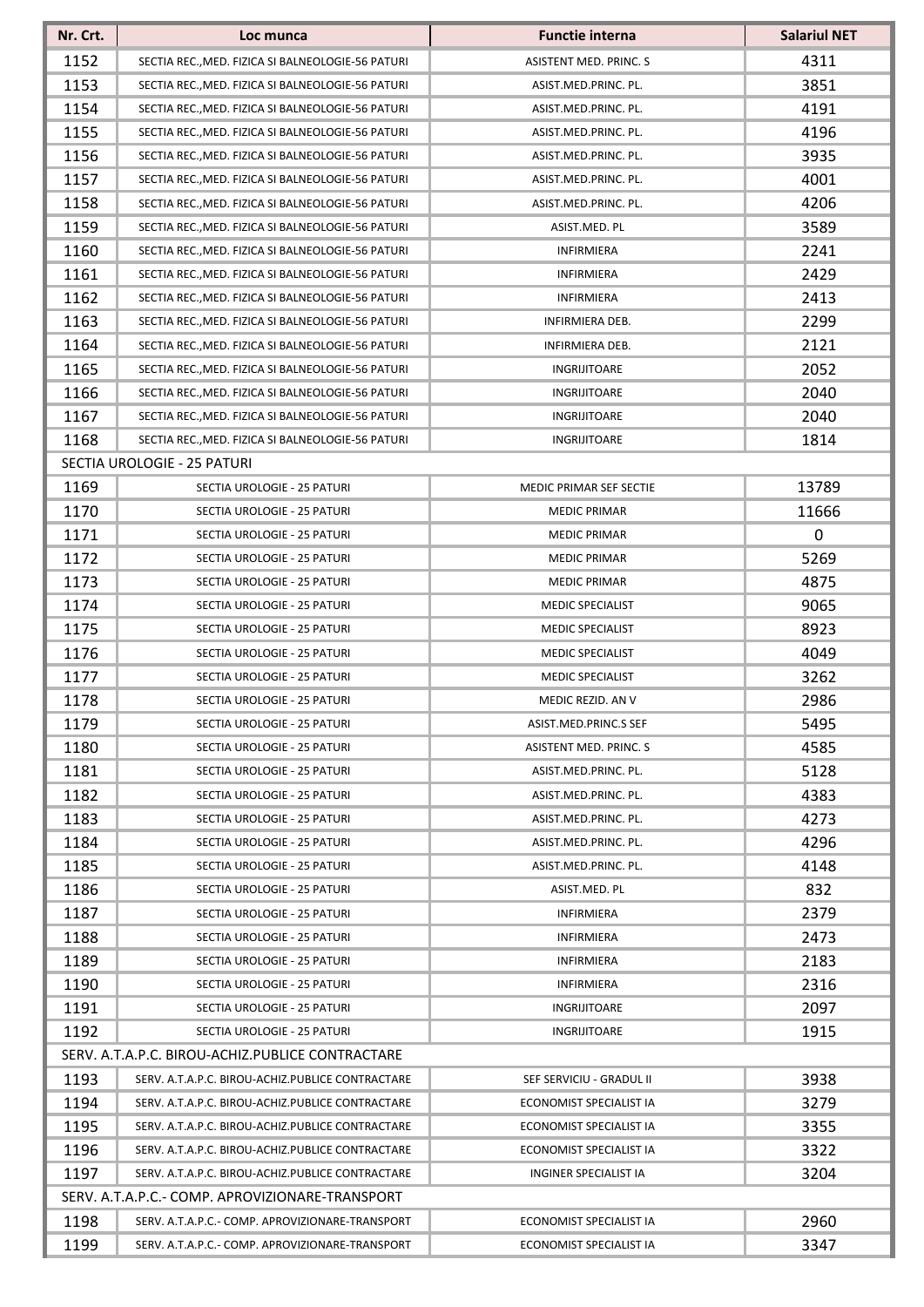| Nr. Crt. | Loc munca                                          | <b>Functie interna</b>       | <b>Salariul NET</b> |
|----------|----------------------------------------------------|------------------------------|---------------------|
| 1200     | SERV. A.T.A.P.C.- COMP. APROVIZIONARE-TRANSPORT    | MAGAZINER                    | 2288                |
| 1201     | SERV. A.T.A.P.C.- COMP. APROVIZIONARE-TRANSPORT    | <b>MAGAZINER</b>             | 2025                |
| 1202     | SERV. A.T.A.P.C.- COMP. APROVIZIONARE-TRANSPORT    | MAGAZINER                    | 2287                |
| 1203     | SERV. A.T.A.P.C.- COMP. APROVIZIONARE-TRANSPORT    | <b>CURIER</b>                | 1547                |
| 1204     | SERV. A.T.A.P.C.- COMP. APROVIZIONARE-TRANSPORT    | SOFER II                     | 2686                |
| 1205     | SERV. A.T.A.P.C.- COMP. APROVIZIONARE-TRANSPORT    | <b>SOFER II</b>              | 2915                |
| 1206     | SERV. A.T.A.P.C.- COMP. APROVIZIONARE-TRANSPORT    | SOFER II                     | 2568                |
| 1207     | SERV. A.T.A.P.C.- COMP. APROVIZIONARE-TRANSPORT    | <b>SOFER II</b>              | 1985                |
| 1208     | SERV. A.T.A.P.C.- COMP. APROVIZIONARE-TRANSPORT    | SOFER II                     | 7436                |
| 1209     | SERV. A.T.A.P.C.- COMP. APROVIZIONARE-TRANSPORT    | SOFER II                     | 2095                |
| 1210     | SERV. A.T.A.P.C.- COMP. APROVIZIONARE-TRANSPORT    | MUNCITOR CALIFICAT III       | 1972                |
| 1211     | SERV. A.T.A.P.C.- COMP. APROVIZIONARE-TRANSPORT    | MUNCITOR NECALIFICAT I       | 1487                |
| 1212     | SERV. A.T.A.P.C.- COMP. APROVIZIONARE-TRANSPORT    | MUNCITOR NECALIFICAT I       | 1552                |
|          | Serv. A.T.A.P.C.-Bloc alimentar                    |                              |                     |
| 1213     | Serv. A.T.A.P.C.-Bloc alimentar                    | <b>BUCATAR</b>               | 2058                |
| 1214     | Serv. A.T.A.P.C.-Bloc alimentar                    | <b>BUCATAR</b>               | 2131                |
| 1215     | Serv. A.T.A.P.C.-Bloc alimentar                    | <b>BUCATAR</b>               | 2131                |
| 1216     | Serv. A.T.A.P.C.-Bloc alimentar                    | <b>BUCATAR</b>               | 2058                |
| 1217     | Serv. A.T.A.P.C.-Bloc alimentar                    | <b>BUCATAR</b>               | 2106                |
| 1218     | Serv. A.T.A.P.C.-Bloc alimentar                    | <b>BUCATAR</b>               | 2055                |
| 1219     | Serv. A.T.A.P.C.-Bloc alimentar                    | MUNCITOR NECALIFICAT I       | 1862                |
| 1220     | Serv. A.T.A.P.C.-Bloc alimentar                    | MUNCITOR NECALIFICAT I       | 1703                |
| 1221     | Serv. A.T.A.P.C.-Bloc alimentar                    | MUNCITOR NECALIFICAT I       | 1704                |
| 1222     | Serv. A.T.A.P.C.-Bloc alimentar                    | MUNCITOR NECALIFICAT I       | 1861                |
| 1223     | Serv. A.T.A.P.C.-Bloc alimentar                    | MUNCITOR NECALIFICAT I       | 1834                |
| 1224     | Serv. A.T.A.P.C.-Bloc alimentar                    | MUNCITOR NECALIFICAT I       | 1782                |
| 1225     | Serv. A.T.A.P.C.-Bloc alimentar                    | MUNCITOR NECALIFICAT I       | 1660                |
| 1226     | Serv. A.T.A.P.C.-Bloc alimentar                    | MUNCITOR NECALIFICAT         | 1761                |
| 1227     | Serv. A.T.A.P.C.-Bloc alimentar                    | <b>MUNCITOR NECALIFICAT</b>  | 1940                |
|          | SERV. DE EVALUARE SI STATISTICA MED.-COMP. INF.MED |                              |                     |
| 1228     | SERV. DE EVALUARE SI STATISTICA MED.-COMP. INF.MED | SEF SERVICIU - GRADUL II     | 3929                |
| 1229     | SERV. DE EVALUARE SI STATISTICA MED.-COMP. INF.MED | ECONOMIST SPECIALIST IA      | 3752                |
| 1230     | SERV. DE EVALUARE SI STATISTICA MED.-COMP. INF.MED | INGINER DE SISTEM GRADUL I A | 3309                |
|          | SERV. EVALUARE SI STATISTICA MEDICALA              |                              |                     |
| 1231     | SERV. EVALUARE SI STATISTICA MEDICALA              | STATIST.MED.PRINC. M         | 2148                |
| 1232     | SERV. EVALUARE SI STATISTICA MEDICALA              | STATIST.MED.PRINC. M         | 2148                |
| 1233     | SERV. EVALUARE SI STATISTICA MEDICALA              | STATIST.MED.PRINC. M         | 2167                |
| 1234     | SERV. EVALUARE SI STATISTICA MEDICALA              | ECONOMIST SPECIALIST IA      | 3347                |
| 1235     | SERV. EVALUARE SI STATISTICA MEDICALA              | REGISTRATOR MED.             | 2372                |
| 1236     | SERV. EVALUARE SI STATISTICA MEDICALA              | REGISTRATOR MED.             | 1790                |
| 1237     | SERV. EVALUARE SI STATISTICA MEDICALA              | REGISTRATOR MED.             | 2127                |
| 1238     | SERV. EVALUARE SI STATISTICA MEDICALA              | REGISTRATOR MED.             | 2187                |
| 1239     | SERV. EVALUARE SI STATISTICA MEDICALA              | REGISTRATOR MED.             | 2284                |
| 1240     | SERV. EVALUARE SI STATISTICA MEDICALA              | REGISTRATOR MED.             | 2179                |
| 1241     | SERV. EVALUARE SI STATISTICA MEDICALA              | REGISTRATOR MED.             | 2116                |
| 1242     | SERV. EVALUARE SI STATISTICA MEDICALA              | REGISTRATOR MED.             | 2126                |
| 1243     | SERV. EVALUARE SI STATISTICA MEDICALA              | REGISTRATOR MED.             | 2039                |
| 1244     | SERV. EVALUARE SI STATISTICA MEDICALA              | REGISTRATOR MED.             | 1832                |
| 1245     | SERV. EVALUARE SI STATISTICA MEDICALA              | REGISTRATOR MED.             | 2222                |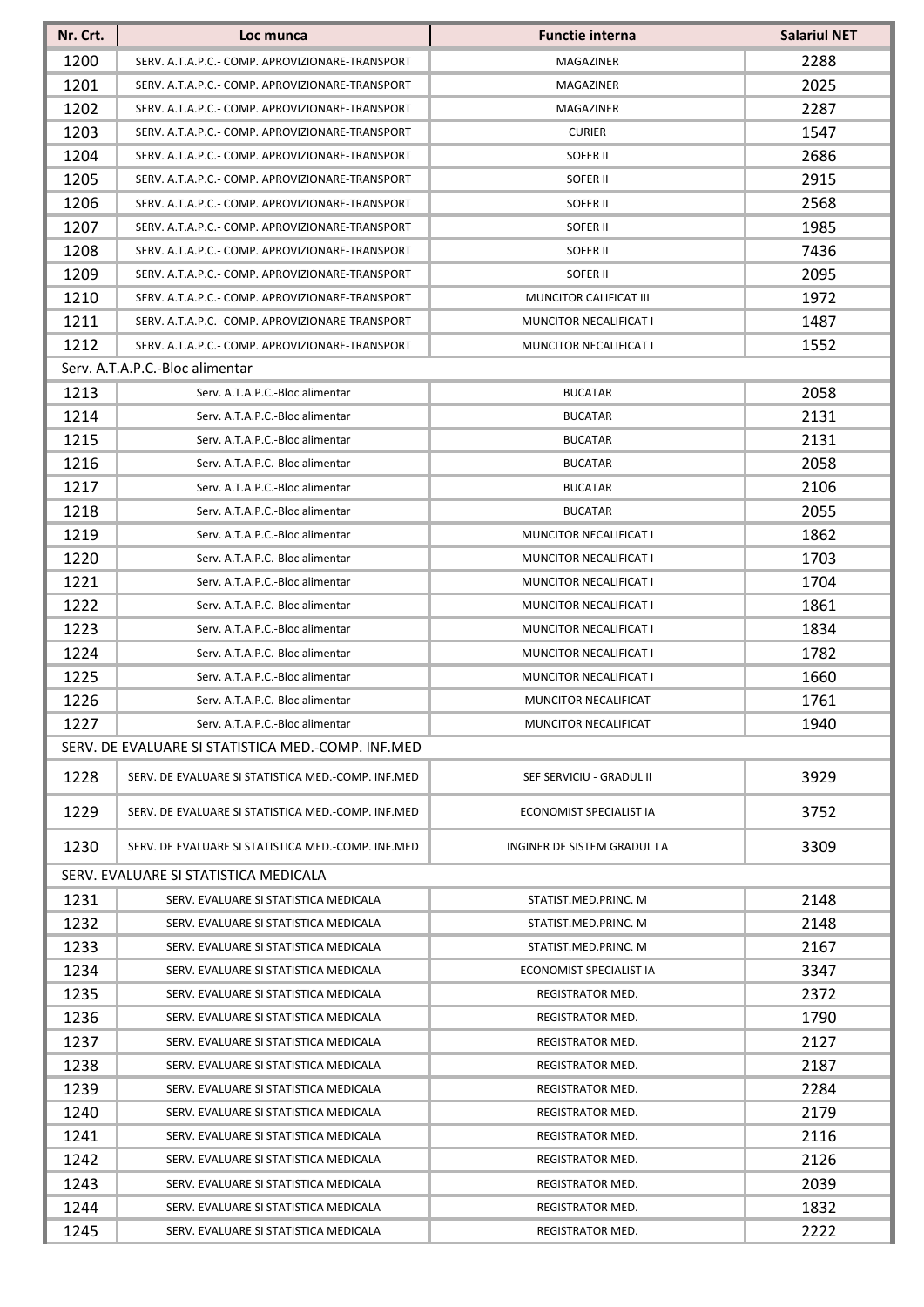| Nr. Crt.                             | Loc munca                                      | <b>Functie interna</b>                   | <b>Salariul NET</b> |
|--------------------------------------|------------------------------------------------|------------------------------------------|---------------------|
| 1246                                 | SERV. EVALUARE SI STATISTICA MEDICALA          | REGISTRATOR MED.                         | 2127                |
| 1247                                 | SERV. EVALUARE SI STATISTICA MEDICALA          | REGISTRATOR MED.                         | 1956                |
| 1248                                 | SERV. EVALUARE SI STATISTICA MEDICALA          | REGISTRATOR MED.                         | 2550                |
| 1249                                 | SERV. EVALUARE SI STATISTICA MEDICALA          | <b>REGISTRATOR MED.</b>                  | 2107                |
| 1250                                 | SERV. EVALUARE SI STATISTICA MEDICALA          | REGISTRATOR MED.                         | 1956                |
| 1251                                 | SERV. EVALUARE SI STATISTICA MEDICALA          | REGISTRATOR MED.                         | 2028                |
| 1252                                 | SERV. EVALUARE SI STATISTICA MEDICALA          | REGISTRATOR MED.                         | 2728                |
| 1253                                 | SERV. EVALUARE SI STATISTICA MEDICALA          | REGISTRATOR MED.                         | 2126                |
| 1254                                 | SERV. EVALUARE SI STATISTICA MEDICALA          | REGISTRATOR MED.                         | 2777                |
| 1255                                 | SERV. EVALUARE SI STATISTICA MEDICALA          | REGISTRATOR MED.                         | 2039                |
|                                      | Serv. Manag. Q-Comp. Manag. Q                  |                                          |                     |
| 1256                                 | Serv. Manag. Q-Comp. Manag. Q                  | ECONOMIST SPECIALIST IA                  | 3355                |
| 1257                                 | Serv. Manag. Q-Comp. Manag. Q                  | <b>CONSILIER JURIDIC GRADUL IA</b>       | 3367                |
|                                      | SERVICIU FINANCIAR-CONTABILITATE               |                                          |                     |
| 1258                                 | SERVICIU FINANCIAR-CONTABILITATE               | SEF SERVICIU - GRADUL II                 | 4311                |
| 1259                                 | SERVICIU FINANCIAR-CONTABILITATE               | ECONOMIST SPECIALIST IA                  | 3186                |
| 1260                                 | SERVICIU FINANCIAR-CONTABILITATE               | ECONOMIST SPECIALIST IA                  | 3654                |
| 1261                                 | SERVICIU FINANCIAR-CONTABILITATE               | ECONOMIST SPECIALIST IA                  | 3355                |
| 1262                                 | SERVICIU FINANCIAR-CONTABILITATE               | ECONOMIST SPECIALIST IA                  | 3348                |
| 1263                                 | SERVICIU FINANCIAR-CONTABILITATE               | ECONOMIST SPECIALIST IA                  | 3323                |
| 1264                                 | SERVICIU FINANCIAR-CONTABILITATE               | ECONOMIST SPECIALIST IA                  | 3167                |
| 1265                                 | SERVICIU FINANCIAR-CONTABILITATE               | ECONOMIST SPECIALIST IA                  | 3665                |
|                                      | SERVICIU MEDICINA LEGALA SPITAL                |                                          |                     |
| 1266                                 | SERVICIU MEDICINA LEGALA SPITAL                | MEDIC PRIMAR SEF SECTIE APML (a.p./m.l.) | 21957               |
| 1267                                 | SERVICIU MEDICINA LEGALA SPITAL                | MEDIC PRIMAR APML (a.p./m.l.)            | 20935               |
| 1268                                 | SERVICIU MEDICINA LEGALA SPITAL                | MEDIC PRIMAR APML (a.p./m.l.)            | 20920               |
| 1269                                 | SERVICIU MEDICINA LEGALA SPITAL                | MEDIC PRIMAR APML (a.p./m.l.)            | 2603                |
| 1270                                 | SERVICIU MEDICINA LEGALA SPITAL                | MEDIC PRIMAR APML (a.p./m.l.)            | 4492                |
| 1271                                 | SERVICIU MEDICINA LEGALA SPITAL                | MEDIC PRIMAR APML (a.p./m.l.)            | 5329                |
| 1272                                 | SERVICIU MEDICINA LEGALA SPITAL                | MEDIC SPECIALIST APML (a.p./m.l.)        | 10263               |
| 1273                                 | SERVICIU MEDICINA LEGALA SPITAL                | ASIST.MED.PRINC. PL. APML (a.p./m.l.)    | 6880                |
| 1274                                 | SERVICIU MEDICINA LEGALA SPITAL                | ASIST.MED.PRINC. PL. APML (a.p./m.l.)    | 6621                |
| 1275                                 | SERVICIU MEDICINA LEGALA SPITAL                | BRANCARDIER APML (a.p./m.l.)             | 3741                |
| 1276                                 | SERVICIU MEDICINA LEGALA SPITAL                | AUTOPSIER APML (a.p./m.l.)               | 5551                |
| 1277                                 | SERVICIU MEDICINA LEGALA SPITAL                | AUTOPSIER APML (a.p./m.l.)               | 5877                |
| 1278                                 | SERVICIU MEDICINA LEGALA SPITAL                | INGRIJITOARE APML (a.p./m.l.)            | 3705                |
|                                      | SERVICIU RESURSE UMANE ORGANIZARE - SALARIZARE |                                          |                     |
| 1279                                 | SERVICIU RESURSE UMANE ORGANIZARE - SALARIZARE | SEF SERVICIU - GRADUL II                 | 3937                |
| 1280                                 | SERVICIU RESURSE UMANE ORGANIZARE - SALARIZARE | ECONOMIST SPECIALIST IA                  | 3338                |
| 1281                                 | SERVICIU RESURSE UMANE ORGANIZARE - SALARIZARE | ECONOMIST SPECIALIST IA                  | 3314                |
| 1282                                 | SERVICIU RESURSE UMANE ORGANIZARE - SALARIZARE | ECONOMIST SPECIALIST IA                  | 3347                |
| 1283                                 | SERVICIU RESURSE UMANE ORGANIZARE - SALARIZARE | ECONOMIST SPECIALIST IA                  | 3270                |
| 1284                                 | SERVICIU RESURSE UMANE ORGANIZARE - SALARIZARE | ECONOMIST SPECIALIST IA                  | 3350                |
| 1285                                 | SERVICIU RESURSE UMANE ORGANIZARE - SALARIZARE | ECONOMIST SPECIALIST IA                  | 3237                |
| 1286                                 | SERVICIU RESURSE UMANE ORGANIZARE - SALARIZARE | ECONOMIST SPECIALIST IA                  | 3330                |
| 1287                                 | SERVICIU RESURSE UMANE ORGANIZARE - SALARIZARE | ECONOMIST SPECIALIST IA                  | 3204                |
| SERVICIUL ANATOMIE PATOLOGICA SPITAL |                                                |                                          |                     |
| 1288                                 | SERVICIUL ANATOMIE PATOLOGICA SPITAL           | MEDIC PRIMAR SEF SECTIE APML (a.p./m.l.) | 22551               |
| 1289                                 | SERVICIUL ANATOMIE PATOLOGICA SPITAL           | MEDIC PRIMAR APML (a.p./m.l.)            | 20513               |
| 1290                                 | SERVICIUL ANATOMIE PATOLOGICA SPITAL           | MEDIC PRIMAR APML (a.p./m.l.)            | 660                 |
| 1291                                 | SERVICIUL ANATOMIE PATOLOGICA SPITAL           | MEDIC PRIMAR APML (a.p./m.l.)            | 1256                |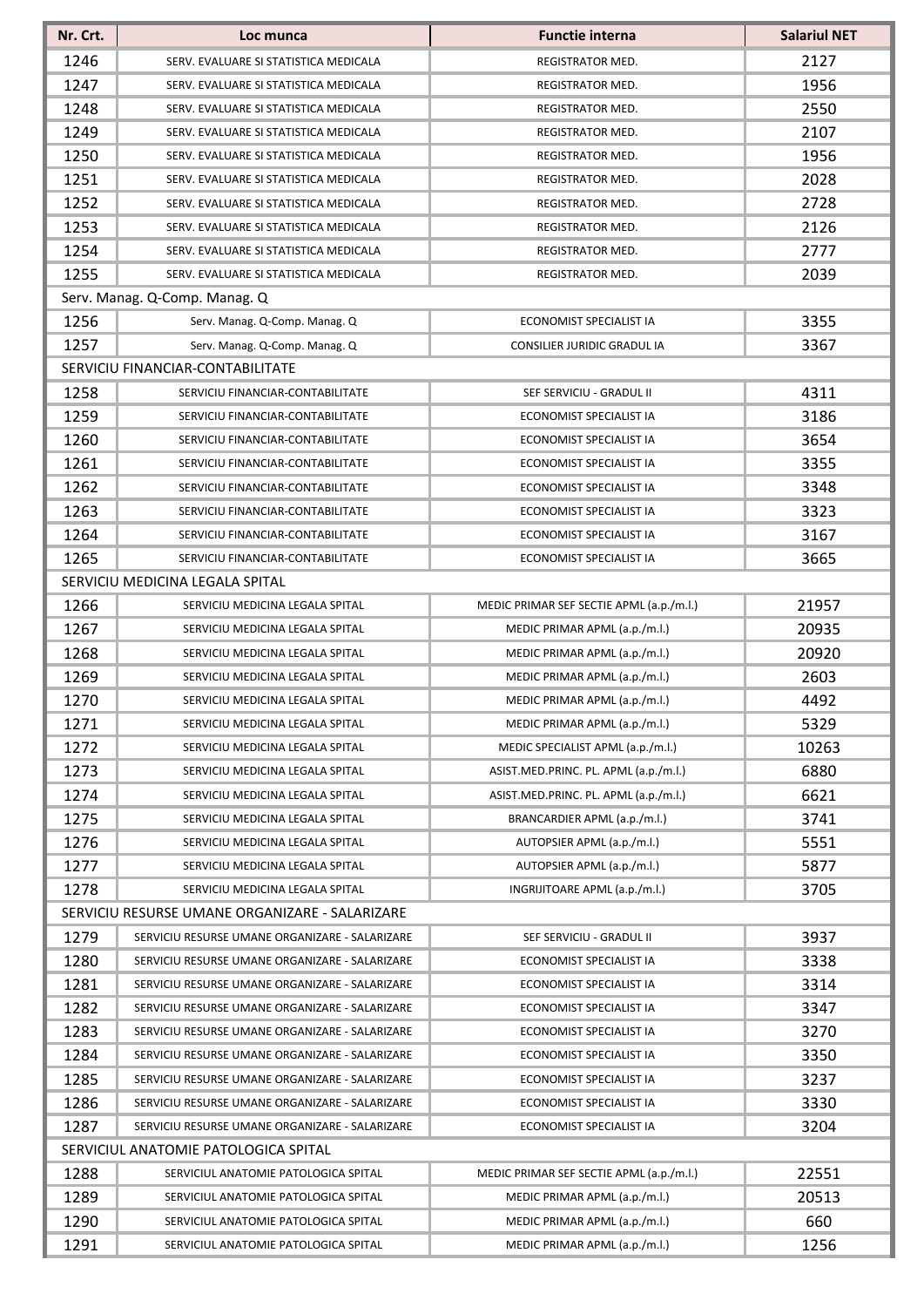| Nr. Crt.              | Loc munca                                                                   | <b>Functie interna</b>                 | <b>Salariul NET</b> |
|-----------------------|-----------------------------------------------------------------------------|----------------------------------------|---------------------|
| 1292                  | SERVICIUL ANATOMIE PATOLOGICA SPITAL                                        | MEDIC SPECIALIST APML (a.p./m.l.)      | 15073               |
| 1293                  | SERVICIUL ANATOMIE PATOLOGICA SPITAL                                        | MEDIC SPECIALIST APML (a.p./m.l.)      | 940                 |
| 1294                  | SERVICIUL ANATOMIE PATOLOGICA SPITAL                                        | ASIST.MED.PRINC.S APML (a.p./m.l.)     | 7613                |
| 1295                  | SERVICIUL ANATOMIE PATOLOGICA SPITAL                                        | ASIST.MED.PRINC.S APML (a.p./m.l.)     | 7791                |
| 1296                  | SERVICIUL ANATOMIE PATOLOGICA SPITAL                                        | ASIST.MED.PRINC. PL. APML (a.p./m.l.)  | 7032                |
| 1297                  | SERVICIUL ANATOMIE PATOLOGICA SPITAL                                        | ASIST.MED.PRINC. PL. APML (a.p./m.l.)  | 6410                |
| 1298                  | SERVICIUL ANATOMIE PATOLOGICA SPITAL                                        | ASIST.MED.PRINC. PL. APML (a.p./m.l.)  | 6603                |
| 1299                  | SERVICIUL ANATOMIE PATOLOGICA SPITAL                                        | ASIST.MED.PRINC. PL. APML (a.p./m.l.)  | 6640                |
| 1300                  | SERVICIUL ANATOMIE PATOLOGICA SPITAL                                        | ASIST.MED.PRINC. PL. APML (a.p./m.l.)  | 8502                |
| 1301                  | SERVICIUL ANATOMIE PATOLOGICA SPITAL                                        | AUTOPSIER PRINCIPAL APML (a.p./m.l.)   | 6332                |
| 1302                  | SERVICIUL ANATOMIE PATOLOGICA SPITAL                                        | AUTOPSIER DEBUTANT APML (a.p./m.l.)    | 5260                |
| 1303                  | SERVICIUL ANATOMIE PATOLOGICA SPITAL                                        | INGRIJITOARE APML (a.p./m.l.)          | 3988                |
|                       | SERVICIUL DE PREVENIRE A INFECTIILOR ASOCIATE ASISTENTEI MEDICALE           |                                        |                     |
| 1304                  | SERVICIUL DE PREVENIRE A INFECTIILOR ASOCIATE<br>ASISTENTEI MEDICALE        | <b>MEDIC PRIMAR</b>                    | 7285                |
| 1305                  | SERVICIUL DE PREVENIRE A INFECTIILOR ASOCIATE<br><b>ASISTENTEI MEDICALE</b> | <b>MEDIC SPECIALIST</b>                | 10669               |
| 1306                  | SERVICIUL DE PREVENIRE A INFECTIILOR ASOCIATE<br>ASISTENTEI MEDICALE        | ASIST.MED.PRINC. PL.                   | 4726                |
| 1307                  | SERVICIUL DE PREVENIRE A INFECTIILOR ASOCIATE<br>ASISTENTEI MEDICALE        | ASIST.MED.PRINC. PL.                   | 4755                |
| 1308                  | SERVICIUL DE PREVENIRE A INFECTIILOR ASOCIATE<br>ASISTENTEI MEDICALE        | ASIST.MED.PRINC. PL.                   | 4769                |
| 1309                  | SERVICIUL DE PREVENIRE A INFECTIILOR ASOCIATE<br>ASISTENTEI MEDICALE        | <b>INFIRMIERA</b>                      | 2566                |
| <b>START IN VIATA</b> |                                                                             |                                        |                     |
| 1310                  | START IN VIATA                                                              | <b>COORDONATOR ACTIVITATE PARTENER</b> | 4527                |
| 1311                  | <b>START IN VIATA</b>                                                       | <b>CONTABIL P1</b>                     | 1917                |
| 1312                  | START IN VIATA                                                              | <b>EXPERT RECRUTARE GRUP TINTA</b>     | 1660                |
| 1313                  | START IN VIATA                                                              | <b>EXPERT ORGANIZARE EVENIMENTE</b>    | $\mathbf 0$         |
| 1314                  | START IN VIATA                                                              | FORMATOR ASISTENTE MEDICALE            | 3923                |
| 1315                  | START IN VIATA                                                              | <b>FORMATOR ASISTENTE MEDICALE</b>     | 3923                |
| 1316                  | START IN VIATA                                                              | FORMATOR ASISTENTE MEDICALE            | 1401                |
| 1317                  | START IN VIATA                                                              | FORMATOR ASISTENTE MEDICALE            | 1401                |
| 1318                  | START IN VIATA                                                              | <b>FORMATOR ASISTENTE MEDICALE</b>     | 1401                |
| 1319                  | START IN VIATA                                                              | <b>FORMATOR ASISTENTE MEDICALE</b>     | 0                   |
| 1320                  | START IN VIATA                                                              | FORMATOR ASISTENTE MEDICALE            | 0                   |
| 1321                  | START IN VIATA                                                              | FORMATOR ASISTENTE MEDICALE            | 0                   |
| 1322                  | START IN VIATA                                                              | FORMATOR ASISTENTE MEDICALE            | 1401                |
| 1323                  | START IN VIATA                                                              | FORMATOR ASISTENTE MEDICALE            | 1401                |
| 1324                  | START IN VIATA                                                              | FORMATOR ASISTENTE MEDICALE            | 2803                |
| 1325                  | START IN VIATA                                                              | FORMATOR ASISTENTE MEDICALE            | 2803                |
| 1326                  | START IN VIATA                                                              | FORMATOR ASISTENTE MEDICALE            | 2803                |
| 1327                  | START IN VIATA                                                              | FORMATOR ASISTENTE MEDICALE            | 1401                |
| 1328                  | START IN VIATA                                                              | FORMATOR ASISTENTE MEDICALE            | 1401                |
|                       | STATIA DE HEMODIALIZA                                                       |                                        |                     |
| 1329                  | STATIA DE HEMODIALIZA                                                       | <b>MEDIC PRIMAR</b>                    | 3296                |
| 1330                  | STATIA DE HEMODIALIZA                                                       | <b>MEDIC PRIMAR</b>                    | 3296                |
| 1331                  | STATIA DE HEMODIALIZA                                                       | MEDIC PRIMAR                           | 2776                |
| 1332                  | STATIA DE HEMODIALIZA                                                       | <b>MEDIC PRIMAR</b>                    | 9042                |
| 1333                  | STATIA DE HEMODIALIZA                                                       | ASIST.MED.PRINC. PL.                   | 1898                |
| 1334                  | STATIA DE HEMODIALIZA                                                       | ASIST.MED.PRINC. PL.                   | 4197                |
| 1335                  | STATIA DE HEMODIALIZA                                                       | ASIST.MED. PL                          | 1785                |
| STERILIZARI           |                                                                             |                                        |                     |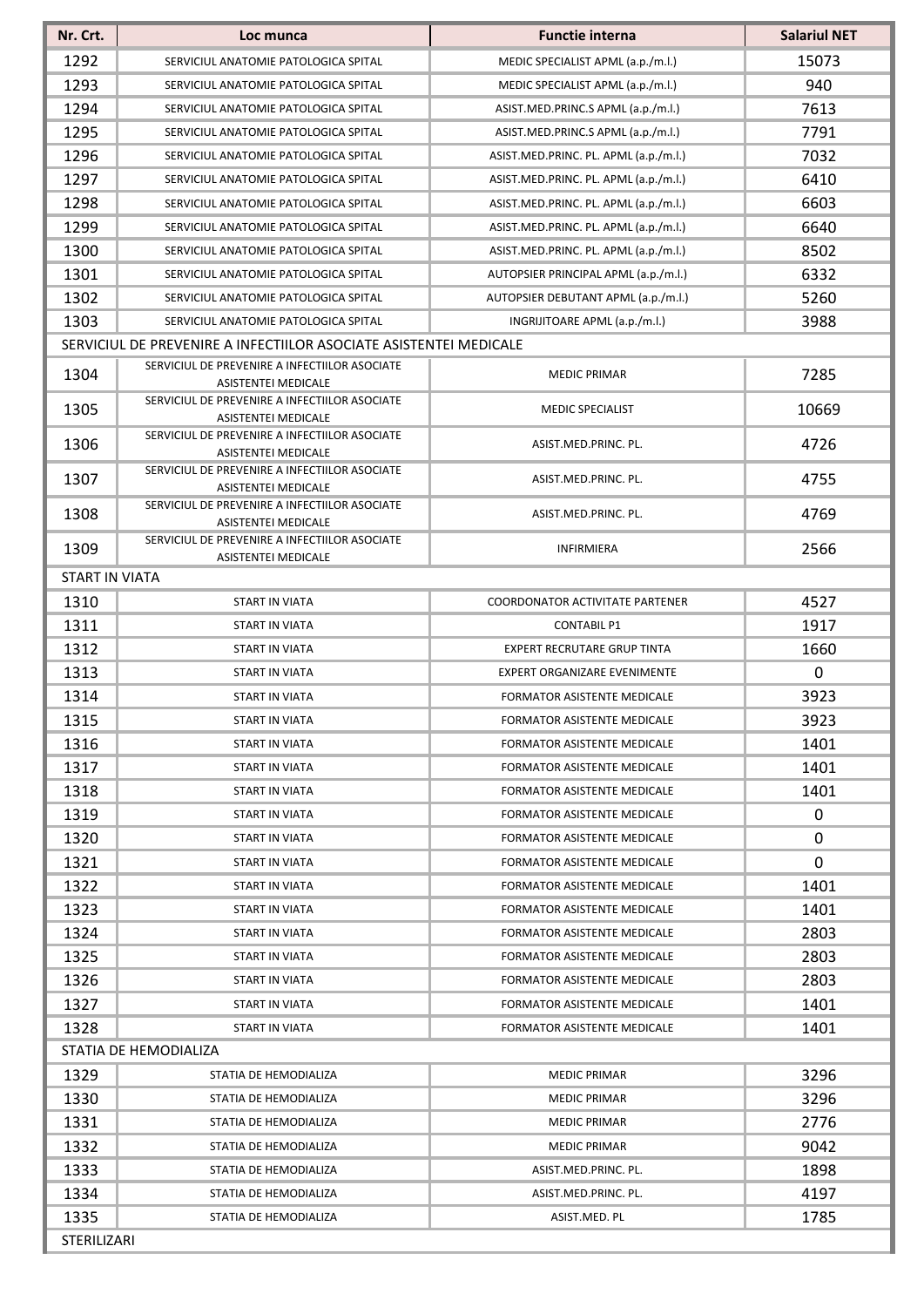| Nr. Crt. | Loc munca                              | <b>Functie interna</b>                         | <b>Salariul NET</b> |
|----------|----------------------------------------|------------------------------------------------|---------------------|
| 1336     | STERILIZARI                            | ASIST.MED.PRINC.S SEF                          | 5193                |
| 1337     | STERILIZARI                            | ASISTENT MED. PRINC. S                         | 4773                |
| 1338     | STERILIZARI                            | ASISTENT MED. PRINC. S                         | 5069                |
| 1339     | STERILIZARI                            | ASISTENT MED. PRINC. S                         | 4266                |
| 1340     | STERILIZARI                            | ASIST.MED.PRINC. PL.                           | 4173                |
| 1341     | STERILIZARI                            | ASIST.MED.PRINC. PL.                           | 4043                |
| 1342     | STERILIZARI                            | ASIST.MED.PRINC. PL.                           | 4296                |
| 1343     | STERILIZARI                            | ASIST.MED.PRINC. PL.                           | 4296                |
| 1344     | STERILIZARI                            | ASIST.MED.PRINC. PL.                           | 4296                |
| 1345     | STERILIZARI                            | ASIST.MED.PRINC. PL.                           | 4395                |
| 1346     | STERILIZARI                            | ASIST.MED.PRINC. PL.                           | 4395                |
| 1347     | STERILIZARI                            | ASIST.MED.PRINC. PL.                           | 4296                |
| 1348     | <b>STERILIZARI</b>                     | ASIST.MED.PRINC. PL.                           | 4302                |
| 1349     | STERILIZARI                            | ASIST.MED.PRINC. PL.                           | 3973                |
| 1350     | STERILIZARI                            | ASIST.MED.PRINC. PL.                           | 4023                |
| 1351     | STERILIZARI                            | ASIST.MED.PRINC. PL.                           | 3950                |
| 1352     | STERILIZARI                            | SORA MED.                                      | 3609                |
|          | UNITATE DE PRIMIRE A URGENTELOR- SMURD |                                                |                     |
| 1353     | UNITATE DE PRIMIRE A URGENTELOR- SMURD | MEDIC SPECIALIST SEF - UPU+ATI                 | 14730               |
| 1354     | UNITATE DE PRIMIRE A URGENTELOR- SMURD | MEDIC PRIMAR-UPU+ATI (upu/smurd)               | 17328               |
| 1355     | UNITATE DE PRIMIRE A URGENTELOR-SMURD  | MEDIC PRIMAR-UPU+ATI (upu/smurd)               | 12655               |
| 1356     | UNITATE DE PRIMIRE A URGENTELOR-SMURD  | MEDIC PRIMAR-UPU+ATI (upu/smurd)               | 3298                |
| 1357     | UNITATE DE PRIMIRE A URGENTELOR-SMURD  | MEDIC PRIMAR-UPU+ATI (upu/smurd)               | $\boldsymbol{0}$    |
| 1358     | UNITATE DE PRIMIRE A URGENTELOR-SMURD  | MEDIC SPECIALIST-UPU+ATI (upu/smurd)           | 2695                |
| 1359     | UNITATE DE PRIMIRE A URGENTELOR-SMURD  | MEDIC SPECIALIST-UPU+ATI (upu/smurd)           | 14781               |
| 1360     | UNITATE DE PRIMIRE A URGENTELOR- SMURD | MEDIC SPECIALIST-UPU+ATI (upu/smurd)           | 13824               |
| 1361     | UNITATE DE PRIMIRE A URGENTELOR-SMURD  | MEDIC SPECIALIST-UPU+ATI (upu/smurd)           | 14762               |
| 1362     | UNITATE DE PRIMIRE A URGENTELOR- SMURD | MEDIC SPECIALIST-UPU+ATI (upu/smurd)           | 13402               |
| 1363     | UNITATE DE PRIMIRE A URGENTELOR-SMURD  | MEDIC SPECIALIST-UPU+ATI (upu/smurd)           | 2749                |
| 1364     | UNITATE DE PRIMIRE A URGENTELOR-SMURD  | MEDIC SPECIALIST-UPU+ATI (upu/smurd)           | 2468                |
| 1365     | UNITATE DE PRIMIRE A URGENTELOR-SMURD  | MEDIC SPECIALIST-UPU+ATI (upu/smurd)           | 2407                |
| 1366     | UNITATE DE PRIMIRE A URGENTELOR- SMURD | MEDIC SPECIALIST-UPU+ATI (upu/smurd)           | 2695                |
| 1367     | UNITATE DE PRIMIRE A URGENTELOR-SMURD  | MEDIC SPECIALIST-UPU+ATI (upu/smurd)           | 2232                |
| 1368     | UNITATE DE PRIMIRE A URGENTELOR- SMURD | ASIST. SOCIAL PRINC. S-UPU+ATI (upu/smurd)     | 5000                |
| 1369     | UNITATE DE PRIMIRE A URGENTELOR-SMURD  | ASIST.MED.PRINC.S - SEF UPU+ATI (upu/smurd)    | 7965                |
| 1370     | UNITATE DE PRIMIRE A URGENTELOR-SMURD  | ASIST.MED. PRINC. S-UPU+ATI (upu/smurd)        | 6853                |
| 1371     | UNITATE DE PRIMIRE A URGENTELOR-SMURD  | ASIST.MED. PRINC. S-UPU+ATI (upu/smurd)        | 8283                |
| 1372     | UNITATE DE PRIMIRE A URGENTELOR-SMURD  | ASIST.MED. PRINC. S-UPU+ATI (upu/smurd)        | 6853                |
| 1373     | UNITATE DE PRIMIRE A URGENTELOR- SMURD | ASIST.MED. PRINC. S-UPU+ATI (upu/smurd)        | 7069                |
| 1374     | UNITATE DE PRIMIRE A URGENTELOR-SMURD  | ASIST.MED. PRINC. S-UPU+ATI (upu/smurd)        | 6935                |
| 1375     | UNITATE DE PRIMIRE A URGENTELOR-SMURD  | ASIST.MED. PRINC. S-UPU+ATI (upu/smurd)        | 6888                |
| 1376     | UNITATE DE PRIMIRE A URGENTELOR-SMURD  | ASISTENT MED. S - UPU+ATI (upu/smurd)          | 4867                |
| 1377     | UNITATE DE PRIMIRE A URGENTELOR-SMURD  | ASISTENT SOCIAL PRINC.PL - UPU+ATI (upu/smurd) | 3813                |
| 1378     | UNITATE DE PRIMIRE A URGENTELOR- SMURD | ASIST.MED. PRINC.PL-UPU+ATI (upu/smurd)        | 6002                |
| 1379     | UNITATE DE PRIMIRE A URGENTELOR-SMURD  | ASIST.MED. PRINC.PL-UPU+ATI (upu/smurd)        | 6400                |
| 1380     | UNITATE DE PRIMIRE A URGENTELOR-SMURD  | ASIST.MED. PRINC.PL-UPU+ATI (upu/smurd)        | 6906                |
| 1381     | UNITATE DE PRIMIRE A URGENTELOR-SMURD  | ASIST.MED. PRINC.PL-UPU+ATI (upu/smurd)        | $\mathbf 0$         |
| 1382     | UNITATE DE PRIMIRE A URGENTELOR-SMURD  | ASIST.MED. PRINC.PL-UPU+ATI (upu/smurd)        | 6492                |
| 1383     | UNITATE DE PRIMIRE A URGENTELOR-SMURD  | ASIST.MED. PRINC.PL-UPU+ATI (upu/smurd)        | 6213                |
| 1384     | UNITATE DE PRIMIRE A URGENTELOR- SMURD | ASIST.MED. PRINC.PL-UPU+ATI (upu/smurd)        | 6124                |
| 1385     | UNITATE DE PRIMIRE A URGENTELOR-SMURD  | ASIST.MED. PRINC.PL-UPU+ATI (upu/smurd)        | 6249                |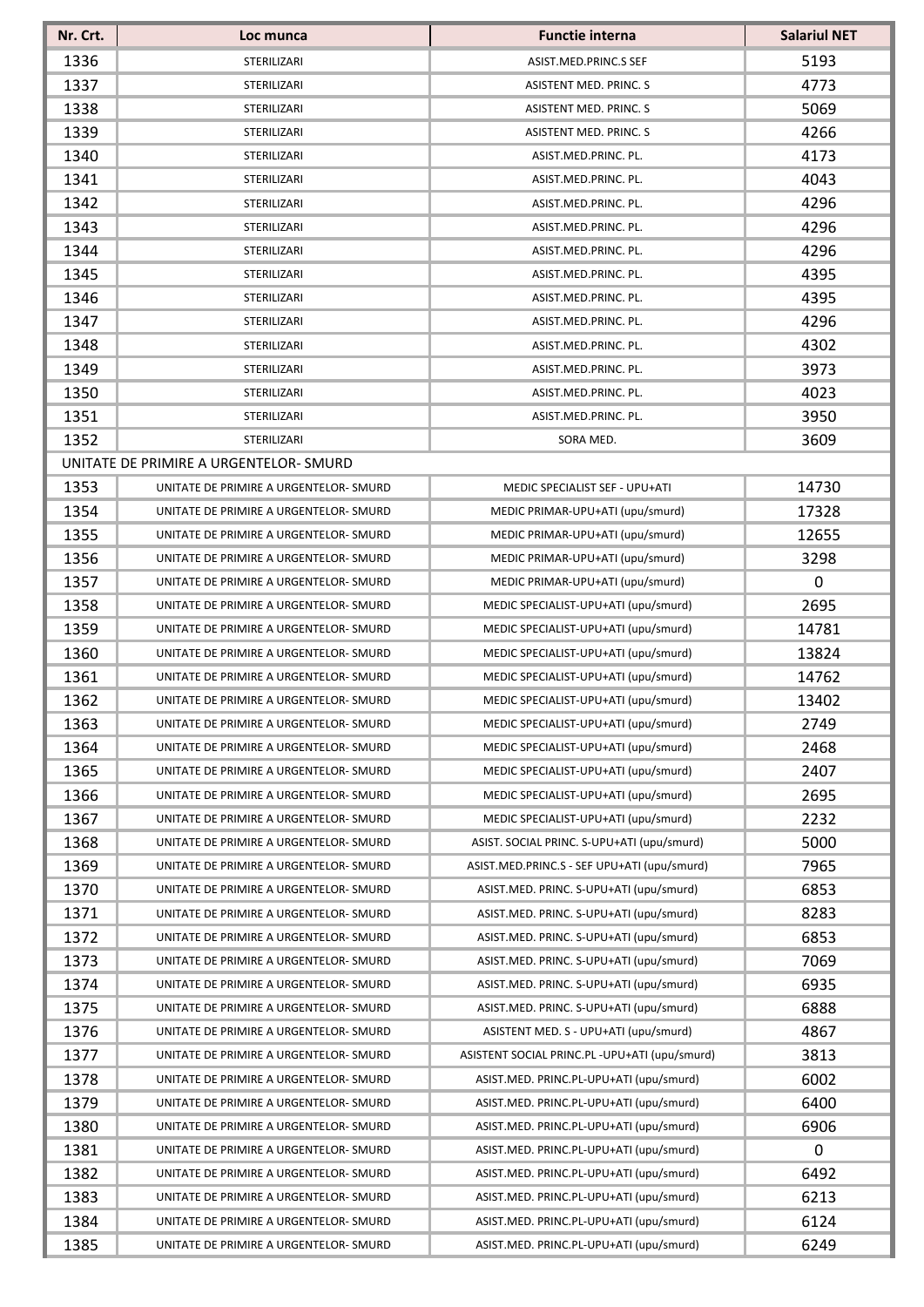| Nr. Crt. | Loc munca                              | <b>Functie interna</b>                     | <b>Salariul NET</b> |
|----------|----------------------------------------|--------------------------------------------|---------------------|
| 1386     | UNITATE DE PRIMIRE A URGENTELOR- SMURD | ASIST.MED. PRINC.PL-UPU+ATI (upu/smurd)    | 6249                |
| 1387     | UNITATE DE PRIMIRE A URGENTELOR- SMURD | ASIST.MED. PRINC.PL-UPU+ATI (upu/smurd)    | 6244                |
| 1388     | UNITATE DE PRIMIRE A URGENTELOR- SMURD | ASIST.MED. PRINC.PL-UPU+ATI (upu/smurd)    | 6074                |
| 1389     | UNITATE DE PRIMIRE A URGENTELOR- SMURD | ASIST.MED. PRINC.PL-UPU+ATI (upu/smurd)    | 6201                |
| 1390     | UNITATE DE PRIMIRE A URGENTELOR- SMURD | ASIST.MED. PRINC.PL-UPU+ATI (upu/smurd)    | 5974                |
| 1391     | UNITATE DE PRIMIRE A URGENTELOR- SMURD | ASIST.MED. PRINC.PL-UPU+ATI (upu/smurd)    | 6302                |
| 1392     | UNITATE DE PRIMIRE A URGENTELOR-SMURD  | ASIST.MED. PRINC.PL-UPU+ATI (upu/smurd)    | 0                   |
| 1393     | UNITATE DE PRIMIRE A URGENTELOR- SMURD | ASIST.MED. PRINC.PL-UPU+ATI (upu/smurd)    | 6214                |
| 1394     | UNITATE DE PRIMIRE A URGENTELOR- SMURD | ASIST.MED. PRINC.PL-UPU+ATI (upu/smurd)    | 6275                |
| 1395     | UNITATE DE PRIMIRE A URGENTELOR- SMURD | ASIST.MED. PRINC.PL-UPU+ATI (upu/smurd)    | 5878                |
| 1396     | UNITATE DE PRIMIRE A URGENTELOR- SMURD | ASIST.MED. PRINC.PL-UPU+ATI (upu/smurd)    | 5954                |
| 1397     | UNITATE DE PRIMIRE A URGENTELOR-SMURD  | ASIST.MED. PRINC.PL-UPU+ATI (upu/smurd)    | 7387                |
| 1398     | UNITATE DE PRIMIRE A URGENTELOR-SMURD  | ASIST.MED. PRINC.PL-UPU+ATI (upu/smurd)    | 6183                |
| 1399     | UNITATE DE PRIMIRE A URGENTELOR- SMURD | ASIST.MED. PRINC.PL-UPU+ATI (upu/smurd)    | 6531                |
| 1400     | UNITATE DE PRIMIRE A URGENTELOR-SMURD  | ASIST.MED. PRINC.PL-UPU+ATI (upu/smurd)    | 6148                |
| 1401     | UNITATE DE PRIMIRE A URGENTELOR- SMURD | ASIST.MED. PRINC.PL-UPU+ATI (upu/smurd)    | 5928                |
| 1402     | UNITATE DE PRIMIRE A URGENTELOR-SMURD  | ASIST. MED. DEB. PL-UPU+ATI (upu/smurd)    | 5099                |
| 1403     | UNITATE DE PRIMIRE A URGENTELOR- SMURD | ASIST. MED. DEB. PL-UPU+ATI (upu/smurd)    | 1240                |
| 1404     | UNITATE DE PRIMIRE A URGENTELOR-SMURD  | ASIST. MED. DEB. PL-UPU+ATI (upu/smurd)    | 1240                |
| 1405     | UNITATE DE PRIMIRE A URGENTELOR- SMURD | INFIRMIERA - UPU+ATI (upu/smurd)           | 3388                |
| 1406     | UNITATE DE PRIMIRE A URGENTELOR-SMURD  | INFIRMIERA - UPU+ATI (upu/smurd)           | 3466                |
| 1407     | UNITATE DE PRIMIRE A URGENTELOR- SMURD | INFIRMIERA - UPU+ATI (upu/smurd)           | 3096                |
| 1408     | UNITATE DE PRIMIRE A URGENTELOR- SMURD | INFIRMIERA - UPU+ATI (upu/smurd)           | 3307                |
| 1409     | UNITATE DE PRIMIRE A URGENTELOR- SMURD | INFIRMIERA - UPU+ATI (upu/smurd)           | 3541                |
| 1410     | UNITATE DE PRIMIRE A URGENTELOR- SMURD | INFIRMIERA - UPU+ATI (upu/smurd)           | 3120                |
| 1411     | UNITATE DE PRIMIRE A URGENTELOR- SMURD | INFIRMIERA - UPU+ATI (upu/smurd)           | 3350                |
| 1412     | UNITATE DE PRIMIRE A URGENTELOR- SMURD | INFIRMIERA - UPU+ATI (upu/smurd)           | 3460                |
| 1413     | UNITATE DE PRIMIRE A URGENTELOR- SMURD | INFIRMIERA - UPU+ATI (upu/smurd)           | 3540                |
| 1414     | UNITATE DE PRIMIRE A URGENTELOR- SMURD | INFIRMIERA - UPU+ATI (upu/smurd)           | 3216                |
| 1415     | UNITATE DE PRIMIRE A URGENTELOR-SMURD  | INFIRMIERA - UPU+ATI (upu/smurd)           | 3328                |
| 1416     | UNITATE DE PRIMIRE A URGENTELOR- SMURD | INFIRMIERA - UPU+ATI (upu/smurd)           | 2760                |
| 1417     | UNITATE DE PRIMIRE A URGENTELOR- SMURD | BRANCARDIER - UPU+ATI (upu/smurd)          | 3117                |
| 1418     | UNITATE DE PRIMIRE A URGENTELOR- SMURD | BRANCARDIER-UPU+ATI (upu/smurd)            | 2939                |
| 1419     | UNITATE DE PRIMIRE A URGENTELOR-SMURD  | BRANCARDIER - UPU+ATI (upu/smurd)          | 3145                |
| 1420     | UNITATE DE PRIMIRE A URGENTELOR- SMURD | BRANCARDIER-UPU+ATI (upu/smurd)            | 3131                |
| 1421     | UNITATE DE PRIMIRE A URGENTELOR-SMURD  | BRANCARDIER - UPU+ATI (upu/smurd)          | 3163                |
| 1422     | UNITATE DE PRIMIRE A URGENTELOR- SMURD | BRANCARDIER-UPU+ATI (upu/smurd)            | 2365                |
| 1423     | UNITATE DE PRIMIRE A URGENTELOR- SMURD | BRANCARDIER - UPU+ATI (upu/smurd)          | 2994                |
| 1424     | UNITATE DE PRIMIRE A URGENTELOR- SMURD | BRANCARDIER - UPU+ATI (upu/smurd)          | 3333                |
| 1425     | UNITATE DE PRIMIRE A URGENTELOR-SMURD  | BRANCARDIER-UPU+ATI (upu/smurd)            | 3181                |
| 1426     | UNITATE DE PRIMIRE A URGENTELOR-SMURD  | BRANCARDIER - UPU+ATI (upu/smurd)          | 2975                |
| 1427     | UNITATE DE PRIMIRE A URGENTELOR-SMURD  | BRANCARDIER - UPU+ATI (upu/smurd)          | 3007                |
| 1428     | UNITATE DE PRIMIRE A URGENTELOR- SMURD | INGRIJITOARE-UPU+ATI (upu/smurd)           | 2680                |
| 1429     | UNITATE DE PRIMIRE A URGENTELOR- SMURD | INGRIJITOARE-UPU+ATI (upu/smurd)           | 2651                |
| 1430     | UNITATE DE PRIMIRE A URGENTELOR- SMURD | ADMINISTRATOR I (upu/smurd)                | 3831                |
| 1431     | UNITATE DE PRIMIRE A URGENTELOR- SMURD | REGISTR. MED. PRINC. - UPU+ATI             | 4227                |
| 1432     | UNITATE DE PRIMIRE A URGENTELOR- SMURD | REGISTR. MED. PRINC. - UPU+ATI (upu/smurd) | 3901                |
| 1433     | UNITATE DE PRIMIRE A URGENTELOR- SMURD | REGISTR. MED. PRINC. - UPU+ATI (upu/smurd) | 4282                |
| 1434     | UNITATE DE PRIMIRE A URGENTELOR- SMURD | REGISTR. MED. PRINC. - UPU+ATI (upu/smurd) | 4140                |
| 1435     | UNITATE DE PRIMIRE A URGENTELOR- SMURD | REGISTR. MED. PRINC. - UPU+ATI (upu/smurd) | 3699                |
| 1436     | UNITATE DE PRIMIRE A URGENTELOR- SMURD | REGISTR. MED. PRINC. - UPU+ATI (upu/smurd) | 3701                |